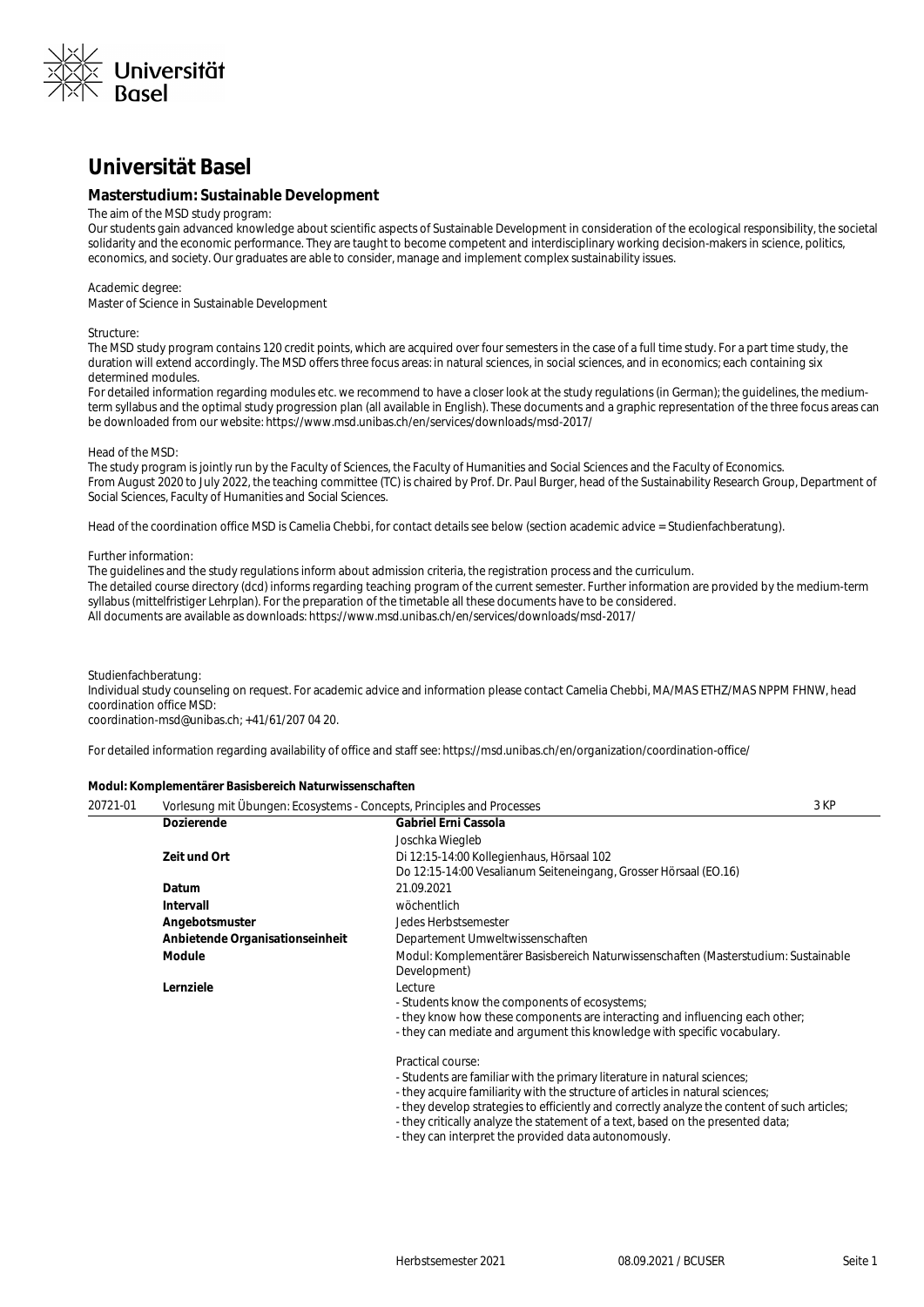

| <b>Inhalt</b>                                         | The principal characteristics and components of ecosystems will be introduced. Through<br>slides (presentations) and textbooks such principles, important processes and interactions<br>between organisms and the abiotic environment will be discussed.                                                                                                                                                                                                                                                                                                                            |
|-------------------------------------------------------|-------------------------------------------------------------------------------------------------------------------------------------------------------------------------------------------------------------------------------------------------------------------------------------------------------------------------------------------------------------------------------------------------------------------------------------------------------------------------------------------------------------------------------------------------------------------------------------|
| Literatur                                             | Practical course<br>Based on current scientific literature, relevant topics will be assessed and critically analyzed.<br>The critical reading and analysis of primary literature will be exercised with a focus on<br>understanding the content of scientific articles, as well as on discussing and questioning the<br>authors' statements, using the presented data.<br>tba in class.                                                                                                                                                                                             |
| Leistungsüberprüfung                                  | Leistungsnachweis                                                                                                                                                                                                                                                                                                                                                                                                                                                                                                                                                                   |
| Skala<br>Wiederholungsprüfung                         | $1-60,1$<br>eine Wiederholung, bester Versuch zählt                                                                                                                                                                                                                                                                                                                                                                                                                                                                                                                                 |
| An-/Abmeldung zur Prüfung                             | An-/Abmelden: Belegen resp. Stornieren der Belegung via MOnA                                                                                                                                                                                                                                                                                                                                                                                                                                                                                                                        |
| Hinweise zur Leistungsüberprüfung                     | In general: Regular attendance mandatory, readings and homeworks according to<br>information of lecturers.                                                                                                                                                                                                                                                                                                                                                                                                                                                                          |
|                                                       | Lecture:<br>Final written examination, details acccording to information of G. Erni Cassola: on 21.12.21/90<br>minutes, during usual lecture time, in the usual lecture hall.                                                                                                                                                                                                                                                                                                                                                                                                       |
|                                                       | Repeat examination on 18.01.22/90 minutes, during usual lecture time; room: tba.                                                                                                                                                                                                                                                                                                                                                                                                                                                                                                    |
|                                                       | For the admission to the written examination is conditional, proof of achievement for the<br>practical course:                                                                                                                                                                                                                                                                                                                                                                                                                                                                      |
|                                                       | To receive proof of achievement for the practical course, students are required to read the<br>provided literature and participate actively during the discussions.<br>In consultation with the lecturer, each participant will choose and present one scientific<br>article and lead the discussion on the content. "Presenting" does NOT mean a classical<br>presentation (e.g. Powerpoint), but to summarize the main findings and prepare the basis for<br>an interactive discussion. Details and support on the preparation will be given in the lecture/<br>practical course. |
| Belegen bei Nichtbestehen<br>Einsatz digitaler Medien | beliebig wiederholbar<br>kein spezifischer Einsatz                                                                                                                                                                                                                                                                                                                                                                                                                                                                                                                                  |
| Unterrichtssprache                                    | Englisch                                                                                                                                                                                                                                                                                                                                                                                                                                                                                                                                                                            |
| Teilnahmevoraussetzungen                              | Limited number of participants (25). Students of the MSD (incl. MSD preparation semester<br>and IJDSD) have priority.                                                                                                                                                                                                                                                                                                                                                                                                                                                               |
|                                                       | If you study something different you must do at least a master's degree within the<br>Departement of Enviromental Sciences (Faculty of Sciences) and may attend the course in<br>case of vacancies (= second priority).                                                                                                                                                                                                                                                                                                                                                             |
| Anmeldung zur Lehrveranstaltung                       | Course enrollment on MOnA should be completed by the beginning of the teaching period<br>(withdrawal possible until Monday of week five).                                                                                                                                                                                                                                                                                                                                                                                                                                           |
| Bemerkungen                                           | Mandatory lecture for students of the MSD with focus areas in social sciences and in<br>economics.                                                                                                                                                                                                                                                                                                                                                                                                                                                                                  |
|                                                       | Students of the MSD with focus areas in natural sciences may attend if they have not already<br>taken another comparable course. CP have to be accredit via learning agreement (LA) for the<br>FASR module.                                                                                                                                                                                                                                                                                                                                                                         |
|                                                       | Teaching takes place:<br>- lecture: on Tuesdays.<br>- practical course: on Thursdays. Each group meets fortnightly. Details of group building<br>during the first class.                                                                                                                                                                                                                                                                                                                                                                                                            |
|                                                       | The lecture is offered by MSD. Dr. Gabriel Erni Cassola is a post doc staff member of Man-<br>Society-Environment (MSE = MGU Mensch-Gesellschaft-Umwelt).<br>Joschka Wiegleb holds a Master's Degree in Aquaculture and is realizing his PhD in the<br>research group of MSE.                                                                                                                                                                                                                                                                                                       |
|                                                       |                                                                                                                                                                                                                                                                                                                                                                                                                                                                                                                                                                                     |

| 41828-01<br>t Ubungen: Perspectives of Natural Sciences on S.<br>Vorlesunc<br>.<br>. |         | Sustainability | $V\Gamma$<br>J NF |
|--------------------------------------------------------------------------------------|---------|----------------|-------------------|
|                                                                                      | DΩ<br>. | lOIN<br>.      |                   |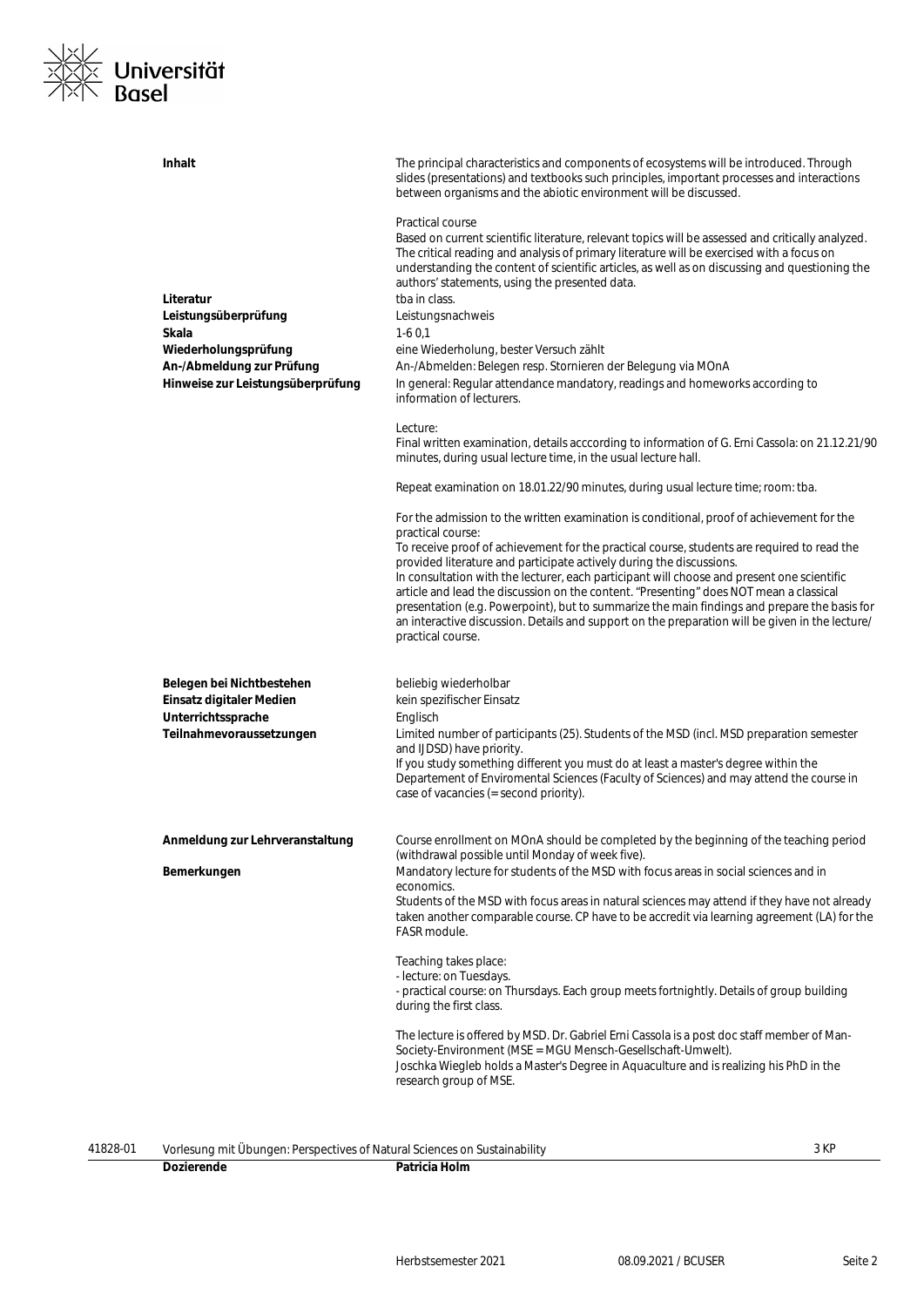

| Zeit und Ort                      | Di 14:15-16:00 Bernoullianum, Grosser Hörsaal 148<br>Kick-off (togehter with lecture 41829): 21.09.21: 14.15-17.45 pm. Room tba.                                                                                                                                                                                                                                                            |
|-----------------------------------|---------------------------------------------------------------------------------------------------------------------------------------------------------------------------------------------------------------------------------------------------------------------------------------------------------------------------------------------------------------------------------------------|
| Datum                             | 21.09.2021                                                                                                                                                                                                                                                                                                                                                                                  |
| Intervall                         | wöchentlich                                                                                                                                                                                                                                                                                                                                                                                 |
|                                   |                                                                                                                                                                                                                                                                                                                                                                                             |
| Angebotsmuster                    | Jedes Herbstsemester                                                                                                                                                                                                                                                                                                                                                                        |
| Anbietende Organisationseinheit   | Departement Umweltwissenschaften                                                                                                                                                                                                                                                                                                                                                            |
| <b>Module</b>                     | Grundkurse (Transfakultäre Querschnittsprogramme im freien Kreditpunkte-Bereich)<br>Modul: Komplementärer Basisbereich Naturwissenschaften (Masterstudium: Sustainable<br>Development)                                                                                                                                                                                                      |
|                                   | Vertiefungsmodul Global Europe: Umwelt und Nachhaltigkeit (Masterstudium: European<br><b>Global Studies</b> )                                                                                                                                                                                                                                                                               |
| Lernziele                         | The students<br>- know current challenges of Sustainable Development (SD) and are able to present them<br>from a natural science perspective;                                                                                                                                                                                                                                               |
|                                   | - have a basic understanding of how different perspectives shape the idea of SD;                                                                                                                                                                                                                                                                                                            |
|                                   | - know which issues different natural sciences disciplines raise and know their expected<br>contribution to the analysis of SD;                                                                                                                                                                                                                                                             |
|                                   | - can formulate reasonable expectations towards different disciplines of natural sciences.                                                                                                                                                                                                                                                                                                  |
|                                   | Students are expected to<br>- understand basic scientific methods in natural sciences;                                                                                                                                                                                                                                                                                                      |
|                                   | - have fundamental knowledge in natural sciences, which allow a critical appraisal of                                                                                                                                                                                                                                                                                                       |
|                                   | environmental issues and SD;                                                                                                                                                                                                                                                                                                                                                                |
|                                   | - are aware of interrelations within the environment and between human and nature;<br>- practice goal-oriented group work.                                                                                                                                                                                                                                                                  |
| <b>Inhalt</b>                     | The course is offered within the scope of the "Transfaculty Cross Section Program Sustainable<br>Development" (Transfakultäres Querschnittsprogramm TQNE: https://www.msd.unibas.ch/<br>en/study-programs/tqne/). The program consists of 3 introductory lectures with practical                                                                                                            |
|                                   | course (lecture A and B, respectively, offered in fall semesters, C offered in spring semesters)<br>dedicated to conveying the foundations of sustainable development. An additional<br>integration seminar (D, offered in spring semesters) engages with interdisciplinary work. The<br>assignment and completion of D requires the successful completion of two lectures from A, B,<br>C. |
|                                   | The topic "Food and Sustainability" serves as an integration focus for the entire TQ NE and,<br>thus, also for this lecture. The course includes a lecture and topic-specific practical course.<br>While the lecture deals with systematic overview knowledge, the practical course focus' on<br>empirical case studies.                                                                    |
|                                   |                                                                                                                                                                                                                                                                                                                                                                                             |
| Leistungsüberprüfung              | Leistungsnachweis                                                                                                                                                                                                                                                                                                                                                                           |
| Skala                             | $1-60,1$                                                                                                                                                                                                                                                                                                                                                                                    |
| Wiederholungsprüfung              | eine Wiederholung, bester Versuch zählt                                                                                                                                                                                                                                                                                                                                                     |
| An-/Abmeldung zur Prüfung         | An-/Abmelden: Belegen resp. Stornieren der Belegung via MOnA                                                                                                                                                                                                                                                                                                                                |
| Hinweise zur Leistungsüberprüfung | Regular attendance of lecture and practical course is mandatory, submission of learning                                                                                                                                                                                                                                                                                                     |
|                                   | portfolio according to the announced requirements.<br>Final written examination (details acccording to information of P. Holm): on 21.12.21, during<br>usual lecture time and lecture hall. Exam lasts 60 minutes.                                                                                                                                                                          |
|                                   | Repetition exam: on 18.01.21, during usual lecture time. Exam lasts 60 minutes, room: tba.                                                                                                                                                                                                                                                                                                  |
| Belegen bei Nichtbestehen         | beliebig wiederholbar                                                                                                                                                                                                                                                                                                                                                                       |
| Einsatz digitaler Medien          | kein spezifischer Einsatz                                                                                                                                                                                                                                                                                                                                                                   |

Unterrichtssprache **Englisch** 

**Teilnahmevoraussetzungen** This lecture is open to students from the University of Basel who at least are studying in their third semester!

**Anmeldung zur Lehrveranstaltung** Course enrollment on MOnA should be completed by the beginning of the teaching period (withdrawal possible until Monday of week five).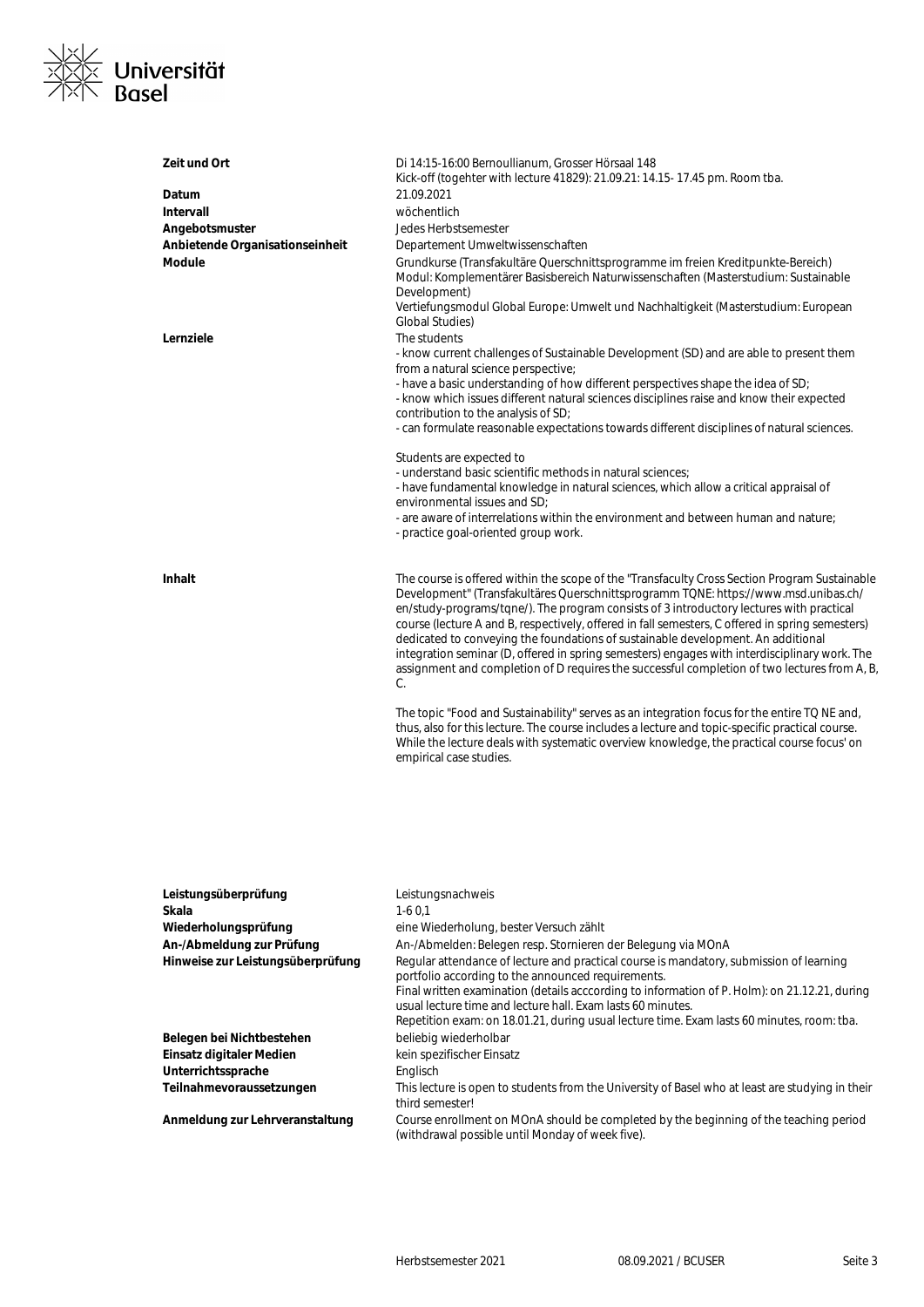

| Bemerkungen | The kick-off event is organized together with lecture B (41829) on Thuesday, 21.09.21 from<br>14.15 to 18.00h: lecture hall tba                                                                                                                                                                                                                                                                                                                                     |
|-------------|---------------------------------------------------------------------------------------------------------------------------------------------------------------------------------------------------------------------------------------------------------------------------------------------------------------------------------------------------------------------------------------------------------------------------------------------------------------------|
|             | <b>Practical courses</b><br>Each student has to submit a learning portfolio according to the announced requirements.<br>The group meetings are organized at the beginning of the semester and will take place in the<br>first week of December.                                                                                                                                                                                                                     |
|             | Extra certificate<br>Upon completion of the entire program (Transfaculty Cross Section Program Sustainable<br>Development) and the enrolled degree program at the University of Basel students may order<br>an additional certificate. For this purpose students send an email to coordination-<br>msd@unibas.ch, attach their official final degree transcript (= list of all attended courses) and<br>put their address. The certificate will be sent by postage. |
|             | MSD 2017<br>Students who have already attended a similar class are supposed to contact Prof. Dr. P. Holm<br>and determine with her a substitute. Don't forget to fix the learning agreement (see template<br>on the website MSD/downloads MSD 2017). Also, students with an academic background in<br>the fields of natural sciences but without the focus area in natural sciences are supposed to<br>contact Prof. Holm.                                          |
|             | This course is offered by the "Transfaculty cross section program Sustainable<br>Development" (TQ NE) and MSD. Prof. Dr. Patricia Holm is member of the teaching<br>committee MSD and head of the reseach group Men-Society-Environment, Dep.<br>Environmental Sciences, Faculty of Sciences as well as of the TQNE.                                                                                                                                                |

### **Modul: Komplementärer Basisbereich Gesellschaftswissenschaften**

| 14253-01 | Seminar: Environmental Ethics and Intergenerational Justice |                                                                                                                                                                                                                                                                                                                                                                                                                                                                                                                                                                                                                                                                                                                                                                                                                                                                                                                                                                                                                                                                                                                                                                                                                                                                              | 3 KP |
|----------|-------------------------------------------------------------|------------------------------------------------------------------------------------------------------------------------------------------------------------------------------------------------------------------------------------------------------------------------------------------------------------------------------------------------------------------------------------------------------------------------------------------------------------------------------------------------------------------------------------------------------------------------------------------------------------------------------------------------------------------------------------------------------------------------------------------------------------------------------------------------------------------------------------------------------------------------------------------------------------------------------------------------------------------------------------------------------------------------------------------------------------------------------------------------------------------------------------------------------------------------------------------------------------------------------------------------------------------------------|------|
|          | <b>Dozierende</b>                                           | <b>Barbara Schmitz</b>                                                                                                                                                                                                                                                                                                                                                                                                                                                                                                                                                                                                                                                                                                                                                                                                                                                                                                                                                                                                                                                                                                                                                                                                                                                       |      |
|          | Zeit und Ort                                                | Mi 10:15-12:00 Vesalianum Seiteneingang, Grosser Hörsaal (EO.16)                                                                                                                                                                                                                                                                                                                                                                                                                                                                                                                                                                                                                                                                                                                                                                                                                                                                                                                                                                                                                                                                                                                                                                                                             |      |
|          | Datum                                                       | 22.09.2021                                                                                                                                                                                                                                                                                                                                                                                                                                                                                                                                                                                                                                                                                                                                                                                                                                                                                                                                                                                                                                                                                                                                                                                                                                                                   |      |
|          | Intervall                                                   | wöchentlich                                                                                                                                                                                                                                                                                                                                                                                                                                                                                                                                                                                                                                                                                                                                                                                                                                                                                                                                                                                                                                                                                                                                                                                                                                                                  |      |
|          | Angebotsmuster                                              | Jedes Herbstsemester                                                                                                                                                                                                                                                                                                                                                                                                                                                                                                                                                                                                                                                                                                                                                                                                                                                                                                                                                                                                                                                                                                                                                                                                                                                         |      |
|          | Anbietende Organisationseinheit                             | Fachbereich Nachhaltigkeitsforschung                                                                                                                                                                                                                                                                                                                                                                                                                                                                                                                                                                                                                                                                                                                                                                                                                                                                                                                                                                                                                                                                                                                                                                                                                                         |      |
|          | <b>Module</b>                                               | Modul: Kernbereich Gesellschaftswissenschaften (Masterstudium: Sustainable Development)<br>Modul: Komplementärer Basisbereich Gesellschaftswissenschaften (Masterstudium:<br>Sustainable Development)<br>Vertiefungsmodul Global Europe: Umwelt und Nachhaltigkeit (Masterstudium: European<br><b>Global Studies)</b><br>Modul: Praktische Philosophie (MSF - Philosophie)<br>Modul: Fields: Environment and Development (MSG - African Studies)                                                                                                                                                                                                                                                                                                                                                                                                                                                                                                                                                                                                                                                                                                                                                                                                                             |      |
|          | Lernziele                                                   | The participants know<br>- different approaches in environmental ethics;<br>- the specific problems of intergenerational justice.                                                                                                                                                                                                                                                                                                                                                                                                                                                                                                                                                                                                                                                                                                                                                                                                                                                                                                                                                                                                                                                                                                                                            |      |
|          | Inhalt                                                      | The central questions of environmental ethics concern the moral obligations we have<br>towards protecting our natural environment. How can these obligations be rationally<br>justified? What do they include? Physiocentric approaches suppose that the value of<br>protecting our environment is not just based on human interests. In contrast, anthropocentric<br>approaches completely explain the obligation to conserve the nonhuman nature by<br>reference to the interests of human beings who for example have a need for an undestroyed<br>environment as an economical ressource or as an area for their relaxation. These different<br>approaches will be discussed in the first part of the course.<br>Sustainable development is aiming at the protection of the economical and ecological<br>conditions of the good life of future generations. By serving this goal environmental ethics<br>becomes part of an ethics concerning our responsibility for the future. In the second part of<br>the course different readings of this responsibility will be discussed. In this context, it will also<br>be examined in which way our obligation to protect our environment can be justified by the<br>idea of justice between present and future generations. |      |
|          | Literatur                                                   | The literature is presented in class.                                                                                                                                                                                                                                                                                                                                                                                                                                                                                                                                                                                                                                                                                                                                                                                                                                                                                                                                                                                                                                                                                                                                                                                                                                        |      |
|          | Leistungsüberprüfung                                        | Lehrveranst.-begleitend                                                                                                                                                                                                                                                                                                                                                                                                                                                                                                                                                                                                                                                                                                                                                                                                                                                                                                                                                                                                                                                                                                                                                                                                                                                      |      |
|          | <b>Skala</b>                                                | $1-60,1$                                                                                                                                                                                                                                                                                                                                                                                                                                                                                                                                                                                                                                                                                                                                                                                                                                                                                                                                                                                                                                                                                                                                                                                                                                                                     |      |
|          | Wiederholungsprüfung                                        | keine Wiederholungsprüfung                                                                                                                                                                                                                                                                                                                                                                                                                                                                                                                                                                                                                                                                                                                                                                                                                                                                                                                                                                                                                                                                                                                                                                                                                                                   |      |
|          | An-/Abmeldung zur Prüfung                                   | An-/Abmelden: Belegen resp. Stornieren der Belegung via MOnA                                                                                                                                                                                                                                                                                                                                                                                                                                                                                                                                                                                                                                                                                                                                                                                                                                                                                                                                                                                                                                                                                                                                                                                                                 |      |
|          |                                                             |                                                                                                                                                                                                                                                                                                                                                                                                                                                                                                                                                                                                                                                                                                                                                                                                                                                                                                                                                                                                                                                                                                                                                                                                                                                                              |      |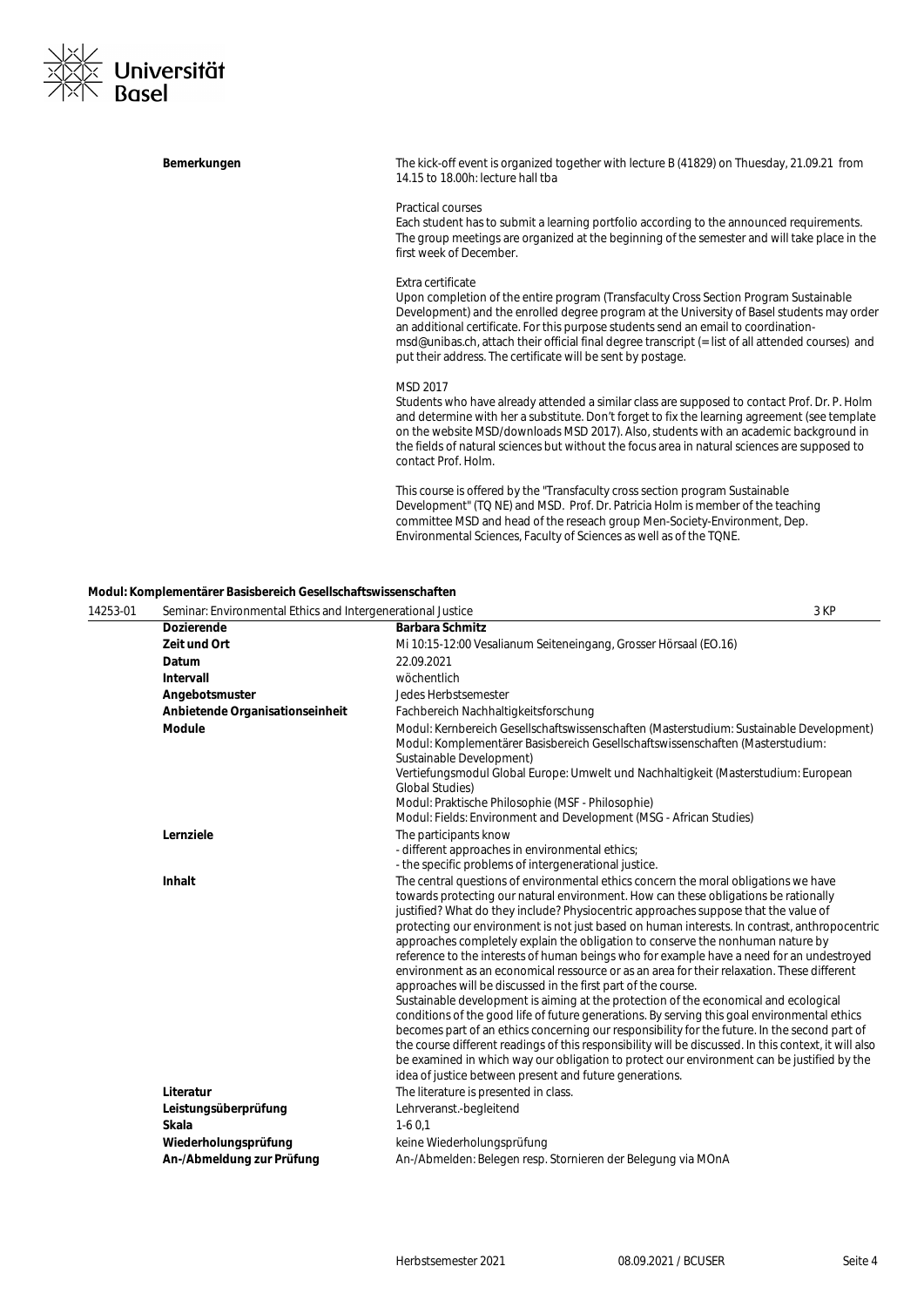

| Hinweise zur Leistungsüberprüfung | Regular attendance mandatory, required readings, oral presentation, essay. Details according<br>to information of B. Schmitz.                                                                                                                                                                                                                                                                                                       |
|-----------------------------------|-------------------------------------------------------------------------------------------------------------------------------------------------------------------------------------------------------------------------------------------------------------------------------------------------------------------------------------------------------------------------------------------------------------------------------------|
| Belegen bei Nichtbestehen         | beliebig wiederholbar                                                                                                                                                                                                                                                                                                                                                                                                               |
| Einsatz digitaler Medien          | kein spezifischer Einsatz                                                                                                                                                                                                                                                                                                                                                                                                           |
| Unterrichtssprache                | Englisch                                                                                                                                                                                                                                                                                                                                                                                                                            |
| Teilnahmevoraussetzungen          | Special course application required for ALL (for details see 'course application' or<br>'Anmeldung').                                                                                                                                                                                                                                                                                                                               |
|                                   | Limited number of participants (25). Students of the MSD (incl. preparation semester and<br>IJDSD) have a first priority.                                                                                                                                                                                                                                                                                                           |
|                                   | Students of the listed programs (see list of modules) have a second priority.                                                                                                                                                                                                                                                                                                                                                       |
|                                   | If you study something different you must do at least a master's degree within the<br>Department of Social Sciences (Faculty of Humanities and Social Sciences) and may attend<br>the seminar in case of vacancies (these applications have the priority level three).                                                                                                                                                              |
|                                   | ADDITIONAL entry REQUIREMENTS for NON-MSD-students: They must have passed<br>succesfully one of the following lectures (= credit points already acquired) during a former<br>semester:                                                                                                                                                                                                                                              |
|                                   | - 11513: Sustainability: A new Societal Paradigm?                                                                                                                                                                                                                                                                                                                                                                                   |
|                                   | - 41829: Perspectives of Social Sciences on Sustainability.                                                                                                                                                                                                                                                                                                                                                                         |
| Anmeldung zur Lehrveranstaltung   | Mandatory application for ALL! Link open from 19.08.21/noon-05.09.21/midnight: https://<br>adam.unibas.ch/goto_adam_fold_744967.html                                                                                                                                                                                                                                                                                                |
|                                   | Login and application possible from 19.08.21/noon on. Login button on top row right hand<br>side of ADAM website. First emails with confirmation of participation will be sent out at the<br>end of the first deadline.                                                                                                                                                                                                             |
|                                   | In case of vacancies the online application link remains open until 30.09.21/noon.                                                                                                                                                                                                                                                                                                                                                  |
|                                   | Course enrollment on MOnA should be completed by the beginning of the teaching period<br>(withdrawal possible until Monday of week five).                                                                                                                                                                                                                                                                                           |
| Bemerkungen                       | Note: Special course application and entry requirements!                                                                                                                                                                                                                                                                                                                                                                            |
|                                   | Mandatory for all students of the MSD unless the following situation applies to you:<br>Those who have already attended a similar class are supposed to contact Prof. Dr. P. Burger<br>and determine with him a substitute and inform C. Chebbi by email. A learning agreement is<br>to be filled in if the substitute concerns the 'Complementary Knowledge in Social Science'<br>module (template on website/downloads MSD 2017). |
|                                   |                                                                                                                                                                                                                                                                                                                                                                                                                                     |

This seminar is offered by the MSD, Dr. B. Schmitz holds a teaching assignment.

| 41829-01 | Vorlesung mit Übungen: Perspectives of Social Sciences on Sustainability |                                                                                                                                                                                                                                                                                                                                                                                                                                                                                                                                                                                                                               | 3 KP |
|----------|--------------------------------------------------------------------------|-------------------------------------------------------------------------------------------------------------------------------------------------------------------------------------------------------------------------------------------------------------------------------------------------------------------------------------------------------------------------------------------------------------------------------------------------------------------------------------------------------------------------------------------------------------------------------------------------------------------------------|------|
|          | <b>Dozierende</b>                                                        | <b>Rony Emmenegger</b>                                                                                                                                                                                                                                                                                                                                                                                                                                                                                                                                                                                                        |      |
|          | Zeit und Ort                                                             | Di 16:15-18:00 Biozentrum Neubau, Hörsaal U1.131                                                                                                                                                                                                                                                                                                                                                                                                                                                                                                                                                                              |      |
|          |                                                                          | Kick-off (together with lecture 41828): 21.09.21: 14.15-17.45 pm. Room tba.                                                                                                                                                                                                                                                                                                                                                                                                                                                                                                                                                   |      |
|          | Datum                                                                    | 21.09.2021                                                                                                                                                                                                                                                                                                                                                                                                                                                                                                                                                                                                                    |      |
|          | <b>Intervall</b>                                                         | wöchentlich                                                                                                                                                                                                                                                                                                                                                                                                                                                                                                                                                                                                                   |      |
|          | Angebotsmuster                                                           | Jedes Herbstsemester                                                                                                                                                                                                                                                                                                                                                                                                                                                                                                                                                                                                          |      |
|          | Anbietende Organisationseinheit                                          | Departement Umweltwissenschaften                                                                                                                                                                                                                                                                                                                                                                                                                                                                                                                                                                                              |      |
|          | <b>Module</b>                                                            | Grundkurse (Transfakultäre Querschnittsprogramme im freien Kreditpunkte-Bereich)<br>Modul: Komplementärer Basisbereich Gesellschaftswissenschaften (Masterstudium:<br>Sustainable Development)<br>Vertiefungsmodul Global Europe: Umwelt und Nachhaltigkeit (Masterstudium: European<br>Global Studies)<br>Modul: Vertiefung Landschaft und Umwelt (BSF - Geographie)<br>Modul: Vertiefung Politikwissenschaft M.A. (MSF - Politikwissenschaft)<br>Modul: Fields: Environment and Development (MSG - African Studies)<br>Modul: Resources and Sustainability (MSG - Changing Societies: Migration – Conflicts –<br>Resources) |      |
|          | Lernziele                                                                | The lecture aims at the acquisition of the following competences:<br>- Professional competences: Students are familiar with selected social science perspectives<br>(concepts, approaches and theories) relevant to the analysis of the link between sustainability<br>and food. In addition, they have exemplary empirical knowledge on selected sustainability                                                                                                                                                                                                                                                              |      |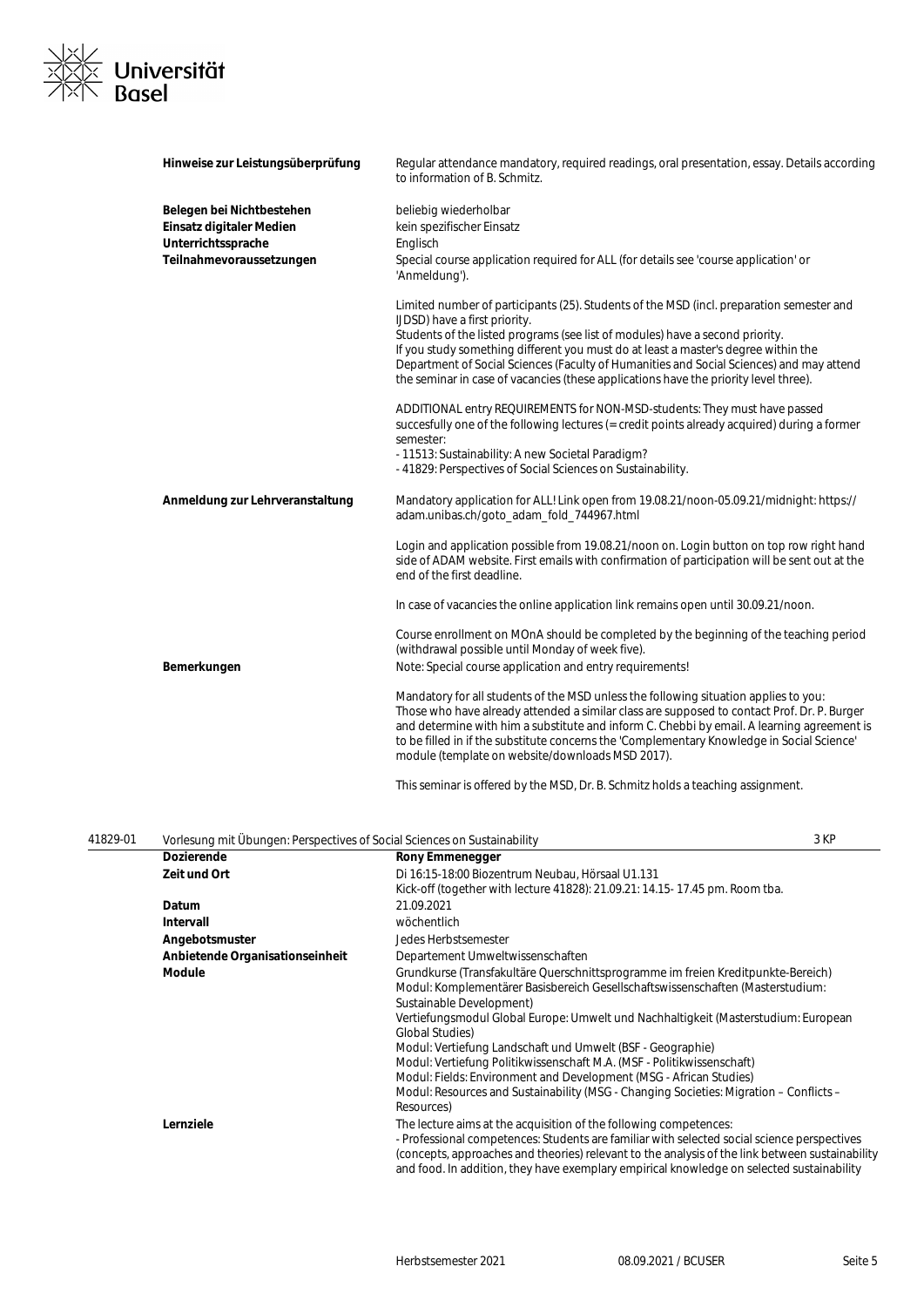

|                                   | problems in the subject area of food and sustainability.<br>- Methodological competences: Students are able to develop and apply strategies and<br>techniques for the research and structuring of information. They are also able to apply<br>specific social science perspectives to the analysis of a sustainability problem and to reflect<br>the knowledge gained thereby.<br>- Social and self-competences: Students can organize group work and organize and carry out<br>results-oriented activities. They can argue their own positions in a small group and in front of<br>a larger audience, defend against objections and reflect on the basis of critical objections by<br>others.                                                                                                                                                                                                   |
|-----------------------------------|--------------------------------------------------------------------------------------------------------------------------------------------------------------------------------------------------------------------------------------------------------------------------------------------------------------------------------------------------------------------------------------------------------------------------------------------------------------------------------------------------------------------------------------------------------------------------------------------------------------------------------------------------------------------------------------------------------------------------------------------------------------------------------------------------------------------------------------------------------------------------------------------------|
| Inhalt                            | The lecture is offered within the scope of the "Transfaculty cross section program Sustainable<br>Development" (Transfakultäres Querschnittsprogramm TQ NE). The program consists of 3<br>introductory lectures with practical courses (lecture $A + B$ , respectively, offered in fall<br>semesters, C offered in spring semesters) dedicated to conveying the foundations of<br>sustainable development. An additional integration seminar (D, offered in spring semesters)<br>engages with interdisciplinary work. The assignment and completion of D requires the<br>successful completion of two lectures from A, B, C.                                                                                                                                                                                                                                                                     |
|                                   | This lecture with practical courses (lecture B) deals with the analysis of sustainability problems<br>and problem solving from different social science perspectives. It seeks to clarify the<br>prerequisites and conditions, as well as the possibilities and limits of dealing with<br>sustainability problems and fostering societal transformations toward sustainability.<br>Food as an integration focus for the entire TQ NE is analyzed as a social, cultural and political<br>phenomenon in relation to sustainable development: What can social sciences contribute to<br>a differentiated understanding of food-related sustainability problems and their solutions? (e.<br>g., land use and conflicts, common property resources; food production, food consumption<br>and waste; food distribution and security; food governance and governing a sustainable food<br>system etc.). |
|                                   | The class includes a weekly lecture and topic-specific practical courses: The lecture deals with<br>systematic overview knowledge and a set of specific social science concepts, approaches and<br>theories. The practical courses focus on empirical case studies and involves active student<br>participation.                                                                                                                                                                                                                                                                                                                                                                                                                                                                                                                                                                                 |
| Literatur                         | Made available on the ADAM workspace.                                                                                                                                                                                                                                                                                                                                                                                                                                                                                                                                                                                                                                                                                                                                                                                                                                                            |
| Leistungsüberprüfung              | Leistungsnachweis                                                                                                                                                                                                                                                                                                                                                                                                                                                                                                                                                                                                                                                                                                                                                                                                                                                                                |
| Skala                             | $1-60,1$                                                                                                                                                                                                                                                                                                                                                                                                                                                                                                                                                                                                                                                                                                                                                                                                                                                                                         |
| Wiederholungsprüfung              | eine Wiederholung, bester Versuch zählt                                                                                                                                                                                                                                                                                                                                                                                                                                                                                                                                                                                                                                                                                                                                                                                                                                                          |
| An-/Abmeldung zur Prüfung         | An-/Abmelden: Belegen resp. Stornieren der Belegung via MOnA                                                                                                                                                                                                                                                                                                                                                                                                                                                                                                                                                                                                                                                                                                                                                                                                                                     |
| Hinweise zur Leistungsüberprüfung | Regular attendance of lecture and practical course is mandatory, oral presentation (practical<br>course).                                                                                                                                                                                                                                                                                                                                                                                                                                                                                                                                                                                                                                                                                                                                                                                        |
|                                   | Final written examination (details acccording to information of R. Emmenegger): 11.01.22,<br>during usual lecture time and lecture hall. Exam lasts 60 minutes.<br>Repeat examination: 08.02.22, during usual lecture time (exam lasts 60 minutes); room: tba.                                                                                                                                                                                                                                                                                                                                                                                                                                                                                                                                                                                                                                   |
| Belegen bei Nichtbestehen         | beliebig wiederholbar                                                                                                                                                                                                                                                                                                                                                                                                                                                                                                                                                                                                                                                                                                                                                                                                                                                                            |
| Einsatz digitaler Medien          | kein spezifischer Einsatz                                                                                                                                                                                                                                                                                                                                                                                                                                                                                                                                                                                                                                                                                                                                                                                                                                                                        |
| Unterrichtssprache                | Englisch                                                                                                                                                                                                                                                                                                                                                                                                                                                                                                                                                                                                                                                                                                                                                                                                                                                                                         |
| Teilnahmevoraussetzungen          | This class is open to students from the University of Basel who at least are studying in their<br>third semester! Limited number of participants due to limitation of seats in the lecture hall.                                                                                                                                                                                                                                                                                                                                                                                                                                                                                                                                                                                                                                                                                                 |
| Anmeldung zur Lehrveranstaltung   | Course enrollment on MOnA should be completed by the beginning of the teaching period<br>(withdrawal possible until Monday of week five).                                                                                                                                                                                                                                                                                                                                                                                                                                                                                                                                                                                                                                                                                                                                                        |
| Bemerkungen                       | The kick-off event is organized together with lecture A (41828) on Thuesday, 21.09.21 from<br>14.15 to 18.00h: lecture hall tba)                                                                                                                                                                                                                                                                                                                                                                                                                                                                                                                                                                                                                                                                                                                                                                 |
|                                   | Practical course:<br>Each student has to attend 3 sessions of practical course (each 90 minutes) and 1 lesson with<br>presentation in the course of the lecture taking place on pre-determined dates according to<br>the announcement in the lecture itself.<br>The groups are organized together with the enrolled students at the beginning of the<br>teaching period.<br>Venue: Vesalianum, Vesalgasse 1, 2nd floor, meeting room 02.03a (subject to modifications).                                                                                                                                                                                                                                                                                                                                                                                                                          |
|                                   | Extra certificate<br>Upon completion of the entire program (Transfaculty Cross Section Program Sustainable<br>Development) and the enrolled degree program at the University of Basel students may order<br>an additional certificate. For this purpose students send an email to coordination-<br>msd@unibas.ch, attach their official final degree transcript (= list of all attended courses) and                                                                                                                                                                                                                                                                                                                                                                                                                                                                                             |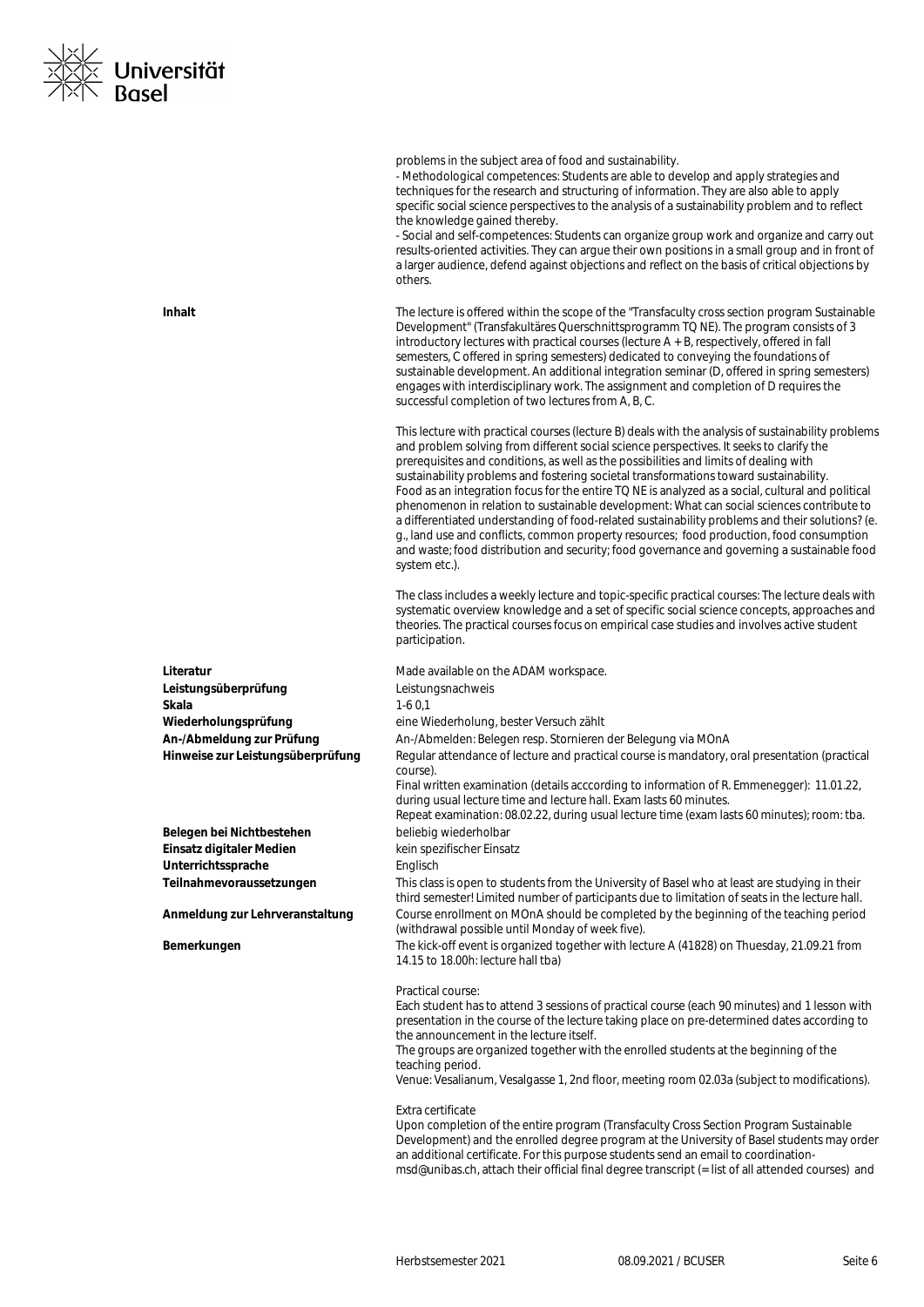

put their address. The certificate will be sent by postage.

#### MSD 2017

Students who have already attended a similar class are supposed to contact Prof. Dr. P. Burger and determine with him a substitute. Don't forget to fix the learning agreement (see template on the website MSD/downloads MSD 2017). Also, students with an academic background in the fields of social sciences but without the focus area in social sciences are supposed to contact Prof. Burger.

This lecture is offered by the "Transfaculty cross section program Sustainable Development" (TQ NE) and MSD. Dr. Rony Emmenegger is staff member of the Sustainability Research Group, Department of Social Sciences.

#### **Modul: Komplementärer Basisbereich Wirtschaftswissenschaften**

| 48981-01 | Vorlesung: Intensive Introduction to Intermediate Economics      |                                                                                                                                                                                                                                                                                                                                                                                                                                                                                                                                                                                                                                                                                                                                                                                                                                                                                                                                                                                                                                                                                                                                                                                                                                                                                                     | 6 KP |
|----------|------------------------------------------------------------------|-----------------------------------------------------------------------------------------------------------------------------------------------------------------------------------------------------------------------------------------------------------------------------------------------------------------------------------------------------------------------------------------------------------------------------------------------------------------------------------------------------------------------------------------------------------------------------------------------------------------------------------------------------------------------------------------------------------------------------------------------------------------------------------------------------------------------------------------------------------------------------------------------------------------------------------------------------------------------------------------------------------------------------------------------------------------------------------------------------------------------------------------------------------------------------------------------------------------------------------------------------------------------------------------------------|------|
|          | <b>Dozierende</b>                                                | Dragan Ilic                                                                                                                                                                                                                                                                                                                                                                                                                                                                                                                                                                                                                                                                                                                                                                                                                                                                                                                                                                                                                                                                                                                                                                                                                                                                                         |      |
|          | Zeit und Ort                                                     | Mi 12:15-14:00 Kollegienhaus, Seminarraum 103                                                                                                                                                                                                                                                                                                                                                                                                                                                                                                                                                                                                                                                                                                                                                                                                                                                                                                                                                                                                                                                                                                                                                                                                                                                       |      |
|          |                                                                  | Fr 12:15-14:00 Kollegienhaus, Hörsaal 119                                                                                                                                                                                                                                                                                                                                                                                                                                                                                                                                                                                                                                                                                                                                                                                                                                                                                                                                                                                                                                                                                                                                                                                                                                                           |      |
|          |                                                                  | The course will be taught as an in-class course in hybrid form, i.e. with a simultaneous                                                                                                                                                                                                                                                                                                                                                                                                                                                                                                                                                                                                                                                                                                                                                                                                                                                                                                                                                                                                                                                                                                                                                                                                            |      |
|          |                                                                  | livestream.                                                                                                                                                                                                                                                                                                                                                                                                                                                                                                                                                                                                                                                                                                                                                                                                                                                                                                                                                                                                                                                                                                                                                                                                                                                                                         |      |
|          | Datum                                                            | 22.09.2021                                                                                                                                                                                                                                                                                                                                                                                                                                                                                                                                                                                                                                                                                                                                                                                                                                                                                                                                                                                                                                                                                                                                                                                                                                                                                          |      |
|          | <b>Intervall</b>                                                 | wöchentlich                                                                                                                                                                                                                                                                                                                                                                                                                                                                                                                                                                                                                                                                                                                                                                                                                                                                                                                                                                                                                                                                                                                                                                                                                                                                                         |      |
|          | Angebotsmuster                                                   | Jedes Herbstsemester                                                                                                                                                                                                                                                                                                                                                                                                                                                                                                                                                                                                                                                                                                                                                                                                                                                                                                                                                                                                                                                                                                                                                                                                                                                                                |      |
|          | Anbietende Organisationseinheit                                  | Wirtschaftswissenschaftliche Fakultät / WWZ                                                                                                                                                                                                                                                                                                                                                                                                                                                                                                                                                                                                                                                                                                                                                                                                                                                                                                                                                                                                                                                                                                                                                                                                                                                         |      |
|          | Module                                                           | Modul: Komplementärer Basisbereich Wirtschaftswissenschaften (Masterstudium: Sustainable<br>Development)                                                                                                                                                                                                                                                                                                                                                                                                                                                                                                                                                                                                                                                                                                                                                                                                                                                                                                                                                                                                                                                                                                                                                                                            |      |
|          | Lernziele                                                        | The course aims to provide students with no economic background with the required                                                                                                                                                                                                                                                                                                                                                                                                                                                                                                                                                                                                                                                                                                                                                                                                                                                                                                                                                                                                                                                                                                                                                                                                                   |      |
|          |                                                                  | foundation in economic analysis and theory for tackling more advanced economic courses.<br>After completing the course, students should be able to think critically about methodological<br>and economic issues. Students should be able to explain and interpret economic phenomena<br>with the language and approach of economic reasoning.                                                                                                                                                                                                                                                                                                                                                                                                                                                                                                                                                                                                                                                                                                                                                                                                                                                                                                                                                       |      |
|          | <b>Inhalt</b><br>Literatur                                       | This course introduces the basic building blocks of modern economic analysis. Aimed for<br>non-economists, it is a crash course in economic thinking. In the first, shorter part of the<br>course we delve into basic economic concepts such as the modeling the market forces of<br>supply and demand, thinking at the margin, efficiency, comparative advantage in trade,<br>externalities, public goods, and measuring GDP. The second, more mathematical part of the<br>course revolves around microeconomic theory. We will study how consumers and producers,<br>interacting through markets, determine the prices and output of goods and the allocation of<br>productive resources. Consumers and producers are formally modeled as agents with well-<br>defined objectives who make optimal choices in an environment of economic constraints<br>such as income and costs. The price mechanism signals information to consumers and<br>producers alike, coordinating their behavior.<br>This course will contain both lectures and exercise sessions. Course material will be provided<br>through the ADAM webspace.<br>Two textbooks provide the foundation for this class:<br>Tyler Cowen and Alex Tabarrok, "Modern Principles of Economics," Third Edition (Worth<br>Publishers, 2016) |      |
|          | Weblink<br>Leistungsüberprüfung<br>Skala<br>Wiederholungsprüfung | Jeffrey M. Perloff, "Microeconomics with Calculus," Third (Global) Edition (Pearson Education,<br>2013)<br>For laypersons, these two books provide an excellent and easy to read introduction into<br>economic thinking and the value of economic modeling:<br>Tim Harford, "The Undercover Economist," (Little, Brown and Company, 2005; various reprints)<br>Dani Rodrik, "Economics Rules," (W.W. Norton & Company, 2016)<br>https://adam.unibas.ch/goto_adam_crs_933437.html<br>Leistungsnachweis<br>$1-60,1$<br>keine Wiederholungsprüfung                                                                                                                                                                                                                                                                                                                                                                                                                                                                                                                                                                                                                                                                                                                                                     |      |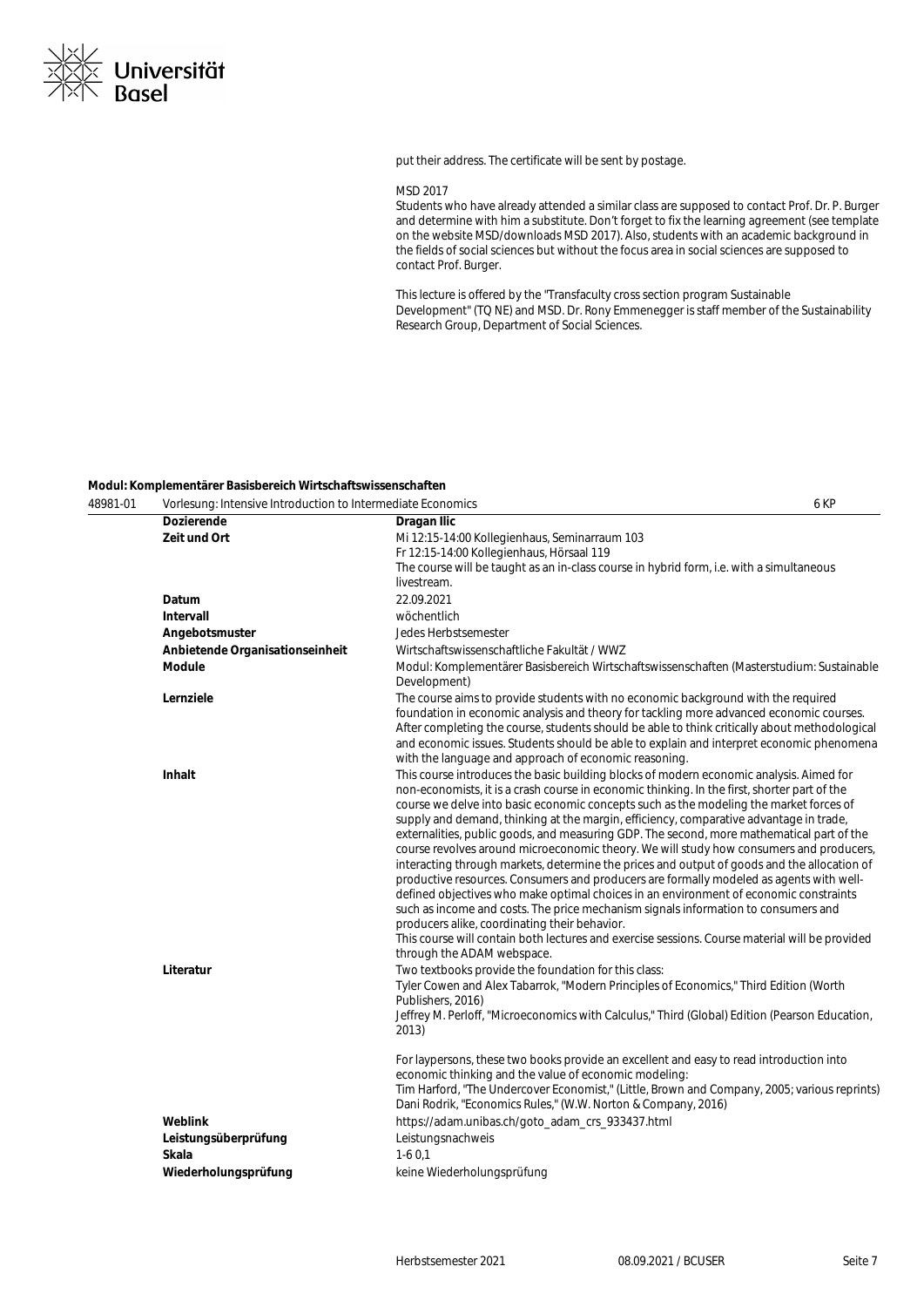

| An-/Abmeldung zur Prüfung         | An-/Abmelden: Belegen resp. Stornieren der Belegung via MOnA                                                                                                                                                                                                   |
|-----------------------------------|----------------------------------------------------------------------------------------------------------------------------------------------------------------------------------------------------------------------------------------------------------------|
| Hinweise zur Leistungsüberprüfung | There will be a written exam in January, at the end of the semester.<br>written exam:                                                                                                                                                                          |
| Belegen bei Nichtbestehen         | beliebig wiederholbar                                                                                                                                                                                                                                          |
| Einsatz digitaler Medien          | kein spezifischer Einsatz                                                                                                                                                                                                                                      |
| Unterrichtssprache                | Englisch                                                                                                                                                                                                                                                       |
| Anmeldung zur Lehrveranstaltung   | Registration: Please enrol in MOnA. EUCOR-Students and students of other Swiss Universities<br>have to enrol at the students administration office (studseksupport1@unibas.ch) within the<br>official enrolment period. Enrolment = Registration for the exam! |
| Bemerkungen                       | I place high value on intuition, but this course is necessarily technical in nature. I expect you<br>to have a solid background in algebra and be familiar with basic calculus.                                                                                |

#### **Modul: Interdisziplinäre Forschung zu Nachhaltigkeit**

| 48953-01 | Kernvorlesung: Sustainable Development: Introduction into Topics and Approaches |                                                                                                                                               | 3 KP |
|----------|---------------------------------------------------------------------------------|-----------------------------------------------------------------------------------------------------------------------------------------------|------|
|          | <b>Dozierende</b>                                                               | Paul Burger                                                                                                                                   |      |
|          |                                                                                 | Patricia Holm                                                                                                                                 |      |
|          |                                                                                 | Frank Christian Krysiak                                                                                                                       |      |
|          | Zeit und Ort                                                                    | Di 08:15-09:45 Kollegienhaus, Hörsaal 118                                                                                                     |      |
|          | Datum                                                                           | 21.09.2021                                                                                                                                    |      |
|          | Intervall                                                                       | wöchentlich                                                                                                                                   |      |
|          | Angebotsmuster                                                                  | Jedes Herbstsemester                                                                                                                          |      |
|          | Anbietende Organisationseinheit                                                 | Departement Umweltwissenschaften                                                                                                              |      |
|          | Module                                                                          | Modul: Interdisziplinäre Forschung zu Nachhaltigkeit (Masterstudium: Sustainable<br>Development)                                              |      |
|          | Lernziele                                                                       | - Students have acquired knowledge of the background, the history, and the important<br>concepts of SD;                                       |      |
|          |                                                                                 | - they can distinguish between the political and the societal meaning and the scientific<br>approaches towards SD;                            |      |
|          |                                                                                 | - they are aware of the high complexity of SD topics, in terms of spatio-temporal relationships,                                              |      |
|          |                                                                                 | in terms of the necessary contribution of different disciplines, and in terms of divergent                                                    |      |
|          |                                                                                 | perspectives;                                                                                                                                 |      |
|          |                                                                                 | - they gain an overview on the important current topics in SD and acquire knowledge of the                                                    |      |
|          |                                                                                 | peculiarities of these topics;                                                                                                                |      |
|          |                                                                                 | - they learn to transfer general concepts of SD topics on new topics.                                                                         |      |
|          | <b>Inhalt</b>                                                                   | In this introductory course (core lecture), participants are familiarized with the topic of                                                   |      |
|          |                                                                                 | sustainability from scientific perspectives. In this lecture, a first insight into the background,                                            |      |
|          |                                                                                 | the history, and the important concepts of SD will be provided. An overview on the important                                                  |      |
|          |                                                                                 | current topics in sustainable development and their peculiarities will be given. As well, the                                                 |      |
|          |                                                                                 | political and the societal meaning and the scientific approaches towards SD will be discussed.                                                |      |
|          | Literatur                                                                       | tba in class                                                                                                                                  |      |
|          | Leistungsüberprüfung                                                            | Leistungsnachweis                                                                                                                             |      |
|          | Skala                                                                           | $1-60,1$                                                                                                                                      |      |
|          | Wiederholungsprüfung                                                            | eine Wiederholung, bester Versuch zählt                                                                                                       |      |
|          | An-/Abmeldung zur Prüfung                                                       | An-/Abmelden: Belegen resp. Stornieren der Belegung via MOnA                                                                                  |      |
|          | Hinweise zur Leistungsüberprüfung                                               | Regular attendance mandatory, required readings, presentation. Details according to<br>information of the lecturers.                          |      |
|          |                                                                                 | Final written examination (details according to information of lecturers): 14.12.21, during<br>usual lecture time, in the usual lecture hall. |      |
|          |                                                                                 | Repeat examination (details according to information of lecturers): 25.01.22, during usual                                                    |      |
|          |                                                                                 | lecture time; room tba.                                                                                                                       |      |
|          |                                                                                 | If after a 2nd attempt the result is a fail (score lower than 4.0) again, the student is expelled                                             |      |
|          |                                                                                 | from the MSD (see study regulations).                                                                                                         |      |
|          | Belegen bei Nichtbestehen                                                       | nicht wiederholbar                                                                                                                            |      |
|          | Einsatz digitaler Medien                                                        | kein spezifischer Einsatz                                                                                                                     |      |
|          | Unterrichtssprache                                                              | Englisch                                                                                                                                      |      |
|          | Teilnahmevoraussetzungen                                                        | Exclusively for MSD-students (incl. prep. semester).                                                                                          |      |
|          | Anmeldung zur Lehrveranstaltung                                                 | Course enrollment on MOnA should be completed by the beginning of the teaching period<br>(withdrawal possible until Monday of week five).     |      |
|          |                                                                                 | Exclusively for MSD-students (incl. preparation semester MSD).                                                                                |      |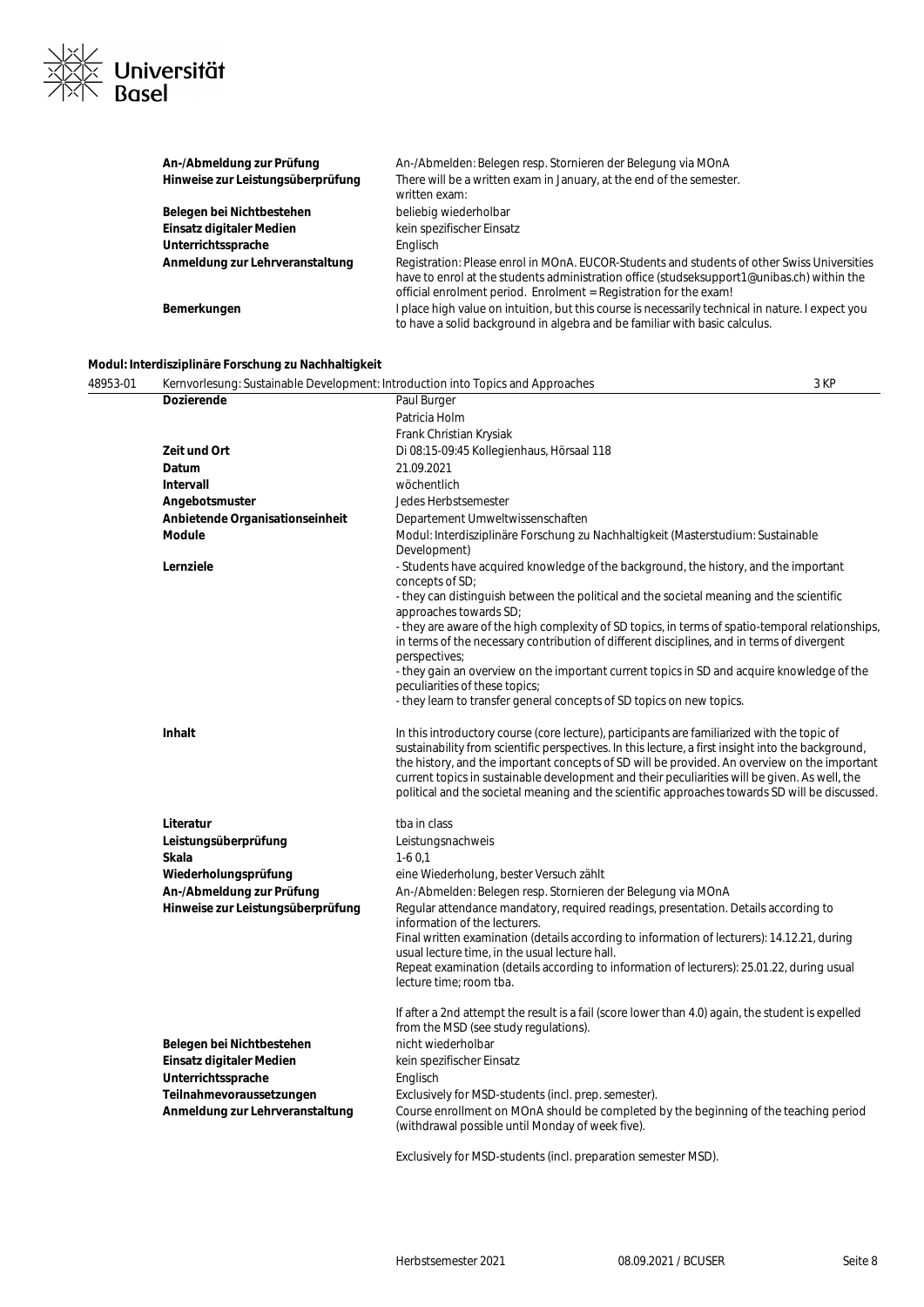

|          | Bemerkungen                                                     | This core lecture is mandatory for every MSD-student. Be aware of participation and<br>registration criteria incl. final examination.                                                                                                                                                                                                    |
|----------|-----------------------------------------------------------------|------------------------------------------------------------------------------------------------------------------------------------------------------------------------------------------------------------------------------------------------------------------------------------------------------------------------------------------|
|          |                                                                 | The lecture is offered by the MSD. Prof. Dr. Patricia Holm, Paul Burger (lead) and Frank Krysiak<br>are heading the MSD teaching committee.                                                                                                                                                                                              |
| 48954-01 | Kernvorlesung: Tools and Methods for Interdisciplinary Research | 3 KP                                                                                                                                                                                                                                                                                                                                     |
|          | <b>Dozierende</b>                                               | Marius Christen                                                                                                                                                                                                                                                                                                                          |
|          | Zeit und Ort                                                    | Do 10:15-12:00 Pathologie, Oberer Hörsaal                                                                                                                                                                                                                                                                                                |
|          | Datum                                                           | 23.09.2021                                                                                                                                                                                                                                                                                                                               |
|          | Intervall                                                       | wöchentlich                                                                                                                                                                                                                                                                                                                              |
|          | Angebotsmuster                                                  | Jedes Herbstsemester                                                                                                                                                                                                                                                                                                                     |
|          | Anbietende Organisationseinheit                                 | Departement Umweltwissenschaften                                                                                                                                                                                                                                                                                                         |
|          | <b>Module</b>                                                   | Modul: Interdisziplinäre Forschung zu Nachhaltigkeit (Masterstudium: Sustainable<br>Development)                                                                                                                                                                                                                                         |
|          | Lernziele                                                       | Students will:<br>- get acquainted with the rational, forms, challenges as well as requirements of<br>interdisciplinarity;                                                                                                                                                                                                               |
|          |                                                                 | - get to know different methods to interdisciplinary research;                                                                                                                                                                                                                                                                           |
|          |                                                                 | - be able to understand and basically apply relevant tools of interdisciplinary research in<br>sustainability sciences, such as system analysis and sustainability assessment.                                                                                                                                                           |
|          | Inhalt                                                          | Interdisciplinarity is an important condition to successfully and scientifically understand and<br>tackle complex real-world problems, such as sustainability challenges. However, what is<br>meant by interdisciplinarity, and how and by which methods interdisciplinary research is<br>conducted, are tricky questions by themselves. |
|          |                                                                 | In a first part, the lecture introduces different forms, methods, challenges as well as<br>requirements of interdisciplinarity (and transdisciplinarity), with a specific focus on questions<br>of interdisciplinary research in sustainability sciences.                                                                                |
|          |                                                                 | In a second part, we discuss established and most important tools of interdisciplinary<br>research in sustainability sciences: system analysis and sustainability assessment.<br>In a third part, we round out the lecture by a critical reflection upon contributions of science                                                        |
|          | Literatur                                                       | to the transformation towards sustainable development. The lecture requires active<br>participation as part of practical exercises.<br>Recommended introductory reading:                                                                                                                                                                 |
|          |                                                                 | Bergmann, M. et al. (2012): Methods for transdisciplinary research. A primer for practice,<br>Frankfurt a.M: Campus.                                                                                                                                                                                                                     |
|          | Leistungsüberprüfung                                            | Leistungsnachweis                                                                                                                                                                                                                                                                                                                        |
|          | Skala                                                           | $1-60,1$                                                                                                                                                                                                                                                                                                                                 |
|          | Wiederholungsprüfung                                            | eine Wiederholung, bester Versuch zählt                                                                                                                                                                                                                                                                                                  |
|          | An-/Abmeldung zur Prüfung                                       | An-/Abmelden: Belegen resp. Stornieren der Belegung via MOnA                                                                                                                                                                                                                                                                             |
|          | Hinweise zur Leistungsüberprüfung                               | Regular attendance mandatory, required readings, presentation. Details according to<br>information of M. Christ.<br>Final written examination (details acccording to information of M. Christen): 23.12.21, during                                                                                                                       |
|          |                                                                 | usual lecture time (90 minutes), usual lecture hall.<br>Repeat examination (details acccording to information of M. Christen): 03.02.22, during usual<br>lecture time (90 minutes), room tba.                                                                                                                                            |
|          |                                                                 | If after a 2nd attempt the result is a fail (score lower than 4.0) again, the student is expelled<br>from the MSD (see study regulations).                                                                                                                                                                                               |
|          | Belegen bei Nichtbestehen                                       | nicht wiederholbar                                                                                                                                                                                                                                                                                                                       |
|          | Einsatz digitaler Medien                                        | kein spezifischer Einsatz                                                                                                                                                                                                                                                                                                                |
|          | Unterrichtssprache                                              | Englisch                                                                                                                                                                                                                                                                                                                                 |
|          | Teilnahmevoraussetzungen                                        | Exclusively for MSD-students (incl. prep. semester).                                                                                                                                                                                                                                                                                     |
|          | Anmeldung zur Lehrveranstaltung                                 | Course enrollment on MOnA should be completed by the beginning of the teaching period<br>(withdrawal possible until Monday of week five).                                                                                                                                                                                                |
|          |                                                                 | Exclusively for MSD-students (incl. preparation semester MSD).                                                                                                                                                                                                                                                                           |
|          | Bemerkungen                                                     | This core lecture is mandatory for all MSD-students. Be aware of participation and registration<br>criteria incl. final examination.                                                                                                                                                                                                     |
|          |                                                                 | The lecture is offered by the MSD, Dr. M. Christen holds a teaching assignment.                                                                                                                                                                                                                                                          |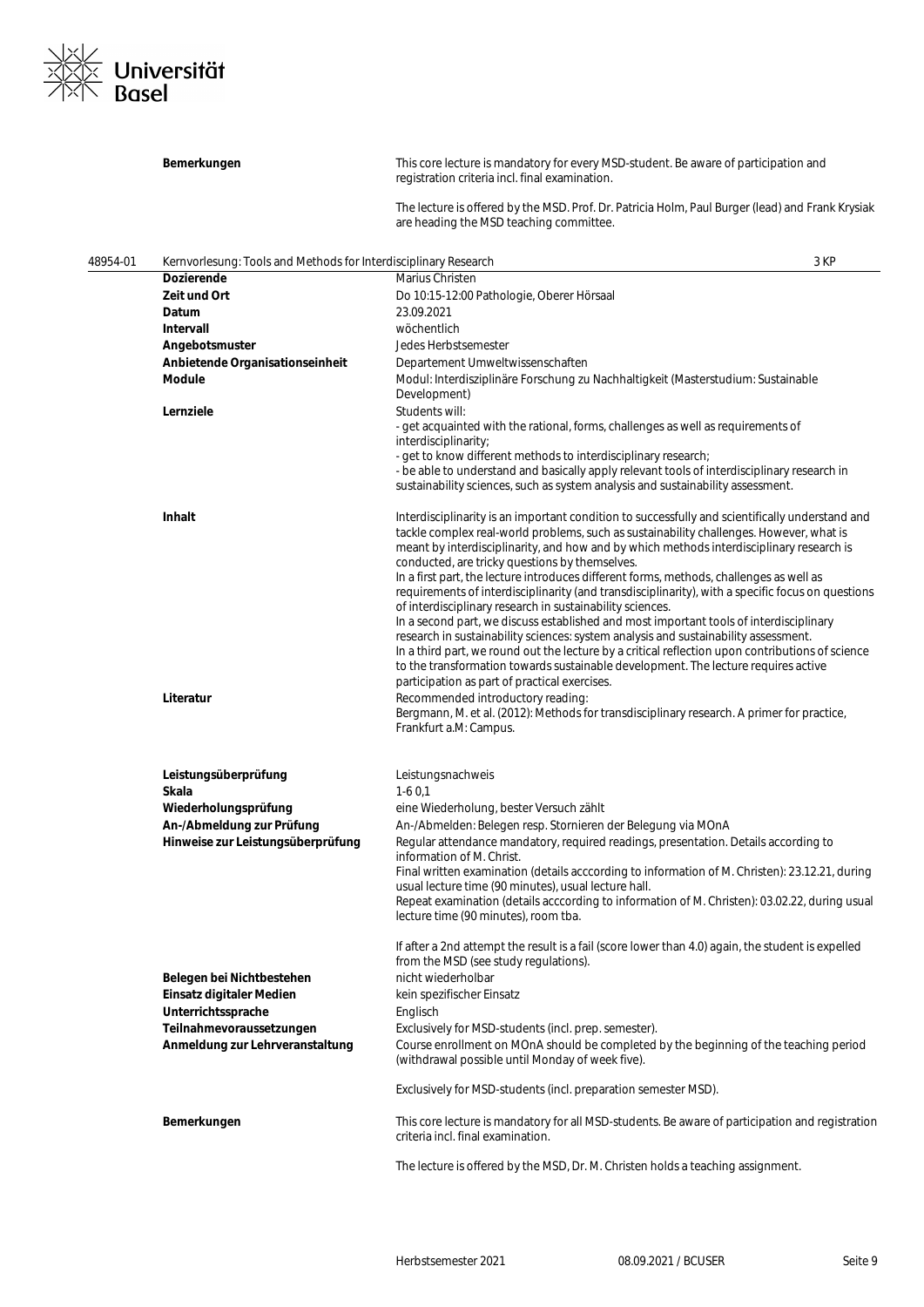

| 50399-01 | Kolloquium: Introduction to Ongoing MSD Master's Thesis |                                                                                                                                                                          | 1 KP |
|----------|---------------------------------------------------------|--------------------------------------------------------------------------------------------------------------------------------------------------------------------------|------|
|          | <b>Dozierende</b>                                       | <b>Paul Burger</b>                                                                                                                                                       |      |
|          |                                                         | Patricia Holm                                                                                                                                                            |      |
|          |                                                         | Frank Christian Krysiak                                                                                                                                                  |      |
|          | Zeit und Ort                                            | Fr 14:15-19:00 - Online Präsenz -                                                                                                                                        |      |
|          |                                                         | Schedule (duration depends on the number of presentations, usually until late afternoon):                                                                                |      |
|          |                                                         | 01.10.21 and 05.11.21: starts at 14.15h;                                                                                                                                 |      |
|          |                                                         | 17.12.21: starts at 09.15h.                                                                                                                                              |      |
|          | Datum                                                   | 01.10.2021                                                                                                                                                               |      |
|          | Intervall                                               | unregelmässig                                                                                                                                                            |      |
|          | Angebotsmuster                                          | Jedes Semester                                                                                                                                                           |      |
|          | Anbietende Organisationseinheit                         | Departement Umweltwissenschaften                                                                                                                                         |      |
|          | <b>Module</b>                                           | Modul: Interdisziplinäre Forschung zu Nachhaltigkeit (Masterstudium: Sustainable<br>Development)                                                                         |      |
|          | Lernziele                                               | <b>Students</b>                                                                                                                                                          |      |
|          |                                                         | - learn to perceive and understand other presentations;                                                                                                                  |      |
|          |                                                         | - get insights into other SD research topics;                                                                                                                            |      |
|          |                                                         | - learn to give constructive, specific feedback and to discuss the presented research topics;<br>- learn to pose interesting questions on other student's presentations. |      |
|          |                                                         |                                                                                                                                                                          |      |
|          | Inhalt                                                  | Within the study program of MSD 2017, students have to register 3 times in a 'master's thesis                                                                            |      |
|          |                                                         | colloquium'. This colloquium 50339 on "ongoing master's thesis" is the first one to be                                                                                   |      |
|          |                                                         | attended (= colloquium A). The participants learn to understand the presented research                                                                                   |      |
|          |                                                         | designs, pose questions, and learn to give feedback.                                                                                                                     |      |
|          | Leistungsüberprüfung                                    | Lehrveranst.-begleitend                                                                                                                                                  |      |
|          | Skala                                                   | Pass / Fail                                                                                                                                                              |      |
|          | Wiederholungsprüfung                                    | keine Wiederholungsprüfung                                                                                                                                               |      |
|          | An-/Abmeldung zur Prüfung                               | An-/Abmelden: Belegen resp. Stornieren der Belegung via MOnA                                                                                                             |      |
|          | Hinweise zur Leistungsüberprüfung                       | Regular attendance mandatory. Details regarding course assessment according to<br>information of the lecturers at the beginning of the first meeting.                    |      |
|          | Belegen bei Nichtbestehen                               | beliebig wiederholbar                                                                                                                                                    |      |
|          | Einsatz digitaler Medien                                | Online-Veranstaltung                                                                                                                                                     |      |
|          | Unterrichtssprache                                      | Englisch                                                                                                                                                                 |      |
|          | Teilnahmevoraussetzungen                                | Exclusively for MSD-students.                                                                                                                                            |      |
|          |                                                         |                                                                                                                                                                          |      |
|          | Anmeldung zur Lehrveranstaltung                         | Course enrollment on MOnA should be completed by the beginning of the teaching period<br>(withdrawal possible until Monday of week five).                                |      |
|          |                                                         |                                                                                                                                                                          |      |
|          |                                                         | <b>Exclusively for MSD-students.</b>                                                                                                                                     |      |
|          | Bemerkungen                                             | Schedule fall semester 2021:                                                                                                                                             |      |
|          |                                                         | Meeting 1: 01.10.21: starts at 14.15h (duration depends on the number of presentations).                                                                                 |      |
|          |                                                         | Meeting 2: 05.11.21: starts at 14.15h (duration depends on the number of presentations).                                                                                 |      |
|          |                                                         | Meeting 3: 17.12.21: starts at 09.15h (duration depends on the number of presentations).                                                                                 |      |
|          |                                                         | Details regarding duration of each meeting are published with the program (usually sent out<br>around 10 days before the colloquia take place).                          |      |
|          |                                                         |                                                                                                                                                                          |      |
|          |                                                         | This course is offered by MSD: Prof. Dr. Patricia Holm, Paul Burger (lead) and Frank Krysiak are<br>heading the MSD teaching committee.                                  |      |
|          |                                                         |                                                                                                                                                                          |      |

| 52317-01 | Kolloquium: Presentation of Concepts of MSD Master's Thesis |                                                                                           |
|----------|-------------------------------------------------------------|-------------------------------------------------------------------------------------------|
|          | <b>Dozierende</b>                                           | <b>Paul Burger</b>                                                                        |
|          |                                                             | Patricia Holm                                                                             |
|          |                                                             | Frank Christian Krysiak                                                                   |
|          | Zeit und Ort                                                | Fr 14:15-19:00 - Online Präsenz -                                                         |
|          |                                                             | Schedule (duration depends on the number of presentations, usually until late afternoon): |
|          |                                                             | 01.10.21 and 05.11.21: starts at 14.15h;                                                  |
|          |                                                             | 17.12.21: starts at 09.15h.                                                               |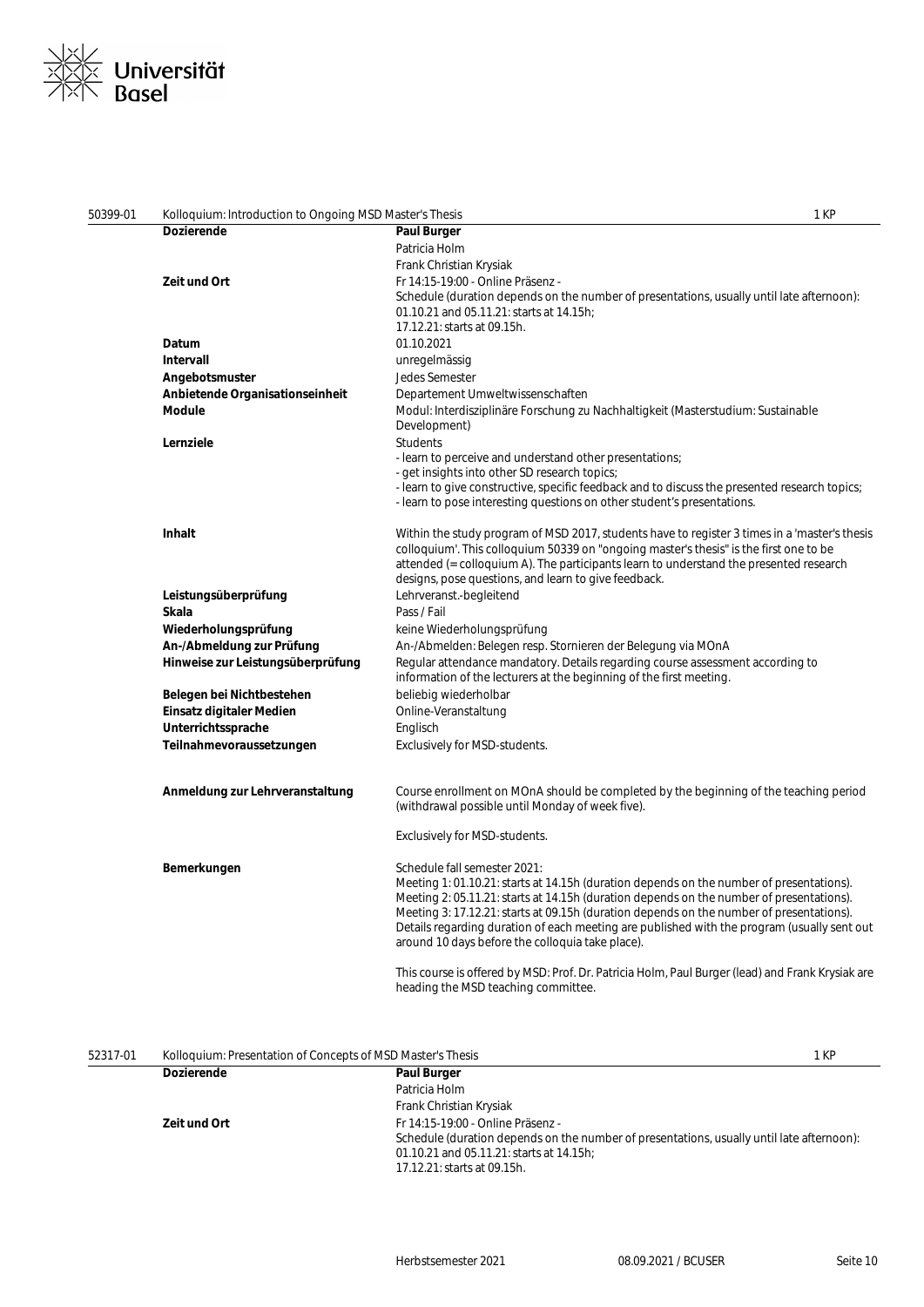

| Datum                             | 01.10.2021                                                                                                                                                                                                                                                                                                                                                                                                                                                                                                                                                                                                                                                                                                                                                                                                                                                                 |
|-----------------------------------|----------------------------------------------------------------------------------------------------------------------------------------------------------------------------------------------------------------------------------------------------------------------------------------------------------------------------------------------------------------------------------------------------------------------------------------------------------------------------------------------------------------------------------------------------------------------------------------------------------------------------------------------------------------------------------------------------------------------------------------------------------------------------------------------------------------------------------------------------------------------------|
| <b>Intervall</b>                  | unregelmässig                                                                                                                                                                                                                                                                                                                                                                                                                                                                                                                                                                                                                                                                                                                                                                                                                                                              |
| Angebotsmuster                    | Jedes Semester                                                                                                                                                                                                                                                                                                                                                                                                                                                                                                                                                                                                                                                                                                                                                                                                                                                             |
| Anbietende Organisationseinheit   | Departement Umweltwissenschaften                                                                                                                                                                                                                                                                                                                                                                                                                                                                                                                                                                                                                                                                                                                                                                                                                                           |
| Module                            | Modul: Interdisziplinäre Forschung zu Nachhaltigkeit (Masterstudium: Sustainable<br>Development)                                                                                                                                                                                                                                                                                                                                                                                                                                                                                                                                                                                                                                                                                                                                                                           |
| Lernziele<br>Inhalt               | Participants learn<br>- to present research questions and a research concept to an interdisciplinary audience;<br>- to place their research questions in an appropriate sustainability context;<br>- to discuss research questions and concepts from other disciplines;<br>- to provide constructive feedback to their fellow students.<br>Within the study program of MSD 2017, students have to register 3 times in a 'master's thesis<br>colloquium'. This colloquium is the second one $(=$ colloquium B).<br>The participants present the research questions and the research design used in their<br>master's theses. They prepare their presentations in a way that is accessible to an<br>interdisciplinary audience, focus on the relation of their research questions to sustainable<br>development and the fit between these questions and the research design. |
| Leistungsüberprüfung<br>Skala     | Lehrveranst.-begleitend<br>Pass / Fail                                                                                                                                                                                                                                                                                                                                                                                                                                                                                                                                                                                                                                                                                                                                                                                                                                     |
| Wiederholungsprüfung              | keine Wiederholungsprüfung                                                                                                                                                                                                                                                                                                                                                                                                                                                                                                                                                                                                                                                                                                                                                                                                                                                 |
| An-/Abmeldung zur Prüfung         | An-/Abmelden: Belegen resp. Stornieren der Belegung via MOnA                                                                                                                                                                                                                                                                                                                                                                                                                                                                                                                                                                                                                                                                                                                                                                                                               |
| Hinweise zur Leistungsüberprüfung | Regular attendance mandatory. Oral presentation of 15' minutes, followed by questions.                                                                                                                                                                                                                                                                                                                                                                                                                                                                                                                                                                                                                                                                                                                                                                                     |
| Belegen bei Nichtbestehen         | beliebig wiederholbar                                                                                                                                                                                                                                                                                                                                                                                                                                                                                                                                                                                                                                                                                                                                                                                                                                                      |
| Einsatz digitaler Medien          | Online-Veranstaltung                                                                                                                                                                                                                                                                                                                                                                                                                                                                                                                                                                                                                                                                                                                                                                                                                                                       |
| Unterrichtssprache                | Englisch                                                                                                                                                                                                                                                                                                                                                                                                                                                                                                                                                                                                                                                                                                                                                                                                                                                                   |
| Teilnahmevoraussetzungen          | Only for students of the MSD 2017 whose application of the "master's thesis" has been<br>approved by the teaching committee. Students are supposed to present during the first<br>session of the colloquium after approval (ususally takes place 10 days later).                                                                                                                                                                                                                                                                                                                                                                                                                                                                                                                                                                                                           |
| Anmeldung zur Lehrveranstaltung   | Course enrollment on MOnA should be completed by the beginning of the teaching period<br>(withdrawal possible until Monday of week five).                                                                                                                                                                                                                                                                                                                                                                                                                                                                                                                                                                                                                                                                                                                                  |
|                                   | Exclusively for MSD-students.                                                                                                                                                                                                                                                                                                                                                                                                                                                                                                                                                                                                                                                                                                                                                                                                                                              |
| Bemerkungen                       | Schedule fall semester 2021:<br>Meeting 1: 01.10.21: starts at 14.15h (duration depends on the number of presentations).<br>Meeting 2: 05.11.21: starts at 14.15h (duration depends on the number of presentations).<br>Meeting 3: 17.12.21: starts at 09.15h (duration depends on the number of presentations).<br>Details regarding duration of each meeting are published with the program (usually sent out<br>around 10 days before the colloquia take place).                                                                                                                                                                                                                                                                                                                                                                                                        |
|                                   | This course is offered by the MSD: Prof. Dr. Patricia Holm, Paul Burger (lead) and Frank Krysiak                                                                                                                                                                                                                                                                                                                                                                                                                                                                                                                                                                                                                                                                                                                                                                           |

| 53982-01 | Kolloquium: Presentation of Results of MSD Master's Thesis |                                                                                                                                                                                                           | 1 KP |
|----------|------------------------------------------------------------|-----------------------------------------------------------------------------------------------------------------------------------------------------------------------------------------------------------|------|
|          | <b>Dozierende</b>                                          | <b>Paul Burger</b>                                                                                                                                                                                        |      |
|          |                                                            | Patricia Holm                                                                                                                                                                                             |      |
|          |                                                            | Frank Christian Krysiak                                                                                                                                                                                   |      |
|          | <b>Zeit und Ort</b>                                        | Fr 14:15-19:00 - Online Präsenz -<br>Schedule (duration depends on the number of presentations, usually until late afternoon):<br>01.10.21 and 05.11.21: starts at 14.15h:<br>17.12.21: starts at 09.15h. |      |
|          | Datum                                                      | 01.10.2021                                                                                                                                                                                                |      |
|          | Intervall                                                  | unregelmässig                                                                                                                                                                                             |      |
|          | Angebotsmuster                                             | Jedes Semester                                                                                                                                                                                            |      |
|          | Anbietende Organisationseinheit                            | Departement Umweltwissenschaften                                                                                                                                                                          |      |
|          | <b>Module</b>                                              | Modul: Interdisziplinäre Forschung zu Nachhaltigkeit (Masterstudium: Sustainable<br>Development)                                                                                                          |      |

are heading the MSD teaching committee.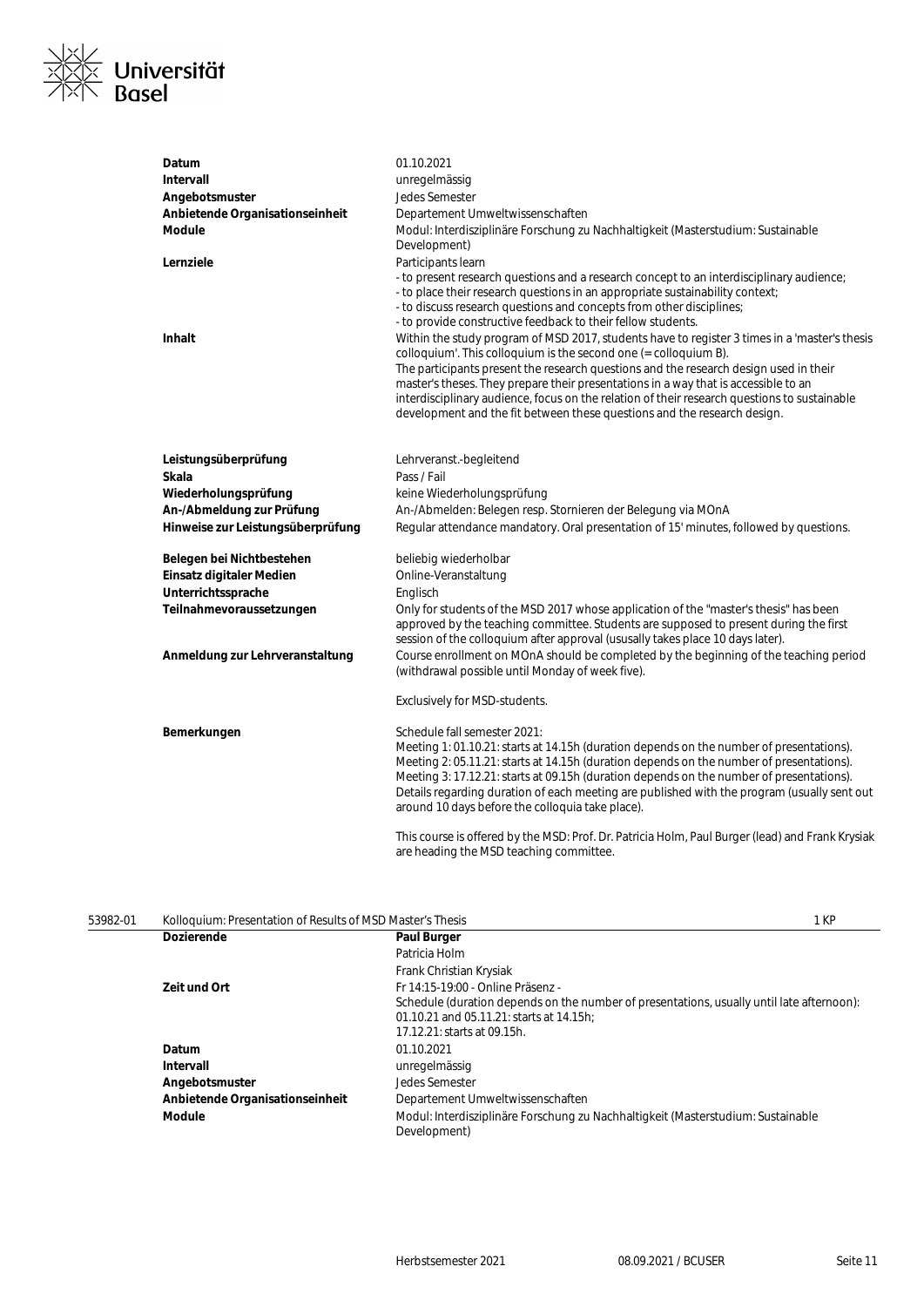

| Lernziele                         | The students learn<br>- to present research questions and a research results to an interdisciplinary audience;<br>- to place their research questions in an appropriate sustainability context;<br>- to discuss research questions and results from other disciplines;<br>- to provide constructive feedback to their fellow students.                                                                                                                                                                |
|-----------------------------------|-------------------------------------------------------------------------------------------------------------------------------------------------------------------------------------------------------------------------------------------------------------------------------------------------------------------------------------------------------------------------------------------------------------------------------------------------------------------------------------------------------|
| <b>Inhalt</b>                     | Within the study program of MSD 2017, students have to register 3 times in a 'master's thesis<br>colloquium'.<br>This colloquium is the third and last one (= Colloquium C). The participants present the results<br>of their master's theses. They prepare their presentations in a way that is accessible to an<br>interdisciplinary audience, focus on the relation of their research questions to sustainable<br>development and the fit between these questions and the results of their theses. |
| Leistungsüberprüfung              | Lehrveranst.-begleitend                                                                                                                                                                                                                                                                                                                                                                                                                                                                               |
| Skala                             | Pass / Fail                                                                                                                                                                                                                                                                                                                                                                                                                                                                                           |
| Wiederholungsprüfung              | keine Wiederholungsprüfung                                                                                                                                                                                                                                                                                                                                                                                                                                                                            |
| An-/Abmeldung zur Prüfung         | An-/Abmelden: Belegen resp. Stornieren der Belegung via MOnA                                                                                                                                                                                                                                                                                                                                                                                                                                          |
| Hinweise zur Leistungsüberprüfung | Regular attendance mandatory. Oral presentation of 15' minutes, followed by questions.                                                                                                                                                                                                                                                                                                                                                                                                                |
| Belegen bei Nichtbestehen         | beliebig wiederholbar                                                                                                                                                                                                                                                                                                                                                                                                                                                                                 |
| Einsatz digitaler Medien          | Online-Veranstaltung                                                                                                                                                                                                                                                                                                                                                                                                                                                                                  |
| Unterrichtssprache                | Englisch                                                                                                                                                                                                                                                                                                                                                                                                                                                                                              |
| Teilnahmevoraussetzungen          | Only for students of the MSD 2017 who are already able to present the results of the master's<br>theses.<br>The theses have to be completed at least up to 80% or may have already been submitted<br>prior to the final presentation.                                                                                                                                                                                                                                                                 |
| Anmeldung zur Lehrveranstaltung   | Course enrollment on MOnA should be completed by the beginning of the teaching period<br>(withdrawal possible until Monday of week five).                                                                                                                                                                                                                                                                                                                                                             |
|                                   | <b>Exclusively for MSD-students.</b>                                                                                                                                                                                                                                                                                                                                                                                                                                                                  |
|                                   | Students have to register for a presentation on doodle:<br>https://doodle.com/poll/gi3m2s83ytybyggg?utm_source=poll&utm_medium=link                                                                                                                                                                                                                                                                                                                                                                   |
|                                   | For prerequisits see "Admission requirements". Presentation time slots according to<br>announcements.                                                                                                                                                                                                                                                                                                                                                                                                 |
| Bemerkungen                       | Schedule fall semester 2021:<br>Meeting 1: 01.10.21: starts at 14.15h (duration depends on the number of presentations).<br>Meeting 2: 05.11.21: starts at 14.15h (duration depends on the number of presentations).<br>Meeting 3: 17.12.21: starts at 09.15h (duration depends on the number of presentations).<br>Details regarding duration of each meeting are published with the program (usually sent out<br>around 10 days before the colloquia take place).                                   |
|                                   | This course is offered by the MSD: Prof. Dr. Patricia Holm, Paul Burger (lead) and Frank Krysiak                                                                                                                                                                                                                                                                                                                                                                                                      |

are heading the MSD teaching committee.

| 63550-01 | Kolloguium: Sozialforschung und Methodologie |                                                                                                                                                                                                                                                                                                                                                                                                                                                                                                                                  | 2 KP |
|----------|----------------------------------------------|----------------------------------------------------------------------------------------------------------------------------------------------------------------------------------------------------------------------------------------------------------------------------------------------------------------------------------------------------------------------------------------------------------------------------------------------------------------------------------------------------------------------------------|------|
|          | <b>Dozierende</b>                            | <b>Manfred Max Bergman</b>                                                                                                                                                                                                                                                                                                                                                                                                                                                                                                       |      |
|          | Zeit und Ort                                 | Do 10:15-14:00 Kollegienhaus, Mehrzweckraum 035                                                                                                                                                                                                                                                                                                                                                                                                                                                                                  |      |
|          | Datum                                        | 30.09.2021                                                                                                                                                                                                                                                                                                                                                                                                                                                                                                                       |      |
|          | Intervall                                    | 14-täglich                                                                                                                                                                                                                                                                                                                                                                                                                                                                                                                       |      |
|          | Angebotsmuster                               | einmalig                                                                                                                                                                                                                                                                                                                                                                                                                                                                                                                         |      |
|          | Anbietende Organisationseinheit              | Fachbereich Soziologie                                                                                                                                                                                                                                                                                                                                                                                                                                                                                                           |      |
|          | Module                                       | Modul: Interdisziplinäre Forschung zu Nachhaltigkeit (Masterstudium: Sustainable<br>Development)<br>Modul: Methoden der Gesellschaftswissenschaften (Masterstudium: European Global Studies)<br>Modul: Politik, Entwicklung und soziale Ungleichheit (BSF - Soziologie)<br>Modul: Wirtschaft, Wissen und Kultur (BSF - Soziologie)<br>Modul: Methoden der Near & Middle Eastern Studies und der Gesellschaftswissenschaften<br>(MSF - Near & Middle Eastern Studies)<br>Modul: Ungleichheit, Konflikt, Kultur (MSF - Soziologie) |      |
|          | Leistungsüberprüfung<br>Skala                | Lehrveranst.-begleitend<br>Pass / Fail                                                                                                                                                                                                                                                                                                                                                                                                                                                                                           |      |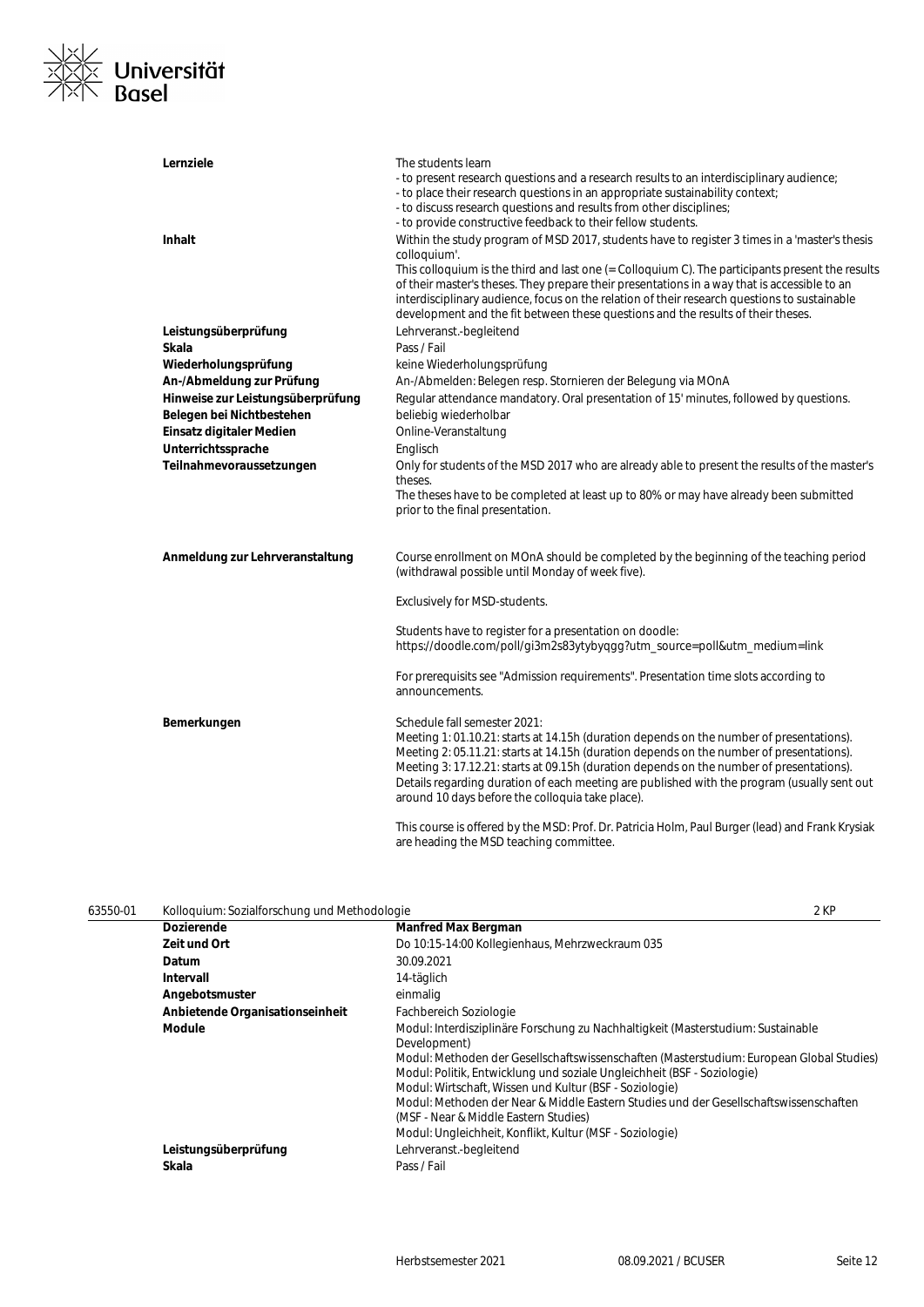

**Belegen bei Nichtbestehen** nicht wiederholbar **Einsatz digitaler Medien** kein spezifischer Einsatz Unterrichtssprache **Deutsch** 

Wiederholungsprüfung **Keine Wiederholungsprüfung** An-/Abmeldung zur Prüfung **Anmelden: Belegen; Abmelden: nicht erforderlich** 

#### **Modul: Kernbereich Naturwissenschaften**

62247-01 Kolloquium: MSD Life Science 1 KP **Dozierende Patricia Holm** Joschka Wiegleb **Zeit und Ort** Di 16:15-17:00 **Datum** 21.09.2021 **Intervall** unregelmässig **Angebotsmuster** einmalig **Anbietende Organisationseinheit** Departement Umweltwissenschaften **Module** Modul: Kernbereich Naturwissenschaften (Masterstudium: Sustainable Development) **Lernziele** Participants will - practice and improve their performance skills in the context of a presentation of scientific scientific data; - practice and improve their ability to critically discuss scientific articles; - acquire knowledge about current topics, approaches and methods of scientific sustainability research (from the perspective of the natural sciences). **Inhalt Inhalt Inhalt 1998** - Current topics, scientific approaches and new methods in ecology and sustainable development; - presentation and discussion of own research projects (including master's theses); - presentation and discussion of important, groundbreaking publications. **Leistungsüberprüfung** Lehrveranst.-begleitend **Skala** Pass / Fail Wiederholungsprüfung **Keine Wiederholungsprüfung An-/Abmeldung zur Prüfung** An-/Abmelden: Belegen resp. Stornieren der Belegung via MOnA **Hinweise zur Leistungsüberprüfung** Regular attendance mandatory. Oral presentation. Details according to information of P. Holm. Belegen bei Nichtbestehen **nicht wiederholbar Einsatz digitaler Medien** kein spezifischer Einsatz Unterrichtssprache **Englisch Teilnahmevoraussetzungen** Only for MSD-students with focus area in natural sciences; and PhD students, post docs and staff members of MGU. **Anmeldung zur Lehrveranstaltung** Course enrollment on MOnA should be completed by the beginning of the teaching period (withdrawal possible until Monday of week five). **Bemerkungen** MSD: Compulsory course for ALL students with focus area in natural sciences (regardless of how the supervision and assessment of the Master's thesis is going to be organized ). When to enroll for the colloquium is determined in consultation with Prof. Dr. P. Holm. Furthermore, the colloquium is for PhD students of MGU. The crediting of the course is arranged in consultation with P. Holm. This course is offered by MSD. Prof. Dr. P. Holm is head of MGU and TQNE and is member of the teaching committee MSD. 62246-01 Kurs: Sustainability in Practice 2 KP **Dozierende** Paul Burger **Patricia Holm** Frank Christian Krysiak **Zeit und Ort** Fr 14:15-17:00 Kollegienhaus, Hörsaal 114 on-site meetings at Unibas: 24.09.21 & 19.11.21: 14.15- 17.00h; on-site visits of institutions/organizations: 15.10.21; 22.10.21; 29.10.21 and 12.11.21: in the

|                | 00-SILE VISITS OF INSTITUTIONS/OLDENIZATIONS: 15.10.21; 22.10.21; 29.10.21 and 12.11.21:10 the<br>afternoon, start at aprox. 14.00h. |
|----------------|--------------------------------------------------------------------------------------------------------------------------------------|
|                |                                                                                                                                      |
| <b>Datum</b>   | 24.09.2021                                                                                                                           |
| Intervall      | unregelmässig                                                                                                                        |
| Angebotsmuster | unregelmässig                                                                                                                        |
|                |                                                                                                                                      |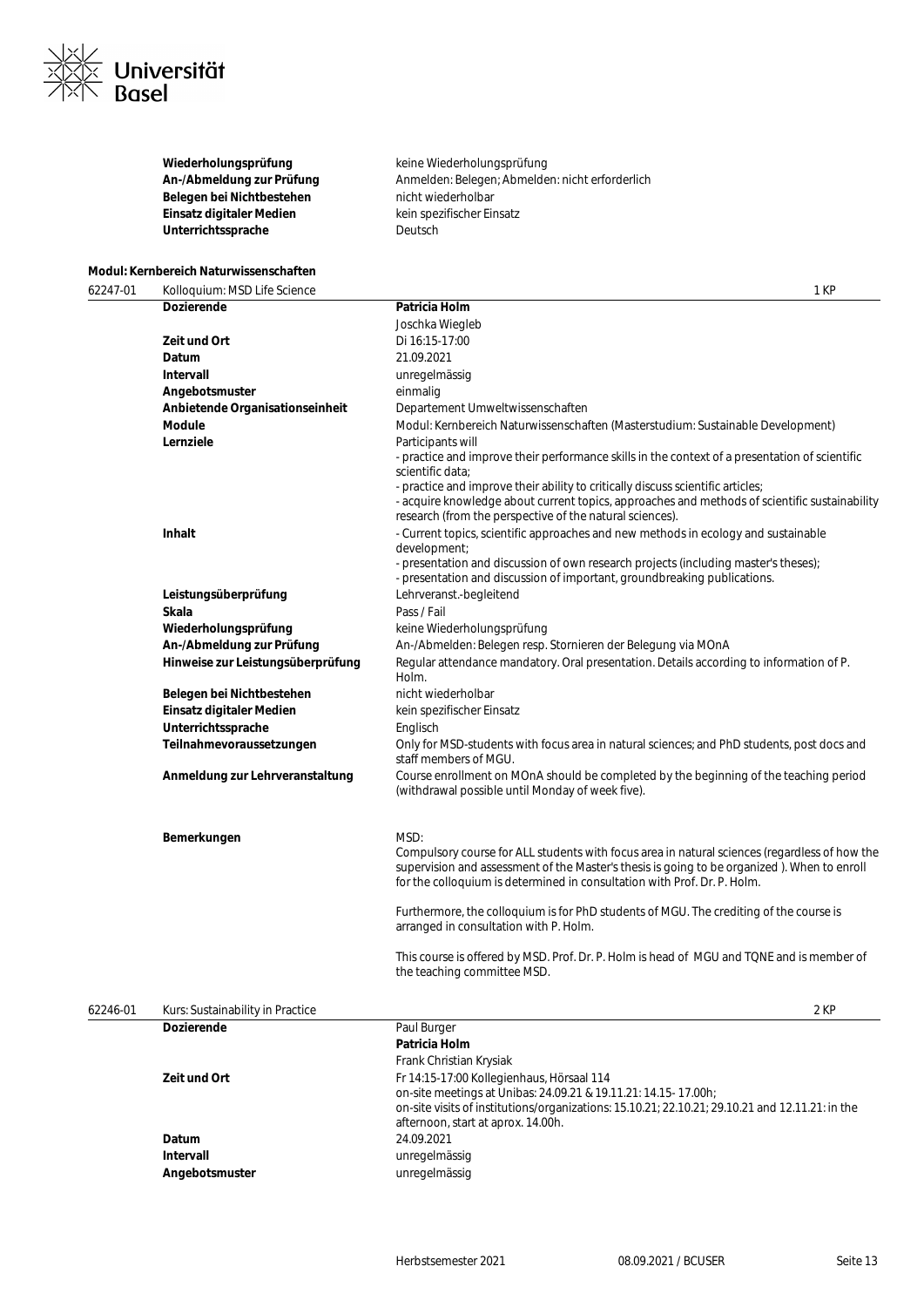

|          | Anbietende Organisationseinheit<br>Module                                  | Departement Umweltwissenschaften<br>Modul: Kernbereich Gesellschaftswissenschaften (Masterstudium: Sustainable Development)<br>Modul: Kernbereich Naturwissenschaften (Masterstudium: Sustainable Development)                                                                                                                                                                                                                                                                                           |
|----------|----------------------------------------------------------------------------|----------------------------------------------------------------------------------------------------------------------------------------------------------------------------------------------------------------------------------------------------------------------------------------------------------------------------------------------------------------------------------------------------------------------------------------------------------------------------------------------------------|
|          | Lernziele                                                                  | Modul: Kernbereich Wirtschaftswissenschaften (Masterstudium: Sustainable Development)<br>- Students gain knowledge about institutions and organizations in the field of sustainable                                                                                                                                                                                                                                                                                                                      |
|          |                                                                            | development in the region;<br>- they acquire a basic understanding how a project develops from scientific knowledge to                                                                                                                                                                                                                                                                                                                                                                                   |
|          |                                                                            | implementation,                                                                                                                                                                                                                                                                                                                                                                                                                                                                                          |
|          |                                                                            | - they know typical fields of sustainability in practice,<br>- they are able to critically discuss chances, but also challenges and difficulties when                                                                                                                                                                                                                                                                                                                                                    |
|          |                                                                            | implementing SD ideas in the practice.                                                                                                                                                                                                                                                                                                                                                                                                                                                                   |
|          | <b>Inhalt</b>                                                              | Visits of institutions and organizations in the region, which are active in research,<br>development of management solutions, knowledge transfer or application of scientific<br>knowledge in the field of sustainable development. Projects will be presented and discussed.<br>The visits will be complemented by presentations of selected experts at the University of                                                                                                                               |
|          |                                                                            | Basel.                                                                                                                                                                                                                                                                                                                                                                                                                                                                                                   |
|          | Leistungsüberprüfung                                                       | Lehrveranst.-begleitend                                                                                                                                                                                                                                                                                                                                                                                                                                                                                  |
|          | Skala                                                                      | Pass / Fail                                                                                                                                                                                                                                                                                                                                                                                                                                                                                              |
|          | Wiederholungsprüfung                                                       | keine Wiederholungsprüfung                                                                                                                                                                                                                                                                                                                                                                                                                                                                               |
|          | An-/Abmeldung zur Prüfung                                                  | An-/Abmelden: Belegen resp. Stornieren der Belegung via MOnA                                                                                                                                                                                                                                                                                                                                                                                                                                             |
|          | Hinweise zur Leistungsüberprüfung                                          | Students work out a portfolio and discussion (reflection - contribution to sustainability) about<br>one of the presented/visited projects. In addition, it is mandatory to attend all visits and<br>presentations.                                                                                                                                                                                                                                                                                       |
|          | Belegen bei Nichtbestehen                                                  | beliebig wiederholbar                                                                                                                                                                                                                                                                                                                                                                                                                                                                                    |
|          | Einsatz digitaler Medien                                                   | kein spezifischer Einsatz                                                                                                                                                                                                                                                                                                                                                                                                                                                                                |
|          | Unterrichtssprache                                                         | Englisch                                                                                                                                                                                                                                                                                                                                                                                                                                                                                                 |
|          | Teilnahmevoraussetzungen                                                   | Only for students enrolled regularly for the MSD, limited number of participants!                                                                                                                                                                                                                                                                                                                                                                                                                        |
|          |                                                                            | Consider specific participation requirements, such as:<br>- Mandatory course application additional to course registration on MOnA (for link see course<br>application = Anmeldung);<br>- students must be studying in the 2nd semester onwards;<br>- 12 CP in total must be already achieved (incl. spring semester 21) in the two complementary                                                                                                                                                        |
|          | Anmeldung zur Lehrveranstaltung                                            | knowledge modules (of the chosen focus area).<br>Mandatory application for ALL! Link open from 19.08.21/noon-05.09.21/midnight: https://<br>adam.unibas.ch/goto_adam_fold_744967.html                                                                                                                                                                                                                                                                                                                    |
|          |                                                                            | Login and application possible from 19.08.21/noon on. Login button on top row right hand<br>side of ADAM website. First emails with confirmation of participation will be sent out at the<br>end of the first deadline.                                                                                                                                                                                                                                                                                  |
|          |                                                                            | In case of vacancies the online application link remains open until 30.09.21/noon.                                                                                                                                                                                                                                                                                                                                                                                                                       |
|          |                                                                            | Course enrollment on MOnA should be completed by the beginning of the teaching period<br>(withdrawal possible until Monday of week five).                                                                                                                                                                                                                                                                                                                                                                |
|          | Bemerkungen                                                                | This class is published for the three core competences modules. However, the teaching<br>committee strongly advise the recognition of these credit points for the FASR module (via<br>learning agreement).                                                                                                                                                                                                                                                                                               |
|          |                                                                            | Schedule:<br>- 24.09.21: 14.15 - 17.00h; at Unibas (room see details on dates and rooms): Introduction and<br>quest lecture;<br>- 15.10.21; 22.10.21; 29.10.21 and 12.11.21: in the afternoon, start at aprox. 14.00h; visits of<br>institutions/organizations (detailed program tba at the beginning of the semester, please<br>keep the entire afternoons free of any other commitment).<br>- 19.11.21: 14.15-17.00h: at Unibas (room see details on dates and rooms): final meeting<br>(details tba). |
|          |                                                                            | This course is offered by the MSD: Prof. Dr. Patricia Holm (lead), Paul Burger and Frank Krysiak<br>are heading the MSD teaching committee.                                                                                                                                                                                                                                                                                                                                                              |
| 41821-01 | Vorlesung mit Übungen: Ecological Sustainability Aspects of Climate Change | 3 KP                                                                                                                                                                                                                                                                                                                                                                                                                                                                                                     |
|          | <b>Dozierende</b>                                                          | <b>Dirk Schindler</b>                                                                                                                                                                                                                                                                                                                                                                                                                                                                                    |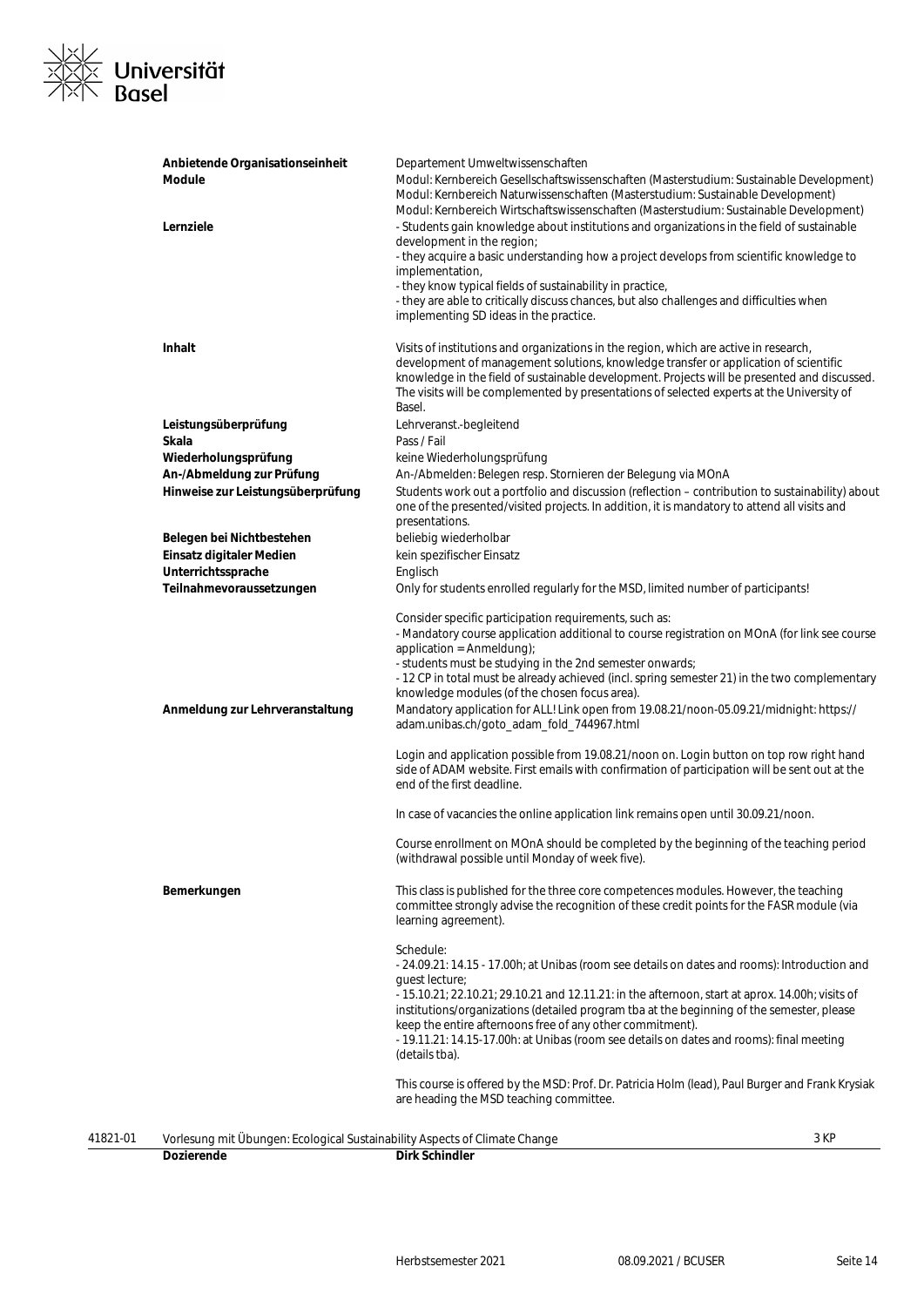

| Zeit und Ort                                                   | Mi 14:15-18:00 Kollegienhaus, Seminarraum 103<br>Schedule:<br>22.09.21: 14.15 - 17.00h;<br>29.09.21, 06.10.21,13.10.21, 20.10.21, 27.10.21 and 03.11.21: 14.15 - 18h;<br>17.11.21: 14.15 bis 16.00h (final assessment)                                                                                                                                                                                                                                                                                                                                                                                                                                                                                                                                                                                                                                                                                                            |
|----------------------------------------------------------------|-----------------------------------------------------------------------------------------------------------------------------------------------------------------------------------------------------------------------------------------------------------------------------------------------------------------------------------------------------------------------------------------------------------------------------------------------------------------------------------------------------------------------------------------------------------------------------------------------------------------------------------------------------------------------------------------------------------------------------------------------------------------------------------------------------------------------------------------------------------------------------------------------------------------------------------|
| Datum                                                          | 22.09.2021                                                                                                                                                                                                                                                                                                                                                                                                                                                                                                                                                                                                                                                                                                                                                                                                                                                                                                                        |
| Intervall                                                      | unregelmässig                                                                                                                                                                                                                                                                                                                                                                                                                                                                                                                                                                                                                                                                                                                                                                                                                                                                                                                     |
| Angebotsmuster                                                 | unregelmässig                                                                                                                                                                                                                                                                                                                                                                                                                                                                                                                                                                                                                                                                                                                                                                                                                                                                                                                     |
| Anbietende Organisationseinheit                                | Departement Umweltwissenschaften                                                                                                                                                                                                                                                                                                                                                                                                                                                                                                                                                                                                                                                                                                                                                                                                                                                                                                  |
| <b>Module</b>                                                  | Modul: Kernbereich Naturwissenschaften (Masterstudium: Sustainable Development)                                                                                                                                                                                                                                                                                                                                                                                                                                                                                                                                                                                                                                                                                                                                                                                                                                                   |
| Lernziele<br><b>Inhalt</b>                                     | The students<br>- deepen their knowledge on current global and regional climate change;<br>- extend their knowledge on anthropogenic influence causing current climate change;<br>- develop solid skills for the objective interpretation und assessment of the changes<br>associated with the projected climate change in physical, biological and human systems;<br>- analyse and evaluate possibilities for the application of mitigation und adaptation strategies.<br>Current climate change is altering many physical, biological and human systems in the earth-<br>atmosphere system. With regard to the near future, projected climate change is the greatest<br>challenge for mankind. The topics of the course will provide an interdisciplinary overview of<br>observations, analyses, simulations and interpretations of current and projected climate<br>change and its consequences at regional and global scales. |
|                                                                | Amongst others the following topics are covered:<br>- Climate system as part of the earth system;<br>- Overview about the facets of current and projected climate change;<br>- Impacts of global and regional climate change on physical, biological and human systems;<br>- Mitigation and adaptation strategies;<br>- Climate Engineering;<br>- Sustainability and climate.                                                                                                                                                                                                                                                                                                                                                                                                                                                                                                                                                     |
| Literatur                                                      | Recommended literature:<br>IPCC (2014) Climate Change 2014: Synthesis Report. Summary for Policymakers<br>IPCC (2014): Climate change 2014. Impacts, Adaptation, and Vulnerability. Summary for<br>Policymakers<br>Further literature will be provided during the course.                                                                                                                                                                                                                                                                                                                                                                                                                                                                                                                                                                                                                                                         |
| Leistungsüberprüfung                                           | Leistungsnachweis                                                                                                                                                                                                                                                                                                                                                                                                                                                                                                                                                                                                                                                                                                                                                                                                                                                                                                                 |
| Skala                                                          | $1-60,1$                                                                                                                                                                                                                                                                                                                                                                                                                                                                                                                                                                                                                                                                                                                                                                                                                                                                                                                          |
| Wiederholungsprüfung                                           | keine Wiederholungsprüfung                                                                                                                                                                                                                                                                                                                                                                                                                                                                                                                                                                                                                                                                                                                                                                                                                                                                                                        |
| An-/Abmeldung zur Prüfung<br>Hinweise zur Leistungsüberprüfung | An-/Abmelden: Belegen resp. Stornieren der Belegung via MOnA<br>Regular attendance mandatory, required readings, presentation. Details according to<br>information of D. Schindler.<br>Final written examination on 17.11.21: during usual lecture time (exam lasts 60 minutes);<br>usual room.                                                                                                                                                                                                                                                                                                                                                                                                                                                                                                                                                                                                                                   |
|                                                                |                                                                                                                                                                                                                                                                                                                                                                                                                                                                                                                                                                                                                                                                                                                                                                                                                                                                                                                                   |
| Belegen bei Nichtbestehen                                      | beliebig wiederholbar                                                                                                                                                                                                                                                                                                                                                                                                                                                                                                                                                                                                                                                                                                                                                                                                                                                                                                             |
| Einsatz digitaler Medien<br>Unterrichtssprache                 | kein spezifischer Einsatz<br>Englisch                                                                                                                                                                                                                                                                                                                                                                                                                                                                                                                                                                                                                                                                                                                                                                                                                                                                                             |
| Teilnahmevoraussetzungen                                       | Special course inscription required for ALL (for details see 'course application' or<br>'Anmeldung').                                                                                                                                                                                                                                                                                                                                                                                                                                                                                                                                                                                                                                                                                                                                                                                                                             |
|                                                                | Limited number of participants (17). Students of the MSD (incl. preparation semester MSD)<br>have priority.                                                                                                                                                                                                                                                                                                                                                                                                                                                                                                                                                                                                                                                                                                                                                                                                                       |
|                                                                | If you study something different you must do at least a master's degree within the<br>Departement of Enviromental Sciences (Faculty of Sciences) and may attend the course in<br>case of vacancies.                                                                                                                                                                                                                                                                                                                                                                                                                                                                                                                                                                                                                                                                                                                               |
|                                                                | Students of the MSD who have chosen the focus area in social sciences or in economics must<br>have completed the 'Complementary Knowledge in Natural Sciences' module (or at least<br>earned 8 CP out of 12 CP).                                                                                                                                                                                                                                                                                                                                                                                                                                                                                                                                                                                                                                                                                                                  |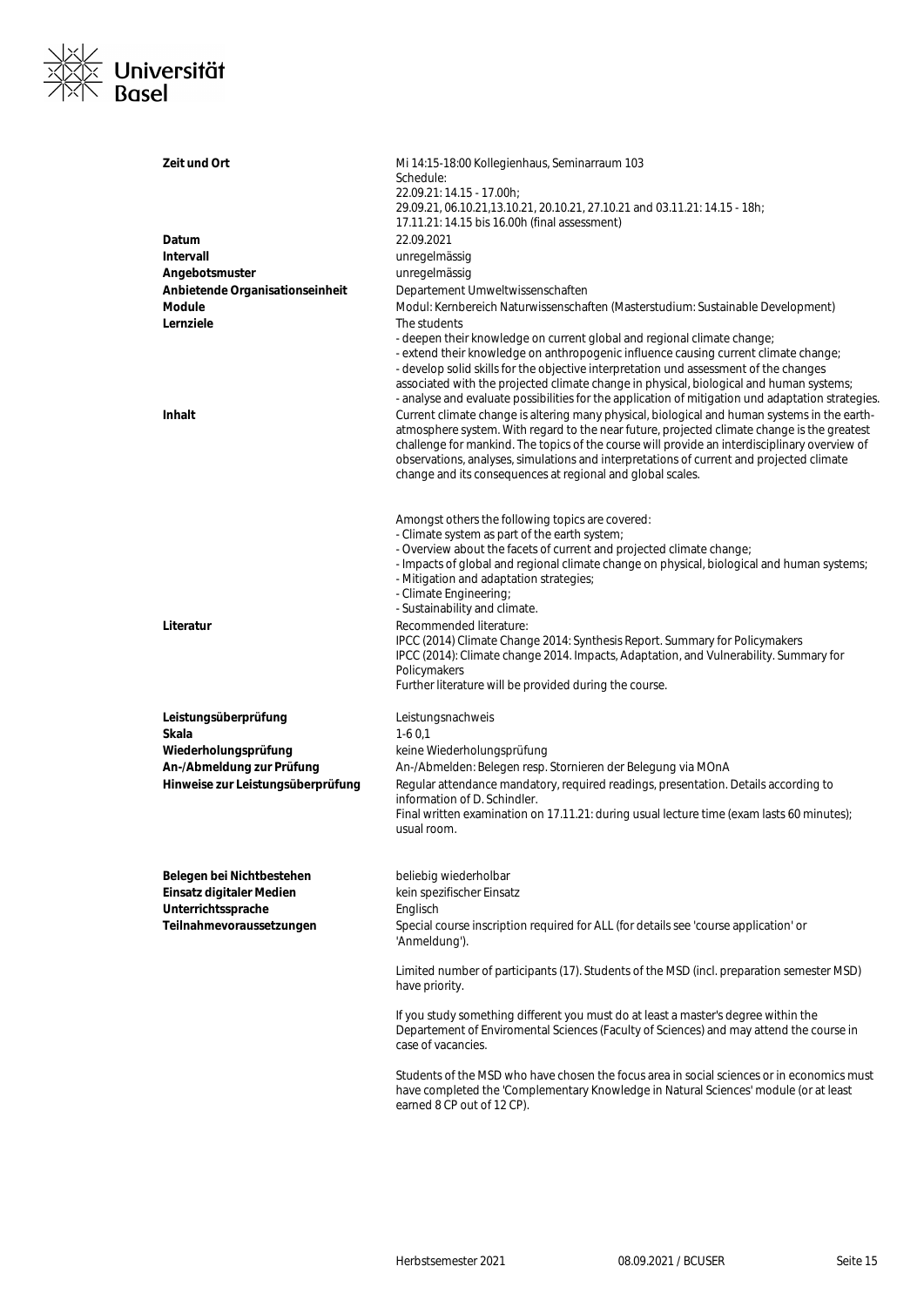

| Anmeldung zur Lehrveranstaltung | Mandatory application for ALL! Link open from 19.08.21/noon-05.09.21/midnight: https://<br>adam.unibas.ch/goto adam fold 744967.html                                                                                                                 |
|---------------------------------|------------------------------------------------------------------------------------------------------------------------------------------------------------------------------------------------------------------------------------------------------|
|                                 | Login and application possible from 19.08.21/noon on. Login button on top row right hand<br>side of ADAM website. First emails with confirmation of participation will be sent out at the<br>end of the first deadline.                              |
|                                 | In case of vacancies the online application link remains open until 28.09.21/midnight.                                                                                                                                                               |
|                                 | Course enrollment on MOnA should be completed by the beginning of the teaching period<br>(withdrawal possible until Monday of week five).                                                                                                            |
| Bemerkungen                     | Schedule (for details see list below):                                                                                                                                                                                                               |
|                                 | 22.09.21: 14.15 - 17.00h:                                                                                                                                                                                                                            |
|                                 | 29.09.21, 06.10.21,13.10.21, 20.10.21, 27.10.21 and 03.11.21: 14.15 - 18h;                                                                                                                                                                           |
|                                 | 17.11.21: 14.15 - 16.00h (final assessment)                                                                                                                                                                                                          |
|                                 | Within the MSD credit points can be transferred to the module "Focal Areas in Sustainability"<br>Research" (learning agreement) (all students). Students with focus area in natural sciences can<br>accredit the course within the published module. |
|                                 |                                                                                                                                                                                                                                                      |

This course is offered by the MSD, Dr. D. Schindler holds a teaching assignment.

49077-01 Vorlesung mit Übungen: Global Change Resources 3 KP

| vonosang mit obangom olobar onango Rosoaroos<br><b>Dozierende</b> | <b>Miriam Simone Andres</b>                                                                                                                                                                                                                                                                                                                                                                                                                                                                                                                                                                                                                                                                                                                                                                                                                                                                                                                                                                                                               |
|-------------------------------------------------------------------|-------------------------------------------------------------------------------------------------------------------------------------------------------------------------------------------------------------------------------------------------------------------------------------------------------------------------------------------------------------------------------------------------------------------------------------------------------------------------------------------------------------------------------------------------------------------------------------------------------------------------------------------------------------------------------------------------------------------------------------------------------------------------------------------------------------------------------------------------------------------------------------------------------------------------------------------------------------------------------------------------------------------------------------------|
| Zeit und Ort                                                      | Do 16:15-18:00 Kollegienhaus, Hörsaal 117                                                                                                                                                                                                                                                                                                                                                                                                                                                                                                                                                                                                                                                                                                                                                                                                                                                                                                                                                                                                 |
| Datum                                                             | 23.09.2021                                                                                                                                                                                                                                                                                                                                                                                                                                                                                                                                                                                                                                                                                                                                                                                                                                                                                                                                                                                                                                |
| Intervall                                                         | wöchentlich                                                                                                                                                                                                                                                                                                                                                                                                                                                                                                                                                                                                                                                                                                                                                                                                                                                                                                                                                                                                                               |
| Angebotsmuster                                                    | Jedes Herbstsemester                                                                                                                                                                                                                                                                                                                                                                                                                                                                                                                                                                                                                                                                                                                                                                                                                                                                                                                                                                                                                      |
| Anbietende Organisationseinheit                                   | Departement Umweltwissenschaften                                                                                                                                                                                                                                                                                                                                                                                                                                                                                                                                                                                                                                                                                                                                                                                                                                                                                                                                                                                                          |
| <b>Module</b>                                                     | Modul: Environmental Geosciences and Biogeochemistry (Masterstudium:<br>Geowissenschaften (Studienbeginn vor 01.08.2021))<br>Modul: Kernbereich Naturwissenschaften (Masterstudium: Sustainable Development)<br>Modul: Sustainable Resource and Soil Management (Masterstudium: Geowissenschaften)                                                                                                                                                                                                                                                                                                                                                                                                                                                                                                                                                                                                                                                                                                                                        |
| Lernziele                                                         | - Knowledge of key mineral and fossil resources, their occurrence and distribution.<br>- Understanding of extraction and transport pathways of key mineral and fossil resources.<br>- Basis understanding of environmental risks, legal frameworks and societal impacts.<br>- Basic understanding of CO2 in the production of i.e. cement and complexity of carbon<br>capture and storage.<br>- Knowledge of processes and challenges in waste management and urban mining.                                                                                                                                                                                                                                                                                                                                                                                                                                                                                                                                                               |
| Inhalt                                                            | From sand to solar, from molybdenum to mobile phones, from cobalt to computers: mineral<br>resources form the basis of practically every aspect of our modern society. Never before in the<br>history of our global community have we extracted, produced and consumed more of these<br>valuable resources.                                                                                                                                                                                                                                                                                                                                                                                                                                                                                                                                                                                                                                                                                                                               |
|                                                                   | This course aims to:<br>- identify key mineral and fossil resources;<br>- understand their distribution, extraction and transport pathways;<br>- highlight environmental risks, legal frameworks and societal impacts;<br>- discuss alternative concepts, learn about the circular economy and the 3R's (reduce, reuse,<br>recycle).                                                                                                                                                                                                                                                                                                                                                                                                                                                                                                                                                                                                                                                                                                      |
|                                                                   | With a mixture of lectures, case studies, exercises and excursions, you will learn about the<br>complexity of extracting rare earth minerals, which are critical for our electronic and digital<br>economy. Because Switzerland has no oil and gas resources, but plenty of salt, sand and silt,<br>these valuable resources will be emphasized in a local context. Furthermore, we will<br>investigate the history of how the extraction of mineral resources has evolved over the last<br>hundred years. We will explore the question of 'Who owns the mineral resources under your<br>house? And the mineral resources on the seabed.' We will also track the carbon footprint of<br>the cement industry and how to eliminate the CO2 by-product of the production process.<br>Switzerland is a champion in the waste management department and is also advanced in the<br>recycling of mineral resources and urban mining. A firsthand view of such a recycling plant<br>will be integrated into the course as a scheduled excursion. |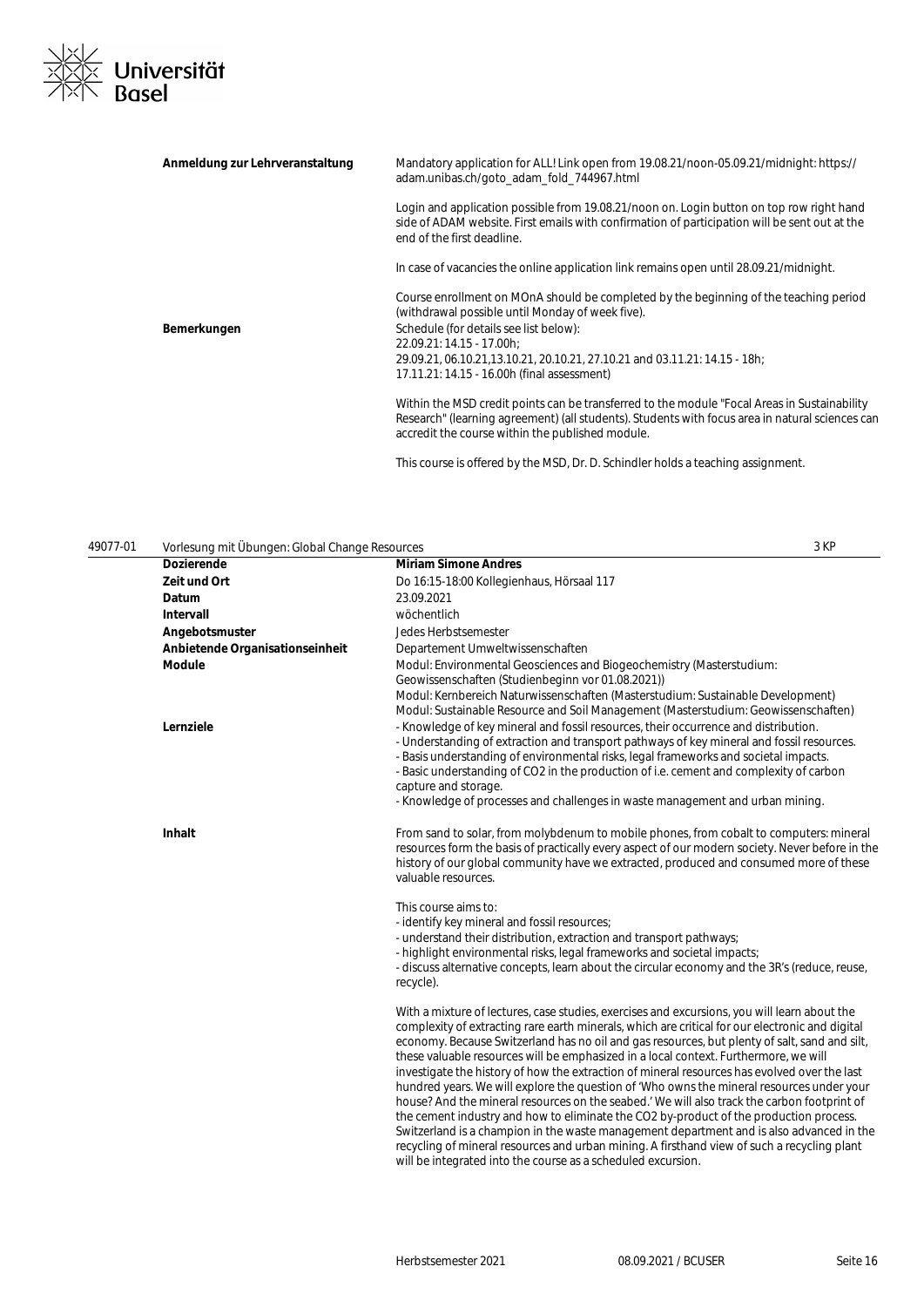

|          | Literatur<br>Leistungsüberprüfung<br>Skala<br>Wiederholungsprüfung<br>An-/Abmeldung zur Prüfung<br>Hinweise zur Leistungsüberprüfung | Tba<br>Leistungsnachweis<br>$1-60,1$<br>eine Wiederholung, bester Versuch zählt<br>An-/Abmelden: Belegen resp. Stornieren der Belegung via MOnA<br>Regular attendance mandatory, required readings, presentation, essay. Details according to<br>information of M. Andres.<br>Final written examination (details according to information of M. Andres): 16.12.21, during<br>usual lecture time, in the usual lecture hall.<br>Repeat examination (details according to information of M. Andres): 13.01.22: during ususal<br>lecture time; room tba. |  |
|----------|--------------------------------------------------------------------------------------------------------------------------------------|-------------------------------------------------------------------------------------------------------------------------------------------------------------------------------------------------------------------------------------------------------------------------------------------------------------------------------------------------------------------------------------------------------------------------------------------------------------------------------------------------------------------------------------------------------|--|
|          | Belegen bei Nichtbestehen<br>Einsatz digitaler Medien                                                                                | beliebig wiederholbar<br>kein spezifischer Einsatz                                                                                                                                                                                                                                                                                                                                                                                                                                                                                                    |  |
|          | Unterrichtssprache                                                                                                                   | Englisch                                                                                                                                                                                                                                                                                                                                                                                                                                                                                                                                              |  |
|          | Teilnahmevoraussetzungen                                                                                                             | Special course application required for ALL (for details see 'course application' or<br>'Anmeldung').                                                                                                                                                                                                                                                                                                                                                                                                                                                 |  |
|          |                                                                                                                                      | Limited number of participants (25). Students of the MSD (incl. preparation semester) have a<br>first priority; those of the mentioned fields of study (see list of modules) have a second<br>priority.                                                                                                                                                                                                                                                                                                                                               |  |
|          |                                                                                                                                      | If you study something different you must do at least a master's degree within the<br>Departement of Enviromental Sciences (Faculty of Sciences) and may attend the course in<br>case of vacancies (third priority).                                                                                                                                                                                                                                                                                                                                  |  |
|          |                                                                                                                                      | Students of the MSD who have chosen the focus area in social sciences or in economics must<br>have completed the 'Complementary Knowledge in Natural Sciences' module (or at least<br>earned 8 CP out of 12 CP).                                                                                                                                                                                                                                                                                                                                      |  |
|          | Anmeldung zur Lehrveranstaltung                                                                                                      | Mandatory application for ALL! Link open from 19.08.21/noon-05.09.21/midnight: https://<br>adam.unibas.ch/goto_adam_fold_744967.html                                                                                                                                                                                                                                                                                                                                                                                                                  |  |
|          |                                                                                                                                      | Login and application possible from 19.08.21/noon on. Login button on top row right hand<br>side of ADAM website. First emails with confirmation of participation will be sent out at the<br>end of the first deadline.                                                                                                                                                                                                                                                                                                                               |  |
|          |                                                                                                                                      | In case of vacancies the online application link remains open until 30.09.21/noon.                                                                                                                                                                                                                                                                                                                                                                                                                                                                    |  |
|          | Bemerkungen                                                                                                                          | Course enrollment on MOnA should be completed by the beginning of the teaching period<br>(withdrawal possible until Monday of week five).<br>Note: Special course inscription and entry requirements!                                                                                                                                                                                                                                                                                                                                                 |  |
|          |                                                                                                                                      | Mandatory for students of the MSD who have chosen the focus area of natural sciences. No<br>credit transfer possible to any different module than published.                                                                                                                                                                                                                                                                                                                                                                                          |  |
|          |                                                                                                                                      | Students who have chosen the focus area of social sciences or economics transfer the credit<br>points to the 'FASR' module (learning agreement).                                                                                                                                                                                                                                                                                                                                                                                                      |  |
|          |                                                                                                                                      | This lecture is offered by the MSD, the lecturer Dr. Miriam Andres holds a teaching<br>assignment.                                                                                                                                                                                                                                                                                                                                                                                                                                                    |  |
| 25635-01 |                                                                                                                                      | 2 KP<br>+ Vorlesung mit Übungen: Transformation of Energy Systems to Renewable Energy Flows 2010-2050                                                                                                                                                                                                                                                                                                                                                                                                                                                 |  |
|          | <b>Doziorondo</b>                                                                                                                    | <b>Dudolf Deepsteiner</b>                                                                                                                                                                                                                                                                                                                                                                                                                                                                                                                             |  |

| ∟ບບປປ⊺ບ∣ |                                 | T VOLICSUNG THIL ODUNGER. HANSION NATION OF LITERY SYSTEMS TO RETEWADIC LITERY FIOWS 2010-2000                                                                                                                                                                                                     | <u>z</u> IN |
|----------|---------------------------------|----------------------------------------------------------------------------------------------------------------------------------------------------------------------------------------------------------------------------------------------------------------------------------------------------|-------------|
|          | <b>Dozierende</b>               | <b>Rudolf Rechsteiner</b>                                                                                                                                                                                                                                                                          |             |
|          | Zeit und Ort                    | Fr 08:15-12:00 Bernoullistrasse 30/32, Hörsaal 223                                                                                                                                                                                                                                                 |             |
|          | <b>Datum</b>                    | 24.09.2021                                                                                                                                                                                                                                                                                         |             |
|          | Intervall                       | unregelmässig                                                                                                                                                                                                                                                                                      |             |
|          | Angebotsmuster                  | Jedes 2. Herbstsem.                                                                                                                                                                                                                                                                                |             |
|          | Anbietende Organisationseinheit | Geowissenschaften                                                                                                                                                                                                                                                                                  |             |
|          | <b>Module</b>                   | Modul: Environmental Geosciences and Biogeochemistry (Masterstudium:<br>Geowissenschaften (Studienbeginn vor 01.08.2021))<br>Modul: Kernbereich Naturwissenschaften (Masterstudium: Sustainable Development)<br>Modul: Sustainable Resource and Soil Management (Masterstudium: Geowissenschaften) |             |
|          |                                 |                                                                                                                                                                                                                                                                                                    |             |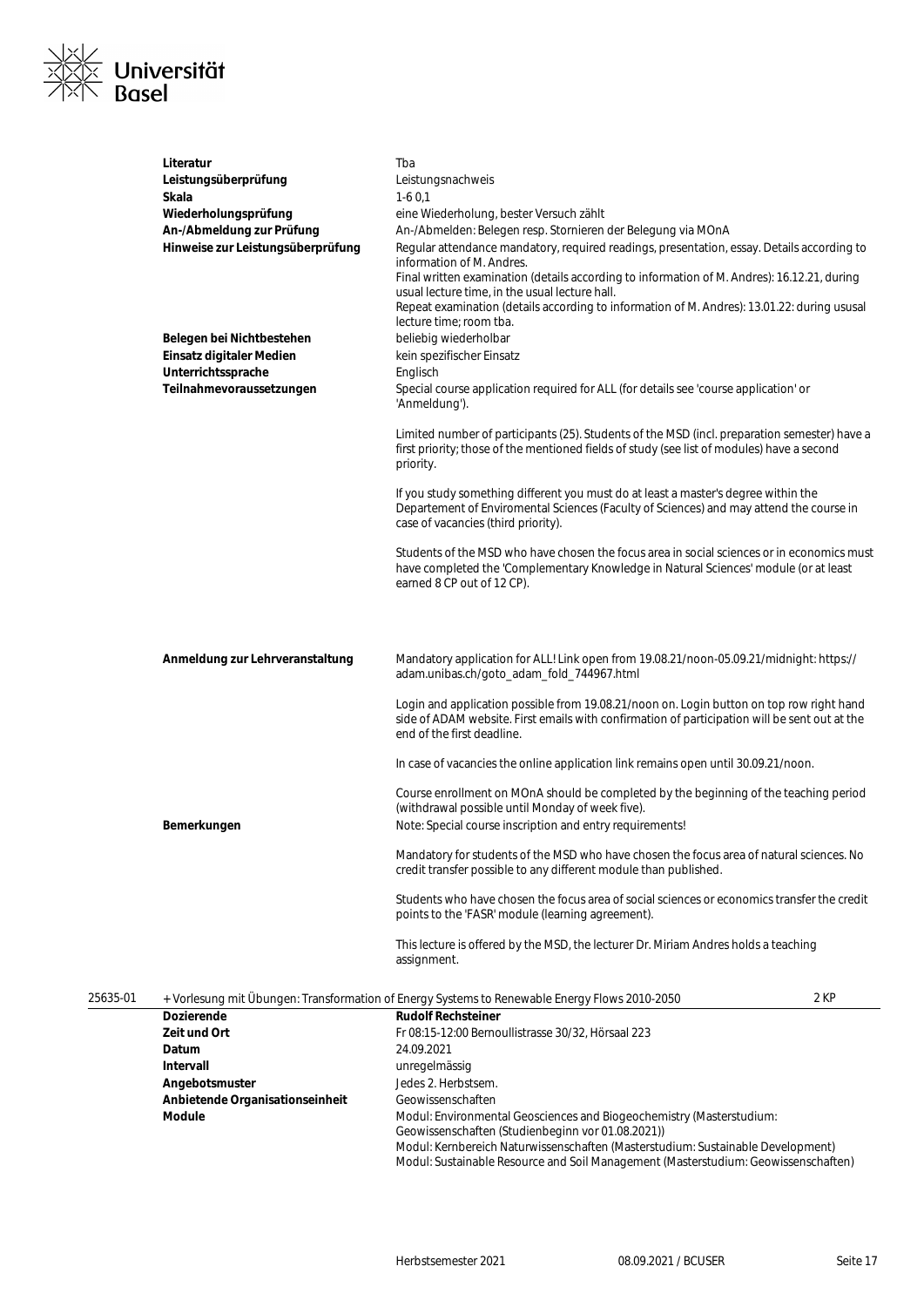# ⊠∠<br>⊠≍ Universität<br>⊠N Basel  $\frac{1}{x}$

| Lernziele                         | - Sie kennen die konstitutiven Unterschiede von erneuerbaren und nichterneuerbaren<br>Energien bez. Technologie, Umweltprofil, Verfügbarkeit, Produktionsprofil, Verbreitung,<br>Speicherung. Transport, Finanzierungs- und Nutzungsrisiken.<br>- Sie kennen die Merkmale struktureller Disruption in den Energiemärkten und die<br>dynamische Interaktion zwischen erneuerbaren Energien und CO2-Emissionen.<br>- Sie kennen die rechtlichen und ökonomischen Rahmenbedingungen, welche die Nutzung<br>von erneuerbaren Energien in Industrie- und Schwellenländern typischerweise bestimmen<br>sowie die politischen Dynamiken, die den Umbau der Energiesysteme beschleunigen oder<br>hemmen.<br>- Sie kennen die politischen Hindernisse und Widerstände beim Ausbau von erneuerbaren<br>Energien<br>- Sie können marktwirtschaftliche und ordnungsrechtliche Instrumente der Energie- und<br>Umweltpolitik einordnen und kennen die Rahmenbedingungen, die eine nachhaltige und<br>effiziente Energiewirtschaft ermöglichen. |
|-----------------------------------|-----------------------------------------------------------------------------------------------------------------------------------------------------------------------------------------------------------------------------------------------------------------------------------------------------------------------------------------------------------------------------------------------------------------------------------------------------------------------------------------------------------------------------------------------------------------------------------------------------------------------------------------------------------------------------------------------------------------------------------------------------------------------------------------------------------------------------------------------------------------------------------------------------------------------------------------------------------------------------------------------------------------------------------|
| <b>Inhalt</b>                     | Wir untersuchen die Bestimmungsfaktoren für den Energiemix und die Entwicklung der<br>energiebedingten Emissionen 2010-2050:<br>- Entwicklung und Potentiale der erneuerbaren Energien<br>- Rolle der Energieeffizienz<br>- Entwicklung der Nutzungskosten                                                                                                                                                                                                                                                                                                                                                                                                                                                                                                                                                                                                                                                                                                                                                                        |
|                                   | - Gesetzgeberische Instrumente und Innovationen für die Transformation der Energiesysteme<br>auf lokaler, nationaler und transnationaler Ebene (Vorschriften, Abgaben, Emissionshandel,<br>Zertifikate usw.)                                                                                                                                                                                                                                                                                                                                                                                                                                                                                                                                                                                                                                                                                                                                                                                                                      |
|                                   | - Ressourcen, Erschöpfungsraten, Auswirkungen und Risiken der nichterneuerbaren Energien<br>- Technische und institutionelle Innovationen zur energiewirtschaftlichen Integration von<br>erneuerbaren Energien<br>- politisches und technisches Instrumentarium für eine Vollversorgung mit erneuerbaren                                                                                                                                                                                                                                                                                                                                                                                                                                                                                                                                                                                                                                                                                                                          |
|                                   | Energien an unterschiedlichen Standorten.                                                                                                                                                                                                                                                                                                                                                                                                                                                                                                                                                                                                                                                                                                                                                                                                                                                                                                                                                                                         |
| Literatur                         | Power-Point Präsentationen werden den Studierenden vom Dozenten zugestellt.<br>Literatur:<br>- Rudolf Rechsteiner: Die Energiewende im Wartesaal (Zürich 2021), PDF wird den<br>Studierenden zur Verfügung gestellt<br>- Rudolf Rechsteiner: The German energy transition (Energiewende) and what politicians can<br>learn for environmental and climate policy, Clean Techn Environ Policy 23, 305-342 (2021).<br>https://doi.org/10.1007/s10098-020-01939-3<br>- UNEP Centre / BNEF (2020P: Global Trends in Renewable Energy Investment 2021, http://<br>www.fs-unep-centre.org (Frankfurt am Main) [Ausgabe 2020: https://www.fs-unep-centre.<br>org/global-trends-in-renewable-energy-investment-2020/#downloads]<br>- REN21 Renewables GLOBAL STATUS REPORT http://www.ren21.net/status-of-renewables/<br>- Ryan Wiser, Mark Bolinger et al.: Wind Technologies Market Report2020, Lawrence Berkeley<br>National Laboratory Link .<br>- IEA PVPS: TRENDS IN PHOTOVOLTAIC APPLICATIONS https://iea-pvps.org/trends_reports/  |
|                                   | trends-in-pv-applications-2020<br>- Bundesamt für Energie: Perspektiven für die Grosswasserkraft in der Schweiz http://www.<br>news.admin.ch/NSBSubscriber/message/attachments/33285.pdf<br>- Windenergie-Report Deutschland Link<br>Rudolf Rechsteiner. 100 Prozent erneuerbar (2012).                                                                                                                                                                                                                                                                                                                                                                                                                                                                                                                                                                                                                                                                                                                                           |
|                                   | Weiterführende Literatur: www.rechsteiner-basel.ch/lehrmittel                                                                                                                                                                                                                                                                                                                                                                                                                                                                                                                                                                                                                                                                                                                                                                                                                                                                                                                                                                     |
| Weblink                           | https://duw.unibas.ch/de/umweltgeowissenschaften/                                                                                                                                                                                                                                                                                                                                                                                                                                                                                                                                                                                                                                                                                                                                                                                                                                                                                                                                                                                 |
| Leistungsüberprüfung              | Lehrveranst.-begleitend                                                                                                                                                                                                                                                                                                                                                                                                                                                                                                                                                                                                                                                                                                                                                                                                                                                                                                                                                                                                           |
| Skala                             | Pass / Fail                                                                                                                                                                                                                                                                                                                                                                                                                                                                                                                                                                                                                                                                                                                                                                                                                                                                                                                                                                                                                       |
| Wiederholungsprüfung              | keine Wiederholungsprüfung                                                                                                                                                                                                                                                                                                                                                                                                                                                                                                                                                                                                                                                                                                                                                                                                                                                                                                                                                                                                        |
| An-/Abmeldung zur Prüfung         | An-/Abmelden: Belegen resp. Stornieren der Belegung via MOnA                                                                                                                                                                                                                                                                                                                                                                                                                                                                                                                                                                                                                                                                                                                                                                                                                                                                                                                                                                      |
| Hinweise zur Leistungsüberprüfung | Aktive Teilnahme an der Veranstaltung (inkl. Gruppenarbeiten) sowie Kompetenznachweis<br>(schriftliche Prüfung als Teil des letzten Kursblocks)                                                                                                                                                                                                                                                                                                                                                                                                                                                                                                                                                                                                                                                                                                                                                                                                                                                                                   |
| Belegen bei Nichtbestehen         | beliebig wiederholbar                                                                                                                                                                                                                                                                                                                                                                                                                                                                                                                                                                                                                                                                                                                                                                                                                                                                                                                                                                                                             |
| Einsatz digitaler Medien          | Online-Angebot fakultativ                                                                                                                                                                                                                                                                                                                                                                                                                                                                                                                                                                                                                                                                                                                                                                                                                                                                                                                                                                                                         |
| Unterrichtssprache                | Deutsch                                                                                                                                                                                                                                                                                                                                                                                                                                                                                                                                                                                                                                                                                                                                                                                                                                                                                                                                                                                                                           |
| Bemerkungen                       | Zusammen mit dem Kompetenznachweis sind zwei Kreditpunkte zu erwerben.                                                                                                                                                                                                                                                                                                                                                                                                                                                                                                                                                                                                                                                                                                                                                                                                                                                                                                                                                            |

#### **Modul: Kernbereich Gesellschaftswissenschaften**

| 62246-01 | :: Sustainability in Practice.<br>Kurs: |                                  | 2 KP |
|----------|-----------------------------------------|----------------------------------|------|
|          | Dozierende<br>.                         | Paul Burger<br>. <i>. .</i><br>ັ |      |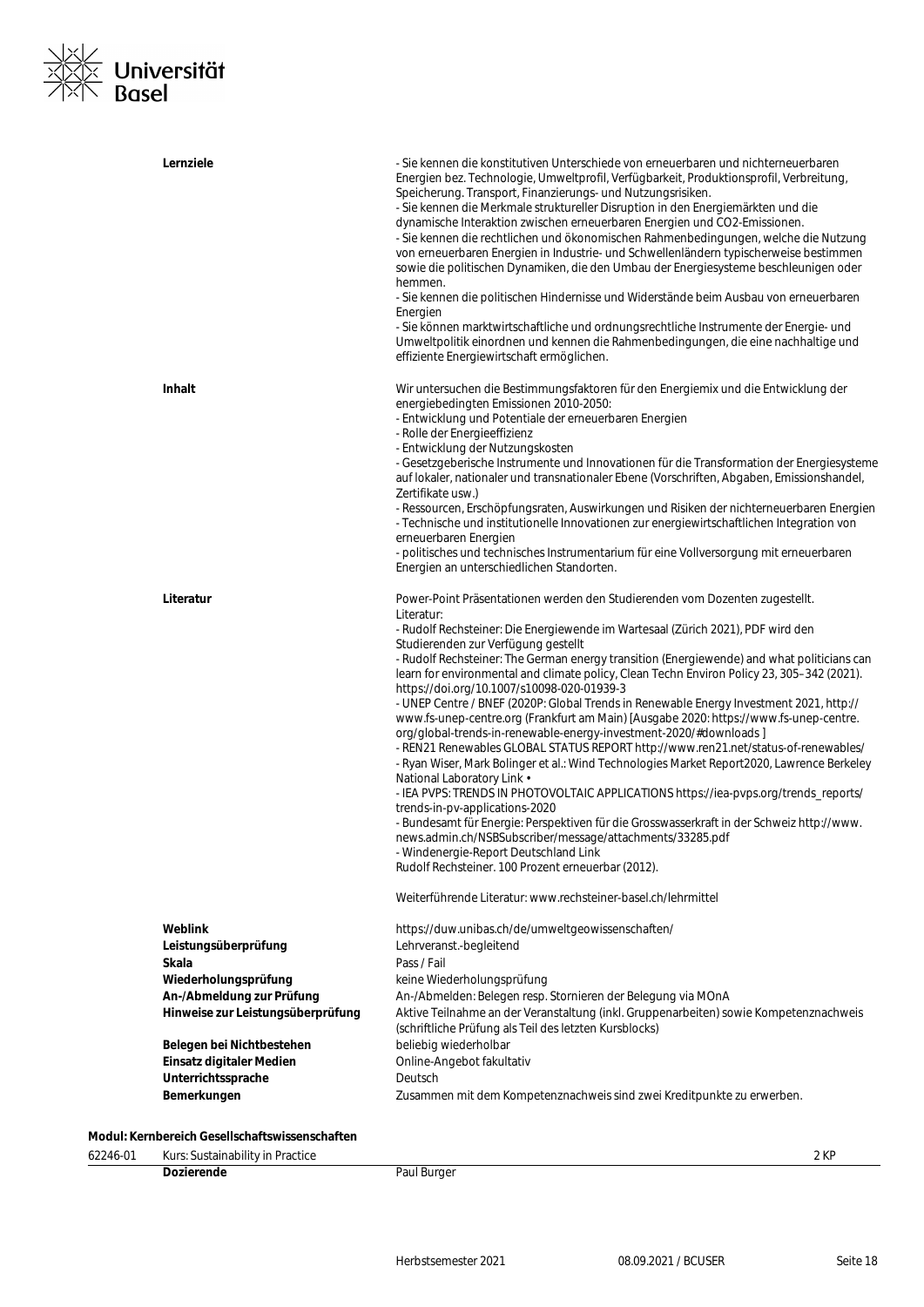

|                                                   | Patricia Holm                                                                                                                                                                                    |
|---------------------------------------------------|--------------------------------------------------------------------------------------------------------------------------------------------------------------------------------------------------|
|                                                   | Frank Christian Krysiak                                                                                                                                                                          |
| Zeit und Ort                                      | Fr 14:15-17:00 Kollegienhaus, Hörsaal 114                                                                                                                                                        |
|                                                   | on-site meetings at Unibas: 24.09.21 & 19.11.21: 14.15- 17.00h;                                                                                                                                  |
|                                                   | on-site visits of institutions/organizations: 15.10.21; 22.10.21; 29.10.21 and 12.11.21: in the                                                                                                  |
|                                                   | afternoon, start at aprox. 14.00h.                                                                                                                                                               |
| Datum<br>Intervall                                | 24.09.2021                                                                                                                                                                                       |
|                                                   | unregelmässig                                                                                                                                                                                    |
| Angebotsmuster<br>Anbietende Organisationseinheit | unregelmässig<br>Departement Umweltwissenschaften                                                                                                                                                |
| Module                                            | Modul: Kernbereich Gesellschaftswissenschaften (Masterstudium: Sustainable Development)                                                                                                          |
|                                                   | Modul: Kernbereich Naturwissenschaften (Masterstudium: Sustainable Development)                                                                                                                  |
|                                                   | Modul: Kernbereich Wirtschaftswissenschaften (Masterstudium: Sustainable Development)                                                                                                            |
| Lernziele                                         | - Students gain knowledge about institutions and organizations in the field of sustainable                                                                                                       |
|                                                   | development in the region;                                                                                                                                                                       |
|                                                   | - they acquire a basic understanding how a project develops from scientific knowledge to                                                                                                         |
|                                                   | implementation,                                                                                                                                                                                  |
|                                                   | - they know typical fields of sustainability in practice,<br>- they are able to critically discuss chances, but also challenges and difficulties when                                            |
|                                                   | implementing SD ideas in the practice.                                                                                                                                                           |
| <b>Inhalt</b>                                     | Visits of institutions and organizations in the region, which are active in research,                                                                                                            |
|                                                   | development of management solutions, knowledge transfer or application of scientific                                                                                                             |
|                                                   | knowledge in the field of sustainable development. Projects will be presented and discussed.                                                                                                     |
|                                                   | The visits will be complemented by presentations of selected experts at the University of                                                                                                        |
|                                                   | Basel.                                                                                                                                                                                           |
| Leistungsüberprüfung                              | Lehrveranst.-begleitend                                                                                                                                                                          |
| Skala                                             | Pass / Fail                                                                                                                                                                                      |
| Wiederholungsprüfung                              | keine Wiederholungsprüfung                                                                                                                                                                       |
| An-/Abmeldung zur Prüfung                         | An-/Abmelden: Belegen resp. Stornieren der Belegung via MOnA                                                                                                                                     |
| Hinweise zur Leistungsüberprüfung                 | Students work out a portfolio and discussion (reflection – contribution to sustainability) about<br>one of the presented/visited projects. In addition, it is mandatory to attend all visits and |
|                                                   | presentations.                                                                                                                                                                                   |
| Belegen bei Nichtbestehen                         | beliebig wiederholbar                                                                                                                                                                            |
| Einsatz digitaler Medien                          | kein spezifischer Einsatz                                                                                                                                                                        |
| Unterrichtssprache                                | Englisch                                                                                                                                                                                         |
| Teilnahmevoraussetzungen                          | Only for students enrolled regularly for the MSD, limited number of participants!                                                                                                                |
|                                                   | Consider specific participation requirements, such as:                                                                                                                                           |
|                                                   | - Mandatory course application additional to course registration on MOnA (for link see course                                                                                                    |
|                                                   | application = $Amieldung)$ ;                                                                                                                                                                     |
|                                                   | - students must be studying in the 2nd semester onwards;<br>- 12 CP in total must be already achieved (incl. spring semester 21) in the two complementary                                        |
|                                                   | knowledge modules (of the chosen focus area).                                                                                                                                                    |
| Anmeldung zur Lehrveranstaltung                   | Mandatory application for ALL! Link open from 19.08.21/noon-05.09.21/midnight: https://                                                                                                          |
|                                                   | adam.unibas.ch/goto_adam_fold_744967.html                                                                                                                                                        |
|                                                   | Login and application possible from 19.08.21/noon on. Login button on top row right hand                                                                                                         |
|                                                   | side of ADAM website. First emails with confirmation of participation will be sent out at the                                                                                                    |
|                                                   | end of the first deadline.                                                                                                                                                                       |
|                                                   | In case of vacancies the online application link remains open until 30.09.21/noon.                                                                                                               |
|                                                   | Course enrollment on MOnA should be completed by the beginning of the teaching period                                                                                                            |
|                                                   | (withdrawal possible until Monday of week five).                                                                                                                                                 |
| Bemerkungen                                       | This class is published for the three core competences modules. However, the teaching                                                                                                            |
|                                                   | committee strongly advise the recognition of these credit points for the FASR module (via<br>learning agreement).                                                                                |
|                                                   |                                                                                                                                                                                                  |
|                                                   | Schedule:<br>- 24.09.21: 14.15 - 17.00h; at Unibas (room see details on dates and rooms): Introduction and                                                                                       |
|                                                   | quest lecture;                                                                                                                                                                                   |
|                                                   | - 15.10.21; 22.10.21; 29.10.21 and 12.11.21: in the afternoon, start at aprox. 14.00h; visits of                                                                                                 |
|                                                   | institutions/organizations (detailed program tba at the beginning of the semester, please                                                                                                        |
|                                                   | keep the entire afternoons free of any other commitment).                                                                                                                                        |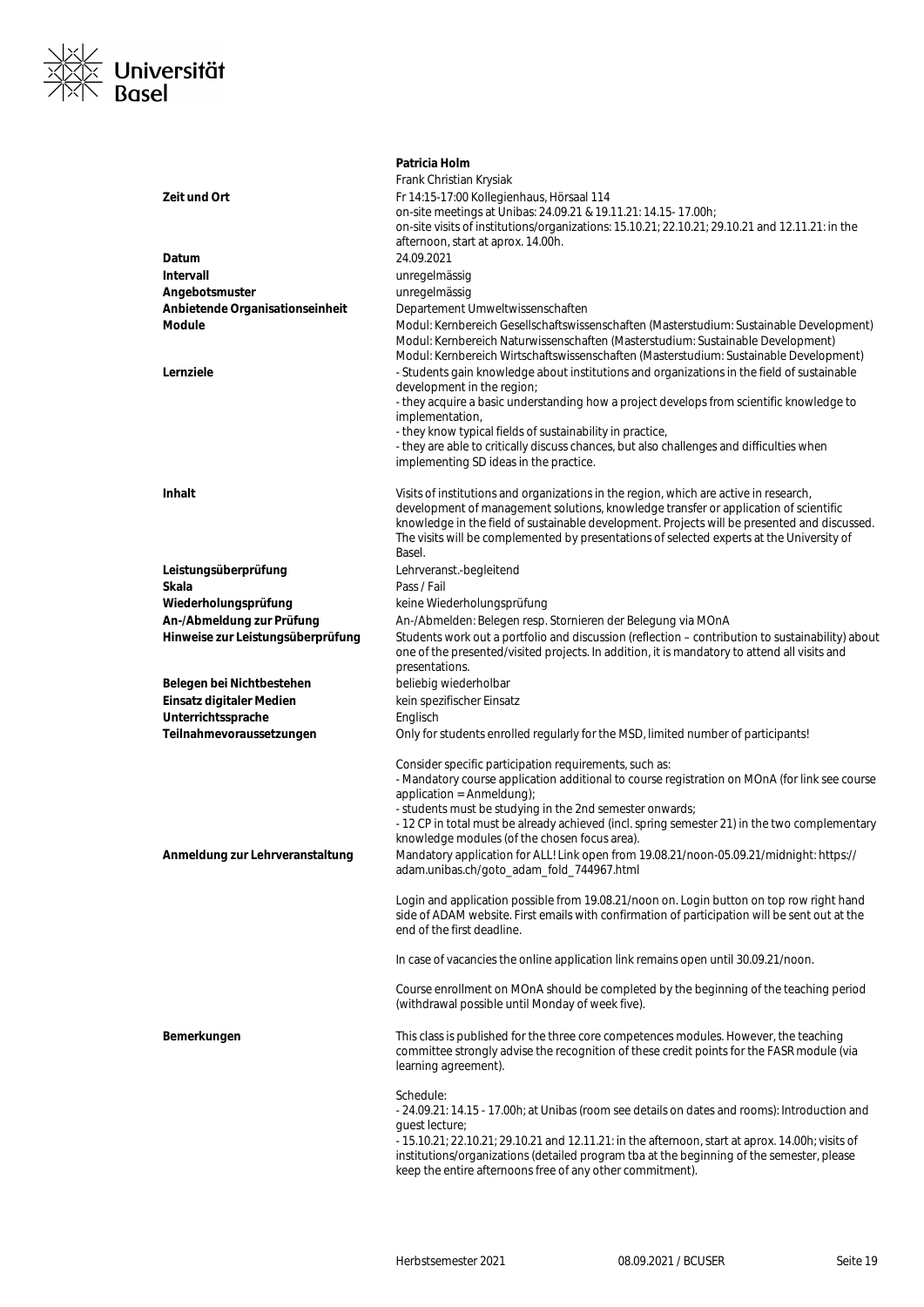

- 19.11.21: 14.15-17.00h: at Unibas (room see details on dates and rooms): final meeting (details tba).

This course is offered by the MSD: Prof. Dr. Patricia Holm (lead), Paul Burger and Frank Krysiak are heading the MSD teaching committee.

| 14253-01 | Seminar: Environmental Ethics and Intergenerational Justice |                                                                                                                                                                                                                                                                                                                                                                                                                                                                                                                                                                                                                                                                                                                                                                                                                                                                                                                                                                                                                                                                                                                                                                                                                                                                              | 3 KP |
|----------|-------------------------------------------------------------|------------------------------------------------------------------------------------------------------------------------------------------------------------------------------------------------------------------------------------------------------------------------------------------------------------------------------------------------------------------------------------------------------------------------------------------------------------------------------------------------------------------------------------------------------------------------------------------------------------------------------------------------------------------------------------------------------------------------------------------------------------------------------------------------------------------------------------------------------------------------------------------------------------------------------------------------------------------------------------------------------------------------------------------------------------------------------------------------------------------------------------------------------------------------------------------------------------------------------------------------------------------------------|------|
|          | <b>Dozierende</b>                                           | <b>Barbara Schmitz</b>                                                                                                                                                                                                                                                                                                                                                                                                                                                                                                                                                                                                                                                                                                                                                                                                                                                                                                                                                                                                                                                                                                                                                                                                                                                       |      |
|          | Zeit und Ort                                                | Mi 10:15-12:00 Vesalianum Seiteneingang, Grosser Hörsaal (EO.16)                                                                                                                                                                                                                                                                                                                                                                                                                                                                                                                                                                                                                                                                                                                                                                                                                                                                                                                                                                                                                                                                                                                                                                                                             |      |
|          | Datum                                                       | 22.09.2021                                                                                                                                                                                                                                                                                                                                                                                                                                                                                                                                                                                                                                                                                                                                                                                                                                                                                                                                                                                                                                                                                                                                                                                                                                                                   |      |
|          | Intervall                                                   | wöchentlich                                                                                                                                                                                                                                                                                                                                                                                                                                                                                                                                                                                                                                                                                                                                                                                                                                                                                                                                                                                                                                                                                                                                                                                                                                                                  |      |
|          | Angebotsmuster                                              | Jedes Herbstsemester                                                                                                                                                                                                                                                                                                                                                                                                                                                                                                                                                                                                                                                                                                                                                                                                                                                                                                                                                                                                                                                                                                                                                                                                                                                         |      |
|          | Anbietende Organisationseinheit                             | Fachbereich Nachhaltigkeitsforschung                                                                                                                                                                                                                                                                                                                                                                                                                                                                                                                                                                                                                                                                                                                                                                                                                                                                                                                                                                                                                                                                                                                                                                                                                                         |      |
|          | <b>Module</b>                                               | Modul: Kernbereich Gesellschaftswissenschaften (Masterstudium: Sustainable Development)<br>Modul: Komplementärer Basisbereich Gesellschaftswissenschaften (Masterstudium:<br>Sustainable Development)<br>Vertiefungsmodul Global Europe: Umwelt und Nachhaltigkeit (Masterstudium: European<br><b>Global Studies)</b><br>Modul: Praktische Philosophie (MSF - Philosophie)<br>Modul: Fields: Environment and Development (MSG - African Studies)                                                                                                                                                                                                                                                                                                                                                                                                                                                                                                                                                                                                                                                                                                                                                                                                                             |      |
|          | Lernziele                                                   | The participants know<br>- different approaches in environmental ethics;<br>- the specific problems of intergenerational justice.                                                                                                                                                                                                                                                                                                                                                                                                                                                                                                                                                                                                                                                                                                                                                                                                                                                                                                                                                                                                                                                                                                                                            |      |
|          | Inhalt                                                      | The central questions of environmental ethics concern the moral obligations we have<br>towards protecting our natural environment. How can these obligations be rationally<br>justified? What do they include? Physiocentric approaches suppose that the value of<br>protecting our environment is not just based on human interests. In contrast, anthropocentric<br>approaches completely explain the obligation to conserve the nonhuman nature by<br>reference to the interests of human beings who for example have a need for an undestroyed<br>environment as an economical ressource or as an area for their relaxation. These different<br>approaches will be discussed in the first part of the course.<br>Sustainable development is aiming at the protection of the economical and ecological<br>conditions of the good life of future generations. By serving this goal environmental ethics<br>becomes part of an ethics concerning our responsibility for the future. In the second part of<br>the course different readings of this responsibility will be discussed. In this context, it will also<br>be examined in which way our obligation to protect our environment can be justified by the<br>idea of justice between present and future generations. |      |
|          | Literatur                                                   | The literature is presented in class.                                                                                                                                                                                                                                                                                                                                                                                                                                                                                                                                                                                                                                                                                                                                                                                                                                                                                                                                                                                                                                                                                                                                                                                                                                        |      |
|          | Leistungsüberprüfung                                        | Lehrveranst.-begleitend                                                                                                                                                                                                                                                                                                                                                                                                                                                                                                                                                                                                                                                                                                                                                                                                                                                                                                                                                                                                                                                                                                                                                                                                                                                      |      |
|          | Skala                                                       | $1-60,1$                                                                                                                                                                                                                                                                                                                                                                                                                                                                                                                                                                                                                                                                                                                                                                                                                                                                                                                                                                                                                                                                                                                                                                                                                                                                     |      |
|          | Wiederholungsprüfung                                        | keine Wiederholungsprüfung                                                                                                                                                                                                                                                                                                                                                                                                                                                                                                                                                                                                                                                                                                                                                                                                                                                                                                                                                                                                                                                                                                                                                                                                                                                   |      |
|          | An-/Abmeldung zur Prüfung                                   | An-/Abmelden: Belegen resp. Stornieren der Belegung via MOnA                                                                                                                                                                                                                                                                                                                                                                                                                                                                                                                                                                                                                                                                                                                                                                                                                                                                                                                                                                                                                                                                                                                                                                                                                 |      |
|          | Hinweise zur Leistungsüberprüfung                           | Regular attendance mandatory, required readings, oral presentation, essay. Details according<br>to information of B. Schmitz.                                                                                                                                                                                                                                                                                                                                                                                                                                                                                                                                                                                                                                                                                                                                                                                                                                                                                                                                                                                                                                                                                                                                                |      |
|          | Belegen bei Nichtbestehen                                   | beliebig wiederholbar                                                                                                                                                                                                                                                                                                                                                                                                                                                                                                                                                                                                                                                                                                                                                                                                                                                                                                                                                                                                                                                                                                                                                                                                                                                        |      |
|          | Einsatz digitaler Medien                                    | kein spezifischer Einsatz                                                                                                                                                                                                                                                                                                                                                                                                                                                                                                                                                                                                                                                                                                                                                                                                                                                                                                                                                                                                                                                                                                                                                                                                                                                    |      |
|          | Unterrichtssprache                                          | Englisch                                                                                                                                                                                                                                                                                                                                                                                                                                                                                                                                                                                                                                                                                                                                                                                                                                                                                                                                                                                                                                                                                                                                                                                                                                                                     |      |
|          | Teilnahmevoraussetzungen                                    | Special course application required for ALL (for details see 'course application' or<br>'Anmeldung').                                                                                                                                                                                                                                                                                                                                                                                                                                                                                                                                                                                                                                                                                                                                                                                                                                                                                                                                                                                                                                                                                                                                                                        |      |
|          |                                                             | Limited number of participants (25). Students of the MSD (incl. preparation semester and<br>IJDSD) have a first priority.<br>Students of the listed programs (see list of modules) have a second priority.<br>If you study something different you must do at least a master's degree within the<br>Department of Social Sciences (Faculty of Humanities and Social Sciences) and may attend<br>the seminar in case of vacancies (these applications have the priority level three).                                                                                                                                                                                                                                                                                                                                                                                                                                                                                                                                                                                                                                                                                                                                                                                         |      |
|          |                                                             | ADDITIONAL entry REQUIREMENTS for NON-MSD-students: They must have passed<br>succesfully one of the following lectures (= credit points already acquired) during a former<br>semester:<br>- 11513: Sustainability: A new Societal Paradigm?<br>- 41829: Perspectives of Social Sciences on Sustainability.                                                                                                                                                                                                                                                                                                                                                                                                                                                                                                                                                                                                                                                                                                                                                                                                                                                                                                                                                                   |      |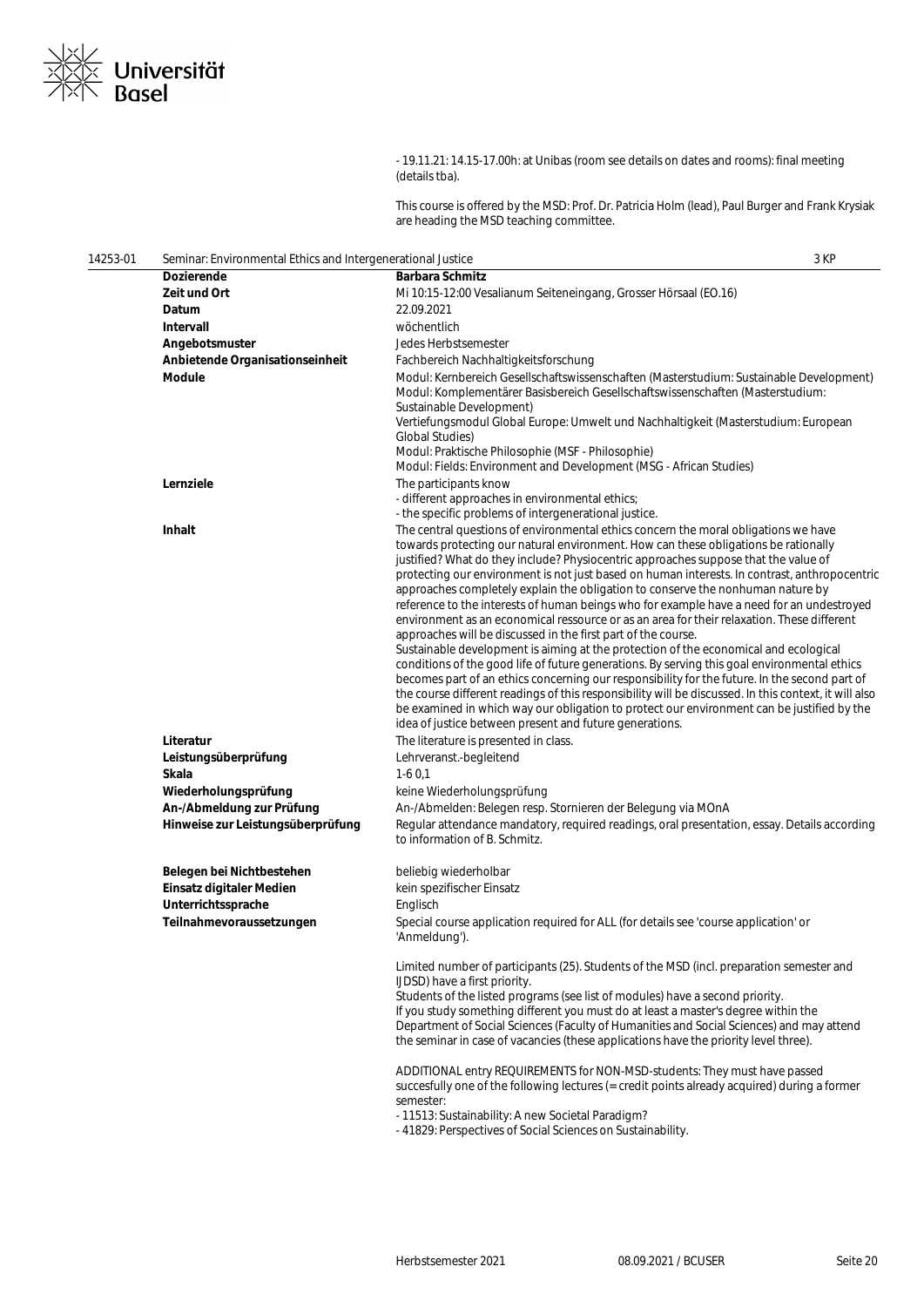## ⊠∠<br>⊠≍ Universität<br>⊠N Basel  $\frac{1}{x}$

| Anmeldung zur Lehrveranstaltung | Mandatory application for ALL! Link open from 19.08.21/noon-05.09.21/midnight: https://<br>adam.unibas.ch/goto adam fold 744967.html                                                                                                                                                                                                                                                                                                |
|---------------------------------|-------------------------------------------------------------------------------------------------------------------------------------------------------------------------------------------------------------------------------------------------------------------------------------------------------------------------------------------------------------------------------------------------------------------------------------|
|                                 | Login and application possible from 19.08.21/noon on. Login button on top row right hand<br>side of ADAM website. First emails with confirmation of participation will be sent out at the<br>end of the first deadline.                                                                                                                                                                                                             |
|                                 | In case of vacancies the online application link remains open until 30.09.21/noon.                                                                                                                                                                                                                                                                                                                                                  |
|                                 | Course enrollment on MOnA should be completed by the beginning of the teaching period<br>(withdrawal possible until Monday of week five).                                                                                                                                                                                                                                                                                           |
| Bemerkungen                     | Note: Special course application and entry requirements!                                                                                                                                                                                                                                                                                                                                                                            |
|                                 | Mandatory for all students of the MSD unless the following situation applies to you:<br>Those who have already attended a similar class are supposed to contact Prof. Dr. P. Burger<br>and determine with him a substitute and inform C. Chebbi by email. A learning agreement is<br>to be filled in if the substitute concerns the 'Complementary Knowledge in Social Science'<br>module (template on website/downloads MSD 2017). |
|                                 |                                                                                                                                                                                                                                                                                                                                                                                                                                     |

This seminar is offered by the MSD, Dr. B. Schmitz holds a teaching assignment.

| 55408-01 | Seminar: Future Mobilities        | 3 KP                                                                                                                                                                                                                                                                                                                                                                                                                                                                                                                                                                                                                                                                                                                                                                                                                                                                                                                                                                                                                                                                                                                                                                                                                                         |
|----------|-----------------------------------|----------------------------------------------------------------------------------------------------------------------------------------------------------------------------------------------------------------------------------------------------------------------------------------------------------------------------------------------------------------------------------------------------------------------------------------------------------------------------------------------------------------------------------------------------------------------------------------------------------------------------------------------------------------------------------------------------------------------------------------------------------------------------------------------------------------------------------------------------------------------------------------------------------------------------------------------------------------------------------------------------------------------------------------------------------------------------------------------------------------------------------------------------------------------------------------------------------------------------------------------|
|          | <b>Dozierende</b>                 | <b>Paul Burger</b>                                                                                                                                                                                                                                                                                                                                                                                                                                                                                                                                                                                                                                                                                                                                                                                                                                                                                                                                                                                                                                                                                                                                                                                                                           |
|          | Zeit und Ort                      | Mi 08:15-10:00 Rosshofgasse (Schnitz), Seminarraum S 01                                                                                                                                                                                                                                                                                                                                                                                                                                                                                                                                                                                                                                                                                                                                                                                                                                                                                                                                                                                                                                                                                                                                                                                      |
|          | Datum                             | 22.09.2021                                                                                                                                                                                                                                                                                                                                                                                                                                                                                                                                                                                                                                                                                                                                                                                                                                                                                                                                                                                                                                                                                                                                                                                                                                   |
|          | Intervall                         | wöchentlich                                                                                                                                                                                                                                                                                                                                                                                                                                                                                                                                                                                                                                                                                                                                                                                                                                                                                                                                                                                                                                                                                                                                                                                                                                  |
|          | Angebotsmuster                    | unregelmässig                                                                                                                                                                                                                                                                                                                                                                                                                                                                                                                                                                                                                                                                                                                                                                                                                                                                                                                                                                                                                                                                                                                                                                                                                                |
|          | Anbietende Organisationseinheit   | Fachbereich Nachhaltigkeitsforschung                                                                                                                                                                                                                                                                                                                                                                                                                                                                                                                                                                                                                                                                                                                                                                                                                                                                                                                                                                                                                                                                                                                                                                                                         |
|          | <b>Module</b>                     | Modul: Kernbereich Gesellschaftswissenschaften (Masterstudium: Sustainable Development)<br>Vertiefungsmodul Global Europe: Umwelt und Nachhaltigkeit (Masterstudium: European<br><b>Global Studies)</b><br>Modul: Migration, Mobility and Transnationalism (MSG - Changing Societies: Migration –<br>Conflicts - Resources)                                                                                                                                                                                                                                                                                                                                                                                                                                                                                                                                                                                                                                                                                                                                                                                                                                                                                                                  |
|          | Lernziele                         | The goal of the seminar is to provide the student a social science based knapsack to<br>analytically deal with future mobilities. This includes among others an understanding of<br>mobility in terms of (strongly routinized) social interactions, approaches in and evidence from<br>recent research on the relation between quality of life and mobility, or insights from research<br>on future mobility trends (including digitization).                                                                                                                                                                                                                                                                                                                                                                                                                                                                                                                                                                                                                                                                                                                                                                                                |
|          | <b>Inhalt</b>                     | Modern mobility is an asset for our quality of life as well as a burden for our socio-ecological<br>system. The well-known burdens include the strong emissions coming from fossil fuel based<br>transportation services such as cars or planes, its heavy land use (airports, streets etc.) or high<br>costs for infrastructure. The assets encompass opportunities to get in touch with other<br>cultures, to experience historic monuments or beautiful landscapes or to establish a European<br>or even global rather than a national identity by being connected to many different places.<br>Mobility is normally related to an individual or social purpose (commuting, leisure, vacation,<br>shopping, conferences etc.). Against the backdrop of the heavy burdens stemming from<br>modern mobility patterns, however, not only the means for mobility, especially cars and<br>planes, but also the purposes have become seriously challenged. Accordingly, the<br>fundamental question in transforming the current to a more sustainable mobility system is in<br>what respect the emissions could be substantially reduced by considering at the same time in<br>what respect the assets should/could be transformed/safeguarded. |
|          | Literatur                         | Tba in class.                                                                                                                                                                                                                                                                                                                                                                                                                                                                                                                                                                                                                                                                                                                                                                                                                                                                                                                                                                                                                                                                                                                                                                                                                                |
|          | Leistungsüberprüfung              | Lehrveranst.-begleitend                                                                                                                                                                                                                                                                                                                                                                                                                                                                                                                                                                                                                                                                                                                                                                                                                                                                                                                                                                                                                                                                                                                                                                                                                      |
|          | Skala                             | $1-60.1$                                                                                                                                                                                                                                                                                                                                                                                                                                                                                                                                                                                                                                                                                                                                                                                                                                                                                                                                                                                                                                                                                                                                                                                                                                     |
|          | Wiederholungsprüfung              | keine Wiederholungsprüfung                                                                                                                                                                                                                                                                                                                                                                                                                                                                                                                                                                                                                                                                                                                                                                                                                                                                                                                                                                                                                                                                                                                                                                                                                   |
|          | An-/Abmeldung zur Prüfung         | An-/Abmelden: Belegen resp. Stornieren der Belegung via MOnA                                                                                                                                                                                                                                                                                                                                                                                                                                                                                                                                                                                                                                                                                                                                                                                                                                                                                                                                                                                                                                                                                                                                                                                 |
|          | Hinweise zur Leistungsüberprüfung | Regular attendance mandatory, required readings, oral presentation, essay. Details according<br>to information of P. Burger.                                                                                                                                                                                                                                                                                                                                                                                                                                                                                                                                                                                                                                                                                                                                                                                                                                                                                                                                                                                                                                                                                                                 |
|          | Belegen bei Nichtbestehen         | beliebig wiederholbar                                                                                                                                                                                                                                                                                                                                                                                                                                                                                                                                                                                                                                                                                                                                                                                                                                                                                                                                                                                                                                                                                                                                                                                                                        |
|          | Einsatz digitaler Medien          | kein spezifischer Einsatz                                                                                                                                                                                                                                                                                                                                                                                                                                                                                                                                                                                                                                                                                                                                                                                                                                                                                                                                                                                                                                                                                                                                                                                                                    |
|          | Unterrichtssprache                | Englisch                                                                                                                                                                                                                                                                                                                                                                                                                                                                                                                                                                                                                                                                                                                                                                                                                                                                                                                                                                                                                                                                                                                                                                                                                                     |
|          | Teilnahmevoraussetzungen          | Special course application required for ALL (for details see 'course application' or<br>'Anmeldung').                                                                                                                                                                                                                                                                                                                                                                                                                                                                                                                                                                                                                                                                                                                                                                                                                                                                                                                                                                                                                                                                                                                                        |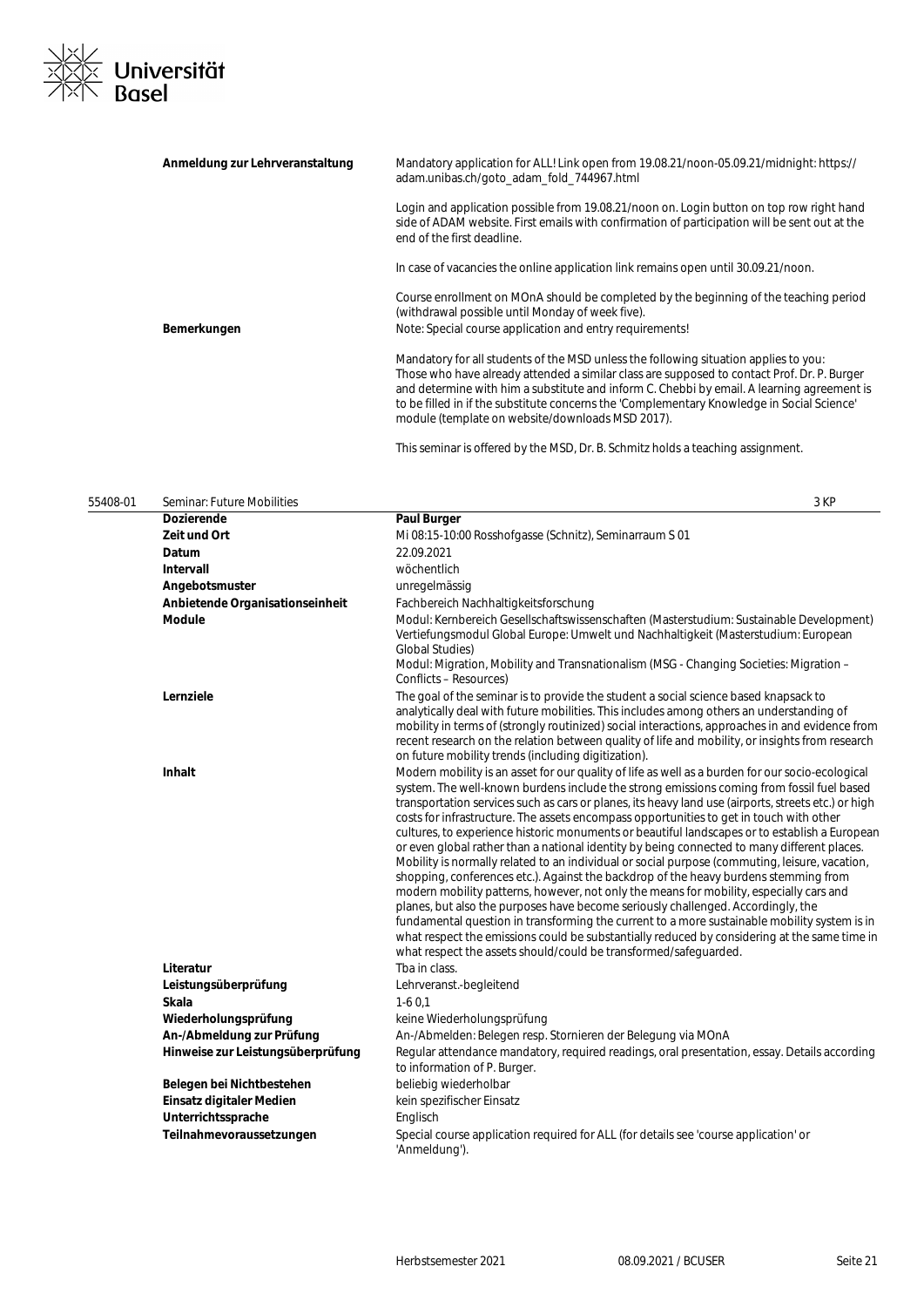

|                                 | Limited number of participants (20). Students of the MSD (incl. preparation semester or<br>IJDSD) have a first priority; those of the mentioned fields of study (see list of modules) have a<br>second priority.             |
|---------------------------------|------------------------------------------------------------------------------------------------------------------------------------------------------------------------------------------------------------------------------|
|                                 | If you study something different you must do at least a master's degree within the<br>Department of Social Sciences (Faculty of Humanities and Social Sciences) and may attend<br>the seminar in case of vacancies.          |
|                                 | Students of the MSD who have chosen the focus area in natural sciences or in economics<br>must have completed the 'Complementary Knowledge in Social Sciences' module (or at least<br>earned 8 CP out 12 CP).                |
| Anmeldung zur Lehrveranstaltung | Mandatory application for ALL! Link open from 19.08.21/noon-05.09.21/midnight: https://<br>adam.unibas.ch/goto_adam_fold_744967.html                                                                                         |
|                                 | Login and application possible from 19.08.21/noon on. Login button on top row right hand<br>side of ADAM website. First emails with confirmation of participation will be sent out at the<br>end of the first deadline.      |
|                                 | In case of vacancies the online application link remains open until 30.09.21/noon.                                                                                                                                           |
|                                 | Course enrollment on MOnA should be completed by the beginning of the teaching period<br>(withdrawal possible until Monday of week five).                                                                                    |
| Bemerkungen                     | Note: Special course inscription and entry requirements!                                                                                                                                                                     |
|                                 | Students with focus area in social sciences may accredit the course within the published<br>module.                                                                                                                          |
|                                 | All MSD-students can transfer the CP to the module "Focal Areas in Sustainability<br>Research" (learning agreement).                                                                                                         |
|                                 | This seminar is offered by the MSD. Prof. Dr. Paul Burger is a member of the teaching<br>committee MSD and head of the Sustainability Research Group, Dep. of Social Sciences,<br>Faculty of Humanities and Social Sciences. |

| 41822-01 | Seminar: Governance of Energy Transition |                                                                                                                                                                                                                                                                                                                                                                                                                                                                                                                                                                                                                                                 | 3 KP |
|----------|------------------------------------------|-------------------------------------------------------------------------------------------------------------------------------------------------------------------------------------------------------------------------------------------------------------------------------------------------------------------------------------------------------------------------------------------------------------------------------------------------------------------------------------------------------------------------------------------------------------------------------------------------------------------------------------------------|------|
|          | <b>Dozierende</b>                        | Annika Sohre                                                                                                                                                                                                                                                                                                                                                                                                                                                                                                                                                                                                                                    |      |
|          | <b>Zeit und Ort</b>                      | Mo 10:15-12:00 Rosshofgasse (Schnitz), Seminarraum S 02                                                                                                                                                                                                                                                                                                                                                                                                                                                                                                                                                                                         |      |
|          | Datum                                    | 20.09.2021                                                                                                                                                                                                                                                                                                                                                                                                                                                                                                                                                                                                                                      |      |
|          | <b>Intervall</b>                         | wöchentlich                                                                                                                                                                                                                                                                                                                                                                                                                                                                                                                                                                                                                                     |      |
|          | Angebotsmuster                           | Jedes Herbstsemester                                                                                                                                                                                                                                                                                                                                                                                                                                                                                                                                                                                                                            |      |
|          | Anbietende Organisationseinheit          | Fachbereich Nachhaltigkeitsforschung                                                                                                                                                                                                                                                                                                                                                                                                                                                                                                                                                                                                            |      |
|          | <b>Module</b>                            | Modul: Kernbereich Gesellschaftswissenschaften (Masterstudium: Sustainable Development)<br>Vertiefungsmodul Global Europe: Umwelt und Nachhaltigkeit (Masterstudium: European<br><b>Global Studies)</b>                                                                                                                                                                                                                                                                                                                                                                                                                                         |      |
|          |                                          | Modul: Erweiterung Gesellschaftswissenschaften M.A. (MSF - Politikwissenschaft)<br>Modul: Resources and Sustainability (MSG - Changing Societies: Migration - Conflicts -<br>Resources)                                                                                                                                                                                                                                                                                                                                                                                                                                                         |      |
|          | Lernziele                                | By the end of the seminar the participants will have acquired basic theoretical, empirical and<br>methodological knowledge and skills necessary to critically analyze requirements, modes and<br>results of governance of energy transition and have developed a critical understanding of<br>news coverage in energy and climate policy.                                                                                                                                                                                                                                                                                                       |      |
|          | Inhalt                                   | Steering the energy transition?! This demand of a transition of energy- and climate policies<br>towards a sustainable system poses major challenges on national and international<br>governance: Conflicts of opposing interests, uncertainties of implementation and legitimacy<br>of interventions as well as areas of conflicts in the multi-level system of national and<br>international arenas affect governance efforts of energy- and climate transitions. The<br>challenges are also reflected in the high profile of actual energy- and climate change topics in<br>the media. Thereby, media conveys and produces public discourses. |      |
|          |                                          | In the seminar, actual developments in the energy- and climate policy in Switzerland and<br>other countries are analyzed from a governance perspective. What actors and what interests<br>are important in the transition processes? Who steers what? What instruments are used with<br>what effects? What structures and processes hinder and facilitate the political interventions?<br>To what extend does the media pursue its own interests in energy- and climate policies?<br>The students work out and discuss facts, background and positions of actual energy- and                                                                    |      |

climate discourses based on newspaper articles and accomplishing scientific literature.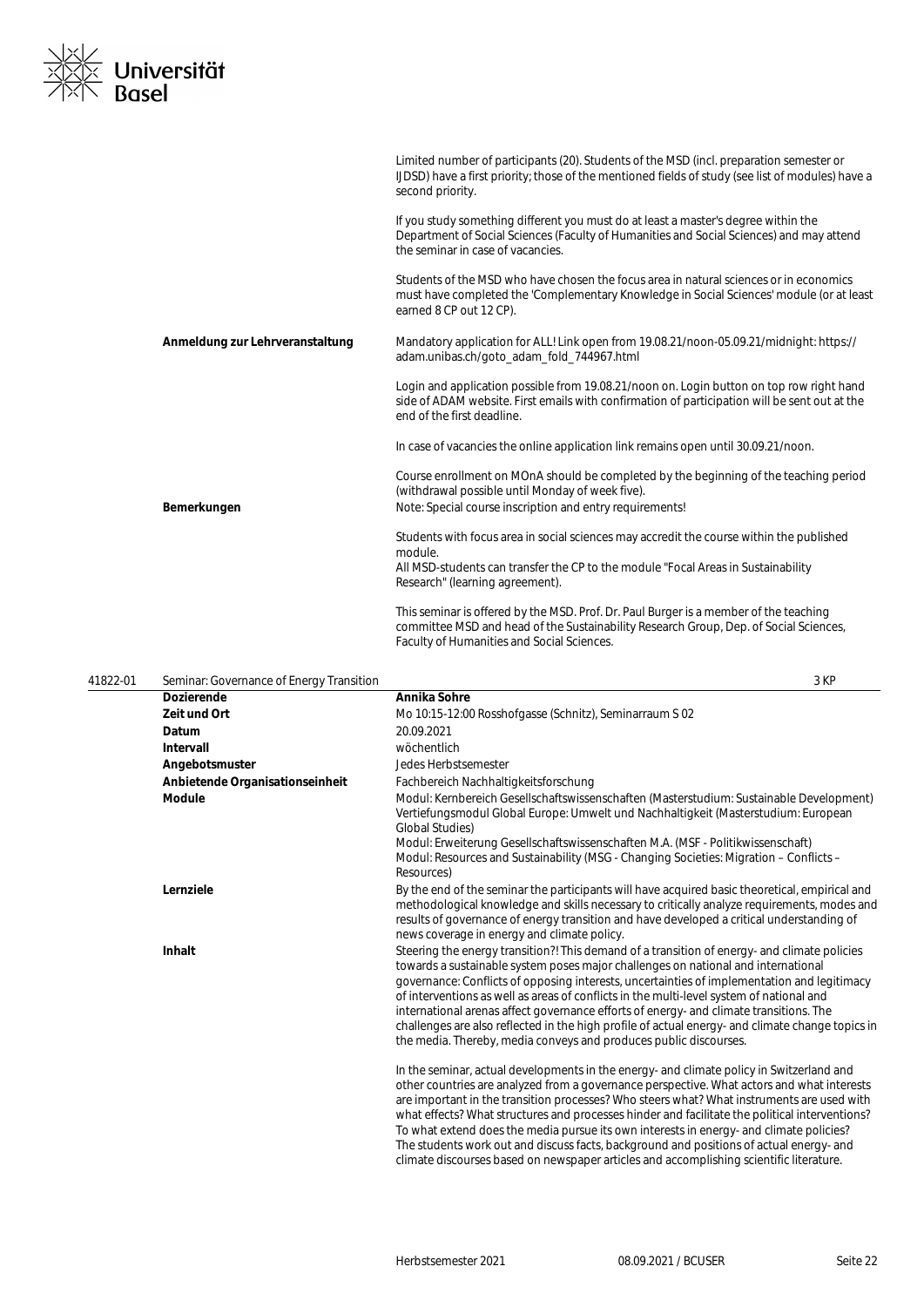

| Literatur<br>Leistungsüberprüfung<br>Skala<br>Wiederholungsprüfung<br>An-/Abmeldung zur Prüfung<br>Hinweise zur Leistungsüberprüfung<br>Belegen bei Nichtbestehen<br>Einsatz digitaler Medien<br>Unterrichtssprache<br>Teilnahmevoraussetzungen | Relevant literature will be announced in the seminar.<br>Lehrveranst.-begleitend<br>$1-60,1$<br>keine Wiederholungsprüfung<br>An-/Abmelden: Belegen resp. Stornieren der Belegung via MOnA<br>Regular attendance mandatory, required readings, oral presentation, essay. Details according<br>to information of A. Sohre.<br>beliebig wiederholbar<br>kein spezifischer Einsatz<br>Englisch<br>Special course application required for ALL (for details see 'course application' or<br>'Anmeldung').<br>Limited number of participants (17). Students of the MSD (incl. MSD preparation semester<br>and IJDSD) have a first priority; those of the mentioned fields of study (see list of modules)<br>have a second priority. |
|-------------------------------------------------------------------------------------------------------------------------------------------------------------------------------------------------------------------------------------------------|-------------------------------------------------------------------------------------------------------------------------------------------------------------------------------------------------------------------------------------------------------------------------------------------------------------------------------------------------------------------------------------------------------------------------------------------------------------------------------------------------------------------------------------------------------------------------------------------------------------------------------------------------------------------------------------------------------------------------------|
|                                                                                                                                                                                                                                                 | If you study something different you must do at least a master's degree within the<br>Department of Social Sciences (Faculty of Humanities and Social Sciences) and may attend<br>the seminar in case of vacancies (priority level three).                                                                                                                                                                                                                                                                                                                                                                                                                                                                                    |
|                                                                                                                                                                                                                                                 | ADDITIONAL entry REQUIREMENTS for NON-MSD students: They must have passed<br>succesfully one of the following lectures (= credit points already acquired) during a former<br>semester:<br>- 11513: Sustainability: A new Societal Paradigm?<br>-41829: Perspectives of Social Sciences on Sustainability.                                                                                                                                                                                                                                                                                                                                                                                                                     |
|                                                                                                                                                                                                                                                 | Students of the MSD who have chosen the focus area in natural sciences or in economics<br>must have completed the 'Complementary Knowledge in Social Sciences' module (or at least<br>earned 8 CP out of 12 CP).                                                                                                                                                                                                                                                                                                                                                                                                                                                                                                              |
| Anmeldung zur Lehrveranstaltung                                                                                                                                                                                                                 | Mandatory application for ALL! Link open from 19.08.21/noon-05.09.21/midnight: https://<br>adam.unibas.ch/goto_adam_fold_744967.html                                                                                                                                                                                                                                                                                                                                                                                                                                                                                                                                                                                          |
|                                                                                                                                                                                                                                                 | Login and application possible from 19.08.21/noon on. Login button on top row right hand<br>side of ADAM website. First emails with confirmation of participation will be sent out at the<br>end of the first deadline.                                                                                                                                                                                                                                                                                                                                                                                                                                                                                                       |
|                                                                                                                                                                                                                                                 | In case of vacancies the online application link remains open until 30.09.21/noon.                                                                                                                                                                                                                                                                                                                                                                                                                                                                                                                                                                                                                                            |
| Bemerkungen                                                                                                                                                                                                                                     | Course enrollment on MOnA should be completed by the beginning of the teaching period<br>(withdrawal possible until Monday of week five).<br>Note: Special course inscription and entry requirements!                                                                                                                                                                                                                                                                                                                                                                                                                                                                                                                         |
|                                                                                                                                                                                                                                                 | Students with focus area in social sciences may accredit the course within the published<br>module.<br>All MSD-students can transfer the CP to the module "Focal Areas in Sustainability<br>Research" (learning agreement).                                                                                                                                                                                                                                                                                                                                                                                                                                                                                                   |
|                                                                                                                                                                                                                                                 | This seminar is offered by the MSD, Dr. A. Sohre is member of the Sustainability Research<br>Group, Dep. Social Sciences, Faculty of Humanities and Social Sciences.                                                                                                                                                                                                                                                                                                                                                                                                                                                                                                                                                          |

| 15995-01 | Seminar: Political Ecology and Societal Transformations from Anthropological Perspective |                                           | 3 KP |
|----------|------------------------------------------------------------------------------------------|-------------------------------------------|------|
|          | <b>Dozierende</b>                                                                        | <b>Piet Van Eeuwijk</b>                   |      |
|          | Zeit und Ort                                                                             | Mo 14:15-16:00 Kollegienhaus, Hörsaal 114 |      |
|          | Datum                                                                                    | 20.09.2021                                |      |
|          | Intervall                                                                                | wöchentlich                               |      |
|          | Angebotsmuster                                                                           | Jedes Herbstsemester                      |      |
|          | Anbietende Organisationseinheit                                                          | Fachbereich Nachhaltigkeitsforschung      |      |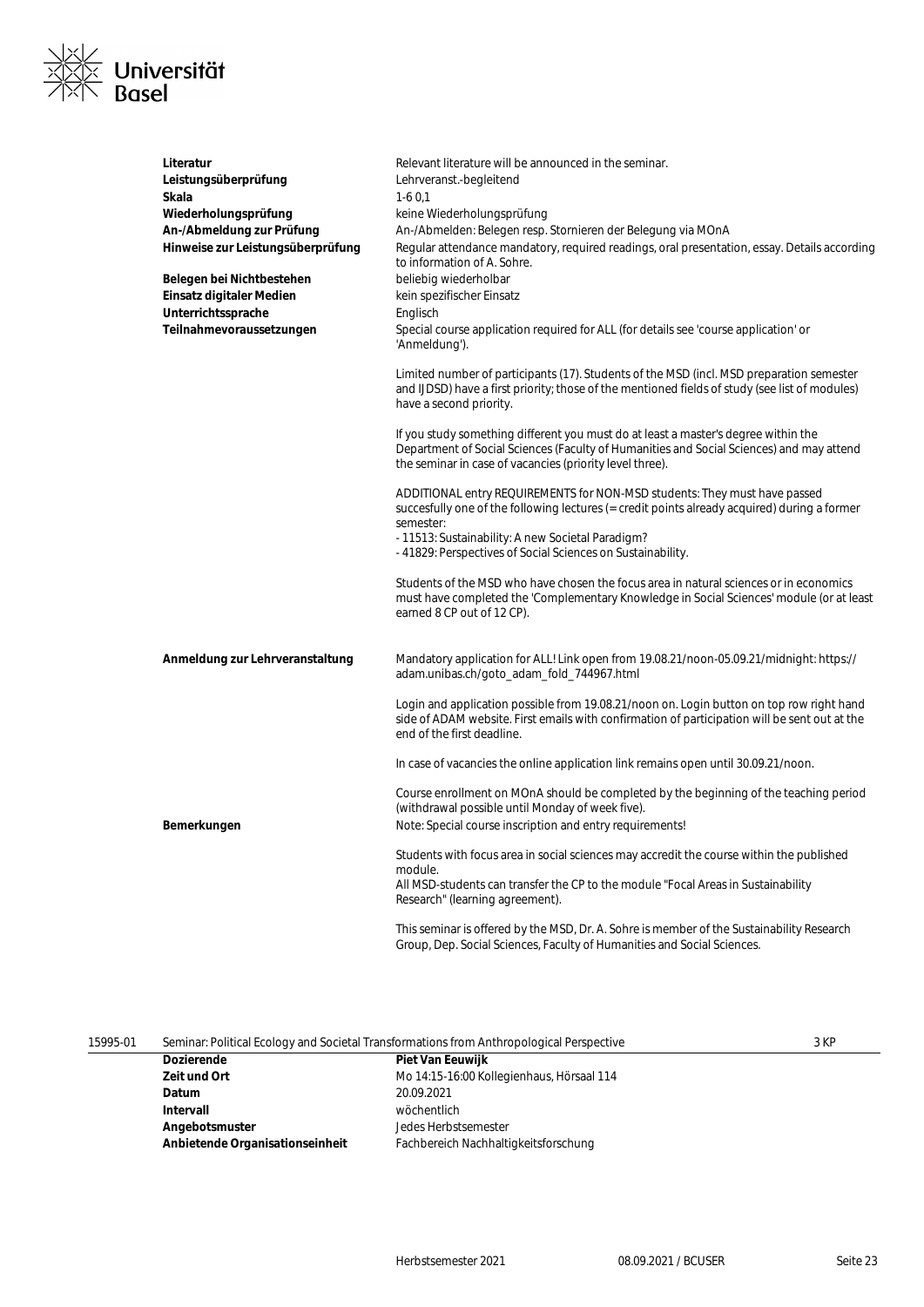

| <b>Module</b> | Modul: Kernbereich Gesellschaftswissenschaften (Masterstudium: Sustainable Development)<br>Modul: Theory and General Anthropology (MSF - Anthropology)<br>Modul: Ungleichheit, Konflikt, Kultur (MSF - Soziologie)<br>Modul: Fields: Environment and Development (MSG - African Studies)<br>Modul: Fields: Governance and Politics (MSG - African Studies)<br>Modul: Resources and Sustainability (MSG - Changing Societies: Migration - Conflicts -<br>Resources)                                                                                                                                                                                                                                                                                                                                                                                                                                                                                                                                                                                                                                                                                                                                                                                                                                                                                                                                                                                                                                                                                                                                                                                                                                                                                                                                                                                                                                                                                                                                                                                                                                                                                                                                                                                                                                                                                                                                                                                                                                                                                                                                                                                                                                                                                                                                                                                                                                                                                                                                                                                                                                                                                                                                                                                                                                                                                                                                                                                                                                                                                                                                                                                                                                                                                                                                                                                                                                                                                                                                                                                                                                                                                                                                                                                                                                                                                                                                                                                                                       |
|---------------|------------------------------------------------------------------------------------------------------------------------------------------------------------------------------------------------------------------------------------------------------------------------------------------------------------------------------------------------------------------------------------------------------------------------------------------------------------------------------------------------------------------------------------------------------------------------------------------------------------------------------------------------------------------------------------------------------------------------------------------------------------------------------------------------------------------------------------------------------------------------------------------------------------------------------------------------------------------------------------------------------------------------------------------------------------------------------------------------------------------------------------------------------------------------------------------------------------------------------------------------------------------------------------------------------------------------------------------------------------------------------------------------------------------------------------------------------------------------------------------------------------------------------------------------------------------------------------------------------------------------------------------------------------------------------------------------------------------------------------------------------------------------------------------------------------------------------------------------------------------------------------------------------------------------------------------------------------------------------------------------------------------------------------------------------------------------------------------------------------------------------------------------------------------------------------------------------------------------------------------------------------------------------------------------------------------------------------------------------------------------------------------------------------------------------------------------------------------------------------------------------------------------------------------------------------------------------------------------------------------------------------------------------------------------------------------------------------------------------------------------------------------------------------------------------------------------------------------------------------------------------------------------------------------------------------------------------------------------------------------------------------------------------------------------------------------------------------------------------------------------------------------------------------------------------------------------------------------------------------------------------------------------------------------------------------------------------------------------------------------------------------------------------------------------------------------------------------------------------------------------------------------------------------------------------------------------------------------------------------------------------------------------------------------------------------------------------------------------------------------------------------------------------------------------------------------------------------------------------------------------------------------------------------------------------------------------------------------------------------------------------------------------------------------------------------------------------------------------------------------------------------------------------------------------------------------------------------------------------------------------------------------------------------------------------------------------------------------------------------------------------------------------------------------------------------------------------------------------------------------|
| Lernziele     | The participants know and understand:<br>- the fundamental contents of contemporary 'political ecology';<br>- anthropological approaches, historical perspectives and social sciences interpretations with<br>regard to 'nature-culture' relations and 'cultural ecology';<br>- potential effects of current societal transformations (with a main focus on Global South) on<br>physical environment (based on actual examples);<br>- the quality of interdependency 'social environment-physical environment' against the<br>backdrop of these changes (in Global South and Global North, based on actual examples);<br>- potential consequences of global environmental changes on societies who undergo these<br>transformations (i.e. the intersection of global-local realities);<br>- modes and qualities of ecology-induced fields of conflicts, frictions and problems.                                                                                                                                                                                                                                                                                                                                                                                                                                                                                                                                                                                                                                                                                                                                                                                                                                                                                                                                                                                                                                                                                                                                                                                                                                                                                                                                                                                                                                                                                                                                                                                                                                                                                                                                                                                                                                                                                                                                                                                                                                                                                                                                                                                                                                                                                                                                                                                                                                                                                                                                                                                                                                                                                                                                                                                                                                                                                                                                                                                                                                                                                                                                                                                                                                                                                                                                                                                                                                                                                                                                                                                                          |
| Inhalt        | Substantial societal transformations in the Global South encompass, for instance,<br>urbanisation (linked with mobility and migration movements), reconstruction of the physical<br>environment ('landscaping'), economic structural conversions, demographic change and<br>processes of social reconfiguration as well as further alterations such as change of lifestyle<br>('urbanity') and of leisure activities (linked with tourism). In reference to these comprehensive<br>and big reconfigurations, political ecology postulates that ecological problems caused by<br>these transformations have to be considered within their historical, political, economic,<br>cultural and social context and also to be investigated against this multiple background.<br>Thereby, the analysis of environmental complications focuses on the revealing, identification<br>and visualisation of the (vested) interests, the power of control, the balance of power and the<br>power relations of (directly and indirectly) involved actors and their discourses - with a<br>commitment to a future-oriented justice, equity and sustainability.<br>The dynamic being inherent in these reconfigurations in all societies of the Global South<br>shows two meaningful characteristics: 1. The very high pace of these on-going<br>transformations; and 2. the very big number of humans being affected by these processes. It<br>is therefore not surprising that the sustainability of (until now) existing structures and<br>initiated developments in these countries is not ensured anymore due to the velocity of the<br>changes and the quantity of concerned people.<br>The social sciences gradually begin to study and analyse the causes and the effects of these<br>transformations in the mentioned societies. In doing so, their research perspectives shed light<br>(up to now) on these changes only within social and cultural agentic entities (for example<br>community, household) and hardly on the impact on humans' physical environment and its<br>(mostly negative) repercussion on the societal contexts.<br>This course will address different actual and current topics in the light of sustainable<br>development and the above-mentioned transformations as well as of political ecology, as for<br>example: the urban space as future 'hot spot' with multiple life worlds and ways of utilization;<br>logging, mining and oil drilling activities in sensible environments and communities: nature<br>and culture versus the triangle 'power, politics and money' in the extraction world; water as<br>important global resource and simultaneously of vital importance: whose water is it in the<br>future?; ecotourism: its impact on natural resources and social/cultural environment – or is<br>'eco-' really 'eco-'?; the marine space between hope and hazard, conservation and<br>overexploitation; 'ecohealth': health/illness in the intersection of men-nature-anthropocene;<br>global warming: are local answers enough?; 'biofuel' and the outcomes of food for energy<br>production: how sustainable is 'bio-'?; food and nutrition in global competition: first culture,<br>then nature?; sustainability under high scrutiny: adjusted environment and development<br>programmes - but whose perspective do they represent?; national parks and the power and<br>impotence of different stakeholders; eco-labelling: a current epidemy or rational<br>qualification?; the fate of the 'commons' – or new stimuli for a more just and fairer model of<br>sustainability and equity such as 'earth rights'?; permaculture - a new ideology in<br>environment-friendly agriculture? Invasive new species: blessing or curse  or both?<br>The global flows and the debates about sustainability have revealed that many ecology-<br>focused phenomena affect both Global South and Global North and cannot be ascribed<br>anymore to one world region. We may think about climate change (e.g. climate change<br>migrants), food consumption (e.g. meat production and its consumption; oil palm cultivation<br>and food industry), global mobility (e.g. from eco-tourism to travelling viruses) or commodity<br>trading (e.g. global commodity trading industry, its infrastructure and its financial business).<br>Such dynamics involve more and more ourselves in very direct ways (e.g. as consumer,<br>citizen, broker and/or producer). |
|               | With regard to the described transformations and general interactions 'culture-nature' this<br>course poses four general questions:                                                                                                                                                                                                                                                                                                                                                                                                                                                                                                                                                                                                                                                                                                                                                                                                                                                                                                                                                                                                                                                                                                                                                                                                                                                                                                                                                                                                                                                                                                                                                                                                                                                                                                                                                                                                                                                                                                                                                                                                                                                                                                                                                                                                                                                                                                                                                                                                                                                                                                                                                                                                                                                                                                                                                                                                                                                                                                                                                                                                                                                                                                                                                                                                                                                                                                                                                                                                                                                                                                                                                                                                                                                                                                                                                                                                                                                                                                                                                                                                                                                                                                                                                                                                                                                                                                                                                      |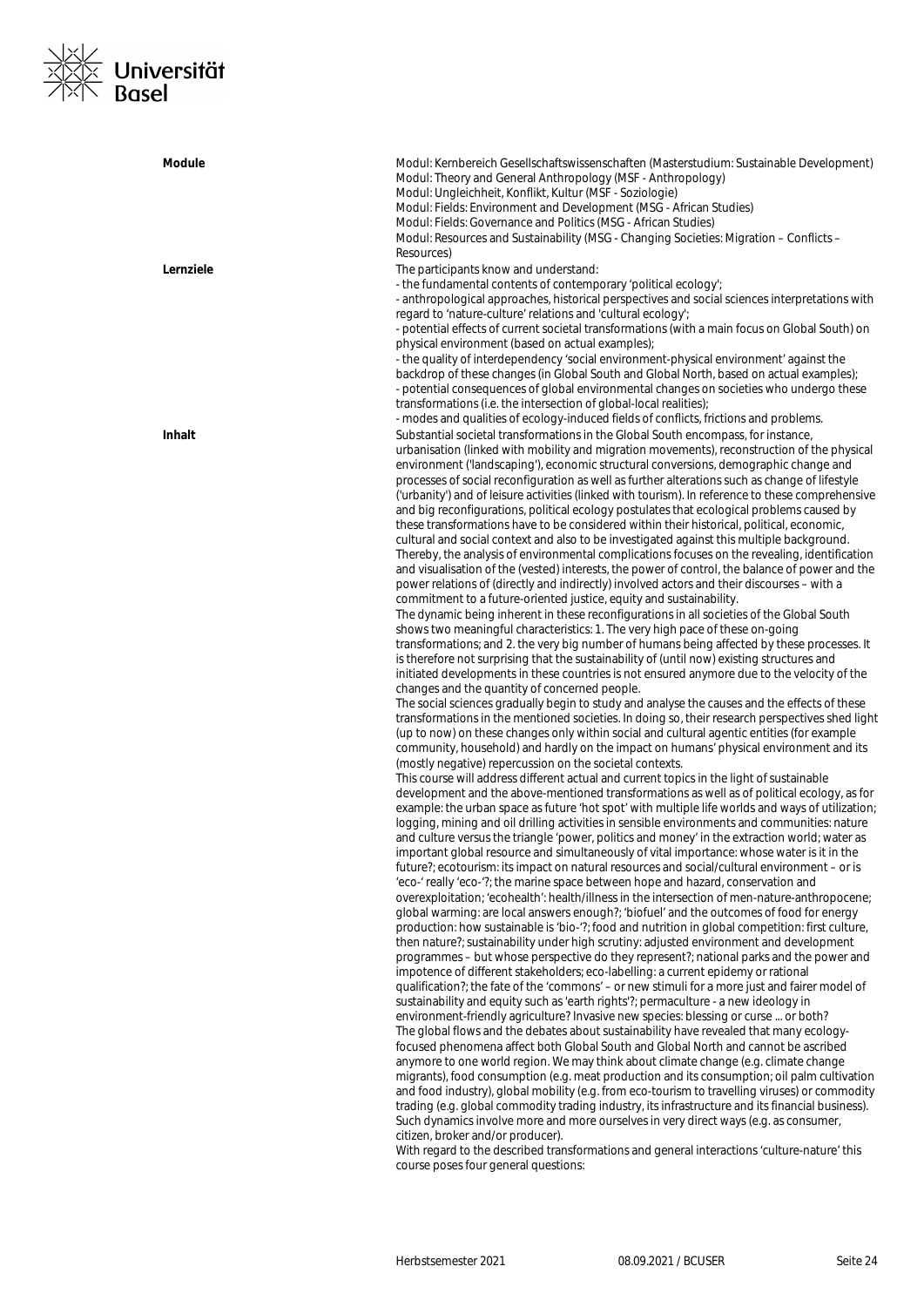

|                                   | 1. Which impact do these above-stated societal transformations exert on the physical<br>environment (man > nature)?<br>2. Which effects in reverse do these global or local environmental processes have on the<br>stated societal transformations (nature > man)?<br>3. Which qualitative assessment and judgment is generated as well by political ecology (for<br>instance, power structures, political economy, in/equity, historicity)?<br>4. Do new approaches or perspectives/viewpoints of sustainability emerge from these<br>findings?                                                                                                                                                                                                                                                                                                                                                                                                                                                                                                                                                                                                                                                                                                                                                                                                                                                                                                                                                   |
|-----------------------------------|----------------------------------------------------------------------------------------------------------------------------------------------------------------------------------------------------------------------------------------------------------------------------------------------------------------------------------------------------------------------------------------------------------------------------------------------------------------------------------------------------------------------------------------------------------------------------------------------------------------------------------------------------------------------------------------------------------------------------------------------------------------------------------------------------------------------------------------------------------------------------------------------------------------------------------------------------------------------------------------------------------------------------------------------------------------------------------------------------------------------------------------------------------------------------------------------------------------------------------------------------------------------------------------------------------------------------------------------------------------------------------------------------------------------------------------------------------------------------------------------------|
| Literatur                         | Introductory Literature:<br>- Biersack, Aletta and Janus B. Greenberg (Eds.). 2006. Reimagining political ecology. Durham:<br>Duke University Press.<br>- Bryant, Raymond L. (Ed.). 2015. The international handbook of political ecology. Cheltenham<br>and Northampton, MA: Edward Elgar.<br>- Forsyth, Tim. 2003. Critical political ecology: The politics of environmental science. London:<br>Routledge.<br>- Lockyer, Joshua and James R. Veteto (Eds.). 2015. Environmental anthropology engaging<br>ecotopia: Bioregionalism, permaculture, and ecovillages. Oxford: Berghahn.<br>- Neumann, Roderick P. 2016. Making political ecology. New York: Routledge.<br>- Peet, Richard, Paul Robbins and Michael Watts (Eds.). 2011. Global political ecology. London:<br>Routledge.<br>- Perreault, Tom, Gavin Bridge and James McCarthy (Eds.). 2015. The Routledge handbook of<br>political ecology. London: Routledge.<br>- Robbins, Paul. 2020. Political ecology: A critical introduction. 3rd Ed. Chichester: Wiley<br>Blackwell.<br>- Roussopoulos, Dimitri I. 2018. Political ecology: The climate crisis and a new social agenda.<br>3rd Ed. Montreal: Black Rose Books.<br>- Stott, Philip A. and Sean Sullivan (Eds.). 2000. Political ecology: Science, myth and power.<br>London: Arnold.<br>- Zimmerer, Karl S. and Thomas J. Bassett (Eds.). 2003. Political ecology: An integrative<br>approach to geography and environment-development studies. New York: The Guilford Press. |
| Leistungsüberprüfung              | Lehrveranst.-begleitend                                                                                                                                                                                                                                                                                                                                                                                                                                                                                                                                                                                                                                                                                                                                                                                                                                                                                                                                                                                                                                                                                                                                                                                                                                                                                                                                                                                                                                                                            |
| Skala                             | $1-60,1$                                                                                                                                                                                                                                                                                                                                                                                                                                                                                                                                                                                                                                                                                                                                                                                                                                                                                                                                                                                                                                                                                                                                                                                                                                                                                                                                                                                                                                                                                           |
| Wiederholungsprüfung              | keine Wiederholungsprüfung                                                                                                                                                                                                                                                                                                                                                                                                                                                                                                                                                                                                                                                                                                                                                                                                                                                                                                                                                                                                                                                                                                                                                                                                                                                                                                                                                                                                                                                                         |
| An-/Abmeldung zur Prüfung         | An-/Abmelden: Belegen resp. Stornieren der Belegung via MOnA                                                                                                                                                                                                                                                                                                                                                                                                                                                                                                                                                                                                                                                                                                                                                                                                                                                                                                                                                                                                                                                                                                                                                                                                                                                                                                                                                                                                                                       |
| Hinweise zur Leistungsüberprüfung | Regular attendance mandatory, required readings, oral presentation with handout, essay.<br>Details according to information of P. van Eeuwijk.                                                                                                                                                                                                                                                                                                                                                                                                                                                                                                                                                                                                                                                                                                                                                                                                                                                                                                                                                                                                                                                                                                                                                                                                                                                                                                                                                     |
| Belegen bei Nichtbestehen         | beliebig wiederholbar                                                                                                                                                                                                                                                                                                                                                                                                                                                                                                                                                                                                                                                                                                                                                                                                                                                                                                                                                                                                                                                                                                                                                                                                                                                                                                                                                                                                                                                                              |
| Einsatz digitaler Medien          | kein spezifischer Einsatz                                                                                                                                                                                                                                                                                                                                                                                                                                                                                                                                                                                                                                                                                                                                                                                                                                                                                                                                                                                                                                                                                                                                                                                                                                                                                                                                                                                                                                                                          |
| Unterrichtssprache                | Englisch                                                                                                                                                                                                                                                                                                                                                                                                                                                                                                                                                                                                                                                                                                                                                                                                                                                                                                                                                                                                                                                                                                                                                                                                                                                                                                                                                                                                                                                                                           |
| Teilnahmevoraussetzungen          | Special course application required for ALL (for details see 'course application' or<br>'Anmeldung').                                                                                                                                                                                                                                                                                                                                                                                                                                                                                                                                                                                                                                                                                                                                                                                                                                                                                                                                                                                                                                                                                                                                                                                                                                                                                                                                                                                              |
|                                   | Limited number of participants (20). Students of the MSD (incl. MSD preparation semester<br>and IJDSD) have a first priority.<br>Students of the mentioned fields of study (see list of modules) have a second priority.<br>If you study something different you must do at least a master's degree within the<br>Department of Social Sciences (Faculty of Humanities and Social Sciences) and may attend<br>the seminar in case of vacancies (third priority).                                                                                                                                                                                                                                                                                                                                                                                                                                                                                                                                                                                                                                                                                                                                                                                                                                                                                                                                                                                                                                   |
|                                   | Students of the MSD who have chosen the focus area in natural sciences or in economics<br>must have completed the module 'Complementary Knowledge in Social Sciences' (or at least<br>earned 8 CP out of 12 CP). No entry requirements for students with focus area in social<br>sciences.                                                                                                                                                                                                                                                                                                                                                                                                                                                                                                                                                                                                                                                                                                                                                                                                                                                                                                                                                                                                                                                                                                                                                                                                         |
| Anmeldung zur Lehrveranstaltung   | Mandatory application for ALL! Link open from 19.08.21/noon-05.09.21/midnight: https://<br>adam.unibas.ch/goto_adam_fold_744967.html                                                                                                                                                                                                                                                                                                                                                                                                                                                                                                                                                                                                                                                                                                                                                                                                                                                                                                                                                                                                                                                                                                                                                                                                                                                                                                                                                               |
|                                   | Login and application possible from 19.08.21/noon on. Login button on top row right hand<br>side of ADAM website. First emails with confirmation of participation will be sent out at the<br>end of the first deadline.                                                                                                                                                                                                                                                                                                                                                                                                                                                                                                                                                                                                                                                                                                                                                                                                                                                                                                                                                                                                                                                                                                                                                                                                                                                                            |
|                                   | In case of vacancies the online application link remains open until 30.09.21/noon.                                                                                                                                                                                                                                                                                                                                                                                                                                                                                                                                                                                                                                                                                                                                                                                                                                                                                                                                                                                                                                                                                                                                                                                                                                                                                                                                                                                                                 |
|                                   | Course enrollment on MOnA should be completed by the beginning of the teaching period<br>(withdrawal possible until Monday of week five).                                                                                                                                                                                                                                                                                                                                                                                                                                                                                                                                                                                                                                                                                                                                                                                                                                                                                                                                                                                                                                                                                                                                                                                                                                                                                                                                                          |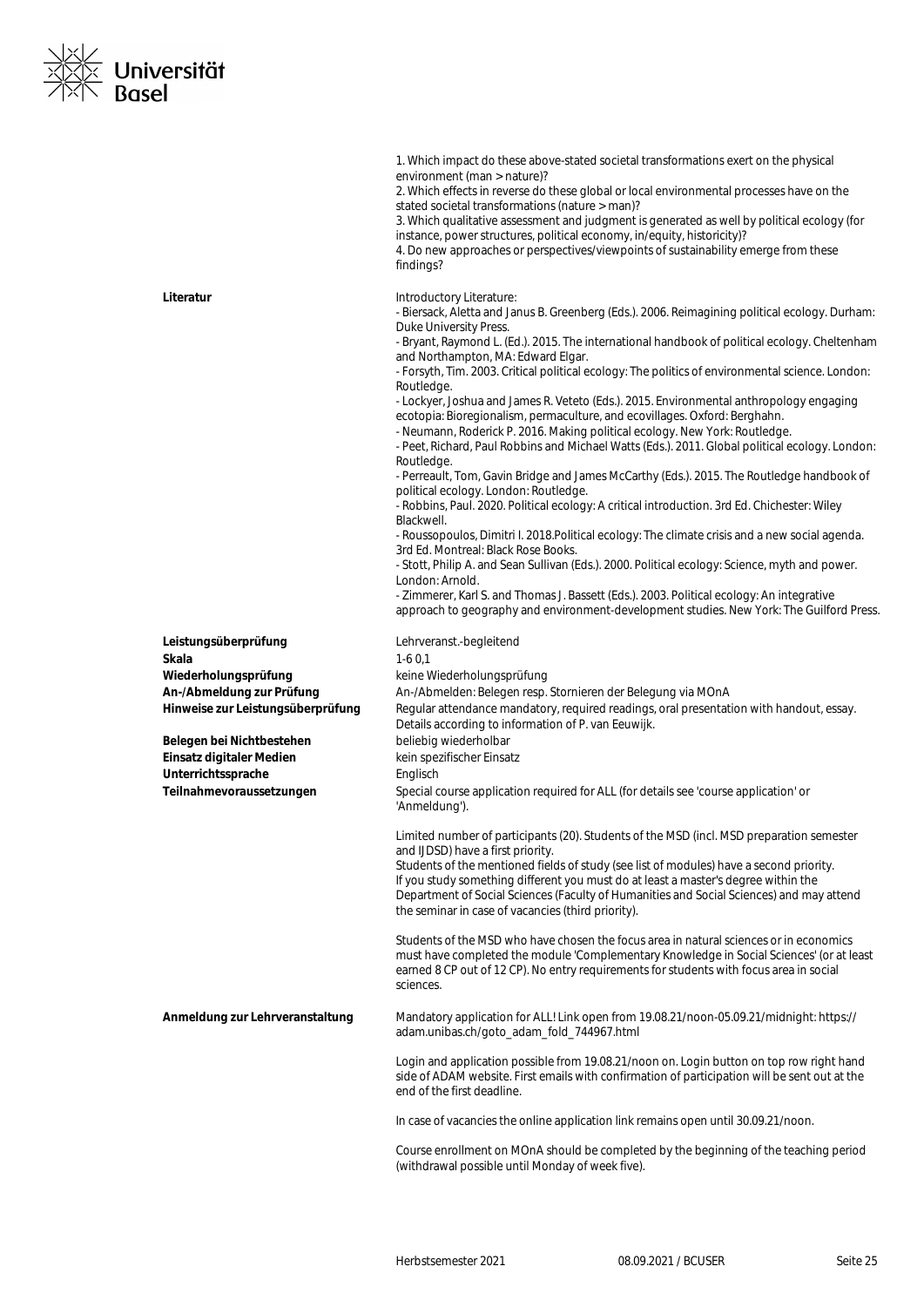

Bemerkungen **Bemerkungen** Note: Special course application and entry requirements!

Research" (learning agreement).

Students with focus area in social sciences may accredit the course within the published module. All MSD-students can transfer the CP to the module "Focal Areas in Sustainability

This seminar is offered by the MSD, PD Dr. P. van Eeuwijk holds a teaching assignment.

| 55407-01 | Seminar: Risk Society, Science and Nature | 3 KP                                                                                                                                                                                                                                                                                                                                                                                                                                                                                                                                                                                                                                                                                                                                                                                                                                                                                                                                                                                                                                                                                                                                                                                                                                                                                           |  |
|----------|-------------------------------------------|------------------------------------------------------------------------------------------------------------------------------------------------------------------------------------------------------------------------------------------------------------------------------------------------------------------------------------------------------------------------------------------------------------------------------------------------------------------------------------------------------------------------------------------------------------------------------------------------------------------------------------------------------------------------------------------------------------------------------------------------------------------------------------------------------------------------------------------------------------------------------------------------------------------------------------------------------------------------------------------------------------------------------------------------------------------------------------------------------------------------------------------------------------------------------------------------------------------------------------------------------------------------------------------------|--|
|          | Dozierende                                | <b>Rony Emmenegger</b>                                                                                                                                                                                                                                                                                                                                                                                                                                                                                                                                                                                                                                                                                                                                                                                                                                                                                                                                                                                                                                                                                                                                                                                                                                                                         |  |
|          | Zeit und Ort                              | Mo 12:15-14:00 Rosshofgasse (Schnitz), Seminarraum S 02                                                                                                                                                                                                                                                                                                                                                                                                                                                                                                                                                                                                                                                                                                                                                                                                                                                                                                                                                                                                                                                                                                                                                                                                                                        |  |
|          | Datum                                     | 20.09.2021                                                                                                                                                                                                                                                                                                                                                                                                                                                                                                                                                                                                                                                                                                                                                                                                                                                                                                                                                                                                                                                                                                                                                                                                                                                                                     |  |
|          | Intervall                                 | wöchentlich                                                                                                                                                                                                                                                                                                                                                                                                                                                                                                                                                                                                                                                                                                                                                                                                                                                                                                                                                                                                                                                                                                                                                                                                                                                                                    |  |
|          | Angebotsmuster                            | unregelmässig                                                                                                                                                                                                                                                                                                                                                                                                                                                                                                                                                                                                                                                                                                                                                                                                                                                                                                                                                                                                                                                                                                                                                                                                                                                                                  |  |
|          | Anbietende Organisationseinheit           | Fachbereich Nachhaltigkeitsforschung                                                                                                                                                                                                                                                                                                                                                                                                                                                                                                                                                                                                                                                                                                                                                                                                                                                                                                                                                                                                                                                                                                                                                                                                                                                           |  |
|          | Module                                    | Modul: Kernbereich Gesellschaftswissenschaften (Masterstudium: Sustainable Development)<br>Modul: Resources and Sustainability (MSG - Changing Societies: Migration - Conflicts -<br>Resources)                                                                                                                                                                                                                                                                                                                                                                                                                                                                                                                                                                                                                                                                                                                                                                                                                                                                                                                                                                                                                                                                                                |  |
|          | Lernziele                                 | Students are<br>- familiar with different approaches to risk in in social science and environmental humanities;<br>- able to conduct a conceptually-inspired risk analysis through an engagement with empirical<br>examples;<br>- able to reflect on the meaning of 'sustainable development' for an advancing "risk society".                                                                                                                                                                                                                                                                                                                                                                                                                                                                                                                                                                                                                                                                                                                                                                                                                                                                                                                                                                 |  |
|          |                                           |                                                                                                                                                                                                                                                                                                                                                                                                                                                                                                                                                                                                                                                                                                                                                                                                                                                                                                                                                                                                                                                                                                                                                                                                                                                                                                |  |
|          | Inhalt                                    | The publication of Ulrich Beck's (1986) book titled "Risk Society: On the Road to a Different<br>Modernity" has since shaped the debate about risks in modern times. According to Beck<br>(1986, 1992), modernity means individualization and dissolution of traditions, but also the<br>creation of unprecedented risks that jeopardize human existence. The social science analysis<br>of such a "risk society" therefore focuses on the distribution of risks, which characterize this<br>society and are tackled as central challenges in this society. With his thesis of the "risk<br>society", Ulrich Beck also laid the foundation for a deeper examination of the complex<br>relationship between social developments, technological innovation and environmental<br>problems. Against this backdrop, this seminar provides an overview of different approaches<br>to risk, discussed in relation to risk calculation and perception; risk maps and landscapes, risk<br>communication and governance, risk technology and safety culture, risk ethics and<br>sustainability. On this basis, this seminar lays an empirical and conceptual basis for a critical<br>evaluation of nuclear risks and safety in modern societies and for a reflection about their<br>sustainable futures. |  |
|          | Literatur                                 | Tba in class.                                                                                                                                                                                                                                                                                                                                                                                                                                                                                                                                                                                                                                                                                                                                                                                                                                                                                                                                                                                                                                                                                                                                                                                                                                                                                  |  |
|          | Leistungsüberprüfung                      | Lehrveranst.-begleitend                                                                                                                                                                                                                                                                                                                                                                                                                                                                                                                                                                                                                                                                                                                                                                                                                                                                                                                                                                                                                                                                                                                                                                                                                                                                        |  |
|          | Skala                                     | $1-60,1$                                                                                                                                                                                                                                                                                                                                                                                                                                                                                                                                                                                                                                                                                                                                                                                                                                                                                                                                                                                                                                                                                                                                                                                                                                                                                       |  |
|          | Wiederholungsprüfung                      | keine Wiederholungsprüfung                                                                                                                                                                                                                                                                                                                                                                                                                                                                                                                                                                                                                                                                                                                                                                                                                                                                                                                                                                                                                                                                                                                                                                                                                                                                     |  |
|          | An-/Abmeldung zur Prüfung                 | An-/Abmelden: Belegen resp. Stornieren der Belegung via MOnA                                                                                                                                                                                                                                                                                                                                                                                                                                                                                                                                                                                                                                                                                                                                                                                                                                                                                                                                                                                                                                                                                                                                                                                                                                   |  |
|          | Hinweise zur Leistungsüberprüfung         | Regular attendance mandatory, required readings, oral presentation, essay. Details according<br>to information of R. Emmenegger.                                                                                                                                                                                                                                                                                                                                                                                                                                                                                                                                                                                                                                                                                                                                                                                                                                                                                                                                                                                                                                                                                                                                                               |  |
|          | Belegen bei Nichtbestehen                 | beliebig wiederholbar                                                                                                                                                                                                                                                                                                                                                                                                                                                                                                                                                                                                                                                                                                                                                                                                                                                                                                                                                                                                                                                                                                                                                                                                                                                                          |  |
|          | Einsatz digitaler Medien                  | kein spezifischer Einsatz                                                                                                                                                                                                                                                                                                                                                                                                                                                                                                                                                                                                                                                                                                                                                                                                                                                                                                                                                                                                                                                                                                                                                                                                                                                                      |  |
|          | Unterrichtssprache                        | Englisch                                                                                                                                                                                                                                                                                                                                                                                                                                                                                                                                                                                                                                                                                                                                                                                                                                                                                                                                                                                                                                                                                                                                                                                                                                                                                       |  |
|          | Teilnahmevoraussetzungen                  | Special course application required for ALL (for details see 'course application' or<br>'Anmeldung').                                                                                                                                                                                                                                                                                                                                                                                                                                                                                                                                                                                                                                                                                                                                                                                                                                                                                                                                                                                                                                                                                                                                                                                          |  |
|          |                                           | Limited number of participants (20). Students of the MSD (incl. preparation semester or<br>IJDSD) have a first priority; those of the mentioned fields of study (see list of modules) have a<br>second priority.                                                                                                                                                                                                                                                                                                                                                                                                                                                                                                                                                                                                                                                                                                                                                                                                                                                                                                                                                                                                                                                                               |  |
|          |                                           | If you study something different you must do at least a master's degree within the<br>Department of Social Sciences (Faculty of Humanities and Social Sciences) and may attend<br>the seminar in case of vacancies (= third priority).                                                                                                                                                                                                                                                                                                                                                                                                                                                                                                                                                                                                                                                                                                                                                                                                                                                                                                                                                                                                                                                         |  |
|          |                                           | ADDITIONAL REQUIREMENTS for NON-MSD-students: You must have passed sucessfully at<br>least one of the two lectures during a former semester:<br>- 11513-01: Sustainability: A new Societal Paradigm?                                                                                                                                                                                                                                                                                                                                                                                                                                                                                                                                                                                                                                                                                                                                                                                                                                                                                                                                                                                                                                                                                           |  |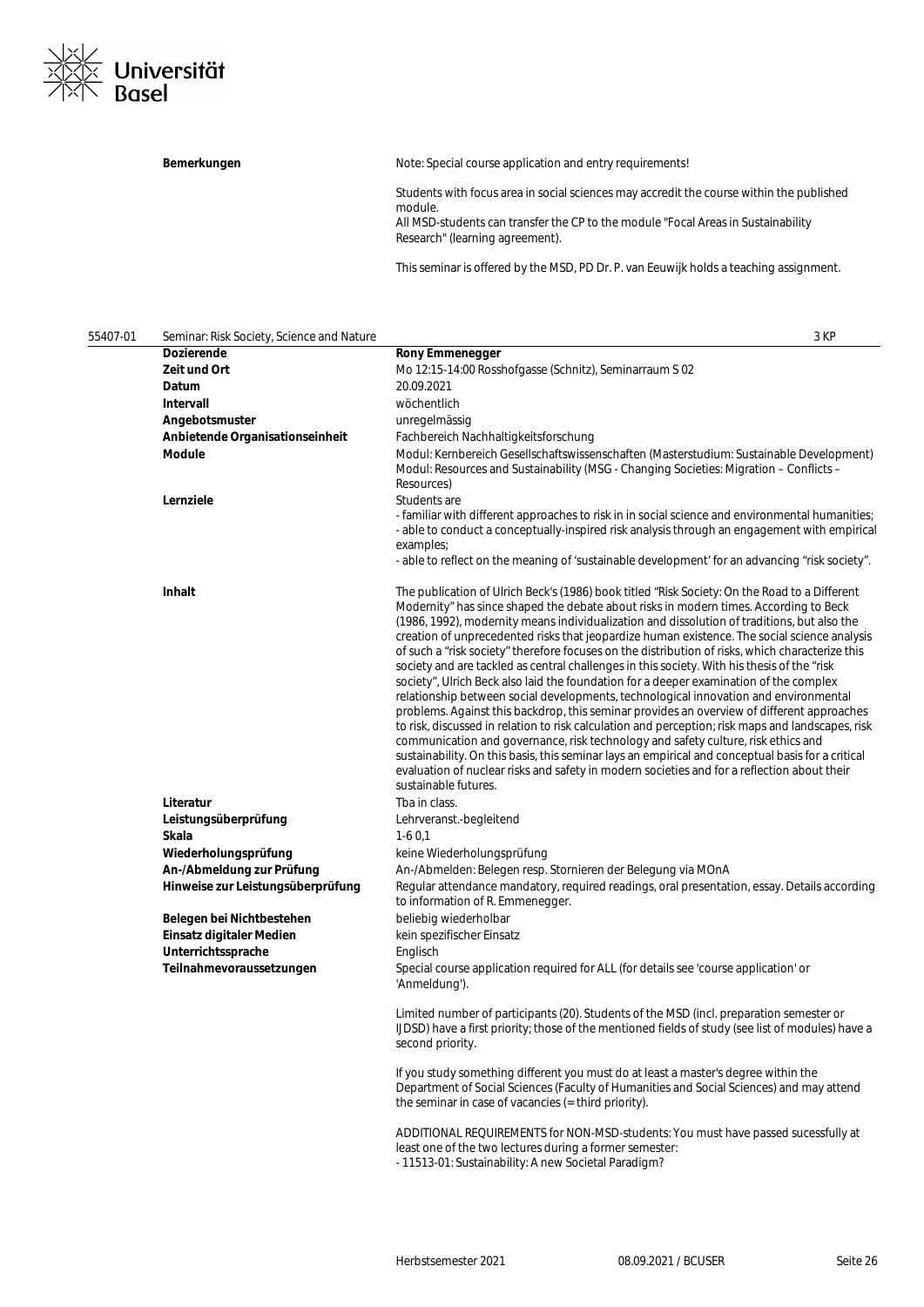

|                                 | - 41829: Social Science Perspectives on Sustainability.                                                                                                                                                                 |
|---------------------------------|-------------------------------------------------------------------------------------------------------------------------------------------------------------------------------------------------------------------------|
|                                 | Students of the MSD who have chosen the focus area in natural sciences or in economics<br>must have completed the 'Complementary Knowledge in Social Sciences' module (or at least<br>earned 8 CP out 12 CP).           |
| Anmeldung zur Lehrveranstaltung | Mandatory application for ALL! Link open from 19.08.21/noon-05.09.21/midnight: https://<br>adam.unibas.ch/goto_adam_fold_744967.html                                                                                    |
|                                 | Login and application possible from 19.08.21/noon on. Login button on top row right hand<br>side of ADAM website. First emails with confirmation of participation will be sent out at the<br>end of the first deadline. |
|                                 | In case of vacancies the online application link remains open until 30.09.21/noon.                                                                                                                                      |
|                                 | Course enrollment on MOnA should be completed by the beginning of the teaching period<br>(withdrawal possible until Monday of week five).                                                                               |
| Bemerkungen                     | Note: Special course inscription and entry requirements!                                                                                                                                                                |
|                                 | Students with focus area in social sciences may accredit the course within the published<br>module.                                                                                                                     |
|                                 | All MSD-students can transfer the CP to the module "Focal Areas in Sustainability<br>Research" (learning agreement).                                                                                                    |
|                                 | This seminar is offered by the MSD. Dr. Rony Emmenegger is a staff member of the<br>Sustainability Research Group, Dep. of Social Sciences, Faculty of Humanities and Social<br>Sciences.                               |
|                                 |                                                                                                                                                                                                                         |

| 62624-01 | Seminar: The Climate Movement: Actors and Strategies in the Context of Global Governance |                                                                                                                                                                                                                                                                                                                                                                                                                                                                                                                                                                                                                                                                                                                                                                                                                                                                                                                                                                                                                                                                                                                                                                                                                                                                     | 3 KP |
|----------|------------------------------------------------------------------------------------------|---------------------------------------------------------------------------------------------------------------------------------------------------------------------------------------------------------------------------------------------------------------------------------------------------------------------------------------------------------------------------------------------------------------------------------------------------------------------------------------------------------------------------------------------------------------------------------------------------------------------------------------------------------------------------------------------------------------------------------------------------------------------------------------------------------------------------------------------------------------------------------------------------------------------------------------------------------------------------------------------------------------------------------------------------------------------------------------------------------------------------------------------------------------------------------------------------------------------------------------------------------------------|------|
|          | <b>Dozierende</b>                                                                        | <b>Basil Bornemann</b>                                                                                                                                                                                                                                                                                                                                                                                                                                                                                                                                                                                                                                                                                                                                                                                                                                                                                                                                                                                                                                                                                                                                                                                                                                              |      |
|          | Zeit und Ort                                                                             | Mi 12:15-14:00 Soziologie, Hörsaal 215                                                                                                                                                                                                                                                                                                                                                                                                                                                                                                                                                                                                                                                                                                                                                                                                                                                                                                                                                                                                                                                                                                                                                                                                                              |      |
|          | Datum                                                                                    | 22.09.2021                                                                                                                                                                                                                                                                                                                                                                                                                                                                                                                                                                                                                                                                                                                                                                                                                                                                                                                                                                                                                                                                                                                                                                                                                                                          |      |
|          | <b>Intervall</b>                                                                         | wöchentlich                                                                                                                                                                                                                                                                                                                                                                                                                                                                                                                                                                                                                                                                                                                                                                                                                                                                                                                                                                                                                                                                                                                                                                                                                                                         |      |
|          | Angebotsmuster                                                                           | einmalig                                                                                                                                                                                                                                                                                                                                                                                                                                                                                                                                                                                                                                                                                                                                                                                                                                                                                                                                                                                                                                                                                                                                                                                                                                                            |      |
|          | Anbietende Organisationseinheit                                                          | Fachbereich Soziologie                                                                                                                                                                                                                                                                                                                                                                                                                                                                                                                                                                                                                                                                                                                                                                                                                                                                                                                                                                                                                                                                                                                                                                                                                                              |      |
|          | <b>Module</b>                                                                            | Modul: Kernbereich Gesellschaftswissenschaften (Masterstudium: Sustainable Development)<br>Vertiefungsmodul Global Europe: Internationale Organisationen (Masterstudium: European<br><b>Global Studies)</b>                                                                                                                                                                                                                                                                                                                                                                                                                                                                                                                                                                                                                                                                                                                                                                                                                                                                                                                                                                                                                                                         |      |
|          |                                                                                          | Vertiefungsmodul Global Europe: Umwelt und Nachhaltigkeit (Masterstudium: European<br><b>Global Studies)</b>                                                                                                                                                                                                                                                                                                                                                                                                                                                                                                                                                                                                                                                                                                                                                                                                                                                                                                                                                                                                                                                                                                                                                        |      |
|          |                                                                                          | Modul: Regionaler Fokus M.A. (MSF - Politikwissenschaft)                                                                                                                                                                                                                                                                                                                                                                                                                                                                                                                                                                                                                                                                                                                                                                                                                                                                                                                                                                                                                                                                                                                                                                                                            |      |
|          |                                                                                          | Modul: Ungleichheit, Konflikt, Kultur (MSF - Soziologie)<br>Modul: Resources and Sustainability (MSG - Changing Societies: Migration - Conflicts -<br>Resources)                                                                                                                                                                                                                                                                                                                                                                                                                                                                                                                                                                                                                                                                                                                                                                                                                                                                                                                                                                                                                                                                                                    |      |
|          | Lernziele                                                                                | The overall aim of the seminar is to enable students to acquire theoretical and empirical<br>knowledge and skills to describe, explain and evaluate the new climate activism in the<br>context of the post-Paris climate governance regime.                                                                                                                                                                                                                                                                                                                                                                                                                                                                                                                                                                                                                                                                                                                                                                                                                                                                                                                                                                                                                         |      |
|          |                                                                                          | By the end of this course the participants will also have extended and deepened their<br>competences in presenting and actively taking part in social science discussions.                                                                                                                                                                                                                                                                                                                                                                                                                                                                                                                                                                                                                                                                                                                                                                                                                                                                                                                                                                                                                                                                                          |      |
|          |                                                                                          | The seminar is organized according to the "classical" model of an advanced level social<br>science seminar. As such, it will entail students' presentations and moderated group<br>discussions based on thesis papers prepared by the presenting group.                                                                                                                                                                                                                                                                                                                                                                                                                                                                                                                                                                                                                                                                                                                                                                                                                                                                                                                                                                                                             |      |
|          | <b>Inhalt</b>                                                                            | A growing number of societal actors are combating climate change on various fronts with<br>different strategies. In particular, the longstanding stalemate in international climate politics<br>and the widely perceived failure of governments to take serious action, both of which were<br>particularly evident during the spectacular failure of the 15th Conference of the Parties to the<br>United Nations Framework Convention on Climate Change in Copenhagen in 2009, have<br>given rise to new actors and initiatives that seek to take matters into their own hands. The<br>increasingly differentiated field of climate governance includes activities as diverse as urban<br>climate change experiments, 'do-it-yourself' forms of action, sufficiency-oriented business<br>models, and governance networks that seek to organize climate protection beyond politics<br>and the state. In recent years, in the wake of the Paris Agreement and its new approach to<br>climate governance, which emphasizes the role of national governments in a mechanism of<br>voluntary but binding goal-setting and reporting, this climate activism on the ground is<br>complemented by a new wave of politicization. The most prominent example is certainly the |      |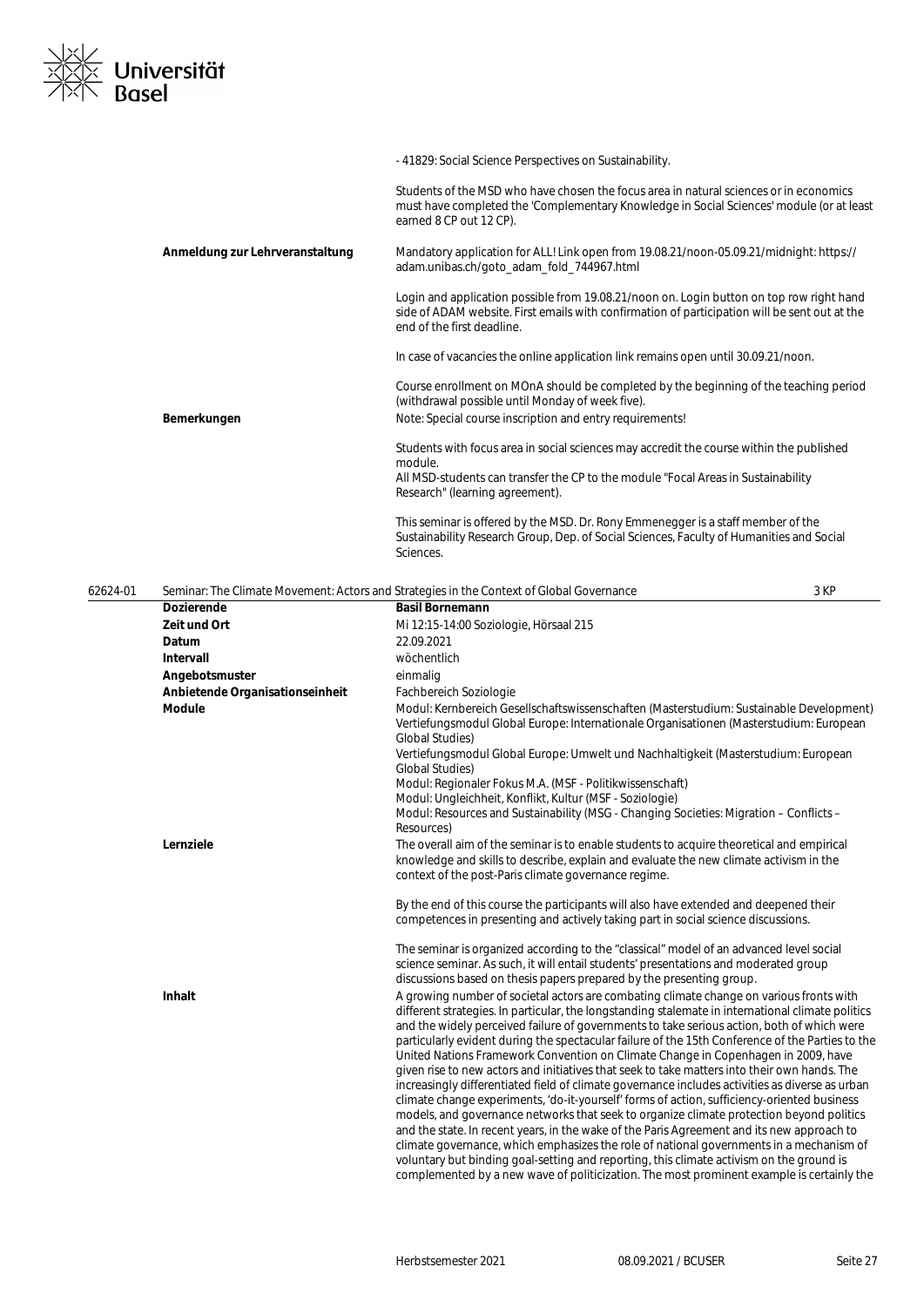

|                                   | "Fridays for Future" movement, which started with local school strikes by young people and<br>soon developed into a broad transnational climate movement far beyond the younger<br>generation.                                                                                                                                                                                                                                                                                                                                                                                                                                                                                                              |
|-----------------------------------|-------------------------------------------------------------------------------------------------------------------------------------------------------------------------------------------------------------------------------------------------------------------------------------------------------------------------------------------------------------------------------------------------------------------------------------------------------------------------------------------------------------------------------------------------------------------------------------------------------------------------------------------------------------------------------------------------------------|
|                                   | The seminar sheds light on the climate movement, its actors and strategies and its relation to<br>the existing (global) governance landscape. How and why did the climate movement and its<br>various forms of activism develop? On what ideas is climate political mobilization based?<br>What are the central programmatic approaches and frames of the climate movement? How is<br>it related to the increasingly diversified climate governance landscape? What is the role of the<br>climate movement in the emerging post-Paris governance architecture? What difference<br>does the movement make - what are its effects and implications? What are the prospects and<br>conditions for its success? |
| Literatur                         | Bäckstrand, K., Kuyper, J. W., Linnér, B.-O., & Lövbrand, E. (2017). Non-state actors in global<br>climate governance: From Copenhagen to Paris and beyond. Environmental Politics, 26(4),<br>561-579. https://doi.org/10.1080/09644016.2017.1327485                                                                                                                                                                                                                                                                                                                                                                                                                                                        |
|                                   | Davies, A. R., Broto, V. C., & Hügel, S. (2021). Editorial: Is There a New Climate Politics? Politics<br>and Governance, 9(2), 1-7. https://doi.org/10.17645/pag.v9i2.4341                                                                                                                                                                                                                                                                                                                                                                                                                                                                                                                                  |
|                                   | de Moor, J., Vydt, M. D., Uba, K., & Wahlström, M. (2020). New kids on the block: Taking stock of<br>the recent cycle of climate activism. Social Movement Studies. Advance online publication.<br>https://doi.org/10.1080/14742837.2020.1836617                                                                                                                                                                                                                                                                                                                                                                                                                                                            |
|                                   | Dietz, M., & Garrelts, H. (Eds.). (2014). Routledge handbook of the climate change movement.<br>London and New York, NY: Routledge.                                                                                                                                                                                                                                                                                                                                                                                                                                                                                                                                                                         |
|                                   | Dryzek, J. S., Norgaard, R. B., & Schlosberg, D. (2013). Climate-challenged society (1st ed.).<br>Oxford: Oxford University Press.                                                                                                                                                                                                                                                                                                                                                                                                                                                                                                                                                                          |
|                                   | Falkner, R. (2016). The Paris Agreement and the new logic of international climate politics.<br>International Affairs, 92(5), 1107-1125. https://doi.org/10.1111/1468-2346.12708                                                                                                                                                                                                                                                                                                                                                                                                                                                                                                                            |
|                                   | Vanhala, L. (2013). The comparative politics of courts and climate change. Environmental<br>Politics, 22(3), 447-474.                                                                                                                                                                                                                                                                                                                                                                                                                                                                                                                                                                                       |
| Leistungsüberprüfung              | Lehrveranst.-begleitend                                                                                                                                                                                                                                                                                                                                                                                                                                                                                                                                                                                                                                                                                     |
| Skala                             | Pass / Fail                                                                                                                                                                                                                                                                                                                                                                                                                                                                                                                                                                                                                                                                                                 |
| Wiederholungsprüfung              | keine Wiederholungsprüfung                                                                                                                                                                                                                                                                                                                                                                                                                                                                                                                                                                                                                                                                                  |
| An-/Abmeldung zur Prüfung         | Anmelden: Belegen; Abmelden: nicht erforderlich                                                                                                                                                                                                                                                                                                                                                                                                                                                                                                                                                                                                                                                             |
| Hinweise zur Leistungsüberprüfung | To pass the course, students must successfully complete three assignments. These comprise<br>(a) regular and active participation in the seminar; (b) a the preparation and delivery of an oral<br>presentation including the submission of a thesis paper (1 page); and (c) an essay in the form<br>of a short written elaboration of a thesis or question developed in one's own presentation or<br>discussed elsewhere in the seminar.                                                                                                                                                                                                                                                                   |
| Belegen bei Nichtbestehen         | nicht wiederholbar                                                                                                                                                                                                                                                                                                                                                                                                                                                                                                                                                                                                                                                                                          |
| Einsatz digitaler Medien          | kein spezifischer Einsatz                                                                                                                                                                                                                                                                                                                                                                                                                                                                                                                                                                                                                                                                                   |
| Unterrichtssprache                | Englisch                                                                                                                                                                                                                                                                                                                                                                                                                                                                                                                                                                                                                                                                                                    |
| Teilnahmevoraussetzungen          | Students of the MSD with focus area in natural sciences or in economics must have<br>completed the module 'Complementary Knowledge in Social Sciences' (or at least earned 8<br>CP). No entry requirements for students with focus area in social sciences.                                                                                                                                                                                                                                                                                                                                                                                                                                                 |
| Bemerkungen                       | The number of participants is limited to 30. As this course is offered in response to a<br>bottleneck in the Master Changing Societies program, students from this program will be<br>prioritized in the allocation of places.                                                                                                                                                                                                                                                                                                                                                                                                                                                                              |

#### **Modul: Kernbereich Wirtschaftswissenschaften**

| 62643-01 | Kolloquium: Consumer Behavior: Marketplace Applications |                                                                                                                                                                                                                                                                                                                                    | 3 KP |
|----------|---------------------------------------------------------|------------------------------------------------------------------------------------------------------------------------------------------------------------------------------------------------------------------------------------------------------------------------------------------------------------------------------------|------|
|          | <b>Dozierende</b>                                       | Juliano Laran                                                                                                                                                                                                                                                                                                                      |      |
|          | Zeit und Ort                                            | Di 16:15-19:00 Wirtschaftswissenschaftliche Fakultät, Seminarraum S15 HG.31<br>Do 16:15-19:00 Wirtschaftswissenschaftliche Fakultät, Seminarraum S15 HG.31<br>The course is planned as an in-class course, if necessary it will be offered in hybrid form, i.e.<br>with a simultaneous livestream or as an online presence course. |      |
|          | Datum<br>Intervall<br>Angebotsmuster                    | 02.11.2021<br>wöchentlich<br>Jedes Herbstsemester                                                                                                                                                                                                                                                                                  |      |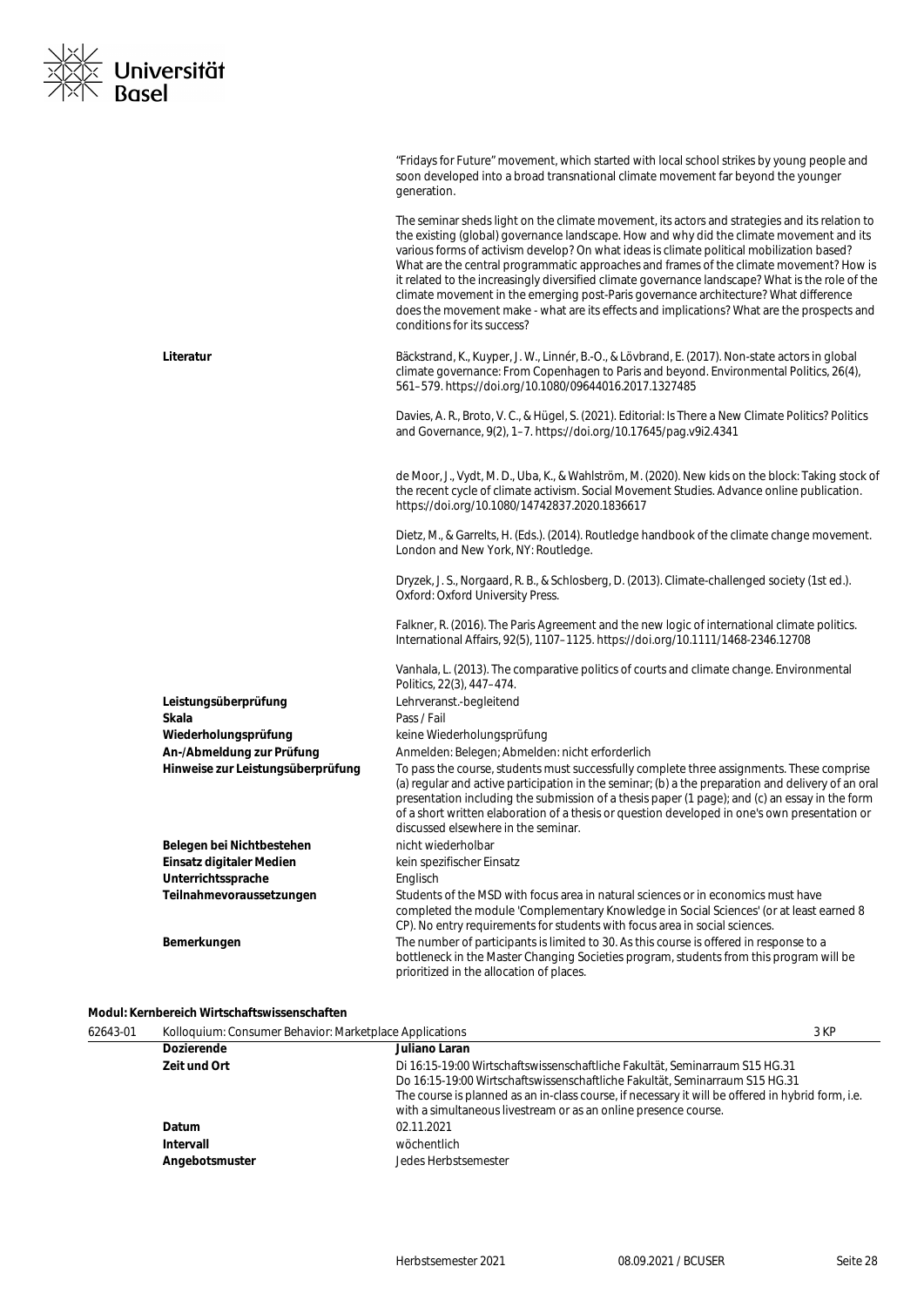

| Anbietende Organisationseinheit | Wirtschaftswissenschaftliche Fakultät / WWZ                                                                                                                                                                                                                                                                                                                                                                  |
|---------------------------------|--------------------------------------------------------------------------------------------------------------------------------------------------------------------------------------------------------------------------------------------------------------------------------------------------------------------------------------------------------------------------------------------------------------|
| <b>Module</b>                   | Modul: Business Field: Marketing (Masterstudium: Business and Technology)<br>Modul: Core Courses in Marketing and Strategic Management (Masterstudium:                                                                                                                                                                                                                                                       |
|                                 | Wirtschaftswissenschaften)<br>Modul: Kernbereich Wirtschaftswissenschaften (Masterstudium: Sustainable Development)<br>Modul: Specific Electives in Business and Economics (Masterstudium:                                                                                                                                                                                                                   |
|                                 | Wirtschaftswissenschaften)<br>Modul: Specific Electives in Marketing and Strategic Management (Masterstudium:<br>Wirtschaftswissenschaften)                                                                                                                                                                                                                                                                  |
|                                 | Vertiefungsmodul: Marketing and Strategic Management (Masterstudium:<br>Wirtschaftswissenschaften (Studienbeginn vor 01.08.2021))                                                                                                                                                                                                                                                                            |
| Lernziele                       | The goals of this course are for you to be able to: (a) explore consumer behavior concepts, (b)<br>develop the ability to apply the theories discussed in class to common marketing problems,<br>from the perspective of marketing managers and public policy makers, and (c) develop a set<br>of skills important to successful performance in managerial positions.                                        |
| Inhalt                          | We will cover applications of consumer behavior to managerial practice in the marketplace. In<br>each class, we will (a) study theories of decision making that can be used to predict<br>consumers' decisions and, most importantly, (b) learn how to apply these theories in day-to-<br>day marketing practice in the real world. Thus, the content is managerially-focused rather<br>than theory-focused. |
| Literatur                       | Marketing practitioner articles (e.g., Harvard Business Review) and cases.                                                                                                                                                                                                                                                                                                                                   |
| Leistungsüberprüfung            | Leistungsnachweis                                                                                                                                                                                                                                                                                                                                                                                            |
| Skala                           | $1-60.1$                                                                                                                                                                                                                                                                                                                                                                                                     |
| Wiederholungsprüfung            | keine Wiederholungsprüfung                                                                                                                                                                                                                                                                                                                                                                                   |
| An-/Abmeldung zur Prüfung       | Anmelden: Belegen; Abmelden: Studiendekanat                                                                                                                                                                                                                                                                                                                                                                  |
| Belegen bei Nichtbestehen       | beliebig wiederholbar                                                                                                                                                                                                                                                                                                                                                                                        |
| Einsatz digitaler Medien        | kein spezifischer Einsatz                                                                                                                                                                                                                                                                                                                                                                                    |
| Unterrichtssprache              | Englisch                                                                                                                                                                                                                                                                                                                                                                                                     |
| Teilnahmevoraussetzungen        | Recommendation:<br>If the lecture 31960 Microeconomics and Psychology of Decision Making has not yet been<br>attended, it would be ideal to take the lecture 62650 Behavioral Science this semester.                                                                                                                                                                                                         |
| Anmeldung zur Lehrveranstaltung | Registration: Please enrol in MOnA. EUCOR-Students and students of other Swiss Universities<br>have to enrol at the students administration office (studseksupport1@unibas.ch) within the<br>official enrolment period. Enrolment = Registration for the exam!<br>A deregistration is possible until November 10, 2021 by email to studiendekanat-<br>wwz@unibas.ch.                                         |

| 10639-01 | Kolloquium: Consumer Behavior: Theoretical Foundations |                                                                                                                                                                                            | 3 KP |
|----------|--------------------------------------------------------|--------------------------------------------------------------------------------------------------------------------------------------------------------------------------------------------|------|
|          | <b>Dozierende</b>                                      | Joshua Klayman                                                                                                                                                                             |      |
|          | Zeit und Ort                                           | Di 16:15-19:45 - Online Präsenz -                                                                                                                                                          |      |
|          |                                                        | If the pandemic situation allows an in-class teaching, the course eventually will be taught in-<br>class.                                                                                  |      |
|          | Datum                                                  | 21.09.2021                                                                                                                                                                                 |      |
|          | <b>Intervall</b>                                       | wöchentlich                                                                                                                                                                                |      |
|          | Angebotsmuster                                         | Jedes Herbstsemester                                                                                                                                                                       |      |
|          | Anbietende Organisationseinheit                        | Wirtschaftswissenschaftliche Fakultät / WWZ                                                                                                                                                |      |
|          | Module                                                 | Modul: Business Field: Marketing (Masterstudium: Business and Technology)<br>Modul: Core Courses in Marketing and Strategic Management (Masterstudium:<br>Wirtschaftswissenschaften)       |      |
|          |                                                        | Modul: Kernbereich Wirtschaftswissenschaften (Masterstudium: Sustainable Development)<br>Modul: Specific Electives in Business and Economics (Masterstudium:<br>Wirtschaftswissenschaften) |      |
|          |                                                        | Modul: Specific Electives in Marketing and Strategic Management (Masterstudium:<br>Wirtschaftswissenschaften)                                                                              |      |
|          |                                                        | Vertiefungsmodul: Marketing and Strategic Management (Masterstudium:<br>Wirtschaftswissenschaften (Studienbeginn vor 01.08.2021))                                                          |      |

Inhalt **Inhalt** We will examine theory and findings from research in Consumer Behavior. This area builds on knowledge from psychology to understand the behavior of consumers. Most weeks we will examine a single journal article to explore the researchers' methods, their conclusions, and the implications of their findings. To get an impression of topics in this area, look at the tables of contents of the Journal of Consumer Research or Journal of Consumer Psychology.

Lernziele **Lernziele** Get acquainted with research in consumer behavior and with reading and interpreting

academic journal articles.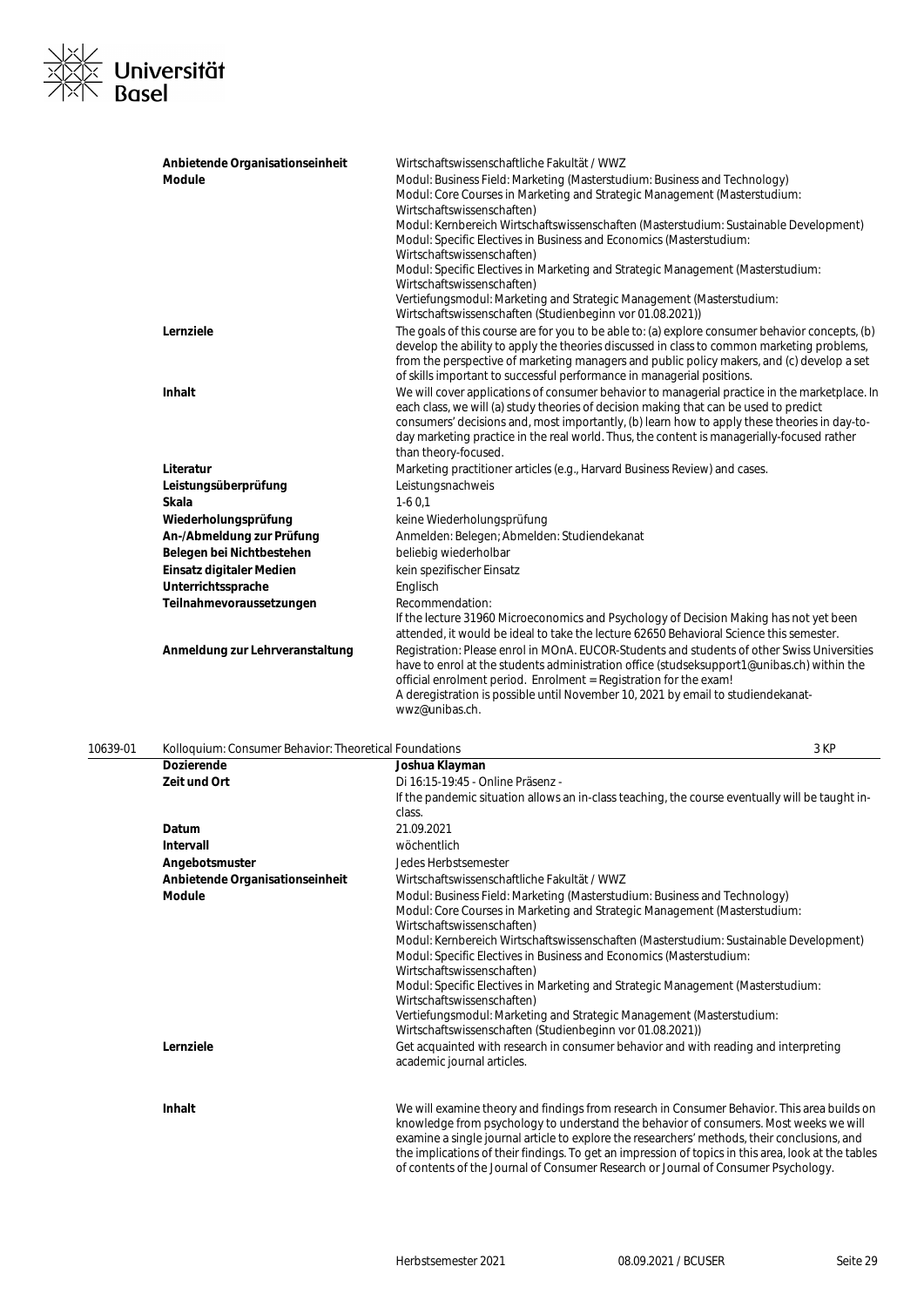

|          | Literatur                            | Journal articles from the academic consumer behavior literature (e.g., from the Journal of<br>Consumer Research, the Journal of Consumer Psychology, or the Journal of Marketing<br>Research) and some closely related research from psychology and management journals.                                                                                                                                                                                                                                                                                                     |
|----------|--------------------------------------|------------------------------------------------------------------------------------------------------------------------------------------------------------------------------------------------------------------------------------------------------------------------------------------------------------------------------------------------------------------------------------------------------------------------------------------------------------------------------------------------------------------------------------------------------------------------------|
|          | Leistungsüberprüfung                 | Leistungsnachweis                                                                                                                                                                                                                                                                                                                                                                                                                                                                                                                                                            |
|          | Skala                                | $1-60,1$                                                                                                                                                                                                                                                                                                                                                                                                                                                                                                                                                                     |
|          | Wiederholungsprüfung                 | keine Wiederholungsprüfung                                                                                                                                                                                                                                                                                                                                                                                                                                                                                                                                                   |
|          | An-/Abmeldung zur Prüfung            | An-/Abmelden: Belegen resp. Stornieren der Belegung via MOnA                                                                                                                                                                                                                                                                                                                                                                                                                                                                                                                 |
|          | Hinweise zur Leistungsüberprüfung    | Weekly assignments and an end-of-semester examination: date tba                                                                                                                                                                                                                                                                                                                                                                                                                                                                                                              |
|          |                                      | Assessment details:                                                                                                                                                                                                                                                                                                                                                                                                                                                                                                                                                          |
|          |                                      | Grades are based mainly on an essay of no more than 1000 words to be submitted toward the<br>end of the semester. Students are also required each week to submit brief, written answers to<br>a standard set of questions regarding that week's reading, to attend class, and to engage in<br>discussion.                                                                                                                                                                                                                                                                    |
|          | Belegen bei Nichtbestehen            | beliebig wiederholbar                                                                                                                                                                                                                                                                                                                                                                                                                                                                                                                                                        |
|          | Einsatz digitaler Medien             | kein spezifischer Einsatz                                                                                                                                                                                                                                                                                                                                                                                                                                                                                                                                                    |
|          | Unterrichtssprache                   | Englisch                                                                                                                                                                                                                                                                                                                                                                                                                                                                                                                                                                     |
|          | Teilnahmevoraussetzungen             | Being currently registered for 62650 Behavioral Science or having completed 62650<br>Behavioral Science or 31960 Microeconomics and Psychology of Decision Making. If you have<br>done similar coursework which you believe substitutes 62650 Behavioral Science, please<br>contact the instructor.<br>Exceptionally, in the fall semester 2021 Consumer Behavior: Theoretical Foundationswill not<br>require a pre-requisite.<br>The number of participants will be limited to 30. However, in the past we have not surpassed<br>that number.                               |
|          | Anmeldung zur Lehrveranstaltung      | Registration: Please enrol via MOnA. EUCOR-Students and students of other Swiss Universities<br>have to enrol at the student administration office (studseksupport1@unibas.ch) within the<br>official enrolment period. Enrolment = Registration for the exam!                                                                                                                                                                                                                                                                                                               |
|          | Bemerkungen                          | This course is a pre-requisite for "43498-01 Psychological Theory in Consumer Behavior", for<br>"31953-01 Behavioral Marketing", as well as for writing a master's thesis in behavioral<br>marketing.<br>A good overview of all requirements of the "Behavioral Marketing" lectures, including the<br>master's thesis can be found here: https://wwz.unibas.ch/de/marketing/courses-masters-<br>thesis/                                                                                                                                                                      |
| 48409-01 | Kolloquium: Corporate Responsibility | 3 KP                                                                                                                                                                                                                                                                                                                                                                                                                                                                                                                                                                         |
|          | <b>Dozierende</b>                    | Georg von Schnurbein                                                                                                                                                                                                                                                                                                                                                                                                                                                                                                                                                         |
|          | Zeit und Ort                         | Mi 14:15-16:00 Wirtschaftswissenschaftliche Fakultät. Auditorium<br>The course is planned as an in-class course, if necessary it will be offered in hybrid form, i.e.<br>with a simultaneous livestream or as an online presence course.                                                                                                                                                                                                                                                                                                                                     |
|          | Datum                                | 22.09.2021                                                                                                                                                                                                                                                                                                                                                                                                                                                                                                                                                                   |
|          | Intervall                            | wöchentlich                                                                                                                                                                                                                                                                                                                                                                                                                                                                                                                                                                  |
|          | Angebotsmuster                       | Jedes Herbstsemester                                                                                                                                                                                                                                                                                                                                                                                                                                                                                                                                                         |
|          | Anbietende Organisationseinheit      | Wirtschaftswissenschaftliche Fakultät / WWZ                                                                                                                                                                                                                                                                                                                                                                                                                                                                                                                                  |
|          | Module                               | Modul: Business Field: Strategy and Organization (Masterstudium: Business and Technology)<br>Modul: Kernbereich Wirtschaftswissenschaften (Masterstudium: Sustainable Development)<br>Modul: Specific Electives in International Trade, Growth and the Environment (Masterstudium:<br>Wirtschaftswissenschaften)<br>Modul: Specific Electives in Labor Economics, Human Resources and Organization<br>(Masterstudium: Wirtschaftswissenschaften)<br>Vertiefungsmodul Global Europe: Handel und Unternehmen in der Globalisierung<br>(Masterstudium: European Global Studies) |
|          |                                      | Vertiefungsmodul: Labour Economics, Human Resources and Organization (Masterstudium:<br>Wirtschaftswissenschaften (Studienbeginn vor 01.08.2021))                                                                                                                                                                                                                                                                                                                                                                                                                            |
|          | Lernziele                            | - Application and discussion of the latest research findings<br>- Analysis of the practical implementation of CR based on case studies                                                                                                                                                                                                                                                                                                                                                                                                                                       |
|          | Inhalt                               | Corporate responsibility (CR) is more than a buzz-word in modern management. It is assessed<br>primarily in the three areas of ecological, social and governance. The so-called ESG factors<br>serve as a basis for strategic decisions, marketing actions and company valuations on financial<br>markets. In this colloquium, current scientific results on CR and case studies will be discussed.                                                                                                                                                                          |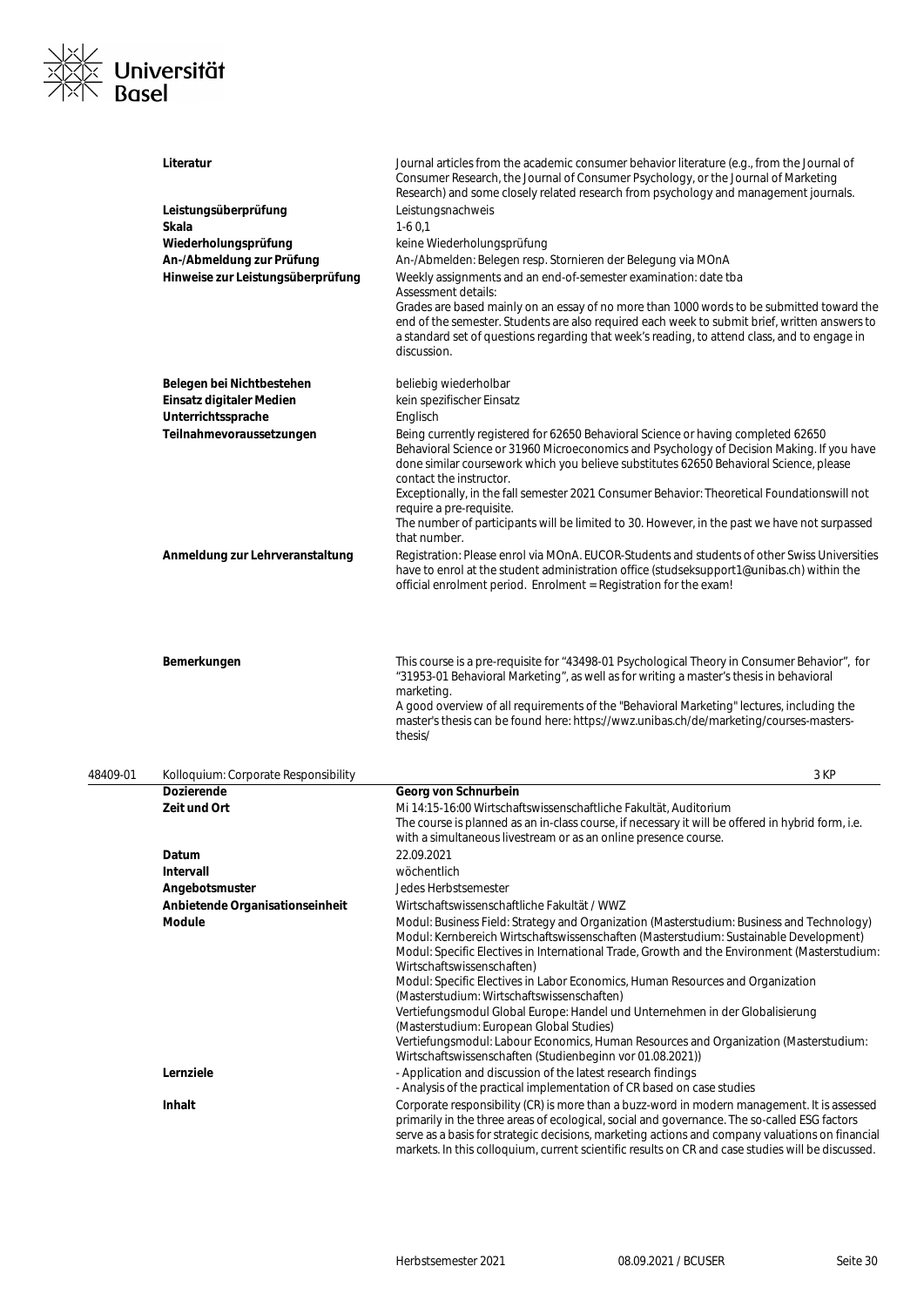

| Literatur                         | basic literature: Haski-Leventhal, D.: Strategic Corporate Responsibility, Sage, 2018<br>Furthermore, a bibliography of recent research articles will be announced at the beginning of<br>the colloquium.                                                                                                                                                                                                                                                                                                            |
|-----------------------------------|----------------------------------------------------------------------------------------------------------------------------------------------------------------------------------------------------------------------------------------------------------------------------------------------------------------------------------------------------------------------------------------------------------------------------------------------------------------------------------------------------------------------|
| Weblink                           | www.ceps.unibas.ch/lehre                                                                                                                                                                                                                                                                                                                                                                                                                                                                                             |
| Leistungsüberprüfung              | Leistungsnachweis                                                                                                                                                                                                                                                                                                                                                                                                                                                                                                    |
| Skala                             | $1-60.1$                                                                                                                                                                                                                                                                                                                                                                                                                                                                                                             |
| Wiederholungsprüfung              | keine Wiederholungsprüfung                                                                                                                                                                                                                                                                                                                                                                                                                                                                                           |
| An-/Abmeldung zur Prüfung         | An-/Abmelden: Belegen resp. Stornieren der Belegung via MOnA                                                                                                                                                                                                                                                                                                                                                                                                                                                         |
| Hinweise zur Leistungsüberprüfung | The performance review is a max. 5-page essay on a current research article                                                                                                                                                                                                                                                                                                                                                                                                                                          |
| Belegen bei Nichtbestehen         | beliebig wiederholbar                                                                                                                                                                                                                                                                                                                                                                                                                                                                                                |
| Einsatz digitaler Medien          | kein spezifischer Einsatz                                                                                                                                                                                                                                                                                                                                                                                                                                                                                            |
| Unterrichtssprache                | Englisch                                                                                                                                                                                                                                                                                                                                                                                                                                                                                                             |
| Anmeldung zur Lehrveranstaltung   | Registration by email to alice hengevoss@unibas.ch no later than 16.09.2021. The event is<br>limited to a maximum of 20 people. The registration is binding. If you are admitted, please<br>register for the course in MOnA in time. Eucor students and students from other CH<br>universities have to register within the registration period by submitting a "Hörerschein" to<br>the Student Secretariat in the Kollegienhaus. The following applies to all students: enrollment<br>$=$ registration for the exam. |
| Bemerkungen                       | There is a limited number of participants of max. 20 persons.                                                                                                                                                                                                                                                                                                                                                                                                                                                        |

56949-01 + Kolloquium: The Economics of Climate Change 3 KP

| Dozierende                        | Rebecca Lordan-Perret                                                                                                                                                                                                                                                                                                                                                                                                                                                                                                                                                                                                                                                                                                                                                                        |
|-----------------------------------|----------------------------------------------------------------------------------------------------------------------------------------------------------------------------------------------------------------------------------------------------------------------------------------------------------------------------------------------------------------------------------------------------------------------------------------------------------------------------------------------------------------------------------------------------------------------------------------------------------------------------------------------------------------------------------------------------------------------------------------------------------------------------------------------|
| Zeit und Ort                      | Di 12:15-14:00 Wirtschaftswissenschaftliche Fakultät, Seminarraum S15 HG.31                                                                                                                                                                                                                                                                                                                                                                                                                                                                                                                                                                                                                                                                                                                  |
| Datum                             | 21.09.2021                                                                                                                                                                                                                                                                                                                                                                                                                                                                                                                                                                                                                                                                                                                                                                                   |
| Intervall                         | wöchentlich                                                                                                                                                                                                                                                                                                                                                                                                                                                                                                                                                                                                                                                                                                                                                                                  |
| Angebotsmuster                    | Jedes Herbstsemester                                                                                                                                                                                                                                                                                                                                                                                                                                                                                                                                                                                                                                                                                                                                                                         |
| Anbietende Organisationseinheit   | Wirtschaftswissenschaftliche Fakultät / WWZ                                                                                                                                                                                                                                                                                                                                                                                                                                                                                                                                                                                                                                                                                                                                                  |
| Module                            | Modul: Field Electives in Economics and Public Policy (Masterstudium: Economics and Public<br>Policy)                                                                                                                                                                                                                                                                                                                                                                                                                                                                                                                                                                                                                                                                                        |
|                                   | Modul: Kernbereich Wirtschaftswissenschaften (Masterstudium: Sustainable Development)<br>Modul: Policy Field: Environment and Energy (Masterstudium: Economics and Public Policy)<br>Modul: Specific Electives in International Trade, Growth and the Environment (Masterstudium:<br>Wirtschaftswissenschaften)                                                                                                                                                                                                                                                                                                                                                                                                                                                                              |
|                                   | Modul: Wahlbereich (Masterstudium: Wirtschaftswissenschaften (Studienbeginn vor                                                                                                                                                                                                                                                                                                                                                                                                                                                                                                                                                                                                                                                                                                              |
|                                   | 01.08.2021)<br>Vertiefungsmodul Global Europe: Umwelt und Nachhaltigkeit (Masterstudium: European<br><b>Global Studies)</b>                                                                                                                                                                                                                                                                                                                                                                                                                                                                                                                                                                                                                                                                  |
| Lernziele                         | Students will develop an understanding of how economists try to translate the physical<br>impacts of climate change into economic costs using integrated assessment models. By the<br>end of the course, students should have deep understanding of the implications of various<br>modeling assumptions and valuation techniques that enable them to think critically about<br>the useful applications and limitations of these models for policymaking.                                                                                                                                                                                                                                                                                                                                     |
| Inhalt                            | In this course, we focus on economic approaches to assessing climate change from a social<br>welfare perspective. We begin with an overview of the scientific basis of climate change and<br>its fundamental connection to economics. We then investigate the current methods used to<br>price the externalities caused by greenhouse gas emissions, including methods to estimate<br>the value of non-market goods (e.g., biodiversity and health) toward the estimation of the<br>social cost of carbon. We discuss the intrinsic ethical meanings and implications of economic<br>modeling choices; the sensitivity of economic results to functional form, underlying<br>assumptions, and uncertainty; and the importance of economic results in informing climate<br>policies globally. |
| Literatur                         | To be distributed in class.                                                                                                                                                                                                                                                                                                                                                                                                                                                                                                                                                                                                                                                                                                                                                                  |
| Weblink                           | https://adam.unibas.ch                                                                                                                                                                                                                                                                                                                                                                                                                                                                                                                                                                                                                                                                                                                                                                       |
| Leistungsüberprüfung              | Leistungsnachweis                                                                                                                                                                                                                                                                                                                                                                                                                                                                                                                                                                                                                                                                                                                                                                            |
| Skala                             | $1-60,1$                                                                                                                                                                                                                                                                                                                                                                                                                                                                                                                                                                                                                                                                                                                                                                                     |
| Wiederholungsprüfung              | keine Wiederholungsprüfung                                                                                                                                                                                                                                                                                                                                                                                                                                                                                                                                                                                                                                                                                                                                                                   |
| An-/Abmeldung zur Prüfung         | An-/Abmelden: Belegen resp. Stornieren der Belegung via MOnA                                                                                                                                                                                                                                                                                                                                                                                                                                                                                                                                                                                                                                                                                                                                 |
| Hinweise zur Leistungsüberprüfung | The colloquium is composed of weekly readings to motivate our roundtable discussions/<br>lectures of 1.5 hours and homework assignments (format: essays, presentations, or problem<br>sets). As the course is discussion based, attendance is required and will be documented. There<br>are no exams.                                                                                                                                                                                                                                                                                                                                                                                                                                                                                        |
| Belegen bei Nichtbestehen         | beliebig wiederholbar                                                                                                                                                                                                                                                                                                                                                                                                                                                                                                                                                                                                                                                                                                                                                                        |
| <b>Einsatz digitaler Medien</b>   | kein spezifischer Einsatz                                                                                                                                                                                                                                                                                                                                                                                                                                                                                                                                                                                                                                                                                                                                                                    |
| Unterrichtssprache                | Englisch                                                                                                                                                                                                                                                                                                                                                                                                                                                                                                                                                                                                                                                                                                                                                                                     |
|                                   |                                                                                                                                                                                                                                                                                                                                                                                                                                                                                                                                                                                                                                                                                                                                                                                              |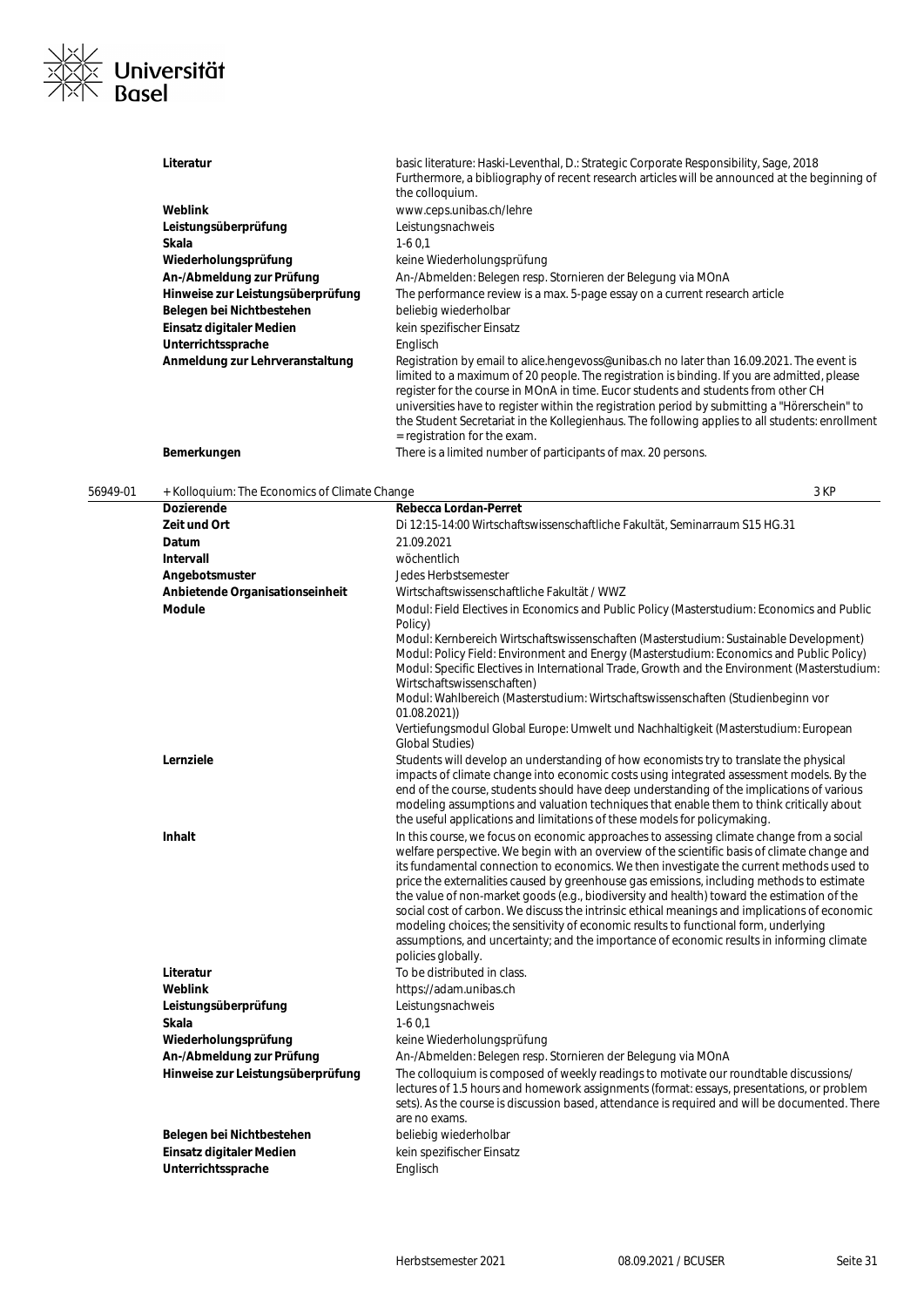

|          | Teilnahmevoraussetzungen<br>Anmeldung zur Lehrveranstaltung<br>Bemerkungen | Basic course in microeconomics assumed. Familiarity with econometric methods is beneficial.<br>Registration: Please enrol in MOnA. EUCOR-Students and students of other Swiss Universities<br>have to enrol at the students administration office (studseksupport1@unibas.ch) within the<br>official enrolment period. Enrolment = Registration for the exam!<br>Use of electronic devices not permitted during course time (this includes taking notes on<br>tablets, laptops, etc). This course is designed to be interactive and discussion-based;<br>electronic devices in this setting have little use and, in fact, typically hinder participation and<br>attention. Please understand that no exceptions can be made for the sake of fairness. |
|----------|----------------------------------------------------------------------------|-------------------------------------------------------------------------------------------------------------------------------------------------------------------------------------------------------------------------------------------------------------------------------------------------------------------------------------------------------------------------------------------------------------------------------------------------------------------------------------------------------------------------------------------------------------------------------------------------------------------------------------------------------------------------------------------------------------------------------------------------------|
| 62246-01 | Kurs: Sustainability in Practice                                           | 2 KP                                                                                                                                                                                                                                                                                                                                                                                                                                                                                                                                                                                                                                                                                                                                                  |
|          | <b>Dozierende</b>                                                          | Paul Burger                                                                                                                                                                                                                                                                                                                                                                                                                                                                                                                                                                                                                                                                                                                                           |
|          |                                                                            | Patricia Holm<br>Frank Christian Krysiak                                                                                                                                                                                                                                                                                                                                                                                                                                                                                                                                                                                                                                                                                                              |
|          | Zeit und Ort                                                               | Fr 14:15-17:00 Kollegienhaus, Hörsaal 114<br>on-site meetings at Unibas: 24.09.21 & 19.11.21: 14.15- 17.00h;<br>on-site visits of institutions/organizations: 15.10.21; 22.10.21; 29.10.21 and 12.11.21: in the<br>afternoon, start at aprox. 14.00h.                                                                                                                                                                                                                                                                                                                                                                                                                                                                                                 |
|          | Datum                                                                      | 24.09.2021                                                                                                                                                                                                                                                                                                                                                                                                                                                                                                                                                                                                                                                                                                                                            |
|          | <b>Intervall</b>                                                           | unregelmässig                                                                                                                                                                                                                                                                                                                                                                                                                                                                                                                                                                                                                                                                                                                                         |
|          | Angebotsmuster                                                             | unregelmässig                                                                                                                                                                                                                                                                                                                                                                                                                                                                                                                                                                                                                                                                                                                                         |
|          | Anbietende Organisationseinheit                                            | Departement Umweltwissenschaften                                                                                                                                                                                                                                                                                                                                                                                                                                                                                                                                                                                                                                                                                                                      |
|          | <b>Module</b>                                                              | Modul: Kernbereich Gesellschaftswissenschaften (Masterstudium: Sustainable Development)<br>Modul: Kernbereich Naturwissenschaften (Masterstudium: Sustainable Development)<br>Modul: Kernbereich Wirtschaftswissenschaften (Masterstudium: Sustainable Development)                                                                                                                                                                                                                                                                                                                                                                                                                                                                                   |
|          | Lernziele                                                                  | - Students gain knowledge about institutions and organizations in the field of sustainable<br>development in the region;<br>- they acquire a basic understanding how a project develops from scientific knowledge to<br>implementation,<br>- they know typical fields of sustainability in practice,                                                                                                                                                                                                                                                                                                                                                                                                                                                  |
|          |                                                                            | - they are able to critically discuss chances, but also challenges and difficulties when<br>implementing SD ideas in the practice.                                                                                                                                                                                                                                                                                                                                                                                                                                                                                                                                                                                                                    |
|          | <b>Inhalt</b>                                                              | Visits of institutions and organizations in the region, which are active in research,<br>development of management solutions, knowledge transfer or application of scientific<br>knowledge in the field of sustainable development. Projects will be presented and discussed.<br>The visits will be complemented by presentations of selected experts at the University of<br>Basel.                                                                                                                                                                                                                                                                                                                                                                  |
|          | Leistungsüberprüfung                                                       | Lehrveranst.-begleitend                                                                                                                                                                                                                                                                                                                                                                                                                                                                                                                                                                                                                                                                                                                               |
|          | Skala                                                                      | Pass / Fail                                                                                                                                                                                                                                                                                                                                                                                                                                                                                                                                                                                                                                                                                                                                           |
|          | Wiederholungsprüfung                                                       | keine Wiederholungsprüfung                                                                                                                                                                                                                                                                                                                                                                                                                                                                                                                                                                                                                                                                                                                            |
|          | An-/Abmeldung zur Prüfung                                                  | An-/Abmelden: Belegen resp. Stornieren der Belegung via MOnA                                                                                                                                                                                                                                                                                                                                                                                                                                                                                                                                                                                                                                                                                          |
|          | Hinweise zur Leistungsüberprüfung                                          | Students work out a portfolio and discussion (reflection – contribution to sustainability) about<br>one of the presented/visited projects. In addition, it is mandatory to attend all visits and<br>presentations.                                                                                                                                                                                                                                                                                                                                                                                                                                                                                                                                    |
|          | Belegen bei Nichtbestehen                                                  | beliebig wiederholbar                                                                                                                                                                                                                                                                                                                                                                                                                                                                                                                                                                                                                                                                                                                                 |
|          | Einsatz digitaler Medien                                                   | kein spezifischer Einsatz                                                                                                                                                                                                                                                                                                                                                                                                                                                                                                                                                                                                                                                                                                                             |
|          | Unterrichtssprache                                                         | Englisch                                                                                                                                                                                                                                                                                                                                                                                                                                                                                                                                                                                                                                                                                                                                              |
|          | Teilnahmevoraussetzungen                                                   | Only for students enrolled regularly for the MSD, limited number of participants!                                                                                                                                                                                                                                                                                                                                                                                                                                                                                                                                                                                                                                                                     |
|          |                                                                            | Consider specific participation requirements, such as:<br>- Mandatory course application additional to course registration on MOnA (for link see course<br>application = $Ammeldung);$<br>- students must be studying in the 2nd semester onwards;<br>- 12 CP in total must be already achieved (incl. spring semester 21) in the two complementary<br>knowledge modules (of the chosen focus area).                                                                                                                                                                                                                                                                                                                                                  |
|          | Anmeldung zur Lehrveranstaltung                                            | Mandatory application for ALL! Link open from 19.08.21/noon-05.09.21/midnight: https://<br>adam.unibas.ch/goto_adam_fold_744967.html                                                                                                                                                                                                                                                                                                                                                                                                                                                                                                                                                                                                                  |
|          |                                                                            | Login and application possible from 19.08.21/noon on. Login button on top row right hand<br>side of ADAM website. First emails with confirmation of participation will be sent out at the<br>end of the first deadline.                                                                                                                                                                                                                                                                                                                                                                                                                                                                                                                               |
|          |                                                                            | In case of vacancies the online application link remains open until 30.09.21/noon.                                                                                                                                                                                                                                                                                                                                                                                                                                                                                                                                                                                                                                                                    |
|          |                                                                            | Course enrollment on MOnA should be completed by the beginning of the teaching period                                                                                                                                                                                                                                                                                                                                                                                                                                                                                                                                                                                                                                                                 |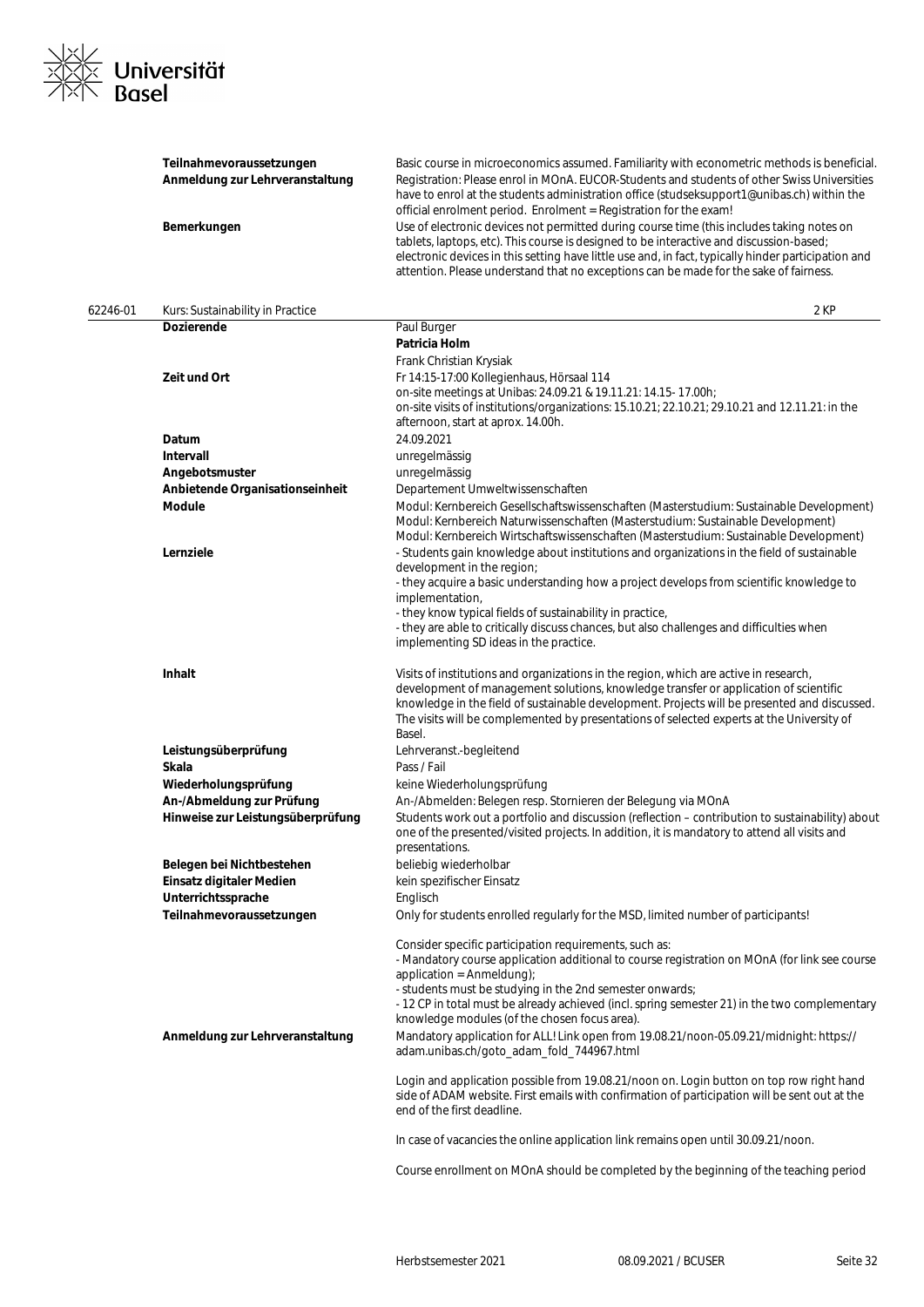

|          |                                                  | (withdrawal possible until Monday of week five).                                                                                                                                                                                                                                                                                                                                                                  |
|----------|--------------------------------------------------|-------------------------------------------------------------------------------------------------------------------------------------------------------------------------------------------------------------------------------------------------------------------------------------------------------------------------------------------------------------------------------------------------------------------|
|          | Bemerkungen                                      | This class is published for the three core competences modules. However, the teaching<br>committee strongly advise the recognition of these credit points for the FASR module (via<br>learning agreement).                                                                                                                                                                                                        |
|          |                                                  | Schedule:<br>- 24.09.21: 14.15 - 17.00h; at Unibas (room see details on dates and rooms): Introduction and<br>quest lecture;                                                                                                                                                                                                                                                                                      |
|          |                                                  | - 15.10.21; 22.10.21; 29.10.21 and 12.11.21: in the afternoon, start at aprox. 14.00h; visits of<br>institutions/organizations (detailed program tba at the beginning of the semester, please<br>keep the entire afternoons free of any other commitment).<br>- 19.11.21: 14.15-17.00h: at Unibas (room see details on dates and rooms): final meeting<br>(details tba).                                          |
|          |                                                  | This course is offered by the MSD: Prof. Dr. Patricia Holm (lead), Paul Burger and Frank Krysiak<br>are heading the MSD teaching committee.                                                                                                                                                                                                                                                                       |
| 41957-01 | Vorlesung: Advanced Econometrics                 | 3 KP                                                                                                                                                                                                                                                                                                                                                                                                              |
|          | <b>Dozierende</b>                                | <b>Kurt Schmidheiny</b>                                                                                                                                                                                                                                                                                                                                                                                           |
|          | Zeit und Ort                                     | Mi 14:15-16:00 Wirtschaftswissenschaftliche Fakultät, Seminarraum S15 HG.31<br>The course is planned as an in-class course, if necessary it will be offered in hybrid form, i.e.<br>with a simultaneous livestream or as an online presence course.                                                                                                                                                               |
|          | Datum                                            | 22.09.2021                                                                                                                                                                                                                                                                                                                                                                                                        |
|          | Intervall                                        | wöchentlich                                                                                                                                                                                                                                                                                                                                                                                                       |
|          | Angebotsmuster                                   | Jedes Herbstsemester                                                                                                                                                                                                                                                                                                                                                                                              |
|          | Anbietende Organisationseinheit<br><b>Module</b> | Wirtschaftswissenschaftliche Fakultät / WWZ<br>Modul: Core Courses in Data Science and Computational Economics (Masterstudium:                                                                                                                                                                                                                                                                                    |
|          |                                                  | Wirtschaftswissenschaften)<br>Modul: Field Electives in Economics and Public Policy (Masterstudium: Economics and Public                                                                                                                                                                                                                                                                                          |
|          |                                                  | Policy)<br>Modul: Kernbereich Wirtschaftswissenschaften (Masterstudium: Sustainable Development)<br>Modul: Specific Electives in Business and Economics (Masterstudium:                                                                                                                                                                                                                                           |
|          |                                                  | Wirtschaftswissenschaften)<br>Modul: Specific Electives in Data Science and Computational Economics (Masterstudium:                                                                                                                                                                                                                                                                                               |
|          |                                                  | Wirtschaftswissenschaften)<br>Spezialisierungsmodul: Areas of Specialization in International and/or Monetary Economics<br>(Masterstudium: International and Monetary Economics)                                                                                                                                                                                                                                  |
|          |                                                  | Vertiefungsmodul: Quantitative Methods (Masterstudium: Wirtschaftswissenschaften<br>(Studienbeginn vor 01.08.2021))                                                                                                                                                                                                                                                                                               |
|          | Lernziele                                        | This course is a supplement to the course "Econometrics" (12036) for ambitious students. The<br>course follows the topics of Econometrics every week providing formal proofs and additional<br>results using matrix algebra and asymptotic theory. The course is the basis for the more<br>advanced MSc courses in econometrics (Microeconometrics I and II, Time Series Analysis I and<br>$\vert \vert \vert$ ). |
|          | Inhalt                                           | 1. Elements of matrix algebra: basic operations, trace, rank, inverse, eigenvalue and spectral<br>decomposition                                                                                                                                                                                                                                                                                                   |
|          |                                                  | 2. Elements of probability theory: random variables, joint, conditional and marginal<br>distribution, expected value and other moments, change of variables<br>3. Elements of statistics: point estimation, interval estimation, hypothesis testing, large                                                                                                                                                        |
|          |                                                  | sample theory<br>4. The algebra of the multivariate linear regression: degrees of freedom, Gauss-Markov                                                                                                                                                                                                                                                                                                           |
|          |                                                  | theorem, Frisch-Waugh-Lovell theorem<br>5. The algebra of instrumental variable estimation                                                                                                                                                                                                                                                                                                                        |
|          |                                                  | 6. The algebra of basic panel data methods: within and between transformation, testing for<br>unrelated effects under non-spherical disturbances                                                                                                                                                                                                                                                                  |
|          |                                                  | 7. Maximum Likelihood Estimation<br>8. Binary choice as an example of deriving estimators and their properties using maximum<br>likelihood                                                                                                                                                                                                                                                                        |
|          | Literatur                                        | - Amemiya, Takeshi (1994), Introduction to Statistics and Econometrics, Harvard University<br>Press.                                                                                                                                                                                                                                                                                                              |
|          |                                                  | - Cameron, A. Colin and Pravin K. Trivedi (2005), Microeconometrics: Methods and<br>Applications, Cambridge University Press.                                                                                                                                                                                                                                                                                     |
|          |                                                  | - Davidson, Russell and James G. MacKinnon (2004), Econometric Theory and Methods,<br><b>Oxford University Press.</b><br>- Hayashi, Fumio (2000), Econometrics, Princeton University Press.                                                                                                                                                                                                                       |
|          |                                                  |                                                                                                                                                                                                                                                                                                                                                                                                                   |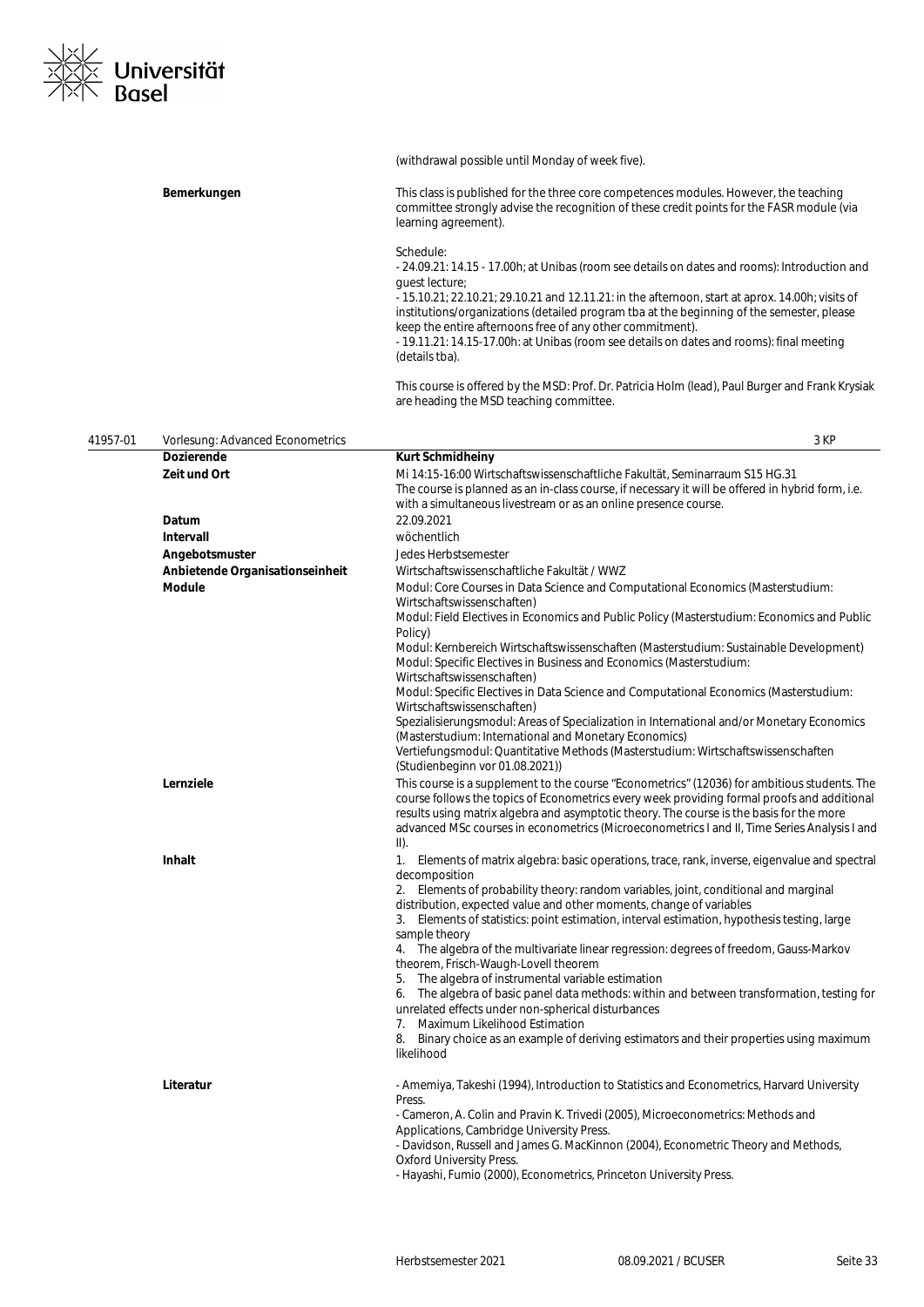

| Belegen bei Nichtbestehen<br>Einsatz digitaler Medien<br>Unterrichtssprache<br>Anmeldung zur Lehrveranstaltung | beliebig wiederholbar<br>kein spezifischer Einsatz<br>Englisch<br>Registration: Please enrol in MOnA. EUCOR-Students and students of other Swiss Universities<br>have to enrol at the students administration office (studseksupport1@unibas.ch) within the                                                                                                                                                                                                                                                                                                                                                                                                                                                                                                                                                                                                                                                                                                                                                                                                                           |
|----------------------------------------------------------------------------------------------------------------|---------------------------------------------------------------------------------------------------------------------------------------------------------------------------------------------------------------------------------------------------------------------------------------------------------------------------------------------------------------------------------------------------------------------------------------------------------------------------------------------------------------------------------------------------------------------------------------------------------------------------------------------------------------------------------------------------------------------------------------------------------------------------------------------------------------------------------------------------------------------------------------------------------------------------------------------------------------------------------------------------------------------------------------------------------------------------------------|
|                                                                                                                | official enrolment period. Enrolment = Registration for the exam!                                                                                                                                                                                                                                                                                                                                                                                                                                                                                                                                                                                                                                                                                                                                                                                                                                                                                                                                                                                                                     |
| Vorlesung: Behavioral Science                                                                                  | 3 KP                                                                                                                                                                                                                                                                                                                                                                                                                                                                                                                                                                                                                                                                                                                                                                                                                                                                                                                                                                                                                                                                                  |
| <b>Dozierende</b>                                                                                              | Jackie Gnepp                                                                                                                                                                                                                                                                                                                                                                                                                                                                                                                                                                                                                                                                                                                                                                                                                                                                                                                                                                                                                                                                          |
| Zeit und Ort                                                                                                   | Joshua Klayman<br>Mo 16:15-18:00 - Online Präsenz -<br>Mi 16:15-18:00 - Online Präsenz -<br>If the pandemic situation allows an in-class teaching, the course eventually will be taught in-                                                                                                                                                                                                                                                                                                                                                                                                                                                                                                                                                                                                                                                                                                                                                                                                                                                                                           |
|                                                                                                                | class.<br>20.09.2021                                                                                                                                                                                                                                                                                                                                                                                                                                                                                                                                                                                                                                                                                                                                                                                                                                                                                                                                                                                                                                                                  |
| Intervall                                                                                                      | wöchentlich                                                                                                                                                                                                                                                                                                                                                                                                                                                                                                                                                                                                                                                                                                                                                                                                                                                                                                                                                                                                                                                                           |
| Angebotsmuster                                                                                                 | Jedes Herbstsemester                                                                                                                                                                                                                                                                                                                                                                                                                                                                                                                                                                                                                                                                                                                                                                                                                                                                                                                                                                                                                                                                  |
| Anbietende Organisationseinheit                                                                                | Wirtschaftswissenschaftliche Fakultät / WWZ                                                                                                                                                                                                                                                                                                                                                                                                                                                                                                                                                                                                                                                                                                                                                                                                                                                                                                                                                                                                                                           |
| <b>Module</b><br>Lernziele                                                                                     | Grundlagenmodul: Advanced Topics in Economics (Masterstudium: International and<br>Monetary Economics)<br>Kernmodul: BWL (Masterstudium: Wirtschaftswissenschaften (Studienbeginn vor 01.08.2021))<br>Modul: Fundamentals in Business and Economics (Masterstudium: Wirtschaftswissenschaften)<br>Modul: Fundamentals in Business and Technology (Masterstudium: Business and Technology)<br>Modul: Fundamentals in Economics (Masterstudium: Economics and Public Policy)<br>Modul: Kernbereich Wirtschaftswissenschaften (Masterstudium: Sustainable Development)<br>Modul: Methoden der Wirtschaftswissenschaften (Masterstudium: European Global Studies)<br>o Gain insights from behavioral research (social psychology, cognitive psychology, behavioral<br>economics) into how people form judgments and make decisions<br>o Examine applications to understanding how managers, consumers, policy makers,<br>entrepreneurs, and others make decisions<br>o Explore the relations between human judgment and decision making and the prescriptions<br>of "rational economics." |
| Inhalt                                                                                                         | The course focuses on human judgment and decision making from the perspective of the<br>behavioral sciences, particularly psychology and behavioral economics. (The course does not<br>require prior study of those areas however.) We illustrate how theories and findings from<br>behavioral research advances understanding of phenomena in domains such as<br>Microeconomics, Accounting, Finance, Human Resource Management, Marketing, and<br>Organization Studies.<br>Using observations from laboratory and field experiments, behavioral scientists describe how<br>people make decisions and the mental processes that lead to these decisions. The theory is<br>heavily guided by observations from experiments, with knowledge of fundamental principles<br>of psychology and economics. Behavioral Science seeks to understand and predict how<br>people judge and decide and how human judgments align with those prescribed by logic                                                                                                                                   |
|                                                                                                                | Datum                                                                                                                                                                                                                                                                                                                                                                                                                                                                                                                                                                                                                                                                                                                                                                                                                                                                                                                                                                                                                                                                                 |

Press.

- Wooldridge, Jeffrey M. (2002), Econometric Analysis of Cross Section and Panel Data, MIT

| Leistungsüberprüfung      | Examen                                                       |
|---------------------------|--------------------------------------------------------------|
| Skala                     | $1-60.1$                                                     |
| Wiederholungsprüfung      | eine Wiederholung, bester Versuch zählt                      |
| An-/Abmeldung zur Prüfung | An-/Abmelden: Belegen resp. Stornieren der Belegung via MOnA |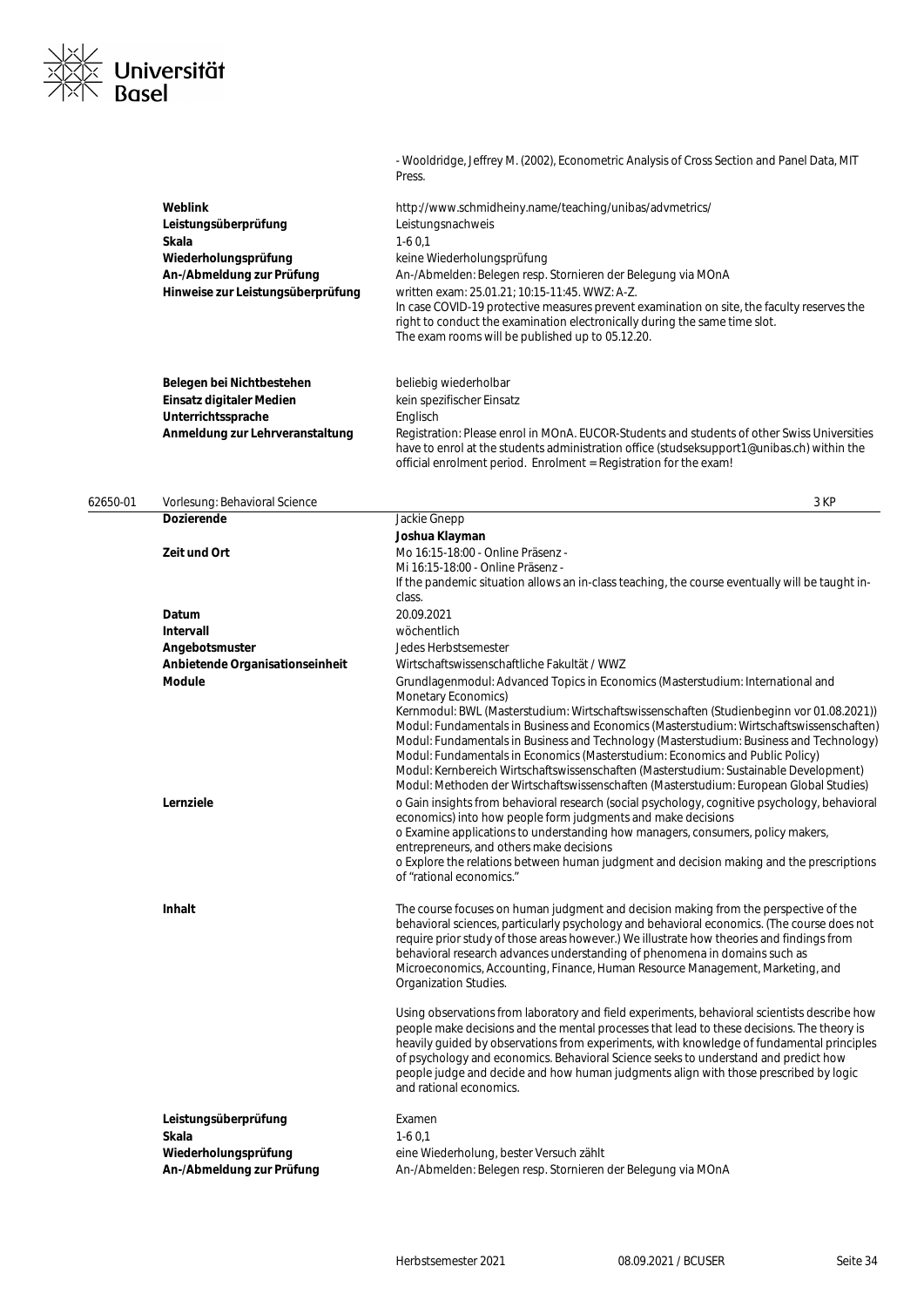

| Hinweise zur Leistungsüberprüfung | End-of-semester examination<br>Assessment details:<br>Written, multiple-choice exam. The date will be published during the first weeks of the<br>lecture. You will receive detailed information about the procedure about one week before the<br>exam. |
|-----------------------------------|--------------------------------------------------------------------------------------------------------------------------------------------------------------------------------------------------------------------------------------------------------|
| Belegen bei Nichtbestehen         | einmal wiederholbar                                                                                                                                                                                                                                    |
| Einsatz digitaler Medien          | kein spezifischer Einsatz                                                                                                                                                                                                                              |
| Unterrichtssprache                | Englisch                                                                                                                                                                                                                                               |
| Teilnahmevoraussetzungen          | Completed Bachelor in Business and Economics.<br>No more ECTS may be earned with this lecture if the course 31960 Microeconomics and<br>Psychology of Decision Making has already been successfully completed.                                         |
| Anmeldung zur Lehrveranstaltung   | Registration: Please enrol in MOnA. EUCOR-Students have to enrol at the students<br>administration office (studsek@unibas.ch) within the official enrolment period. Enrolment =<br>Registration for the exam!                                          |
| Bemerkungen                       | A good overview of all requirements of the "Behavioral Marketing" lectures, including the<br>master's thesis can be found here: https://wwz.unibas.ch/de/marketing/courses-masters-<br>thesis/                                                         |

| 12036-01 | Vorlesung: Econometrics         | 6 KP                                                                                                                                                                                                                                                                                                                                                                                                                                                                                                                                                                                                                                                                                                                         |
|----------|---------------------------------|------------------------------------------------------------------------------------------------------------------------------------------------------------------------------------------------------------------------------------------------------------------------------------------------------------------------------------------------------------------------------------------------------------------------------------------------------------------------------------------------------------------------------------------------------------------------------------------------------------------------------------------------------------------------------------------------------------------------------|
|          | <b>Dozierende</b>               | Andrea Ghisletta                                                                                                                                                                                                                                                                                                                                                                                                                                                                                                                                                                                                                                                                                                             |
|          |                                 | <b>Kurt Schmidheiny</b>                                                                                                                                                                                                                                                                                                                                                                                                                                                                                                                                                                                                                                                                                                      |
|          | Zeit und Ort                    | Mo 10:15-12:00 Biozentrum Neubau, Maurice E. Müller Saal U1.111                                                                                                                                                                                                                                                                                                                                                                                                                                                                                                                                                                                                                                                              |
|          |                                 | Mi 10:15-12:00 Chemie, Organische, Grosser Hörsaal OC                                                                                                                                                                                                                                                                                                                                                                                                                                                                                                                                                                                                                                                                        |
|          |                                 | The course is planned as an in-class course, if necessary it will be offered in hybrid form, i.e.                                                                                                                                                                                                                                                                                                                                                                                                                                                                                                                                                                                                                            |
|          |                                 | with a simultaneous livestream or as an online presence course.                                                                                                                                                                                                                                                                                                                                                                                                                                                                                                                                                                                                                                                              |
|          | Datum                           | 22.09.2021                                                                                                                                                                                                                                                                                                                                                                                                                                                                                                                                                                                                                                                                                                                   |
|          | <b>Intervall</b>                | wöchentlich                                                                                                                                                                                                                                                                                                                                                                                                                                                                                                                                                                                                                                                                                                                  |
|          | Angebotsmuster                  | Jedes Herbstsemester                                                                                                                                                                                                                                                                                                                                                                                                                                                                                                                                                                                                                                                                                                         |
|          | Anbietende Organisationseinheit | Wirtschaftswissenschaftliche Fakultät / WWZ                                                                                                                                                                                                                                                                                                                                                                                                                                                                                                                                                                                                                                                                                  |
|          | <b>Module</b>                   | Grundlagenmodul: Advanced Topics in Economics (Masterstudium: International and<br>Monetary Economics) (Pflicht)                                                                                                                                                                                                                                                                                                                                                                                                                                                                                                                                                                                                             |
|          |                                 | Kernmodul: VWL (Masterstudium: Wirtschaftswissenschaften (Studienbeginn vor 01.08.2021))<br>(Pflicht)                                                                                                                                                                                                                                                                                                                                                                                                                                                                                                                                                                                                                        |
|          |                                 | Modul: Fundamentals in Business and Economics (Masterstudium: Wirtschaftswissenschaften)<br>Modul: Fundamentals in Business and Technology (Masterstudium: Business and Technology)<br>Modul: Fundamentals in Economics (Masterstudium: Economics and Public Policy)<br>Modul: Kernbereich Wirtschaftswissenschaften (Masterstudium: Sustainable Development)<br>Modul: Methoden der Wirtschaftswissenschaften (Masterstudium: European Global Studies)<br>Modul: Vorbereitung Masterarbeit Wirtschaftswissenschaften (Masterstudium: Sustainable<br>Development)                                                                                                                                                            |
|          | Lernziele                       | This course provides students with the basic econometric tools for cross-section and panel<br>data. It is an applied course preparing students to both conduct own empirical research<br>projects and assess empirical research papers. Each of the discussed tools will be<br>implemented using standard statistical software (Stata or R) and real world data. Students will<br>learn how to choose the adequate statistical method, discuss its identifying assumptions,<br>correctly interpret its results and to translate them into economically meaningful answers.<br>This course is supplemented by the course "Fundamentals of Econometric Theory" (41957)<br>which provides formal proofs and additional results. |
|          | <b>Inhalt</b>                   | Outline:                                                                                                                                                                                                                                                                                                                                                                                                                                                                                                                                                                                                                                                                                                                     |
|          |                                 | 1. Causal effects and the logic of randomized experiments                                                                                                                                                                                                                                                                                                                                                                                                                                                                                                                                                                                                                                                                    |
|          |                                 | 2. Linear regression: Estimation, small and large sample properties, hypothesis testing,<br>omitted variable bias, model selection, functional form, heteroscedasticity, autocorrelation,<br>clustering                                                                                                                                                                                                                                                                                                                                                                                                                                                                                                                      |
|          |                                 | 3. Instrumental variable estimation: Estimation, identification, weak instruments                                                                                                                                                                                                                                                                                                                                                                                                                                                                                                                                                                                                                                            |
|          |                                 | 4. Panel data: fixed effects, random effects                                                                                                                                                                                                                                                                                                                                                                                                                                                                                                                                                                                                                                                                                 |
|          |                                 | 5. Maximum likelihood estimation                                                                                                                                                                                                                                                                                                                                                                                                                                                                                                                                                                                                                                                                                             |
|          |                                 | 6. Binary choice: probit and logit                                                                                                                                                                                                                                                                                                                                                                                                                                                                                                                                                                                                                                                                                           |
|          | Literatur                       | Any textbook in econometrics covers the topics developed in this course. The technical level<br>of this course will be closer to the introductory text-books. However, students with a strong<br>mathematical background may find the advanced textbook more appropriate. The two<br>companions are not self-contained textbooks but useful to deepen the intuitive<br>understanding.                                                                                                                                                                                                                                                                                                                                        |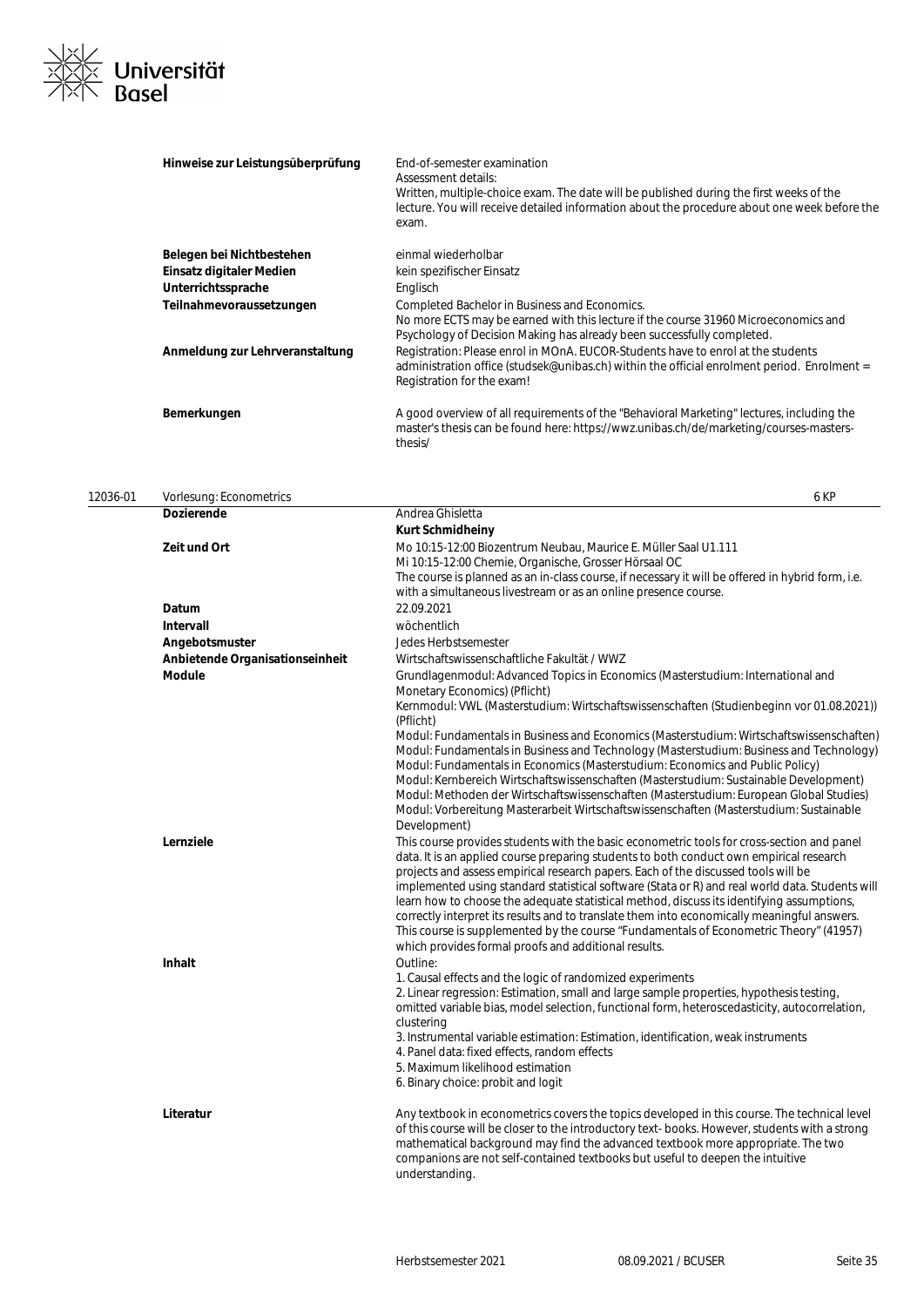

|                                   | Introductory textbook:                                                                                                                                                                                                                                                                                                                                                                                                         |
|-----------------------------------|--------------------------------------------------------------------------------------------------------------------------------------------------------------------------------------------------------------------------------------------------------------------------------------------------------------------------------------------------------------------------------------------------------------------------------|
|                                   | - Stock, James H. and Mark W. Watson (2020), Introduction to Econometrics, 4th Global                                                                                                                                                                                                                                                                                                                                          |
|                                   | Edition, Pearson.                                                                                                                                                                                                                                                                                                                                                                                                              |
|                                   | Advanced textbooks:                                                                                                                                                                                                                                                                                                                                                                                                            |
|                                   | - Cameron, A. Colin and Pravin K. Trivedi (2005), Microeconometrics: Methods and                                                                                                                                                                                                                                                                                                                                               |
|                                   | Applications, Cambridge University Press.                                                                                                                                                                                                                                                                                                                                                                                      |
|                                   | - Davidson, Russell and James G. MacKinnon (2004), Econometric Theory and Methods,                                                                                                                                                                                                                                                                                                                                             |
|                                   | <b>Oxford University Press.</b>                                                                                                                                                                                                                                                                                                                                                                                                |
|                                   | - Hayashi, Fumio (2000), Econometrics, Princeton University Press.                                                                                                                                                                                                                                                                                                                                                             |
|                                   | - Wooldridge, Jeffrey M. (2002), Econometric Analysis of Cross Section and Panel Data, MIT                                                                                                                                                                                                                                                                                                                                     |
|                                   | Press.                                                                                                                                                                                                                                                                                                                                                                                                                         |
|                                   | Companion textbooks:                                                                                                                                                                                                                                                                                                                                                                                                           |
|                                   | - Angrist, Joshua D. and Jorn-Steffen Pischke (2009), Mostly Harmless Econometrics: An<br>Empiricist's Companion, Princeton University Press.                                                                                                                                                                                                                                                                                  |
|                                   | - Kennedy, Peter (2008), A Guide to Econometrics, 6th ed., Blackwell Publishing.                                                                                                                                                                                                                                                                                                                                               |
| Weblink                           | https://www.schmidheiny.name/teaching/unibas/econometrics/                                                                                                                                                                                                                                                                                                                                                                     |
| Leistungsüberprüfung              | Examen                                                                                                                                                                                                                                                                                                                                                                                                                         |
| <b>Skala</b>                      | $1-60.1$                                                                                                                                                                                                                                                                                                                                                                                                                       |
| Wiederholungsprüfung              | eine Wiederholung, bester Versuch zählt                                                                                                                                                                                                                                                                                                                                                                                        |
| An-/Abmeldung zur Prüfung         | An-/Abmelden: Belegen resp. Stornieren der Belegung via MOnA                                                                                                                                                                                                                                                                                                                                                                   |
| Hinweise zur Leistungsüberprüfung | There will be a final exam and eight online tests. The online tests will be graded on a pass / fail<br>basis. You must pass at least five out of the eight online tests in order to be allowed to the<br>final exam. If you do not fulfill this requirement, you will be excluded from the final exam and<br>deregistered from the course in MONA. The grade will solely be determined by the final exam.<br>written exam: tba |
| Belegen bei Nichtbestehen         | einmal wiederholbar                                                                                                                                                                                                                                                                                                                                                                                                            |
| Einsatz digitaler Medien          | kein spezifischer Einsatz                                                                                                                                                                                                                                                                                                                                                                                                      |
| Unterrichtssprache                | Englisch                                                                                                                                                                                                                                                                                                                                                                                                                       |
| Teilnahmevoraussetzungen          | Prerequisites:                                                                                                                                                                                                                                                                                                                                                                                                                 |
|                                   | Completed BA in Business and Economics and basic knowledge in statistics, particularly the                                                                                                                                                                                                                                                                                                                                     |
|                                   | linear regression model                                                                                                                                                                                                                                                                                                                                                                                                        |
| Anmeldung zur Lehrveranstaltung   | Registration: Please enrol in MOnA. EUCOR-Students and students of other Swiss Universities<br>have to enrol at the students administration office (studseksupport1@unibas.ch) within the<br>official enrolment period. Enrolment = Registration for the exam!                                                                                                                                                                 |
| Bemerkungen                       | Students who plan to take other courses in econometrics (Microeconometrics I and II, Time                                                                                                                                                                                                                                                                                                                                      |
|                                   | Series Analysis I and II) should follow the course "Fundamentals of Econometric                                                                                                                                                                                                                                                                                                                                                |
|                                   | Theory" (41957) along with "Econometrics" (12036).                                                                                                                                                                                                                                                                                                                                                                             |
|                                   | Students studying under the expiring study regulation will be admitted to the exam, even if                                                                                                                                                                                                                                                                                                                                    |
|                                   | the system should give the feedback that this is no longer possible.                                                                                                                                                                                                                                                                                                                                                           |

| 14255-01 | Vorlesung: Environmental Economics | 3 KP                                                                                                                                                                                                                                                                                                                                                                                                                                                                                                                                                                                                                                                                                                                                                                                                                                                                            |
|----------|------------------------------------|---------------------------------------------------------------------------------------------------------------------------------------------------------------------------------------------------------------------------------------------------------------------------------------------------------------------------------------------------------------------------------------------------------------------------------------------------------------------------------------------------------------------------------------------------------------------------------------------------------------------------------------------------------------------------------------------------------------------------------------------------------------------------------------------------------------------------------------------------------------------------------|
|          | <b>Dozierende</b>                  | <b>Frank Christian Krysiak</b>                                                                                                                                                                                                                                                                                                                                                                                                                                                                                                                                                                                                                                                                                                                                                                                                                                                  |
|          | Zeit und Ort                       | Fr 10:15-12:00 Wirtschaftswissenschaftliche Fakultät, Seminarraum S15 HG.31<br>The course is planned as an in-class course, if necessary it will be offered in hybrid form, i.e.<br>with a simultaneous livestream or as an online presence course.                                                                                                                                                                                                                                                                                                                                                                                                                                                                                                                                                                                                                             |
|          | Datum                              | 24.09.2021                                                                                                                                                                                                                                                                                                                                                                                                                                                                                                                                                                                                                                                                                                                                                                                                                                                                      |
|          | Intervall                          | wöchentlich                                                                                                                                                                                                                                                                                                                                                                                                                                                                                                                                                                                                                                                                                                                                                                                                                                                                     |
|          | Angebotsmuster                     | Jedes Herbstsemester                                                                                                                                                                                                                                                                                                                                                                                                                                                                                                                                                                                                                                                                                                                                                                                                                                                            |
|          | Anbietende Organisationseinheit    | Wirtschaftswissenschaftliche Fakultät / WWZ                                                                                                                                                                                                                                                                                                                                                                                                                                                                                                                                                                                                                                                                                                                                                                                                                                     |
|          | <b>Module</b>                      | Modul: Core Courses in International Trade, Growth and the Environment (Masterstudium:<br>Wirtschaftswissenschaften)<br>Modul: Field Electives in Economics and Public Policy (Masterstudium: Economics and Public<br>Policy)<br>Modul: Kernbereich Wirtschaftswissenschaften (Masterstudium: Sustainable Development)<br>Modul: Policy Field: Environment and Energy (Masterstudium: Economics and Public Policy)<br>Modul: Specific Electives in Business and Economics (Masterstudium:<br>Wirtschaftswissenschaften)<br>Modul: Specific Electives in International Trade, Growth and the Environment (Masterstudium:<br>Wirtschaftswissenschaften)<br>Modul: Vorbereitung Masterarbeit Wirtschaftswissenschaften (Masterstudium: Sustainable<br>Development)<br>Vertiefungsmodul Global Europe: Umwelt und Nachhaltigkeit (Masterstudium: European<br><b>Global Studies)</b> |
|          |                                    | Vertiefungsmodul: International Trade, Growth and the Environment (Masterstudium:<br>Wirtschaftswissenschaften (Studienbeginn vor 01.08.2021))                                                                                                                                                                                                                                                                                                                                                                                                                                                                                                                                                                                                                                                                                                                                  |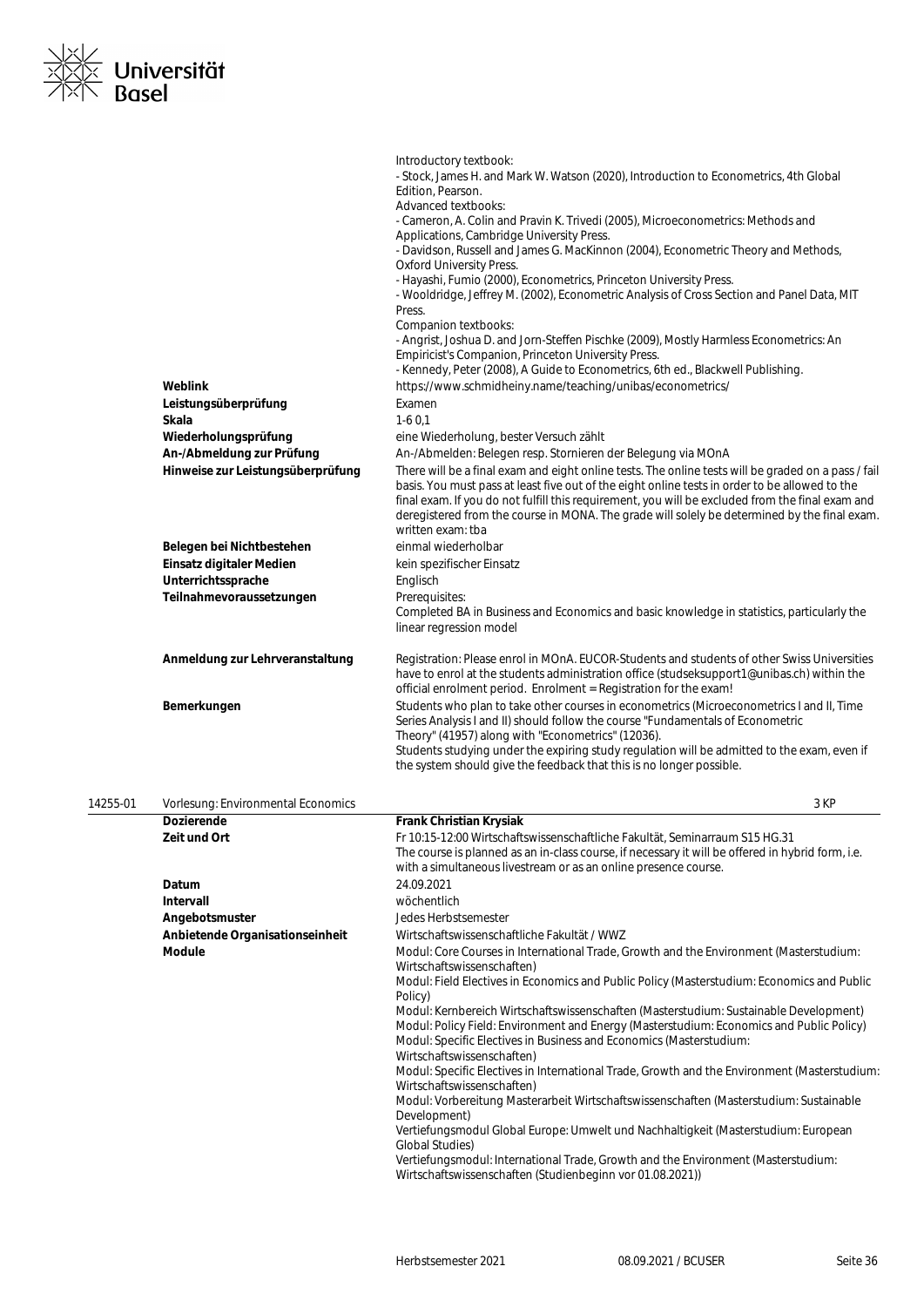

| Lernziele                                                      | The course will provide<br>-) an overview over central topics in environmental economics and environmental policy;<br>-) training in how to set up, analyze and interpret environmental economic models;<br>-) the necessary concepts and tools to read and understand current research papers in<br>environmental economics;<br>-) competences for assessing current environmental policy and appreciating the problems<br>raised by complications, such as missing cost/benefit information or strategic firm behavior. |
|----------------------------------------------------------------|---------------------------------------------------------------------------------------------------------------------------------------------------------------------------------------------------------------------------------------------------------------------------------------------------------------------------------------------------------------------------------------------------------------------------------------------------------------------------------------------------------------------------|
| <b>Inhalt</b>                                                  | This course addresses topics from current research in environmental economics. The focus is<br>on designing environmental policy with applications to climate and energy policy.                                                                                                                                                                                                                                                                                                                                          |
|                                                                | The course will cover three important elements of designing environmental policy:<br>1) The ability to cope with complications in the short run, such as missing information about<br>costs and benefits, market power or imperfect compliance;<br>2) The influence of policy on technological change in the long run;<br>3) The evaluation of policy targets: How to set policy targets under uncertainty about costs<br>and benefits.                                                                                   |
|                                                                | The course will commence with simple problems, as they are discussed in a typical BA course<br>on environmental economics, and will progress to more complex settings found in many<br>applications. We will discuss a range of policy instruments used in climate and energy policy<br>and investigate how they need to be adjusted for being able to cope with real-world<br>complexities.                                                                                                                              |
|                                                                | Most parts of the course will be based on environmental economic theory, that is, we will<br>capture the essence of an environmental problem in a model and investigate potential<br>solutions in this context. In addition, we will discuss several current Swiss and European issues<br>of environmental policy.                                                                                                                                                                                                        |
|                                                                | In this course, active participation is essential. Students are expected to read one paper<br>before each lecture and we will discuss the main argument made in the paper as well as<br>applications and extensions in class.                                                                                                                                                                                                                                                                                             |
|                                                                | The course is complemented by an online course (MOOC), where we discuss environmental<br>and energy economic modeling and where students build and analyze their own model. It is<br>recommended (but not required) to enrol in both courses.                                                                                                                                                                                                                                                                             |
| Literatur                                                      | The course is based mostly on research papers. A reading list will be distributed at the start of<br>the term. Students are required to read about one paper per week.                                                                                                                                                                                                                                                                                                                                                    |
|                                                                | In addition, we will use some (minor) parts of the text book A. Xepapadeas (1997), "Advanced<br>Principles in Environmental Policy", Edward Elgar. (The book is available in the library; due to<br>its price, I do not recommend to buy it.)                                                                                                                                                                                                                                                                             |
|                                                                | Students who are not yet familiar with basic concepts of environmental economics, might<br>benefit from preparing for this course by studying the environmental economics part of R.<br>Perman, Y. Ma, J. McGilvray und M. Common (2003), "Natural Resource and Environmental<br>Economics", 3rd oder 4th Edition, Pearson Education.                                                                                                                                                                                     |
| Weblink<br>Leistungsüberprüfung<br>Skala                       | https://wwz.unibas.ch/de/umweltoekonomie/lehre/<br>Leistungsnachweis<br>$1-60,1$                                                                                                                                                                                                                                                                                                                                                                                                                                          |
|                                                                |                                                                                                                                                                                                                                                                                                                                                                                                                                                                                                                           |
| Wiederholungsprüfung                                           | keine Wiederholungsprüfung                                                                                                                                                                                                                                                                                                                                                                                                                                                                                                |
| An-/Abmeldung zur Prüfung<br>Hinweise zur Leistungsüberprüfung | An-/Abmelden: Belegen resp. Stornieren der Belegung via MOnA<br>Performance will be assessed via a written exam at the end of the term.<br>Exam: tba                                                                                                                                                                                                                                                                                                                                                                      |
| Belegen bei Nichtbestehen                                      | beliebig wiederholbar                                                                                                                                                                                                                                                                                                                                                                                                                                                                                                     |
| Einsatz digitaler Medien                                       | kein spezifischer Einsatz                                                                                                                                                                                                                                                                                                                                                                                                                                                                                                 |
| Unterrichtssprache                                             | Englisch                                                                                                                                                                                                                                                                                                                                                                                                                                                                                                                  |
| Teilnahmevoraussetzungen                                       | Advanced students from other programs are admitted, if they have sufficient training in<br>microeconomics and mathematics. Some background in environmental economics is<br>recommended but not required.                                                                                                                                                                                                                                                                                                                 |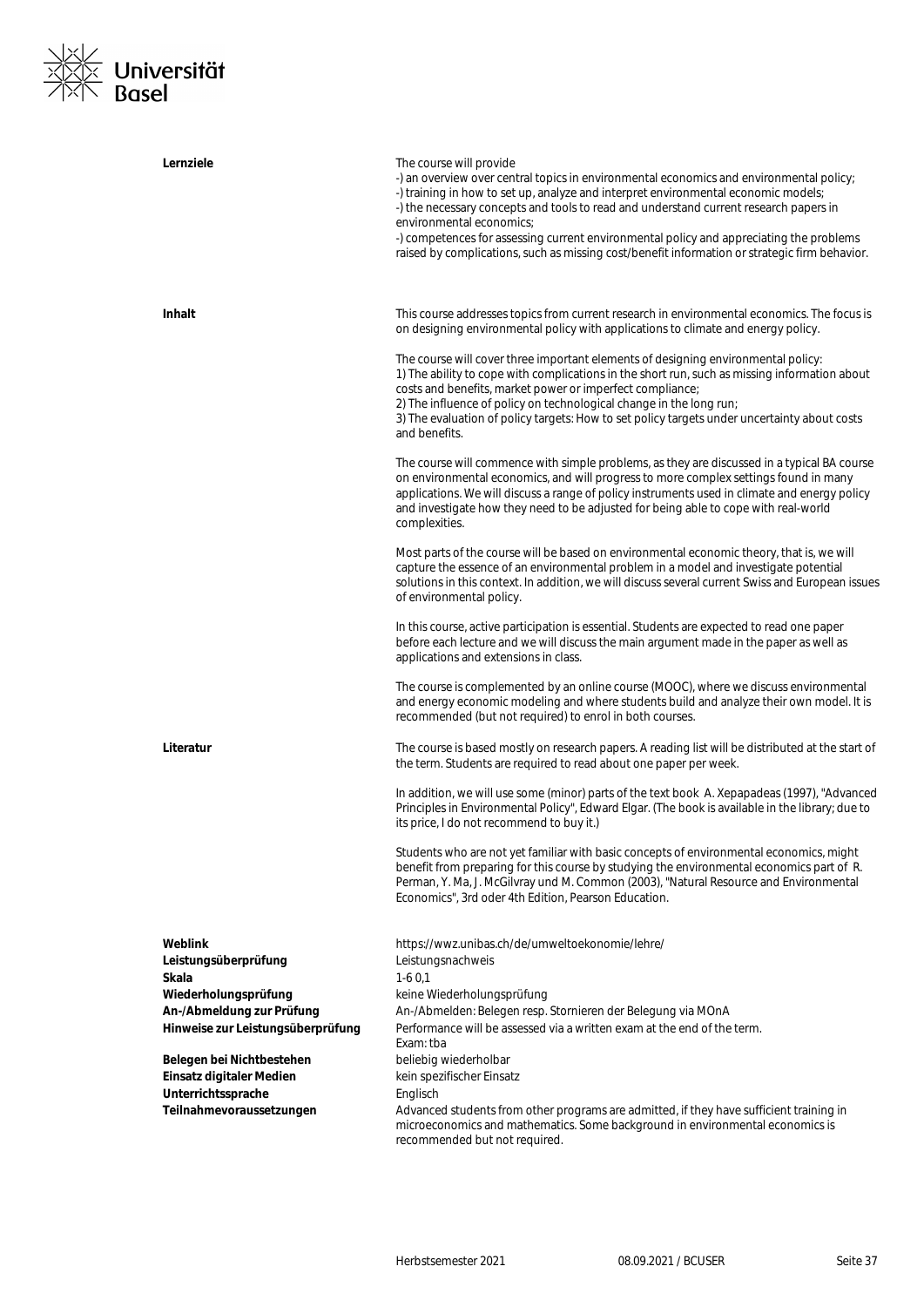

|          | Anmeldung zur Lehrveranstaltung                                             | Registration: Please enrol in MOnA. EUCOR-Students and students of other Swiss Universities<br>have to enrol at the students administration office (studseksupport1@unibas.ch) within the<br>official enrolment period. Enrolment = Registration for the exam!                                                                                                                                                                                                                                                                                                                                                                                                                                                                                                                                                                                                                                                                                                                           |  |
|----------|-----------------------------------------------------------------------------|------------------------------------------------------------------------------------------------------------------------------------------------------------------------------------------------------------------------------------------------------------------------------------------------------------------------------------------------------------------------------------------------------------------------------------------------------------------------------------------------------------------------------------------------------------------------------------------------------------------------------------------------------------------------------------------------------------------------------------------------------------------------------------------------------------------------------------------------------------------------------------------------------------------------------------------------------------------------------------------|--|
| 34505-01 | 3 KP<br>Vorlesung: Environmental Law and Public Policy. Risk and Regulation |                                                                                                                                                                                                                                                                                                                                                                                                                                                                                                                                                                                                                                                                                                                                                                                                                                                                                                                                                                                          |  |
|          | <b>Dozierende</b>                                                           | John Wargo                                                                                                                                                                                                                                                                                                                                                                                                                                                                                                                                                                                                                                                                                                                                                                                                                                                                                                                                                                               |  |
|          | Zeit und Ort                                                                | Mo 14:00-16:30 - Online Präsenz -                                                                                                                                                                                                                                                                                                                                                                                                                                                                                                                                                                                                                                                                                                                                                                                                                                                                                                                                                        |  |
|          | Datum                                                                       | 16.08.2021                                                                                                                                                                                                                                                                                                                                                                                                                                                                                                                                                                                                                                                                                                                                                                                                                                                                                                                                                                               |  |
|          | Intervall                                                                   | <b>Block</b>                                                                                                                                                                                                                                                                                                                                                                                                                                                                                                                                                                                                                                                                                                                                                                                                                                                                                                                                                                             |  |
|          | Angebotsmuster                                                              | Jedes Herbstsemester                                                                                                                                                                                                                                                                                                                                                                                                                                                                                                                                                                                                                                                                                                                                                                                                                                                                                                                                                                     |  |
|          | Anbietende Organisationseinheit                                             | Wirtschaftswissenschaftliche Fakultät / WWZ                                                                                                                                                                                                                                                                                                                                                                                                                                                                                                                                                                                                                                                                                                                                                                                                                                                                                                                                              |  |
|          | <b>Module</b>                                                               | Modul: Field Electives in Economics and Public Policy (Masterstudium: Economics and Public<br>Policy)                                                                                                                                                                                                                                                                                                                                                                                                                                                                                                                                                                                                                                                                                                                                                                                                                                                                                    |  |
|          |                                                                             | Modul: Kernbereich Wirtschaftswissenschaften (Masterstudium: Sustainable Development)<br>Modul: Specific Electives in International Trade, Growth and the Environment (Masterstudium:<br>Wirtschaftswissenschaften)                                                                                                                                                                                                                                                                                                                                                                                                                                                                                                                                                                                                                                                                                                                                                                      |  |
|          |                                                                             | Modul: Wahlbereich (Masterstudium: Wirtschaftswissenschaften (Studienbeginn vor<br>(01.08.2021)                                                                                                                                                                                                                                                                                                                                                                                                                                                                                                                                                                                                                                                                                                                                                                                                                                                                                          |  |
|          |                                                                             | Vertiefungsmodul Global Europe: Umwelt und Nachhaltigkeit (Masterstudium: European<br><b>Global Studies)</b>                                                                                                                                                                                                                                                                                                                                                                                                                                                                                                                                                                                                                                                                                                                                                                                                                                                                             |  |
|          | <b>Inhalt</b>                                                               | This graduate course will explore key trends and challenges in the global food sector related<br>to environmental quality and human health. We will focus on corporate innovation, mergers<br>and acquisitions, government regulation, and certification programs. Comparisons will be<br>made among Swiss, EU, and US laws, regulations and corporate policies. Students will<br>examine prohibitive policies, cost-benefit balancing standards, risk ceilings, contamination<br>limits, tax policies, labeling/warning requirements, public subsidies, trade barriers, and<br>certification standards. Students will learn to evaluate the effectiveness of law and policy, and<br>to judge the quality and uncertainty of scientific evidence used to claim that a risk is<br>significant.<br>Each topic will explore how environmental and health risks are assessed, the current legal and<br>policy context, and alternative government and corporate strategies that might reduce |  |
|          |                                                                             | negative externalities.                                                                                                                                                                                                                                                                                                                                                                                                                                                                                                                                                                                                                                                                                                                                                                                                                                                                                                                                                                  |  |
|          | Literatur<br>Weblink                                                        | The reading material will be available on ADAM.<br>https://wwz.unibas.ch/de/summer-school/courses/courses/34505-environmental-law-and-                                                                                                                                                                                                                                                                                                                                                                                                                                                                                                                                                                                                                                                                                                                                                                                                                                                   |  |
|          |                                                                             | public-policy-risk-and-regulation/                                                                                                                                                                                                                                                                                                                                                                                                                                                                                                                                                                                                                                                                                                                                                                                                                                                                                                                                                       |  |
|          | Leistungsüberprüfung                                                        | Leistungsnachweis                                                                                                                                                                                                                                                                                                                                                                                                                                                                                                                                                                                                                                                                                                                                                                                                                                                                                                                                                                        |  |
|          | Skala                                                                       | $1-60,1$                                                                                                                                                                                                                                                                                                                                                                                                                                                                                                                                                                                                                                                                                                                                                                                                                                                                                                                                                                                 |  |
|          | Wiederholungsprüfung                                                        | keine Wiederholungsprüfung<br>An- und Abmelden: Fakultät                                                                                                                                                                                                                                                                                                                                                                                                                                                                                                                                                                                                                                                                                                                                                                                                                                                                                                                                 |  |
|          | An-/Abmeldung zur Prüfung<br>Hinweise zur Leistungsüberprüfung              |                                                                                                                                                                                                                                                                                                                                                                                                                                                                                                                                                                                                                                                                                                                                                                                                                                                                                                                                                                                          |  |
|          |                                                                             | • 20% Participation in Discussions<br>· 20% Essay 1000 words:<br>• 60% Take Home Exam:                                                                                                                                                                                                                                                                                                                                                                                                                                                                                                                                                                                                                                                                                                                                                                                                                                                                                                   |  |
|          | Belegen bei Nichtbestehen                                                   | beliebig wiederholbar                                                                                                                                                                                                                                                                                                                                                                                                                                                                                                                                                                                                                                                                                                                                                                                                                                                                                                                                                                    |  |
|          | Einsatz digitaler Medien                                                    | kein spezifischer Einsatz                                                                                                                                                                                                                                                                                                                                                                                                                                                                                                                                                                                                                                                                                                                                                                                                                                                                                                                                                                |  |
|          | Unterrichtssprache                                                          | Englisch                                                                                                                                                                                                                                                                                                                                                                                                                                                                                                                                                                                                                                                                                                                                                                                                                                                                                                                                                                                 |  |
|          | Teilnahmevoraussetzungen                                                    | Recommended Prerequisites:<br>Solid understanding of business and economics on the BA level<br>Completion of an introductory course in law (BA) would be helpful<br>Introduction to Environmental Economics (Umwelt- und Ressourcenökonomie, 10160)<br>Public Choice and Public Economics (10148)                                                                                                                                                                                                                                                                                                                                                                                                                                                                                                                                                                                                                                                                                        |  |
|          | Anmeldung zur Lehrveranstaltung                                             | Please register by sending an email to summerschool-wwz@unibas.ch no later than by 31<br>May 2021.<br>For more information, please visit the Summer School website: https://wwz.unibas.ch/de/<br>summer-school/courses/<br>The enrollment for the course is at the same time the final registration for the exam!                                                                                                                                                                                                                                                                                                                                                                                                                                                                                                                                                                                                                                                                        |  |

| 41904-01 | Vorlesung: Industrial Organization |                                                               | 3 KP |
|----------|------------------------------------|---------------------------------------------------------------|------|
|          | <b>Dozierende</b>                  | <b>Catherine Roux</b>                                         |      |
|          | Zeit und Ort                       | The course is taught purely digital, i.e. no fixed timeslots. |      |
|          | Datum                              | 20.09.2021                                                    |      |
|          |                                    |                                                               |      |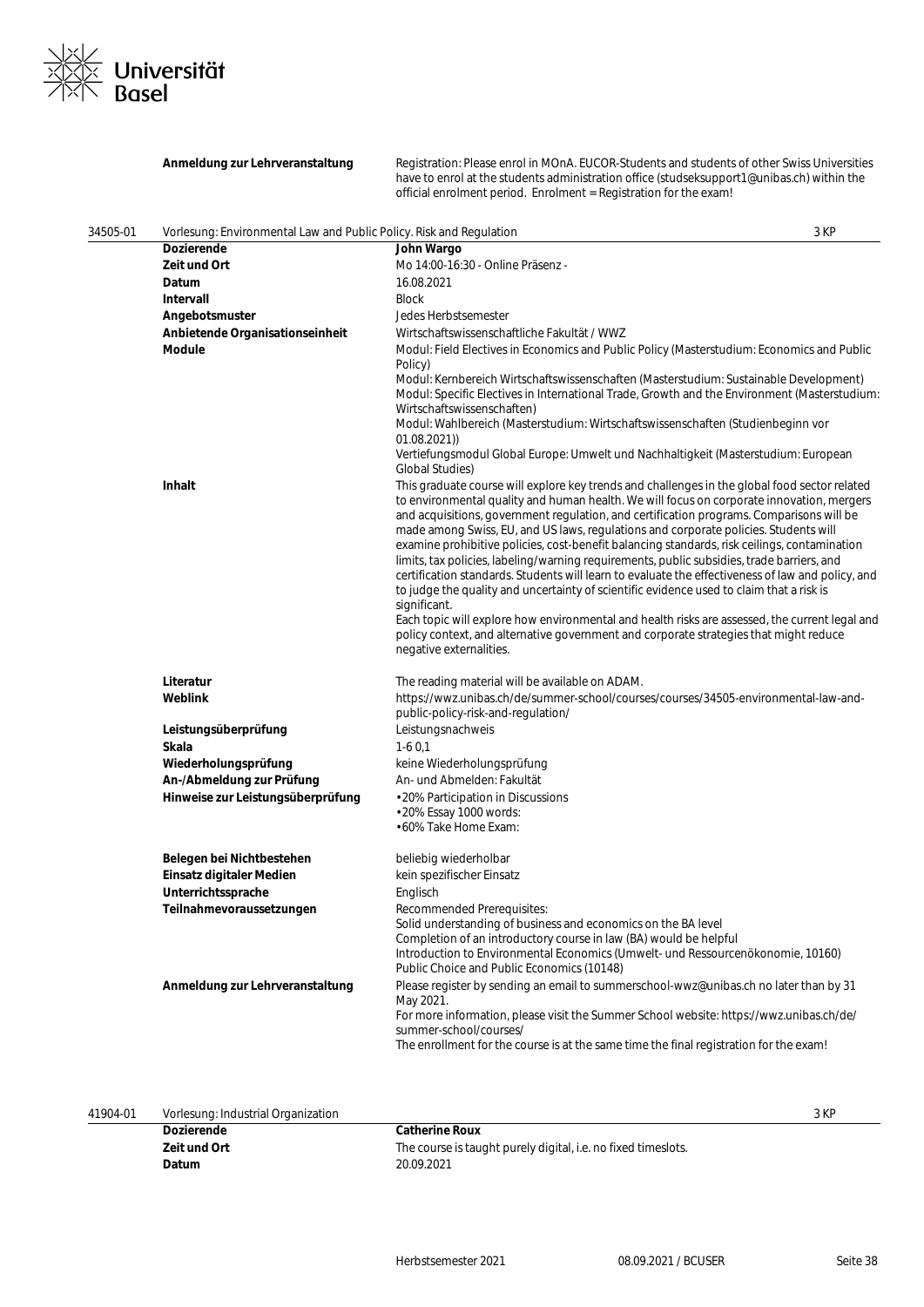

| Intervall                         | wöchentlich                                                                                                                                                                                                                                                                                                                                                                                                              |
|-----------------------------------|--------------------------------------------------------------------------------------------------------------------------------------------------------------------------------------------------------------------------------------------------------------------------------------------------------------------------------------------------------------------------------------------------------------------------|
| Angebotsmuster                    | Jedes Herbstsemester                                                                                                                                                                                                                                                                                                                                                                                                     |
| Anbietende Organisationseinheit   | Wirtschaftswissenschaftliche Fakultät / WWZ                                                                                                                                                                                                                                                                                                                                                                              |
| Module                            | Modul: Business Field: Strategy and Organization (Masterstudium: Business and Technology)<br>Modul: Field Electives in Economics and Public Policy (Masterstudium: Economics and Public<br>Policy)                                                                                                                                                                                                                       |
|                                   | Modul: Kernbereich Wirtschaftswissenschaften (Masterstudium: Sustainable Development)<br>Modul: Policy Field: Competition and Regulation (Masterstudium: Economics and Public<br>Policy)                                                                                                                                                                                                                                 |
|                                   | Vertiefungsmodul: Markets and Public Policy (Masterstudium: Wirtschaftswissenschaften<br>(Studienbeginn vor 01.08.2021))                                                                                                                                                                                                                                                                                                 |
| Lernziele                         | -Understand and explain the workings and implications of the theoretical IO models.<br>-Connect the theoretical insights with practical applications.<br>-Analyze effects of government policy on competition outcomes.<br>-Understand and explain how assumptions relate to conclusions in IO theory.                                                                                                                   |
| Inhalt                            | Content:                                                                                                                                                                                                                                                                                                                                                                                                                 |
|                                   | The course familiarizes students with various topics of modern industrial organization. We<br>analyze the role of imperfectly competitive markets for firms' strategic decisions on, for<br>example, product differentiation, advertising and price discrimination. We also examine the<br>firms' responses to changes in the market environment. Main analytical tools will be<br>microeconomic theory and game theory. |
| Literatur                         | Belleflamme, Paul and Martin Peitz (2010). "Industrial Organization - Markets and Strategies".<br>Cambridge University Press, New York.                                                                                                                                                                                                                                                                                  |
| Weblink                           | https://adam.unibas.ch                                                                                                                                                                                                                                                                                                                                                                                                   |
| Leistungsüberprüfung              | Leistungsnachweis                                                                                                                                                                                                                                                                                                                                                                                                        |
| Skala                             | $1-60,1$                                                                                                                                                                                                                                                                                                                                                                                                                 |
| Wiederholungsprüfung              | keine Wiederholungsprüfung                                                                                                                                                                                                                                                                                                                                                                                               |
| An-/Abmeldung zur Prüfung         | An-/Abmelden: Belegen resp. Stornieren der Belegung via MOnA                                                                                                                                                                                                                                                                                                                                                             |
| Hinweise zur Leistungsüberprüfung | Grading is based on a written final exam (60%) and two homeworks (20%).<br>homework 1: 20%, homework 2: 20%. written exam / 60%:<br>written exam: 08.12.20; 08:15-09:15. WWZ: A-Z.                                                                                                                                                                                                                                       |
|                                   | In case COVID-19 protective measures prevent examination on site, the faculty reserves the                                                                                                                                                                                                                                                                                                                               |
|                                   | right to conduct the examination electronically during the same time slot.<br>The exam rooms will be published up to 05.12.20.                                                                                                                                                                                                                                                                                           |
| Belegen bei Nichtbestehen         | beliebig wiederholbar                                                                                                                                                                                                                                                                                                                                                                                                    |
| Einsatz digitaler Medien          | kein spezifischer Einsatz                                                                                                                                                                                                                                                                                                                                                                                                |
| Unterrichtssprache                | Englisch                                                                                                                                                                                                                                                                                                                                                                                                                 |
| Teilnahmevoraussetzungen          | Prerequisites:                                                                                                                                                                                                                                                                                                                                                                                                           |
|                                   | <b>Completed Bachelor in Business and Economics</b><br>A solid background in microeconomics is required. Knowledge in game theory and industrial<br>organization is helpful.                                                                                                                                                                                                                                             |
| Anmeldung zur Lehrveranstaltung   | Registration: Please enrol in MOnA. EUCOR-Students have to enrol at the students<br>administration office (studsek@unibas.ch) within the official enrolment period. Enrolment =<br>Registration for the exam!                                                                                                                                                                                                            |

| 62705-01 | Vorlesung: Microeconomics of Decision Making |                                                                                                                                                                                                                                                                                                                                                                         | 3 KP |
|----------|----------------------------------------------|-------------------------------------------------------------------------------------------------------------------------------------------------------------------------------------------------------------------------------------------------------------------------------------------------------------------------------------------------------------------------|------|
|          | <b>Dozierende</b>                            | Georg Nöldeke                                                                                                                                                                                                                                                                                                                                                           |      |
|          | Zeit und Ort                                 | Mi 08:15-10:00 - Online Präsenz -                                                                                                                                                                                                                                                                                                                                       |      |
|          |                                              | The course will be taught mainly digitally, i.e. without fixed timeslots and with two online-<br>meetings (Oct 6, Oct 27, 2021).                                                                                                                                                                                                                                        |      |
|          | Datum                                        | 06.10.2021                                                                                                                                                                                                                                                                                                                                                              |      |
|          | Intervall                                    | unregelmässig                                                                                                                                                                                                                                                                                                                                                           |      |
|          | Angebotsmuster                               | Jedes Herbstsemester                                                                                                                                                                                                                                                                                                                                                    |      |
|          | Anbietende Organisationseinheit              | Wirtschaftswissenschaftliche Fakultät / WWZ                                                                                                                                                                                                                                                                                                                             |      |
|          | <b>Module</b>                                | Grundlagenmodul: Advanced Topics in Economics (Masterstudium: International and<br>Monetary Economics)                                                                                                                                                                                                                                                                  |      |
|          |                                              | Kernmodul: BWL (Masterstudium: Wirtschaftswissenschaften (Studienbeginn vor 01.08.2021))<br>Modul: Core Courses in Business and Economics (Masterstudium: Wirtschaftswissenschaften)<br>Modul: Kernbereich Wirtschaftswissenschaften (Masterstudium: Sustainable Development)<br>Modul: Methoden der Wirtschaftswissenschaften (Masterstudium: European Global Studies) |      |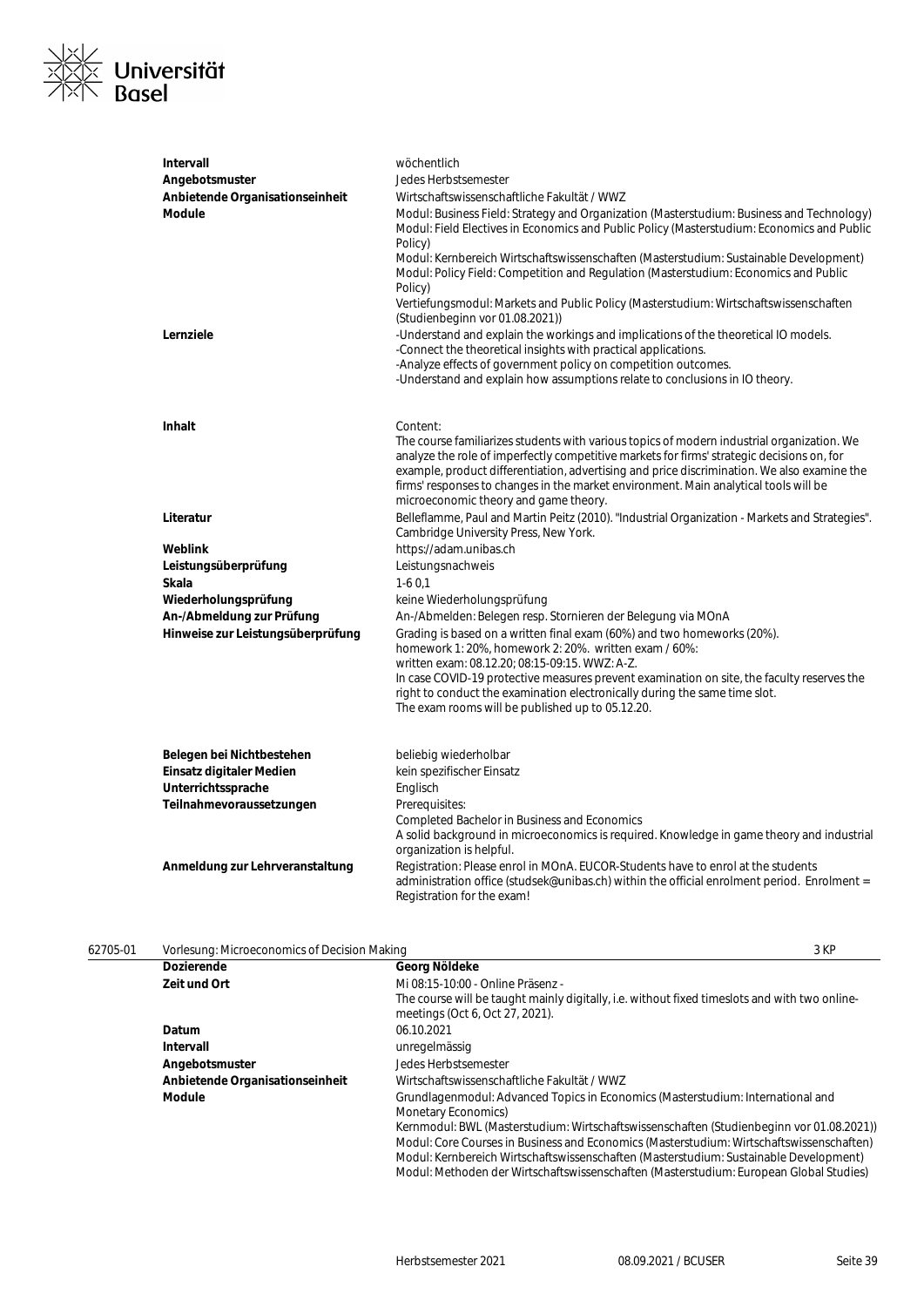

|                                   | Modul: Specific Electives in Business and Economics (Masterstudium:<br>Wirtschaftswissenschaften)                                                                                                                                                                                                                                                                                                                                                                    |
|-----------------------------------|----------------------------------------------------------------------------------------------------------------------------------------------------------------------------------------------------------------------------------------------------------------------------------------------------------------------------------------------------------------------------------------------------------------------------------------------------------------------|
| Lernziele                         | Familiarity with the main issues, tools, and results in the microeconomic analysis of decision<br>making under uncertainty.                                                                                                                                                                                                                                                                                                                                          |
| Inhalt                            | The focus is on expected utility theory, which provides a coherent framework to model and<br>analyse behavior when the consequences of decisions are uncertain. The course begins by<br>developing the foundations of expected utility theory and its use in describing, measuring<br>and comparing risk aversion. Subsequently, applications to financial and insurance decisions<br>are considered. Problems with and extensions of the theory are also discussed. |
| Literatur                         | There is no required textbook. References to relevant readings will be given in the syllabus<br>posted on ADAM.                                                                                                                                                                                                                                                                                                                                                      |
| Leistungsüberprüfung              | Leistungsnachweis                                                                                                                                                                                                                                                                                                                                                                                                                                                    |
| Skala                             | $1-60.1$                                                                                                                                                                                                                                                                                                                                                                                                                                                             |
| Wiederholungsprüfung              | keine Wiederholungsprüfung                                                                                                                                                                                                                                                                                                                                                                                                                                           |
| An-/Abmeldung zur Prüfung         | An-/Abmelden: Belegen resp. Stornieren der Belegung via MOnA                                                                                                                                                                                                                                                                                                                                                                                                         |
| Hinweise zur Leistungsüberprüfung | Written exam. Date tha                                                                                                                                                                                                                                                                                                                                                                                                                                               |
| Belegen bei Nichtbestehen         | beliebig wiederholbar                                                                                                                                                                                                                                                                                                                                                                                                                                                |
| Einsatz digitaler Medien          | Online-Veranstaltung                                                                                                                                                                                                                                                                                                                                                                                                                                                 |
| Unterrichtssprache                | Englisch                                                                                                                                                                                                                                                                                                                                                                                                                                                             |
| Teilnahmevoraussetzungen          | No more ECTS may be earned with this lecture if the course 31960 Microeconomics and<br>Psychology of Decision Making has already been successfully completed.                                                                                                                                                                                                                                                                                                        |
| Anmeldung zur Lehrveranstaltung   | Registration: Please enrol in MOnA. EUCOR-Students and students of other Swiss Universities<br>have to enrol at the students administration office (studseksupport1@unibas.ch) within the<br>official enrolment period. Enrolment = Registration for the exam!                                                                                                                                                                                                       |

| 43030-01 | Vorlesung: Public Opinion and Science Communication |                                                                                                                                                                                                                                                                                                                                                                                                                                                                                                                                                                                                                                                                                                                                                                                                                                                                 | 3 KP |
|----------|-----------------------------------------------------|-----------------------------------------------------------------------------------------------------------------------------------------------------------------------------------------------------------------------------------------------------------------------------------------------------------------------------------------------------------------------------------------------------------------------------------------------------------------------------------------------------------------------------------------------------------------------------------------------------------------------------------------------------------------------------------------------------------------------------------------------------------------------------------------------------------------------------------------------------------------|------|
|          | <b>Dozierende</b>                                   | Aya Kachi                                                                                                                                                                                                                                                                                                                                                                                                                                                                                                                                                                                                                                                                                                                                                                                                                                                       |      |
|          | Zeit und Ort                                        | Mi 18:15-20:00 - Online Präsenz -                                                                                                                                                                                                                                                                                                                                                                                                                                                                                                                                                                                                                                                                                                                                                                                                                               |      |
|          | Datum                                               | 22.09.2021                                                                                                                                                                                                                                                                                                                                                                                                                                                                                                                                                                                                                                                                                                                                                                                                                                                      |      |
|          | <b>Intervall</b>                                    | wöchentlich                                                                                                                                                                                                                                                                                                                                                                                                                                                                                                                                                                                                                                                                                                                                                                                                                                                     |      |
|          | Angebotsmuster                                      | Jedes Herbstsemester                                                                                                                                                                                                                                                                                                                                                                                                                                                                                                                                                                                                                                                                                                                                                                                                                                            |      |
|          | Anbietende Organisationseinheit                     | Wirtschaftswissenschaftliche Fakultät / WWZ                                                                                                                                                                                                                                                                                                                                                                                                                                                                                                                                                                                                                                                                                                                                                                                                                     |      |
|          | <b>Module</b>                                       | Modul: Core Courses in International Trade, Growth and the Environment (Masterstudium:                                                                                                                                                                                                                                                                                                                                                                                                                                                                                                                                                                                                                                                                                                                                                                          |      |
|          |                                                     | Wirtschaftswissenschaften)                                                                                                                                                                                                                                                                                                                                                                                                                                                                                                                                                                                                                                                                                                                                                                                                                                      |      |
|          |                                                     | Modul: Field Electives in Economics and Public Policy (Masterstudium: Economics and Public<br>Policy)                                                                                                                                                                                                                                                                                                                                                                                                                                                                                                                                                                                                                                                                                                                                                           |      |
|          |                                                     | Modul: Kernbereich Wirtschaftswissenschaften (Masterstudium: Sustainable Development)<br>Modul: Policy Field: Environment and Energy (Masterstudium: Economics and Public Policy)<br>Modul: Specific Electives in Business and Economics (Masterstudium:<br>Wirtschaftswissenschaften)                                                                                                                                                                                                                                                                                                                                                                                                                                                                                                                                                                          |      |
|          |                                                     | Modul: Specific Electives in International Trade, Growth and the Environment (Masterstudium:<br>Wirtschaftswissenschaften)                                                                                                                                                                                                                                                                                                                                                                                                                                                                                                                                                                                                                                                                                                                                      |      |
|          |                                                     | Vertiefungsmodul: International Trade, Growth and the Environment (Masterstudium:<br>Wirtschaftswissenschaften (Studienbeginn vor 01.08.2021))                                                                                                                                                                                                                                                                                                                                                                                                                                                                                                                                                                                                                                                                                                                  |      |
|          |                                                     | Modul: Vertiefung Politikwissenschaft M.A. (MSF - Politikwissenschaft)                                                                                                                                                                                                                                                                                                                                                                                                                                                                                                                                                                                                                                                                                                                                                                                          |      |
|          | Lernziele                                           | This course aims to understand the mechanisms behind people's (policy) attitude-formation<br>and communication that influences it. Concerning substantive topics, our focus will first be<br>on energy and climate policy. Later, we will broaden our scope to other policy areas. In the<br>end, we will apply our understanding of public opinion and science communication to the<br>cases of corporate activities. Overall, one should realize that science can inform our decision-<br>making effectively in any setting of our life and career.                                                                                                                                                                                                                                                                                                           |      |
|          | <b>Inhalt</b>                                       | In this course, we learn essential topics and empirical methods in the (sub)fields of public<br>opinion and science communication. Formerly, we called this course "Energy and Climate"<br>Policy: Citizens' Perceptions."                                                                                                                                                                                                                                                                                                                                                                                                                                                                                                                                                                                                                                      |      |
|          |                                                     | So-called public opinion scholars have been intrigued by questions like why individuals hold<br>different perceptions about policies, technologies, or products and how these perceptions<br>might influence their support (acceptance) for these objects. The field of science<br>communication (or the science of science communication) has zoomed in to one of the<br>trickiest determinants of people's perceptions and decision-making: people's knowledge,<br>information-seeking behavior, and their "interactions" with scientific evidence. As you can<br>easily imagine, to understand the nature of such communication, we must also consider how<br>scientific findings are "chosen," understood, interpreted, and reported by some other actors<br>as well, such as policy proposers, industry, and the media. As much as we can within a limited |      |

amount of time, we will touch upon these issues, too.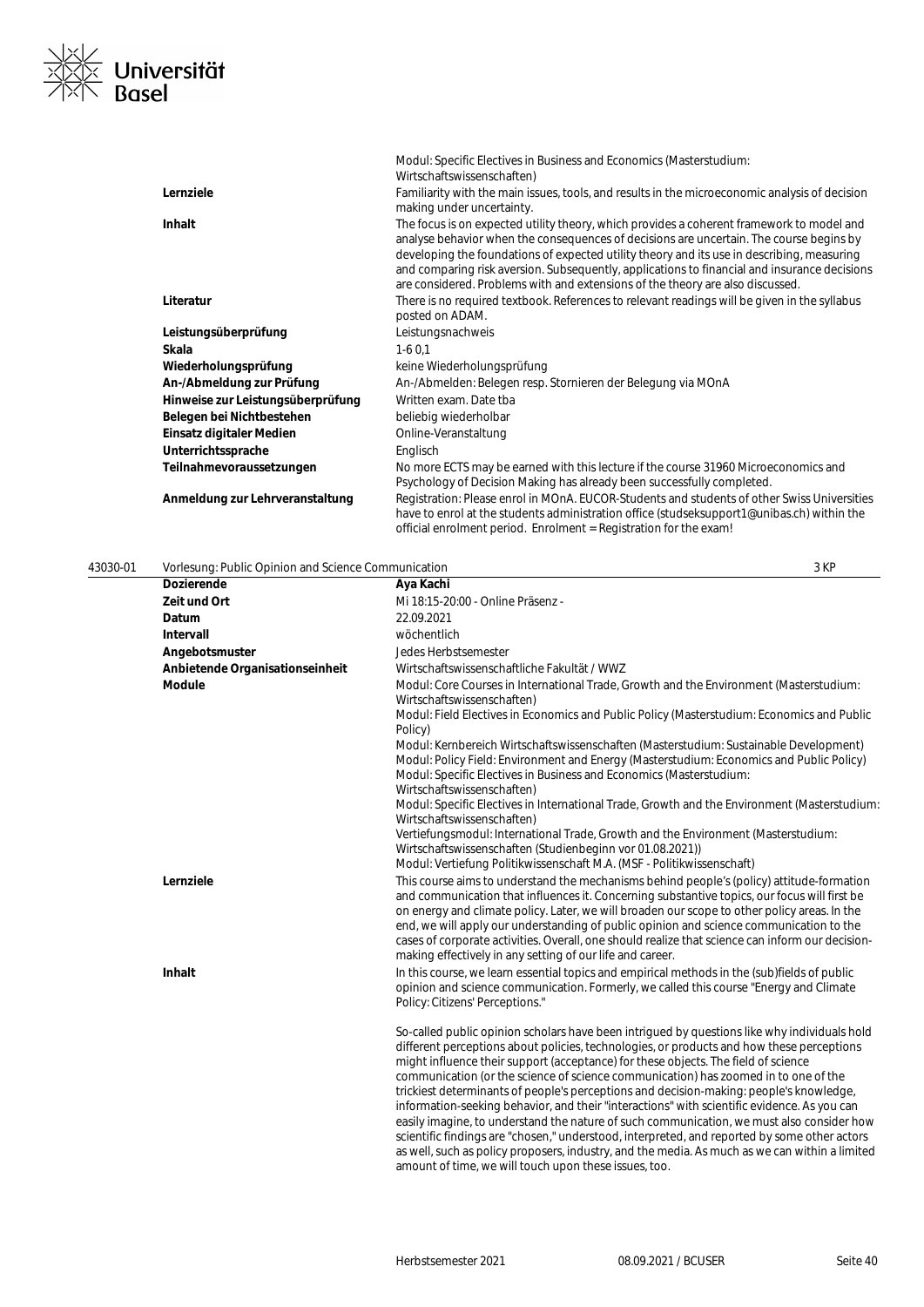

|          |                                   | The course consists of three parts.<br>(1) In the first part, we draw on the public opinion literature, specifically in the energy and<br>environmental policy domain. Based on the literature, we will learn what influences people's<br>beliefs and attitudes. This segment will pay significant attention to the empirical<br>methodologies used in the literature, mainly survey and survey experiment methods.<br>(2) In the second (and a shorter) segment, we will move to the topic of the science of science<br>communication. Like the first segment, we rely on the literature to learn what tends to<br>prevent people from using scientific evidence to make well-informed decisions. In this<br>segment, our substantive focus goes beyond energy and environment (simply due to the                                                                                                                                                                                                                                                                                                                                                                                                                                                        |
|----------|-----------------------------------|-----------------------------------------------------------------------------------------------------------------------------------------------------------------------------------------------------------------------------------------------------------------------------------------------------------------------------------------------------------------------------------------------------------------------------------------------------------------------------------------------------------------------------------------------------------------------------------------------------------------------------------------------------------------------------------------------------------------------------------------------------------------------------------------------------------------------------------------------------------------------------------------------------------------------------------------------------------------------------------------------------------------------------------------------------------------------------------------------------------------------------------------------------------------------------------------------------------------------------------------------------------|
|          |                                   | diverse focus of the subfield).                                                                                                                                                                                                                                                                                                                                                                                                                                                                                                                                                                                                                                                                                                                                                                                                                                                                                                                                                                                                                                                                                                                                                                                                                           |
|          | Literatur                         | (3) During the last few weeks, we will shift our gear and work on business cases (group work).<br>This activity also serves as your final assignment (project) for the course. Each group will<br>choose a business case to work on (from a selection of established cases published by<br>Harvard Business Publishing: https://hbsp.harvard.edu/cases/). Contrary to our earlier focus<br>on policies, now the relevant decision-making of our emphasis is business-related decisions.<br>However, the way we will use Harvard Business Cases will be slightly "exotic." Instead of<br>evaluating a person's or firm's financial and strategic motives, we will evaluate whether their<br>(the protagonists') decisions could have been improved if they used different strategies to<br>understand their stakeholders' reactions (opinions/perceptions) or communication with<br>them. Our purpose is to apply what we learned from the literature to various decision-making<br>cases in the real world.<br>Reading materials are mainly from published scholarly articles and reports by international<br>organizations. In the case study part, we will use Harvard Business cases. All relevant reading<br>materials will be provided for download. |
|          | Weblink                           | https://adam.unibas.ch                                                                                                                                                                                                                                                                                                                                                                                                                                                                                                                                                                                                                                                                                                                                                                                                                                                                                                                                                                                                                                                                                                                                                                                                                                    |
|          | Leistungsüberprüfung              | Leistungsnachweis                                                                                                                                                                                                                                                                                                                                                                                                                                                                                                                                                                                                                                                                                                                                                                                                                                                                                                                                                                                                                                                                                                                                                                                                                                         |
|          | Skala                             | $1-60,1$                                                                                                                                                                                                                                                                                                                                                                                                                                                                                                                                                                                                                                                                                                                                                                                                                                                                                                                                                                                                                                                                                                                                                                                                                                                  |
|          | Wiederholungsprüfung              | keine Wiederholungsprüfung                                                                                                                                                                                                                                                                                                                                                                                                                                                                                                                                                                                                                                                                                                                                                                                                                                                                                                                                                                                                                                                                                                                                                                                                                                |
|          | An-/Abmeldung zur Prüfung         | An-/Abmelden: Belegen resp. Stornieren der Belegung via MOnA                                                                                                                                                                                                                                                                                                                                                                                                                                                                                                                                                                                                                                                                                                                                                                                                                                                                                                                                                                                                                                                                                                                                                                                              |
|          | Hinweise zur Leistungsüberprüfung | There will be no final examination for this course. Your final grade (1.0 - 6.0) will be<br>determined by a combination of:<br>(1) homework assignments of various format,<br>(2) an article summary (giving a presentation and leading class discussions in group), and<br>(3) case study (in group) as the final assignment. All takes place during the semester.                                                                                                                                                                                                                                                                                                                                                                                                                                                                                                                                                                                                                                                                                                                                                                                                                                                                                       |
|          | Belegen bei Nichtbestehen         | beliebig wiederholbar                                                                                                                                                                                                                                                                                                                                                                                                                                                                                                                                                                                                                                                                                                                                                                                                                                                                                                                                                                                                                                                                                                                                                                                                                                     |
|          | Einsatz digitaler Medien          | kein spezifischer Einsatz                                                                                                                                                                                                                                                                                                                                                                                                                                                                                                                                                                                                                                                                                                                                                                                                                                                                                                                                                                                                                                                                                                                                                                                                                                 |
|          | Unterrichtssprache                | Englisch                                                                                                                                                                                                                                                                                                                                                                                                                                                                                                                                                                                                                                                                                                                                                                                                                                                                                                                                                                                                                                                                                                                                                                                                                                                  |
|          | Teilnahmevoraussetzungen          | No special requirements. Basic knowledge about statistics and regressions is necessary.                                                                                                                                                                                                                                                                                                                                                                                                                                                                                                                                                                                                                                                                                                                                                                                                                                                                                                                                                                                                                                                                                                                                                                   |
|          | Anmeldung zur Lehrveranstaltung   | Registration: Please enrol in MOnA. EUCOR-Students and students of other Swiss Universities<br>have to enrol at the students administration office (studseksupport1@unibas.ch) within the<br>official enrolment period. Enrolment = Registration for the exam!                                                                                                                                                                                                                                                                                                                                                                                                                                                                                                                                                                                                                                                                                                                                                                                                                                                                                                                                                                                            |
|          | Bemerkungen                       | This course is suitable only for the students who actively participate in every lesson through a<br>presentation and class discussions. Your learning and the instructor's teaching take place<br>mainly through the discussions of reading materials.                                                                                                                                                                                                                                                                                                                                                                                                                                                                                                                                                                                                                                                                                                                                                                                                                                                                                                                                                                                                    |
| 62651-01 | Vorlesung: Theory of the Firm     | 3 KP                                                                                                                                                                                                                                                                                                                                                                                                                                                                                                                                                                                                                                                                                                                                                                                                                                                                                                                                                                                                                                                                                                                                                                                                                                                      |

| <b>Dozierende</b>               | <b>Catherine Roux</b>                                                                                                                                                                                                                                                                                                                                                                                                                                     |
|---------------------------------|-----------------------------------------------------------------------------------------------------------------------------------------------------------------------------------------------------------------------------------------------------------------------------------------------------------------------------------------------------------------------------------------------------------------------------------------------------------|
| Zeit und Ort                    | The course is taught purely digital, i.e. no fixed timeslots.                                                                                                                                                                                                                                                                                                                                                                                             |
| Datum                           | 20.09.2021                                                                                                                                                                                                                                                                                                                                                                                                                                                |
| Intervall                       | wöchentlich                                                                                                                                                                                                                                                                                                                                                                                                                                               |
| Angebotsmuster                  | Jedes Herbstsemester                                                                                                                                                                                                                                                                                                                                                                                                                                      |
| Anbietende Organisationseinheit | Wirtschaftswissenschaftliche Fakultät / WWZ                                                                                                                                                                                                                                                                                                                                                                                                               |
| Module                          | Grundlagenmodul: Advanced Topics in Economics (Masterstudium: International and<br>Monetary Economics)                                                                                                                                                                                                                                                                                                                                                    |
|                                 | Kernmodul: BWL (Masterstudium: Wirtschaftswissenschaften (Studienbeginn vor 01.08.2021))<br>Modul: Fundamentals in Business and Economics (Masterstudium: Wirtschaftswissenschaften)<br>Modul: Fundamentals in Business and Technology (Masterstudium: Business and Technology)<br>Modul: Fundamentals in Economics (Masterstudium: Economics and Public Policy)<br>Modul: Kernbereich Wirtschaftswissenschaften (Masterstudium: Sustainable Development) |
| Leistungsüberprüfung            | Examen                                                                                                                                                                                                                                                                                                                                                                                                                                                    |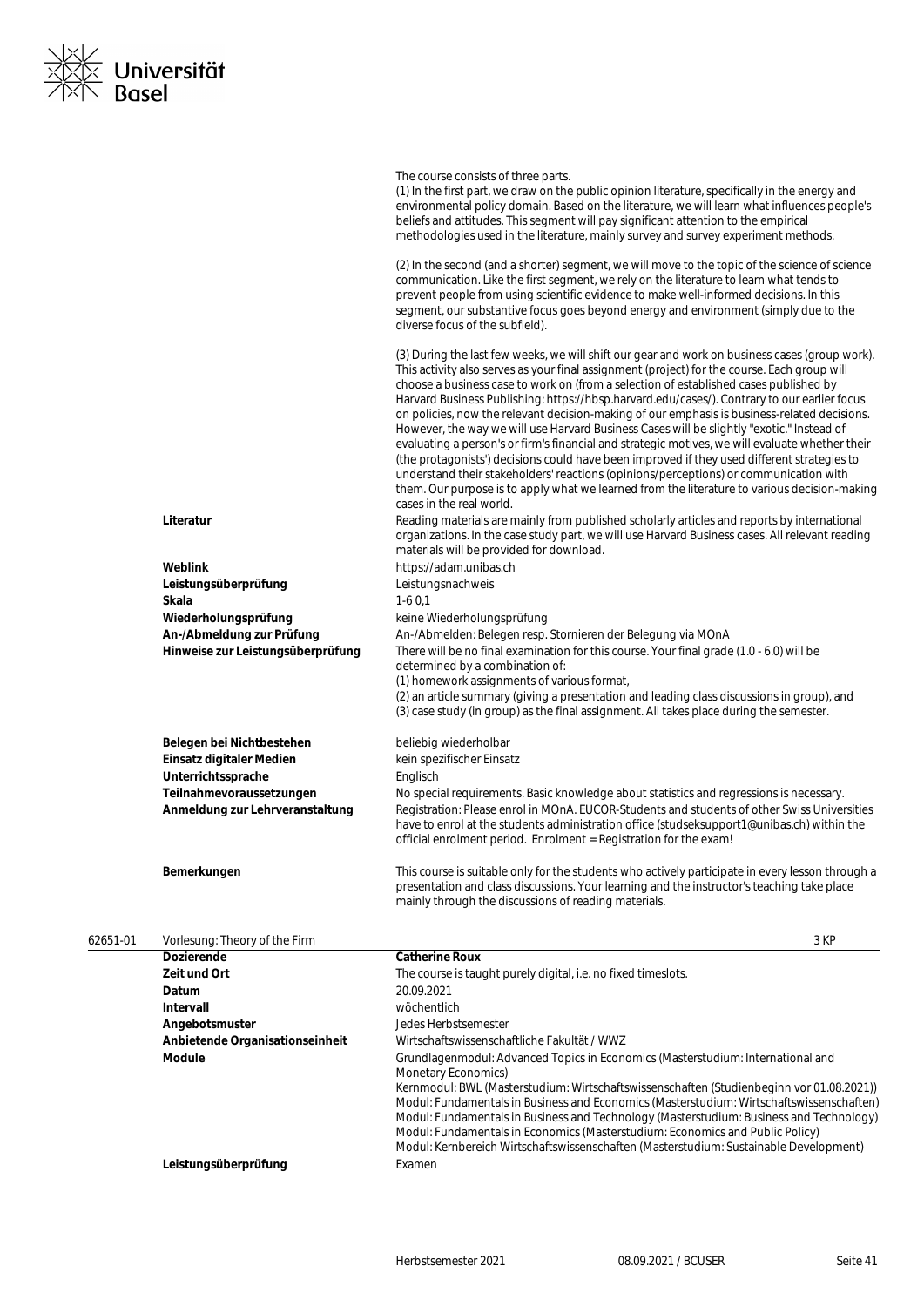

| Wiederholungsprüfung<br>eine Wiederholung, bester Versuch zählt<br>An-/Abmelden: Belegen resp. Stornieren der Belegung via MOnA<br>An-/Abmeldung zur Prüfung<br>Hinweise zur Leistungsüberprüfung<br>tba<br>Belegen bei Nichtbestehen<br>einmal wiederholbar<br>Einsatz digitaler Medien<br>kein spezifischer Einsatz<br>Unterrichtssprache<br>Englisch<br>Teilnahmevoraussetzungen<br>No more ECTS may be earned with this lecture if the course 40106 Game Theory and Theory<br>of the Firm<br>has already been successfully completed.<br>Registration: Please enrol in MOnA. EUCOR-Students and students of other Swiss Universities<br>Anmeldung zur Lehrveranstaltung<br>have to enrol at the students administration office (studseksupport1@unibas.ch) within the<br>official enrolment period. Enrolment = Registration for the exam!<br>The course is taught purely digital, i.e. no fixed timeslots.<br>Bemerkungen | Skala | $1-60.1$ |
|--------------------------------------------------------------------------------------------------------------------------------------------------------------------------------------------------------------------------------------------------------------------------------------------------------------------------------------------------------------------------------------------------------------------------------------------------------------------------------------------------------------------------------------------------------------------------------------------------------------------------------------------------------------------------------------------------------------------------------------------------------------------------------------------------------------------------------------------------------------------------------------------------------------------------------|-------|----------|
|                                                                                                                                                                                                                                                                                                                                                                                                                                                                                                                                                                                                                                                                                                                                                                                                                                                                                                                                |       |          |
|                                                                                                                                                                                                                                                                                                                                                                                                                                                                                                                                                                                                                                                                                                                                                                                                                                                                                                                                |       |          |
|                                                                                                                                                                                                                                                                                                                                                                                                                                                                                                                                                                                                                                                                                                                                                                                                                                                                                                                                |       |          |
|                                                                                                                                                                                                                                                                                                                                                                                                                                                                                                                                                                                                                                                                                                                                                                                                                                                                                                                                |       |          |
|                                                                                                                                                                                                                                                                                                                                                                                                                                                                                                                                                                                                                                                                                                                                                                                                                                                                                                                                |       |          |
|                                                                                                                                                                                                                                                                                                                                                                                                                                                                                                                                                                                                                                                                                                                                                                                                                                                                                                                                |       |          |
|                                                                                                                                                                                                                                                                                                                                                                                                                                                                                                                                                                                                                                                                                                                                                                                                                                                                                                                                |       |          |
|                                                                                                                                                                                                                                                                                                                                                                                                                                                                                                                                                                                                                                                                                                                                                                                                                                                                                                                                |       |          |
|                                                                                                                                                                                                                                                                                                                                                                                                                                                                                                                                                                                                                                                                                                                                                                                                                                                                                                                                |       |          |
|                                                                                                                                                                                                                                                                                                                                                                                                                                                                                                                                                                                                                                                                                                                                                                                                                                                                                                                                |       |          |

### **Modul: Vorbereitung Masterarbeit Gesellschaftswissenschaften**

| 57245-01 | Kolloquium: Sustainability Science Research (social dimension) |                                                                                                                                                                                                                                                                                                            | 1 KP |
|----------|----------------------------------------------------------------|------------------------------------------------------------------------------------------------------------------------------------------------------------------------------------------------------------------------------------------------------------------------------------------------------------|------|
|          | <b>Dozierende</b>                                              | Paul Burger                                                                                                                                                                                                                                                                                                |      |
|          |                                                                | Rony Emmenegger                                                                                                                                                                                                                                                                                            |      |
|          | Zeit und Ort                                                   | Do 16:15-18:00 - Siehe Bemerkung                                                                                                                                                                                                                                                                           |      |
|          | Datum                                                          | 23.09.2021                                                                                                                                                                                                                                                                                                 |      |
|          | <b>Intervall</b>                                               | wöchentlich                                                                                                                                                                                                                                                                                                |      |
|          | Angebotsmuster                                                 | Jedes Semester                                                                                                                                                                                                                                                                                             |      |
|          | Anbietende Organisationseinheit                                | Fachbereich Nachhaltigkeitsforschung                                                                                                                                                                                                                                                                       |      |
|          | <b>Module</b>                                                  | Modul: Vorbereitung Masterarbeit Gesellschaftswissenschaften (Masterstudium: Sustainable<br>Development)                                                                                                                                                                                                   |      |
|          | Lernziele                                                      | Participants have in-depth knowledge about thematic and methodological aspects of social<br>science research on sustainability.                                                                                                                                                                            |      |
|          | <b>Inhalt</b>                                                  | Based on the presentation of ongoing research projects (Master's theses, PhD theses etc.),<br>students analyze and discuss thematic and methodological questions related to current<br>disciplinary and interdisciplinary research on sustainability. The detailed program is set in the<br>first session. |      |
|          | Leistungsüberprüfung                                           | Lehrveranst.-begleitend                                                                                                                                                                                                                                                                                    |      |
|          | Skala                                                          | Pass / Fail                                                                                                                                                                                                                                                                                                |      |
|          | Wiederholungsprüfung                                           | keine Wiederholungsprüfung                                                                                                                                                                                                                                                                                 |      |
|          | An-/Abmeldung zur Prüfung                                      | An-/Abmelden: Belegen resp. Stornieren der Belegung via MOnA                                                                                                                                                                                                                                               |      |
|          | Hinweise zur Leistungsüberprüfung                              | Regular attendance mandatory, active participation, oral presentations. Details according to<br>information of lecturers.                                                                                                                                                                                  |      |
|          | Belegen bei Nichtbestehen                                      | beliebig wiederholbar                                                                                                                                                                                                                                                                                      |      |
|          | <b>Einsatz digitaler Medien</b>                                | Online-Angebot obligatorisch                                                                                                                                                                                                                                                                               |      |
|          | Unterrichtssprache                                             | Englisch                                                                                                                                                                                                                                                                                                   |      |
|          | Teilnahmevoraussetzungen                                       | Only for MSD students with focus area in social science.                                                                                                                                                                                                                                                   |      |
|          | Anmeldung zur Lehrveranstaltung                                | Course enrollment on MOnA should be completed by the beginning of the teaching period<br>(withdrawal possible until Monday of week five).                                                                                                                                                                  |      |
|          |                                                                | Exclusively for MSD-students (and only those with focus area in social sciences).                                                                                                                                                                                                                          |      |
|          | Bemerkungen                                                    | Mandatory for all MSD-students who have chosen the focus area in social sciences (credits are<br>earned once for the module "Preparation Master's Thesis in Social Sciences" = no repeated<br>course registration possible). Enrollment and presentation according to agreement with Prof.<br>Dr. Burger.  |      |
|          |                                                                | This colloquium is offered by the MSD. Prof. Dr. P. Burger is head of the Sustainability<br>Research Group, Dep. Social Sciences, Faculty of Humanities and Social Sciences.<br>Dr. Rony Emmenegger is a post doc staff member of the same research group.                                                 |      |
| 49078-01 | Kurs: Research Design Master's Thesis                          |                                                                                                                                                                                                                                                                                                            | 3 KP |
|          | <b>Dozierende</b>                                              | <b>Paul Burger</b>                                                                                                                                                                                                                                                                                         |      |

Patricia Holm Frank Christian Krysiak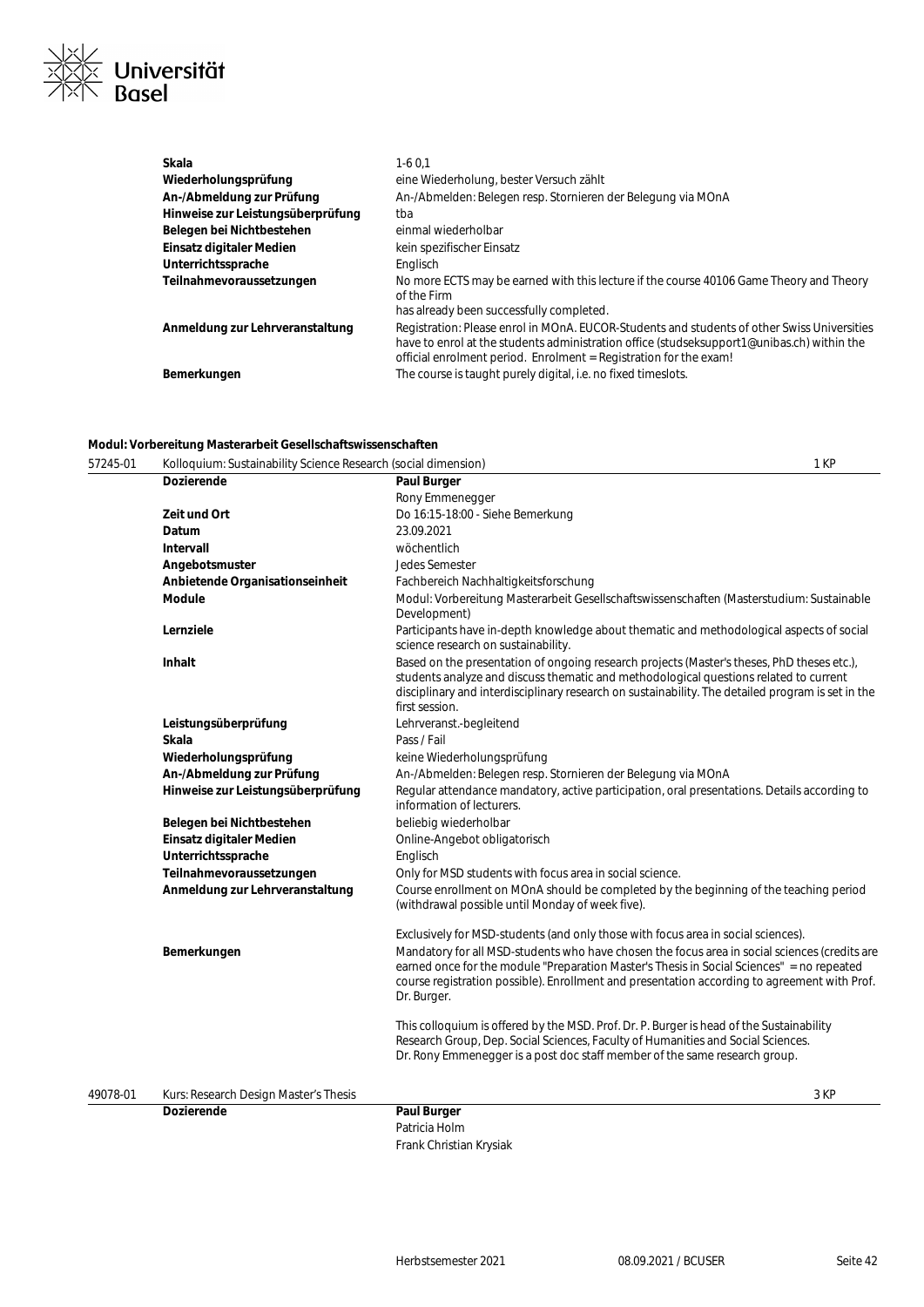

| Zeit und Ort                      | Mo 08:15-10:00 - Online Präsenz -<br>Teaching 08.15-10.00h on the following dates: 20.09.21 (plenary); 04.10.21 (in groups);<br>25.10.21 (plenary); and 22.11.21 (plenary).           |
|-----------------------------------|---------------------------------------------------------------------------------------------------------------------------------------------------------------------------------------|
| Datum                             | 20.09.2021                                                                                                                                                                            |
| <b>Intervall</b>                  | unregelmässig                                                                                                                                                                         |
| Angebotsmuster                    | Jedes Semester                                                                                                                                                                        |
| Anbietende Organisationseinheit   | Departement Umweltwissenschaften                                                                                                                                                      |
| <b>Module</b>                     | Modul: Vorbereitung Masterarbeit Gesellschaftswissenschaften (Masterstudium: Sustainable                                                                                              |
|                                   | Development)                                                                                                                                                                          |
|                                   | Modul: Vorbereitung Masterarbeit Wirtschaftswissenschaften (Masterstudium: Sustainable                                                                                                |
|                                   | Development)                                                                                                                                                                          |
| Lernziele                         | The students                                                                                                                                                                          |
|                                   | - know how to prepare a research proposal for their master's thesis in a structured, systematic                                                                                       |
|                                   | and scientific manner:                                                                                                                                                                |
|                                   | - know to identify a valuable research topic in the field of sustainable development, to                                                                                              |
|                                   | develop a related research question directed to a contribution to the scientific debate as well                                                                                       |
|                                   | as designing a research approach (e.g. choice of methods) directed to answering the research                                                                                          |
|                                   | question;                                                                                                                                                                             |
|                                   | - are able to characterize intersections between their approach and other disciplines as well                                                                                         |
|                                   | as intersections to non-academic fields (such as politics, business etc.);                                                                                                            |
|                                   | - are familiar with formal requirements to a master's thesis (correct citation, presentation of<br>graphs, figures, results, plagiarism etc.).                                        |
|                                   |                                                                                                                                                                                       |
| <b>Inhalt</b>                     | Writing a master's thesis on a sustainability relevant topic is the masterpiece of the MSD study                                                                                      |
|                                   | program. Students are expected to use productively their acquired knowledge (in terms of                                                                                              |
|                                   | methods and sustainability related content) for analyzing a specific topic. However,                                                                                                  |
|                                   | developing a research design that copes with scientific scrutiny and accuracy is by far not an                                                                                        |
|                                   | easy endeavour. Questions like 'How can I find an interesting topic?' or 'According to which                                                                                          |
|                                   | criteria should I decide to go for a specific method?' or - and most important - 'Why and how                                                                                         |
|                                   | do I have to link my research design to the ongoing scientific discourse?' are waiting to be                                                                                          |
|                                   | answered.                                                                                                                                                                             |
|                                   | This course is thought to support the students in developing in a structured, systematic and                                                                                          |
|                                   | scientific manner their research proposal. Students get familiar with necessary elements of a<br>master thesis (problem framing, introduction, background, aims, hypothesis, research |
|                                   | questions, methods, results, discussion, reflection/contribution to the scientific debate etc.                                                                                        |
|                                   | Students also learn how they can identify a valuable research topic in the field of sustainable                                                                                       |
|                                   | development. Some elements are thereby generic, i.e. independent of a specific disciplinary                                                                                           |
|                                   | perspective. Other elements are, to the contrary, highly dependent on the chosen disciplinary                                                                                         |
|                                   | field. Still other elements are concerned with capturing intersections between the field.                                                                                             |
|                                   |                                                                                                                                                                                       |
|                                   | Against this backdrop, the class will be jointly given by the three teachers at the beginning,                                                                                        |
|                                   | when it comes to unfold the generic components. Subsequently the group will split into                                                                                                |
|                                   | three groups and the students will develop their research proposal along the specific                                                                                                 |
|                                   | requirements according to their own focus areas.                                                                                                                                      |
| Leistungsüberprüfung              | Lehrveranst.-begleitend                                                                                                                                                               |
| Skala                             | $1-60,1$                                                                                                                                                                              |
| Wiederholungsprüfung              | keine Wiederholungsprüfung                                                                                                                                                            |
| An-/Abmeldung zur Prüfung         | An-/Abmelden: Belegen resp. Stornieren der Belegung via MOnA                                                                                                                          |
| Hinweise zur Leistungsüberprüfung | Regular attendance mandatory, required readings, presentation. Outline of master's thesis'                                                                                            |
|                                   | research design (submission until 22.11.21). Details according to information of lecturers.                                                                                           |
|                                   |                                                                                                                                                                                       |
| Belegen bei Nichtbestehen         | beliebig wiederholbar                                                                                                                                                                 |
| Einsatz digitaler Medien          | Online-Veranstaltung                                                                                                                                                                  |
| Unterrichtssprache                | Englisch                                                                                                                                                                              |
| Teilnahmevoraussetzungen          | Exclusively for MSD-students.                                                                                                                                                         |
|                                   |                                                                                                                                                                                       |
|                                   |                                                                                                                                                                                       |
|                                   |                                                                                                                                                                                       |
|                                   |                                                                                                                                                                                       |
| Anmeldung zur Lehrveranstaltung   | Course enrollment on MOnA should be completed by the beginning of the teaching period                                                                                                 |
|                                   | (withdrawal possible until Monday of week five).                                                                                                                                      |
|                                   | Exclusively for MSD-students.                                                                                                                                                         |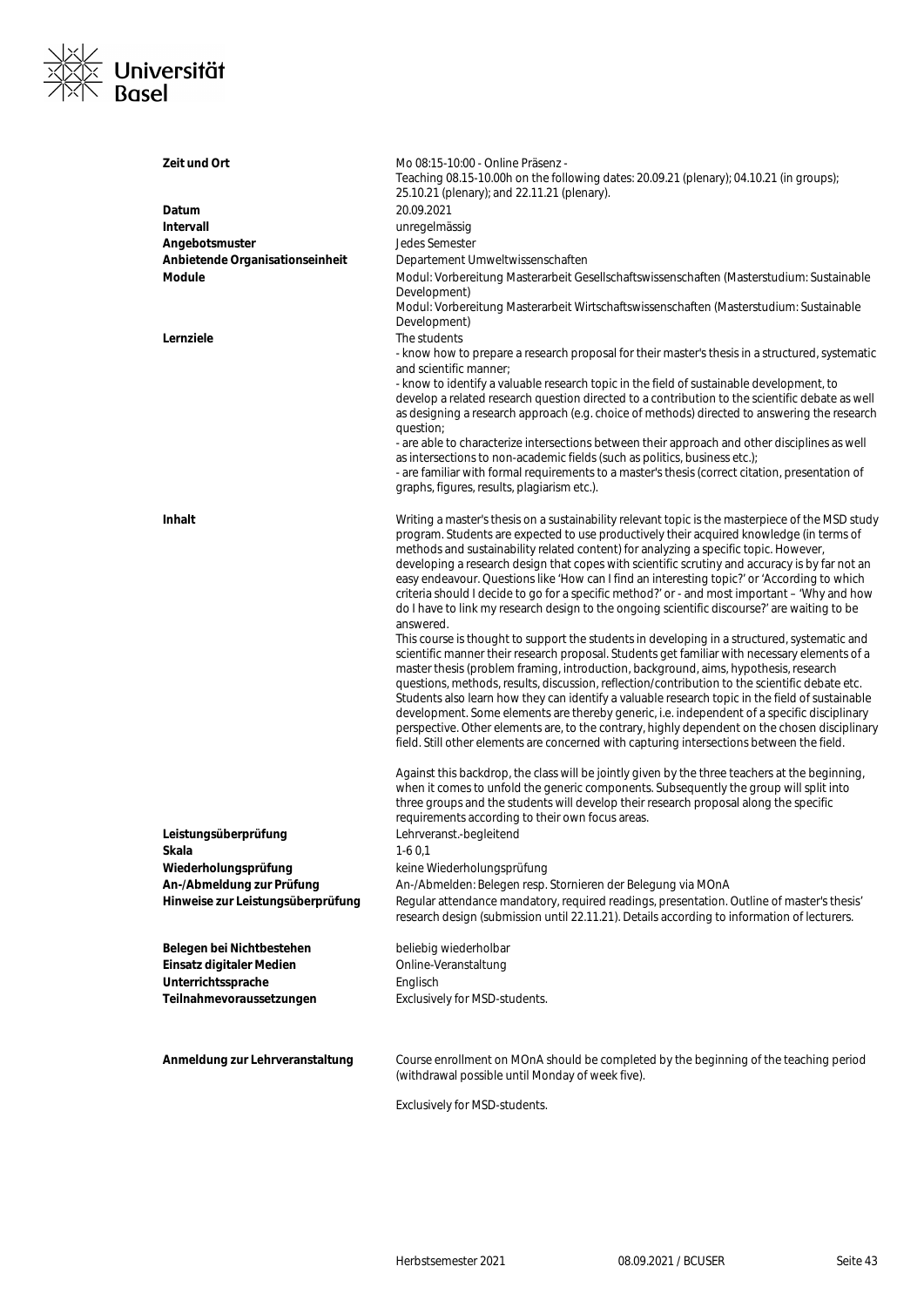

|          | Bemerkungen                                           | Mandatory course for all students of MSD 2017 ("Preparation Master's Thesis" module).<br>Students with focus area in natural science have to list this course in the learning agreement<br>for the "Preparation Master's Thesis" module. For details see guidelines and medium-term<br>syllabus. |      |
|----------|-------------------------------------------------------|--------------------------------------------------------------------------------------------------------------------------------------------------------------------------------------------------------------------------------------------------------------------------------------------------|------|
|          |                                                       | Students of IJDSD may attend the course according to agreement with P. Burger.                                                                                                                                                                                                                   |      |
|          |                                                       | Meetings for all participants/08.15 to 10h on the following dates:<br>- meeting 1: 20.09.21 (plenary);<br>- meeting 2: 04.10.21 (in groups);<br>- meeting $3:25.10.21$ (plenary);<br>- meeting 4: 22.11.21 (plenary).                                                                            |      |
|          |                                                       | Meetings in between in groups according to announcement of responsible professors.                                                                                                                                                                                                               |      |
|          |                                                       | This course is offered by the MSD: Prof. Dr. Patricia Holm, Paul Burger (lead) and Frank Krysiak<br>are heading the MSD teaching committee.                                                                                                                                                      |      |
| 31938-01 | Seminar: Qualitative Data Analysis in African Studies |                                                                                                                                                                                                                                                                                                  | 3 KP |
|          | <b>Dozierende</b>                                     | <b>Elisio Macamo</b>                                                                                                                                                                                                                                                                             |      |
|          | Zeit und Ort<br>Datum                                 | Mi 10:15-12:00 Rheinsprung 21, Seminarraum 00.004<br>22.09.2021                                                                                                                                                                                                                                  |      |
|          | Intervall                                             | wöchentlich                                                                                                                                                                                                                                                                                      |      |
|          | Angebotsmuster                                        | Jedes Herbstsemester                                                                                                                                                                                                                                                                             |      |
|          | Anbietende Organisationseinheit                       | Fachbereich Soziologie                                                                                                                                                                                                                                                                           |      |
|          | <b>Module</b>                                         | Modul: Advances in Epidemiology, Statistics and Global & Public Health (Masterstudium:                                                                                                                                                                                                           |      |
|          |                                                       | Epidemiologie)                                                                                                                                                                                                                                                                                   |      |
|          |                                                       | Modul: Methoden der Gesellschaftswissenschaften (Masterstudium: European Global Studies)                                                                                                                                                                                                         |      |
|          |                                                       | Modul: Vorbereitung Masterarbeit Gesellschaftswissenschaften (Masterstudium: Sustainable                                                                                                                                                                                                         |      |
|          |                                                       | Development)<br>Modul: Methoden der Near & Middle Eastern Studies und der Gesellschaftswissenschaften                                                                                                                                                                                            |      |
|          |                                                       | (MSF - Near & Middle Eastern Studies)                                                                                                                                                                                                                                                            |      |
|          |                                                       | Modul: Methoden der Soziologie und der Gesellschaftswissenschaften: qualitativ (MSF -                                                                                                                                                                                                            |      |
|          |                                                       | Soziologie)                                                                                                                                                                                                                                                                                      |      |
|          |                                                       | Modul: Fields: Knowledge Production and Transfer (MSG - African Studies)                                                                                                                                                                                                                         |      |
|          |                                                       | Modul: Research Skills (MSG - African Studies)                                                                                                                                                                                                                                                   |      |
|          |                                                       | Modul: Methods for Analyzing Changing Societies (MSG - Changing Societies: Migration -                                                                                                                                                                                                           |      |
|          |                                                       | Conflicts - Resources)                                                                                                                                                                                                                                                                           |      |
|          |                                                       | Modul: Areas: Afrika (MSG - Europäische Geschichte in globaler Perspektive)                                                                                                                                                                                                                      |      |
|          | Lernziele                                             | Students learn the methods of qualitative data analysis by apprehending the following skills:<br>- Differentiate qualitative analysis procedures from quantitative analysis                                                                                                                      |      |
|          |                                                       | - Preparing empirical data for qualitative analysis                                                                                                                                                                                                                                              |      |
|          |                                                       | - Identifying correct approaches in accordance to your empirical data and research question<br>- Analyzing qualitative data                                                                                                                                                                      |      |
|          |                                                       |                                                                                                                                                                                                                                                                                                  |      |
|          |                                                       | Studierende werden mit den Methoden der qualitativen Analyse vertraut gemacht. Sie sollen                                                                                                                                                                                                        |      |
|          |                                                       | die Fähigkeit erwerben:                                                                                                                                                                                                                                                                          |      |
|          |                                                       | - Qualitative Analyseverfahren in ihrer Eigenart von quantitativen Analyseverfahren zu                                                                                                                                                                                                           |      |
|          |                                                       | unterscheiden;                                                                                                                                                                                                                                                                                   |      |
|          |                                                       | - Empirische Daten für die qualitative Analyse vorzubereiten;                                                                                                                                                                                                                                    |      |
|          |                                                       | - Passende Ansätze der qualitativen Datenanalyse für Datenmaterial und Fragestellung zu                                                                                                                                                                                                          |      |
|          |                                                       | identifizieren;                                                                                                                                                                                                                                                                                  |      |
|          |                                                       | - Daten qualitativ auszuwerten.                                                                                                                                                                                                                                                                  |      |
|          | Inhalt                                                | The course introduces students to the tools and methodologies of qualitative research and its<br>epistemological foundations. Participants will collect data, that is going to be used during the                                                                                                |      |
|          |                                                       | course to illustrate the different steps of analyzing qualitative data: compiling, disassembling                                                                                                                                                                                                 |      |
|          |                                                       | and reassembling data; recombining data segments and finally the construction of                                                                                                                                                                                                                 |      |
|          |                                                       | typologies. A special emphasis is put on the techniques of transcribing, coding and                                                                                                                                                                                                              |      |
|          |                                                       | categorizing, that are going to be applied for the purpose of practicing.                                                                                                                                                                                                                        |      |
|          |                                                       |                                                                                                                                                                                                                                                                                                  |      |
|          |                                                       | Das Seminar wird in englischer Sprache durchgeführt. Es führt die Studierenden in die                                                                                                                                                                                                            |      |
|          |                                                       | Erkenntnistheorie, Techniken und Verfahren der qualitativen Datenanalyse ein. Grundlage für                                                                                                                                                                                                      |      |
|          |                                                       | das Seminar werden Daten bilden, die im Rahmen der Lehrveranstaltung erzeugt werden und                                                                                                                                                                                                          |      |
|          |                                                       | dazu eingesetzt werden sollen, wichtige Schritte der qualitativen Auswertung zu                                                                                                                                                                                                                  |      |
|          |                                                       | veranschaulichen: die Aufbereitung von Daten; das Auseinandernehmen von Daten; die<br>Zusammenführung von Datensegmenten und, schliesslich, die Typenbildung. Besonders                                                                                                                          |      |
|          |                                                       | betont werden Techniken des Transkribierens, Kodierens und der Kategorienbildung, die mit                                                                                                                                                                                                        |      |
|          |                                                       |                                                                                                                                                                                                                                                                                                  |      |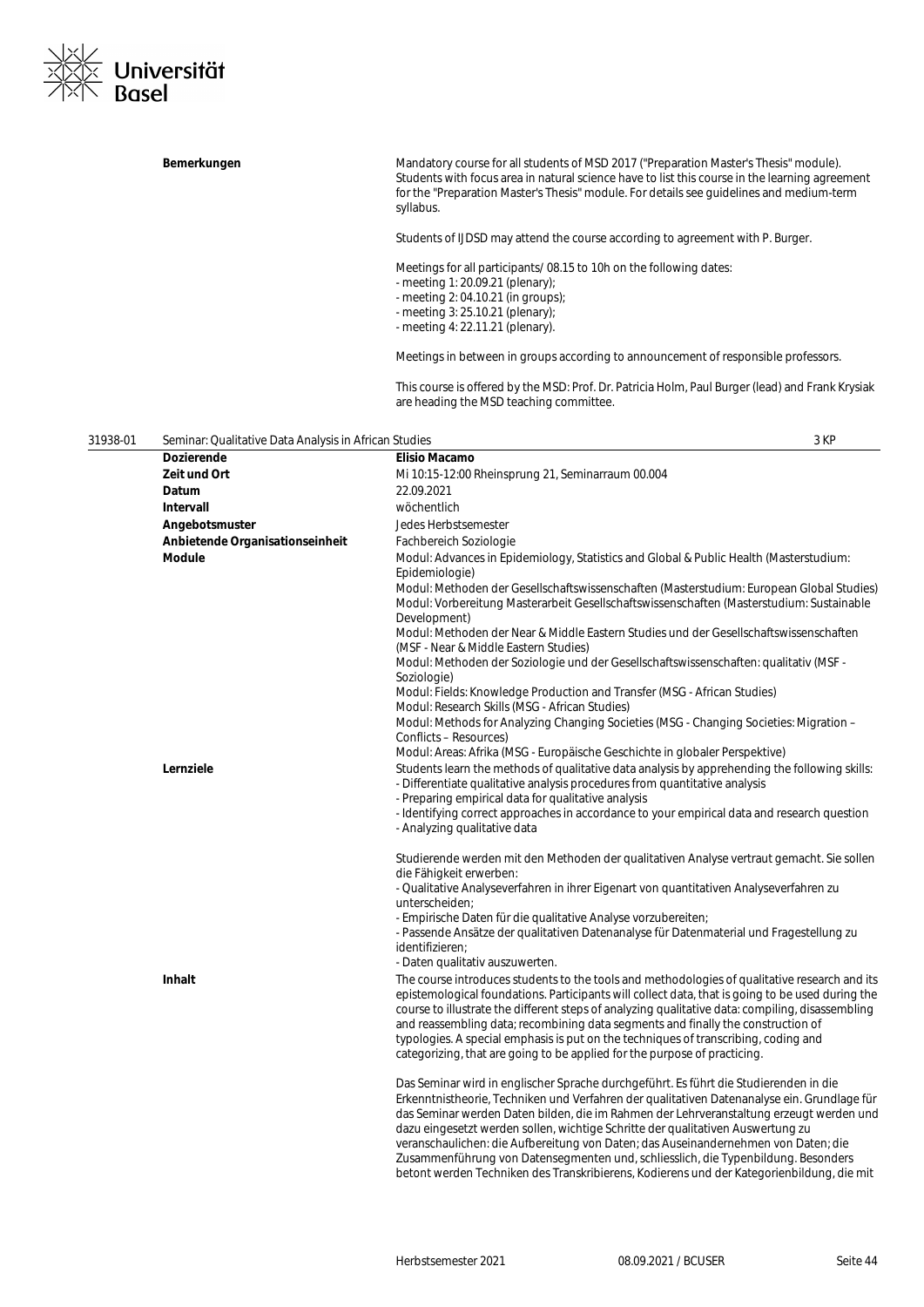

|                                   | den im Rahmen der Veranstaltung erzeugten Daten Gegenstand von praktischen Übungen<br>sein werden.                                                                                  |
|-----------------------------------|-------------------------------------------------------------------------------------------------------------------------------------------------------------------------------------|
| Literatur                         | Creswell, John W. 2007: Qualitative Inquiry and Research Design – Choosing among Five<br>Approaches. Sage. London.                                                                  |
|                                   | Dey, Ian 1993: Qualitative Data Analysis – A User-Friendly Guide for Social Scientists.                                                                                             |
|                                   | Routledge. London.                                                                                                                                                                  |
|                                   | Miles, Matthew, B. Huberman, Michael A. An Expanded Sourcebook – Qualitative Data<br>Analysis. Sage. London.                                                                        |
|                                   | Saldana, Johnny 2009: The Coding Manual for Qualitative Researchers. Sage. London.<br>Yin, Robert K. 2011: Qualitative Research from Start to Finish. The Guildford Press. New York |
| Leistungsüberprüfung              | Lehrveranst.-begleitend                                                                                                                                                             |
| Skala                             | Pass / Fail                                                                                                                                                                         |
| Wiederholungsprüfung              | keine Wiederholungsprüfung                                                                                                                                                          |
| An-/Abmeldung zur Prüfung         | Anmelden: Belegen; Abmelden: nicht erforderlich                                                                                                                                     |
| Hinweise zur Leistungsüberprüfung | Presentation; participants are required to submit three written reading responses during the<br>semester.                                                                           |
| Belegen bei Nichtbestehen         | beliebig wiederholbar                                                                                                                                                               |
| Einsatz digitaler Medien          | kein spezifischer Einsatz                                                                                                                                                           |
| Unterrichtssprache                | Englisch                                                                                                                                                                            |

48555-01 Seminar: Research Methods in Social and Political Science 3 KP **Dozierende Daniel Höhmann Zeit und Ort** Do 14:15-15:45 Bernoullistrasse 14/16, Seminarraum 02.004 **Datum** 23.09.2021 **Intervall** wöchentlich **Angebotsmuster** Jedes Herbstsemester **Anbietende Organisationseinheit** Fachbereich Politikwissenschaft **Module** Modul: Methoden der Gesellschaftswissenschaften (Masterstudium: European Global Studies) Modul: Vorbereitung Masterarbeit Gesellschaftswissenschaften (Masterstudium: Sustainable Development) Modul: Theorien und Methodologien der Kulturanthropologie (MSF - Kulturanthropologie) Modul: Methoden der Near & Middle Eastern Studies und der Gesellschaftswissenschaften (MSF - Near & Middle Eastern Studies) Modul: Empirische Forschungsmethoden der Politikwissenschaft und der Gesellschaftswissenschaften (MSF - Politikwissenschaft) Modul: Methoden der Soziologie und der Gesellschaftswissenschaften: quantitativ (MSF - Soziologie) Modul: Fields: Knowledge Production and Transfer (MSG - African Studies) Modul: Research Skills (MSG - African Studies) Modul: Methods for Analyzing Changing Societies (MSG - Changing Societies: Migration – Conflicts – Resources) Lernziele **Lernziele** - Learn the most important statistical estimation techniques for political scientists. - Learn how to use model diagnostics to improve the model. - Learn how to graphically represent the model to better convey the results to the audience during presentations or to readers in papers. **Inhalt Inhalt** This course is designed for students interested in quantitative research methods and statistical analysis who already possess some basic knowledge about statistics and, if possible, regression analysis. In the first three weeks of the course, we revisit some of the fundamentals of statistical inference (such as the Central Limit Theorem, hypotheses tests, etc.) to offer students with limited statistical background the possibility the catch up with the required knowledge. Next, we cover the classical linear regression model, the assumptions we make when running such a model, and how violations of these assumptions can be detected and fixed. In the next section of the course we will discuss maximum likelihood estimation and then apply this technique to binary and categorical dependent variables (logit, probit, count models, etc.). The focus of the course is not in mathematics, but to give students an intuition of how the different modelling techniques actually work. At the end of the course participants should be able to apply the covered material to their own research. In addition, students should learn how to graphically present the results of the models for professional publications. Literatur **Literatur** - Kellstedt, Paul & Guy Whitten (2013). The Fundamentals of Political Science Research. Cambridge: Cambridge University Press. - Weelan, Charles (2013). Naked Statistics. Stripping the Dread from the Data. New York: W.W. Norton. - Lewis‐Beck, Colin and Michael Lewis-Beck (2016). Applied Regression: An Introduction. London: Sage.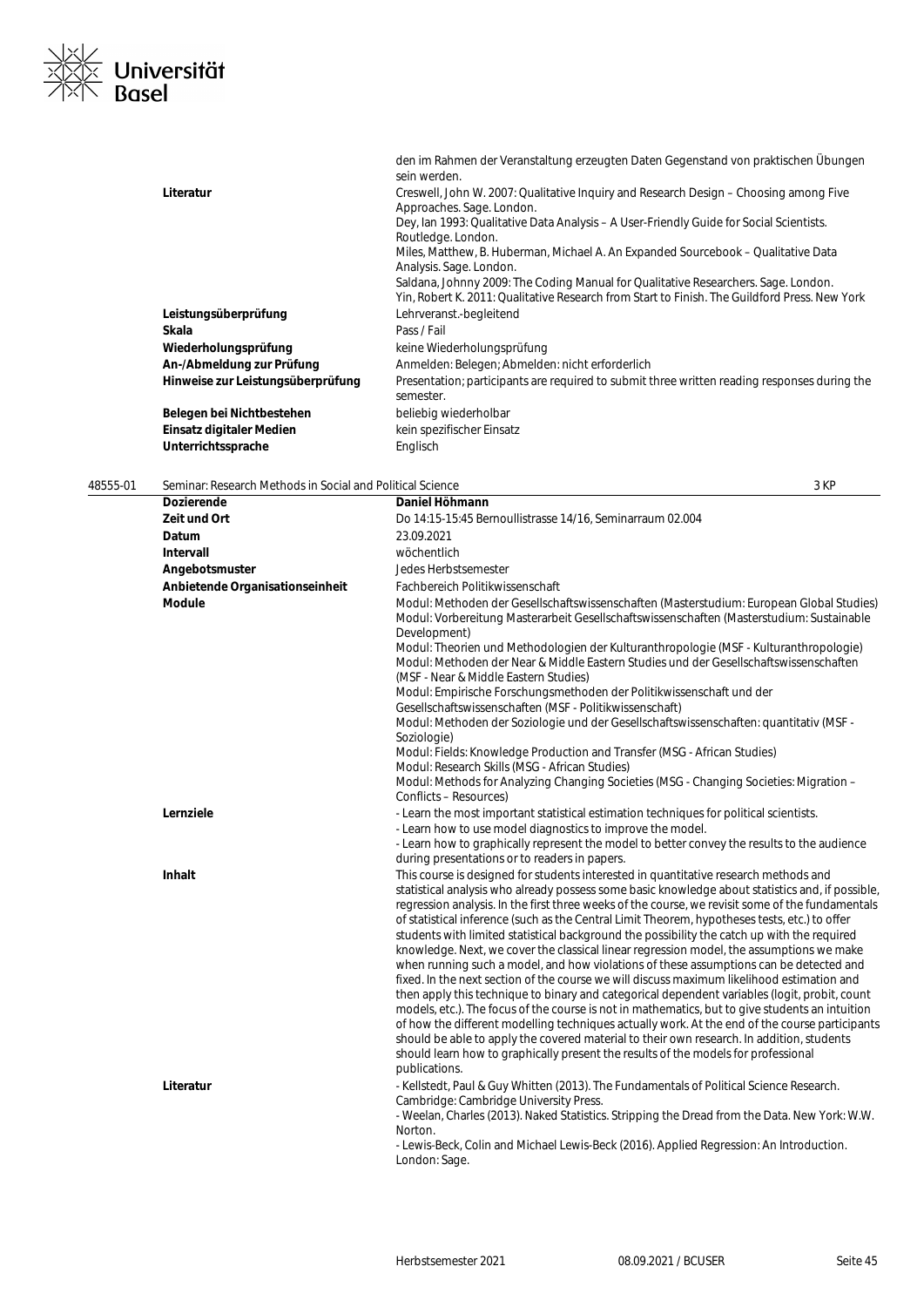

|          | Leistungsüberprüfung<br>Skala<br>Wiederholungsprüfung<br>An-/Abmeldung zur Prüfung<br>Hinweise zur Leistungsüberprüfung | - Best, Henning & Christof Wolf (2015). The SAGE Handbook of Regression Analysis and Causal<br>Inference. Sage: London.<br>Lehrveranst.-begleitend<br>$1-60,5$<br>keine Wiederholungsprüfung<br>Anmelden: Belegen; Abmelden: nicht erforderlich<br>To pass the seminar, students have to write a term paper that uses any publicly available data<br>set to demonstrate their ability to conduct a data analysis.                                                                                                                                                                                                                                                                                                                                                                                                                                                                                                                                           |  |
|----------|-------------------------------------------------------------------------------------------------------------------------|-------------------------------------------------------------------------------------------------------------------------------------------------------------------------------------------------------------------------------------------------------------------------------------------------------------------------------------------------------------------------------------------------------------------------------------------------------------------------------------------------------------------------------------------------------------------------------------------------------------------------------------------------------------------------------------------------------------------------------------------------------------------------------------------------------------------------------------------------------------------------------------------------------------------------------------------------------------|--|
|          | Belegen bei Nichtbestehen<br>Einsatz digitaler Medien<br>Unterrichtssprache<br>Teilnahmevoraussetzungen                 | All Seminars will be graded in the Department of Political Science.<br>Grading scale 6.0 to 1.0, whereupon 4.0 is a pass.<br>beliebig wiederholbar<br>kein spezifischer Einsatz<br>Englisch<br>- Knowledge of introductory statistics. In the first three weeks of the course, we revisit some of<br>the fundamentals of statistical inference (such as the Central Limit Theorem, hypotheses tests,<br>etc.) to offer students with limited statistical background the possibility the catch up with the<br>required knowledge.)                                                                                                                                                                                                                                                                                                                                                                                                                           |  |
|          | Anmeldung zur Lehrveranstaltung                                                                                         | - The number of participants is limited to 25 people. The first session of the seminar will be<br>held via Zoom on 23 September 2021. This session will serve as an information session for all<br>interested students. Please take not that you will have to decide at the end of this session<br>whether you will continue with the seminar for the rest of the term. Since we have only a<br>limited number of places due to Corona restrictions, we want to make sure that places in the<br>seminar are not blocked by people who will not take part for the full semester. Priority will be<br>given to students of Political Science and Sociology. If there are more students than places in<br>this first session, we will distribute the places according the date of registration to the course<br>in Mona. As of the second session we will conduct the sessions in-person according to the<br>current Corona rules.<br>durch Belegen in MOnA    |  |
|          | Bemerkungen                                                                                                             | Attention:<br>The first session of the seminar will be held via Zoom on 23 September 2021. This session will<br>serve as an information session for all interested students. Please take not that you will have<br>to decide at the end of this session whether you will continue with the seminar for the rest of<br>the term. Since we have only a limited number of places due to Corona restrictions, we want<br>to make sure that places in the seminar are not blocked by people who will not take part for<br>the full semester. Priority will be given to students of Political Science and Sociology. If there<br>are more students than places in this first session, we will distribute the places according the<br>date of registration to the course in Mona. As of the second session we will conduct the<br>sessions in-person according to the current Corona rules.<br>All Seminars will be graded in the Department of Political Science. |  |
|          |                                                                                                                         | Grading scale 6.0 to 1.0, whereupon 4.0 is a pass.                                                                                                                                                                                                                                                                                                                                                                                                                                                                                                                                                                                                                                                                                                                                                                                                                                                                                                          |  |
| 49855-01 | Tutorat: Research Methods in Social and Political Science<br>Dozierende                                                 | 2 KP<br>Daniel Höhmann                                                                                                                                                                                                                                                                                                                                                                                                                                                                                                                                                                                                                                                                                                                                                                                                                                                                                                                                      |  |
|          | Zeit und Ort                                                                                                            | Do 08:15-10:00 Wirtschaftswissenschaftliche Fakultät, Grosses PC-Labor S18 HG.37                                                                                                                                                                                                                                                                                                                                                                                                                                                                                                                                                                                                                                                                                                                                                                                                                                                                            |  |
|          | Datum                                                                                                                   | 23.09.2021                                                                                                                                                                                                                                                                                                                                                                                                                                                                                                                                                                                                                                                                                                                                                                                                                                                                                                                                                  |  |
|          | <b>Intervall</b>                                                                                                        | wöchentlich                                                                                                                                                                                                                                                                                                                                                                                                                                                                                                                                                                                                                                                                                                                                                                                                                                                                                                                                                 |  |
|          | Angebotsmuster                                                                                                          | Jedes Herbstsemester                                                                                                                                                                                                                                                                                                                                                                                                                                                                                                                                                                                                                                                                                                                                                                                                                                                                                                                                        |  |
|          | Anbietende Organisationseinheit                                                                                         | Fachbereich Politikwissenschaft                                                                                                                                                                                                                                                                                                                                                                                                                                                                                                                                                                                                                                                                                                                                                                                                                                                                                                                             |  |
|          | <b>Module</b>                                                                                                           | Modul: Methoden der Gesellschaftswissenschaften (Masterstudium: European Global Studies)<br>Modul: Vorbereitung Masterarbeit Gesellschaftswissenschaften (Masterstudium: Sustainable<br>Development)                                                                                                                                                                                                                                                                                                                                                                                                                                                                                                                                                                                                                                                                                                                                                        |  |

**Inhalt Inhalt** The tutorial will primarily serve to deepen the understanding of the principles and methods

|                           | the tutorials will give you a thorough introduction to R and illustrate how the different<br>concepts and models introduced during the lecture can be implemented in R. |
|---------------------------|-------------------------------------------------------------------------------------------------------------------------------------------------------------------------|
| Leistungsüberprüfung      | Lehrveranst.-begleitend                                                                                                                                                 |
| Skala                     | Pass / Fail                                                                                                                                                             |
| Wiederholungsprüfung      | keine Wiederholungsprüfung                                                                                                                                              |
| An-/Abmeldung zur Prüfung | Anmelden: Belegen; Abmelden: nicht erforderlich                                                                                                                         |
|                           |                                                                                                                                                                         |

Gesellschaftswissenschaften (MSF - Politikwissenschaft)

Modul: Empirische Forschungsmethoden der Politikwissenschaft und der

Modul: Fields: Knowledge Production and Transfer (MSG - African Studies)

introduced during the course "Research Methods in Social and Political Science". In particular,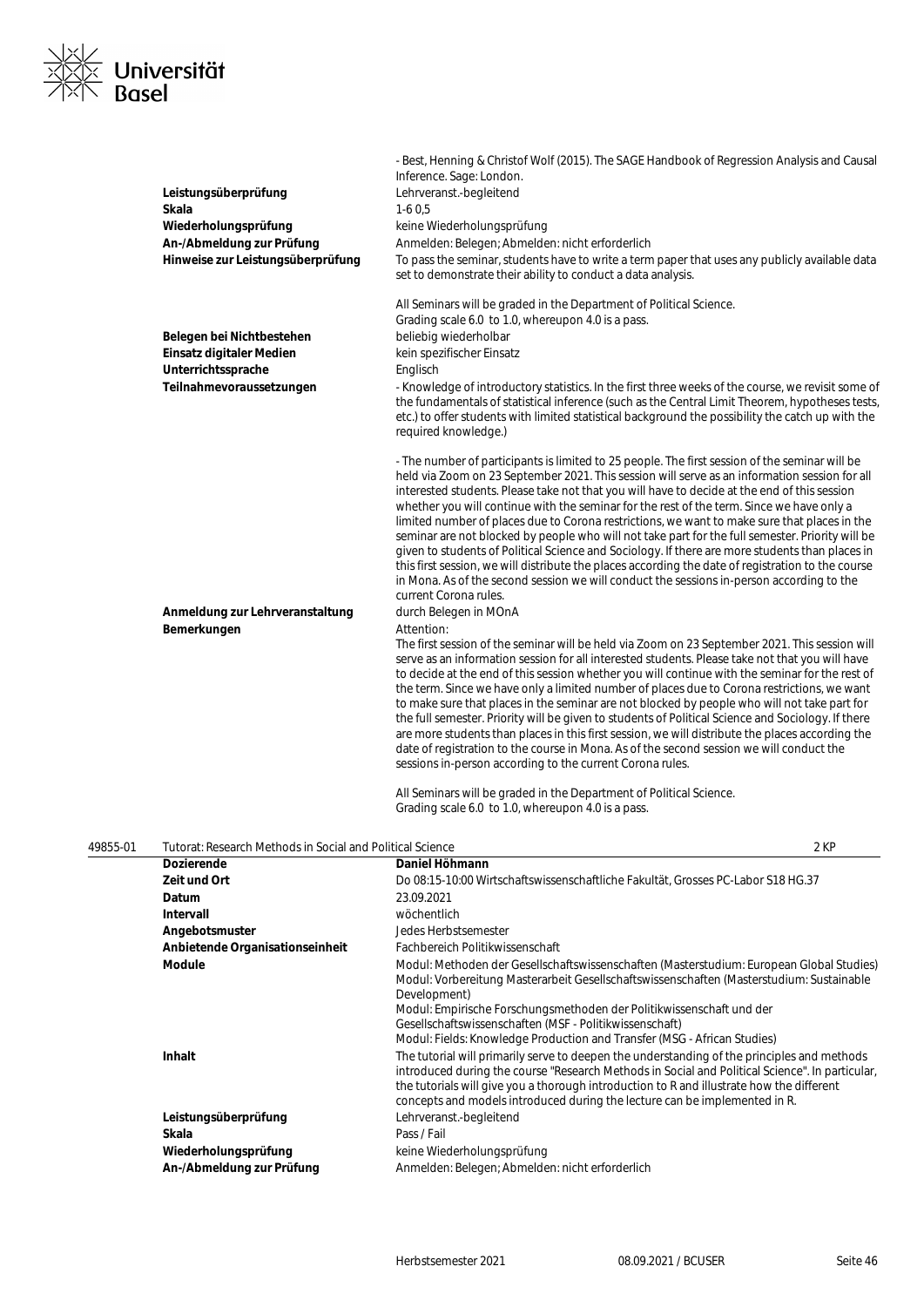# XXX<br>XXXX Universität<br>XXX Basel

| Hinweise zur Leistungsüberprüfung | To pass the tutorial, students have to complete two problem sets. The problem sets include<br>basic analytical and statistical problems. For the most part, the problem sets involve hands-on<br>data analysis using R.                                                                                                                                                                                                                                                                                                                                                                                                                                                                                                                                                                                                                                     |
|-----------------------------------|-------------------------------------------------------------------------------------------------------------------------------------------------------------------------------------------------------------------------------------------------------------------------------------------------------------------------------------------------------------------------------------------------------------------------------------------------------------------------------------------------------------------------------------------------------------------------------------------------------------------------------------------------------------------------------------------------------------------------------------------------------------------------------------------------------------------------------------------------------------|
| Belegen bei Nichtbestehen         | beliebig wiederholbar                                                                                                                                                                                                                                                                                                                                                                                                                                                                                                                                                                                                                                                                                                                                                                                                                                       |
| Einsatz digitaler Medien          | kein spezifischer Einsatz                                                                                                                                                                                                                                                                                                                                                                                                                                                                                                                                                                                                                                                                                                                                                                                                                                   |
| Unterrichtssprache                | Englisch                                                                                                                                                                                                                                                                                                                                                                                                                                                                                                                                                                                                                                                                                                                                                                                                                                                    |
| Teilnahmevoraussetzungen          | The first session of the tutorial will be held via Zoom on 30 September 2021. This session will<br>serve as an information session for all interested students. Please take not that you will have<br>to decide at the end of this session whether you will continue with the seminar for the rest of<br>the term. Since we have only a limited number of places due to Corona restrictions, we want<br>to make sure that places in the tutorial are not blocked by people who will not take part for<br>the full semester. Priority will be given to students of Political Science. If there are more<br>students than places in this first session, we will distribute the places according the date of<br>registration to the course in Mona. As of the second session we will conduct the sessions in-<br>person according to the current Corona rules. |
| Anmeldung zur Lehrveranstaltung   |                                                                                                                                                                                                                                                                                                                                                                                                                                                                                                                                                                                                                                                                                                                                                                                                                                                             |
| Bemerkungen                       | Participation in the tutorials is not mandatory, but strongly recommended. Particularly, if this<br>is your first statistics class or if you have no prior experience with R, please use this<br>opportunity to ask questions and to practice what you have learned during the lecture. The<br>lab sessions are very important for your personal progress and for your ability to complete the<br>problem sets (and to work with R, as the first three weeks in the lab sessions are used to bring<br>students up to speed with that software). Students studying political science are required to<br>go to the lab sessions, which earns them an extra 2 credit points.                                                                                                                                                                                   |
|                                   | The first session of the tutorial will be held via Zoom on 30 September 2021. This session will<br>serve as an information session for all interested students. Please take not that you will have<br>to decide at the end of this session whether you will continue with the seminar for the rest of<br>the term. Since we have only a limited number of places due to Corona restrictions, we want<br>to make sure that places in the tutorial are not blocked by people who will not take part for<br>the full semester. Priority will be given to students of Political Science. If there are more<br>students than places in this first session, we will distribute the places according the date of<br>registration to the course in Mona. As of the second session we will conduct the sessions in-<br>person according to the current Corona rules. |

### **Modul: Vorbereitung Masterarbeit Wirtschaftswissenschaften**

| 49078-01 | Kurs: Research Design Master's Thesis | 3 KP                                                                                                                                                                                                                                                                                                                          |
|----------|---------------------------------------|-------------------------------------------------------------------------------------------------------------------------------------------------------------------------------------------------------------------------------------------------------------------------------------------------------------------------------|
|          | <b>Dozierende</b>                     | <b>Paul Burger</b>                                                                                                                                                                                                                                                                                                            |
|          |                                       | Patricia Holm                                                                                                                                                                                                                                                                                                                 |
|          |                                       | Frank Christian Krysiak                                                                                                                                                                                                                                                                                                       |
|          | Zeit und Ort                          | Mo 08:15-10:00 - Online Präsenz -                                                                                                                                                                                                                                                                                             |
|          |                                       | Teaching 08.15-10.00h on the following dates: 20.09.21 (plenary); 04.10.21 (in groups);<br>25.10.21 (plenary); and 22.11.21 (plenary).                                                                                                                                                                                        |
|          | Datum                                 | 20.09.2021                                                                                                                                                                                                                                                                                                                    |
|          | <b>Intervall</b>                      | unregelmässig                                                                                                                                                                                                                                                                                                                 |
|          | Angebotsmuster                        | <b>Jedes Semester</b>                                                                                                                                                                                                                                                                                                         |
|          | Anbietende Organisationseinheit       | Departement Umweltwissenschaften                                                                                                                                                                                                                                                                                              |
|          | Module                                | Modul: Vorbereitung Masterarbeit Gesellschaftswissenschaften (Masterstudium: Sustainable<br>Development)                                                                                                                                                                                                                      |
|          |                                       | Modul: Vorbereitung Masterarbeit Wirtschaftswissenschaften (Masterstudium: Sustainable<br>Development)                                                                                                                                                                                                                        |
|          | Lernziele                             | The students                                                                                                                                                                                                                                                                                                                  |
|          |                                       | - know how to prepare a research proposal for their master's thesis in a structured, systematic<br>and scientific manner:                                                                                                                                                                                                     |
|          |                                       | - know to identify a valuable research topic in the field of sustainable development, to<br>develop a related research question directed to a contribution to the scientific debate as well<br>as designing a research approach (e.g. choice of methods) directed to answering the research<br>question;                      |
|          |                                       | - are able to characterize intersections between their approach and other disciplines as well<br>as intersections to non-academic fields (such as politics, business etc.);<br>- are familiar with formal requirements to a master's thesis (correct citation, presentation of<br>graphs, figures, results, plagiarism etc.). |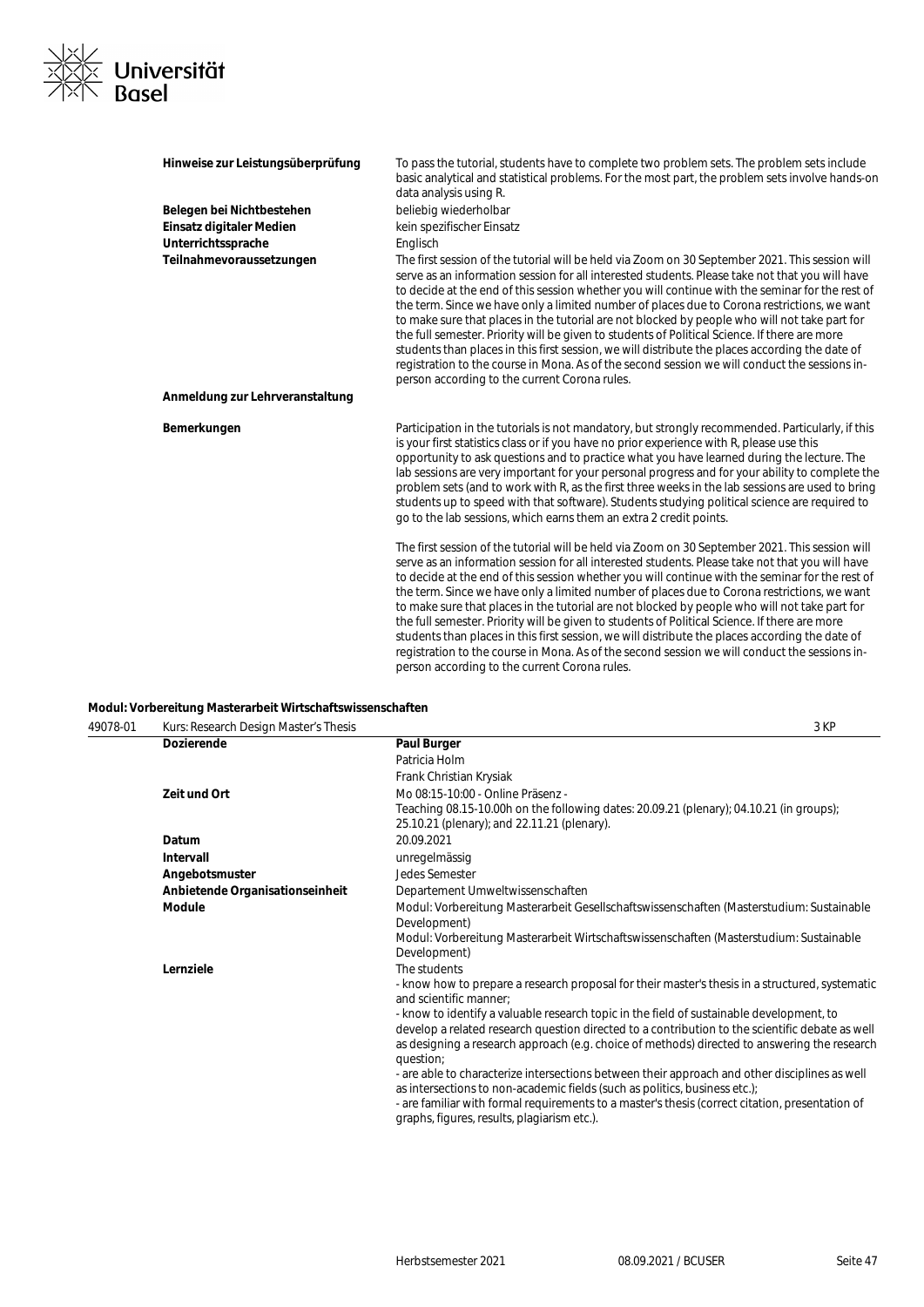

|          | <b>Dozierende</b>                                              | Andrea Ghisletta<br><b>Kurt Schmidheiny</b>                                                                                                                                                                                                                                                                                                                                                                                                                                                                                                                                                      |
|----------|----------------------------------------------------------------|--------------------------------------------------------------------------------------------------------------------------------------------------------------------------------------------------------------------------------------------------------------------------------------------------------------------------------------------------------------------------------------------------------------------------------------------------------------------------------------------------------------------------------------------------------------------------------------------------|
| 12036-01 | Vorlesung: Econometrics                                        | 6 KP                                                                                                                                                                                                                                                                                                                                                                                                                                                                                                                                                                                             |
|          |                                                                | This course is offered by the MSD: Prof. Dr. Patricia Holm, Paul Burger (lead) and Frank Krysiak<br>are heading the MSD teaching committee.                                                                                                                                                                                                                                                                                                                                                                                                                                                      |
|          |                                                                | Meetings in between in groups according to announcement of responsible professors.                                                                                                                                                                                                                                                                                                                                                                                                                                                                                                               |
|          |                                                                | - meeting 2: 04.10.21 (in groups);<br>- meeting 3: 25.10.21 (plenary);<br>- meeting 4: 22.11.21 (plenary).                                                                                                                                                                                                                                                                                                                                                                                                                                                                                       |
|          |                                                                | Meetings for all participants/08.15 to 10h on the following dates:<br>- meeting 1: 20.09.21 (plenary);                                                                                                                                                                                                                                                                                                                                                                                                                                                                                           |
|          |                                                                | Students of IJDSD may attend the course according to agreement with P. Burger.                                                                                                                                                                                                                                                                                                                                                                                                                                                                                                                   |
|          | Bemerkungen                                                    | Mandatory course for all students of MSD 2017 ("Preparation Master's Thesis" module).<br>Students with focus area in natural science have to list this course in the learning agreement<br>for the "Preparation Master's Thesis" module. For details see guidelines and medium-term<br>syllabus.                                                                                                                                                                                                                                                                                                 |
|          |                                                                | Exclusively for MSD-students.                                                                                                                                                                                                                                                                                                                                                                                                                                                                                                                                                                    |
|          | Anmeldung zur Lehrveranstaltung                                | Course enrollment on MOnA should be completed by the beginning of the teaching period<br>(withdrawal possible until Monday of week five).                                                                                                                                                                                                                                                                                                                                                                                                                                                        |
|          | Teilnahmevoraussetzungen                                       | Exclusively for MSD-students.                                                                                                                                                                                                                                                                                                                                                                                                                                                                                                                                                                    |
|          | Einsatz digitaler Medien<br>Unterrichtssprache                 | Online-Veranstaltung<br>Englisch                                                                                                                                                                                                                                                                                                                                                                                                                                                                                                                                                                 |
|          | Belegen bei Nichtbestehen                                      | research design (submission until 22.11.21). Details according to information of lecturers.<br>beliebig wiederholbar                                                                                                                                                                                                                                                                                                                                                                                                                                                                             |
|          | An-/Abmeldung zur Prüfung<br>Hinweise zur Leistungsüberprüfung | An-/Abmelden: Belegen resp. Stornieren der Belegung via MOnA<br>Regular attendance mandatory, required readings, presentation. Outline of master's thesis'                                                                                                                                                                                                                                                                                                                                                                                                                                       |
|          | Skala<br>Wiederholungsprüfung                                  | $1-60,1$<br>keine Wiederholungsprüfung                                                                                                                                                                                                                                                                                                                                                                                                                                                                                                                                                           |
|          | Leistungsüberprüfung                                           | when it comes to unfold the generic components. Subsequently the group will split into<br>three groups and the students will develop their research proposal along the specific<br>requirements according to their own focus areas.<br>Lehrveranst.-begleitend                                                                                                                                                                                                                                                                                                                                   |
|          |                                                                | perspective. Other elements are, to the contrary, highly dependent on the chosen disciplinary<br>field. Still other elements are concerned with capturing intersections between the field.<br>Against this backdrop, the class will be jointly given by the three teachers at the beginning,                                                                                                                                                                                                                                                                                                     |
|          |                                                                | This course is thought to support the students in developing in a structured, systematic and<br>scientific manner their research proposal. Students get familiar with necessary elements of a<br>master thesis (problem framing, introduction, background, aims, hypothesis, research<br>questions, methods, results, discussion, reflection/contribution to the scientific debate etc.<br>Students also learn how they can identify a valuable research topic in the field of sustainable<br>development. Some elements are thereby generic, i.e. independent of a specific disciplinary        |
|          |                                                                | program. Students are expected to use productively their acquired knowledge (in terms of<br>methods and sustainability related content) for analyzing a specific topic. However,<br>developing a research design that copes with scientific scrutiny and accuracy is by far not an<br>easy endeavour. Questions like 'How can I find an interesting topic?' or 'According to which<br>criteria should I decide to go for a specific method?' or - and most important - 'Why and how<br>do I have to link my research design to the ongoing scientific discourse?' are waiting to be<br>answered. |
|          | <b>Inhalt</b>                                                  | Writing a master's thesis on a sustainability relevant topic is the masterpiece of the MSD study                                                                                                                                                                                                                                                                                                                                                                                                                                                                                                 |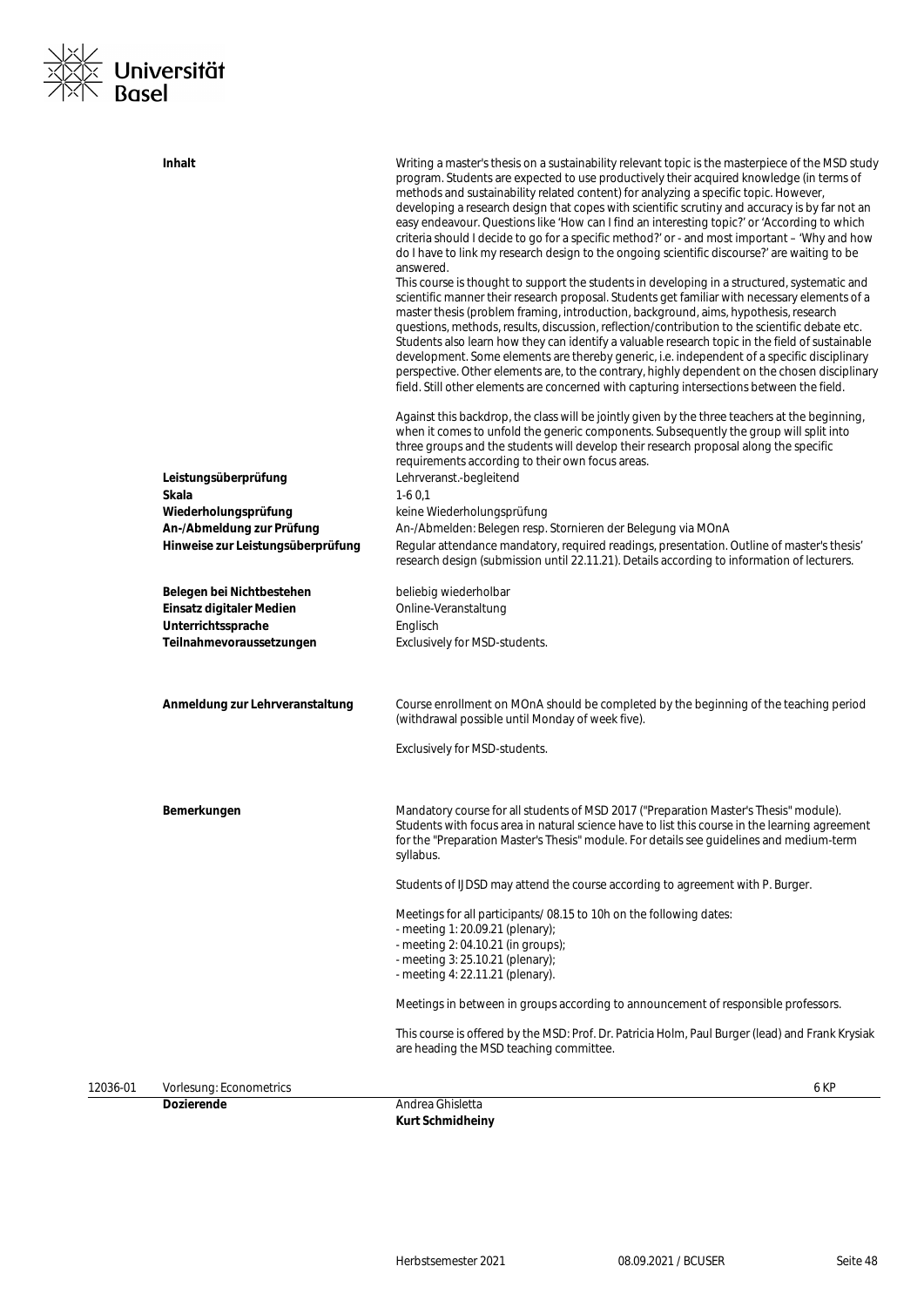

| Zeit und Ort                      | Mo 10:15-12:00 Biozentrum Neubau, Maurice E. Müller Saal U1.111<br>Mi 10:15-12:00 Chemie, Organische, Grosser Hörsaal OC<br>The course is planned as an in-class course, if necessary it will be offered in hybrid form, i.e.<br>with a simultaneous livestream or as an online presence course.                                                                                                                                                                                                                                                                                                                                                                                                                                                                                                                                                                                                                                                                                                                                                                                                                                                                      |
|-----------------------------------|-----------------------------------------------------------------------------------------------------------------------------------------------------------------------------------------------------------------------------------------------------------------------------------------------------------------------------------------------------------------------------------------------------------------------------------------------------------------------------------------------------------------------------------------------------------------------------------------------------------------------------------------------------------------------------------------------------------------------------------------------------------------------------------------------------------------------------------------------------------------------------------------------------------------------------------------------------------------------------------------------------------------------------------------------------------------------------------------------------------------------------------------------------------------------|
| Datum                             | 22.09.2021                                                                                                                                                                                                                                                                                                                                                                                                                                                                                                                                                                                                                                                                                                                                                                                                                                                                                                                                                                                                                                                                                                                                                            |
| <b>Intervall</b>                  | wöchentlich                                                                                                                                                                                                                                                                                                                                                                                                                                                                                                                                                                                                                                                                                                                                                                                                                                                                                                                                                                                                                                                                                                                                                           |
| Angebotsmuster                    | Jedes Herbstsemester                                                                                                                                                                                                                                                                                                                                                                                                                                                                                                                                                                                                                                                                                                                                                                                                                                                                                                                                                                                                                                                                                                                                                  |
| Anbietende Organisationseinheit   | Wirtschaftswissenschaftliche Fakultät / WWZ                                                                                                                                                                                                                                                                                                                                                                                                                                                                                                                                                                                                                                                                                                                                                                                                                                                                                                                                                                                                                                                                                                                           |
| <b>Module</b>                     | Grundlagenmodul: Advanced Topics in Economics (Masterstudium: International and                                                                                                                                                                                                                                                                                                                                                                                                                                                                                                                                                                                                                                                                                                                                                                                                                                                                                                                                                                                                                                                                                       |
|                                   | Monetary Economics) (Pflicht)<br>Kernmodul: VWL (Masterstudium: Wirtschaftswissenschaften (Studienbeginn vor 01.08.2021))<br>(Pflicht)<br>Modul: Fundamentals in Business and Economics (Masterstudium: Wirtschaftswissenschaften)<br>Modul: Fundamentals in Business and Technology (Masterstudium: Business and Technology)<br>Modul: Fundamentals in Economics (Masterstudium: Economics and Public Policy)                                                                                                                                                                                                                                                                                                                                                                                                                                                                                                                                                                                                                                                                                                                                                        |
|                                   | Modul: Kernbereich Wirtschaftswissenschaften (Masterstudium: Sustainable Development)<br>Modul: Methoden der Wirtschaftswissenschaften (Masterstudium: European Global Studies)<br>Modul: Vorbereitung Masterarbeit Wirtschaftswissenschaften (Masterstudium: Sustainable<br>Development)                                                                                                                                                                                                                                                                                                                                                                                                                                                                                                                                                                                                                                                                                                                                                                                                                                                                             |
| Lernziele                         | This course provides students with the basic econometric tools for cross-section and panel<br>data. It is an applied course preparing students to both conduct own empirical research<br>projects and assess empirical research papers. Each of the discussed tools will be<br>implemented using standard statistical software (Stata or R) and real world data. Students will<br>learn how to choose the adequate statistical method, discuss its identifying assumptions,<br>correctly interpret its results and to translate them into economically meaningful answers.<br>This course is supplemented by the course "Fundamentals of Econometric Theory" (41957)<br>which provides formal proofs and additional results.                                                                                                                                                                                                                                                                                                                                                                                                                                          |
| <b>Inhalt</b>                     | Outline:<br>1. Causal effects and the logic of randomized experiments<br>2. Linear regression: Estimation, small and large sample properties, hypothesis testing,<br>omitted variable bias, model selection, functional form, heteroscedasticity, autocorrelation,<br>clustering<br>3. Instrumental variable estimation: Estimation, identification, weak instruments<br>4. Panel data: fixed effects, random effects<br>5. Maximum likelihood estimation<br>6. Binary choice: probit and logit                                                                                                                                                                                                                                                                                                                                                                                                                                                                                                                                                                                                                                                                       |
| Literatur                         | Any textbook in econometrics covers the topics developed in this course. The technical level<br>of this course will be closer to the introductory text-books. However, students with a strong<br>mathematical background may find the advanced textbook more appropriate. The two<br>companions are not self-contained textbooks but useful to deepen the intuitive<br>understanding.<br>Introductory textbook:<br>- Stock, James H. and Mark W. Watson (2020), Introduction to Econometrics, 4th Global<br>Edition, Pearson.<br>Advanced textbooks:<br>- Cameron, A. Colin and Pravin K. Trivedi (2005), Microeconometrics: Methods and<br>Applications, Cambridge University Press.<br>- Davidson, Russell and James G. MacKinnon (2004), Econometric Theory and Methods,<br><b>Oxford University Press.</b><br>- Hayashi, Fumio (2000), Econometrics, Princeton University Press.<br>- Wooldridge, Jeffrey M. (2002), Econometric Analysis of Cross Section and Panel Data, MIT<br>Press.<br>Companion textbooks:<br>- Angrist, Joshua D. and Jorn-Steffen Pischke (2009), Mostly Harmless Econometrics: An<br>Empiricist's Companion, Princeton University Press. |
|                                   | - Kennedy, Peter (2008), A Guide to Econometrics, 6th ed., Blackwell Publishing.                                                                                                                                                                                                                                                                                                                                                                                                                                                                                                                                                                                                                                                                                                                                                                                                                                                                                                                                                                                                                                                                                      |
| Weblink                           | https://www.schmidheiny.name/teaching/unibas/econometrics/                                                                                                                                                                                                                                                                                                                                                                                                                                                                                                                                                                                                                                                                                                                                                                                                                                                                                                                                                                                                                                                                                                            |
| Leistungsüberprüfung              | Examen                                                                                                                                                                                                                                                                                                                                                                                                                                                                                                                                                                                                                                                                                                                                                                                                                                                                                                                                                                                                                                                                                                                                                                |
| Skala                             | $1-60,1$                                                                                                                                                                                                                                                                                                                                                                                                                                                                                                                                                                                                                                                                                                                                                                                                                                                                                                                                                                                                                                                                                                                                                              |
|                                   |                                                                                                                                                                                                                                                                                                                                                                                                                                                                                                                                                                                                                                                                                                                                                                                                                                                                                                                                                                                                                                                                                                                                                                       |
| Wiederholungsprüfung              | eine Wiederholung, bester Versuch zählt                                                                                                                                                                                                                                                                                                                                                                                                                                                                                                                                                                                                                                                                                                                                                                                                                                                                                                                                                                                                                                                                                                                               |
| An-/Abmeldung zur Prüfung         | An-/Abmelden: Belegen resp. Stornieren der Belegung via MOnA                                                                                                                                                                                                                                                                                                                                                                                                                                                                                                                                                                                                                                                                                                                                                                                                                                                                                                                                                                                                                                                                                                          |
| Hinweise zur Leistungsüberprüfung | There will be a final exam and eight online tests. The online tests will be graded on a pass / fail<br>basis. You must pass at least five out of the eight online tests in order to be allowed to the<br>final exam. If you do not fulfill this requirement, you will be excluded from the final exam and<br>deregistered from the course in MONA. The grade will solely be determined by the final exam.<br>written exam: tba                                                                                                                                                                                                                                                                                                                                                                                                                                                                                                                                                                                                                                                                                                                                        |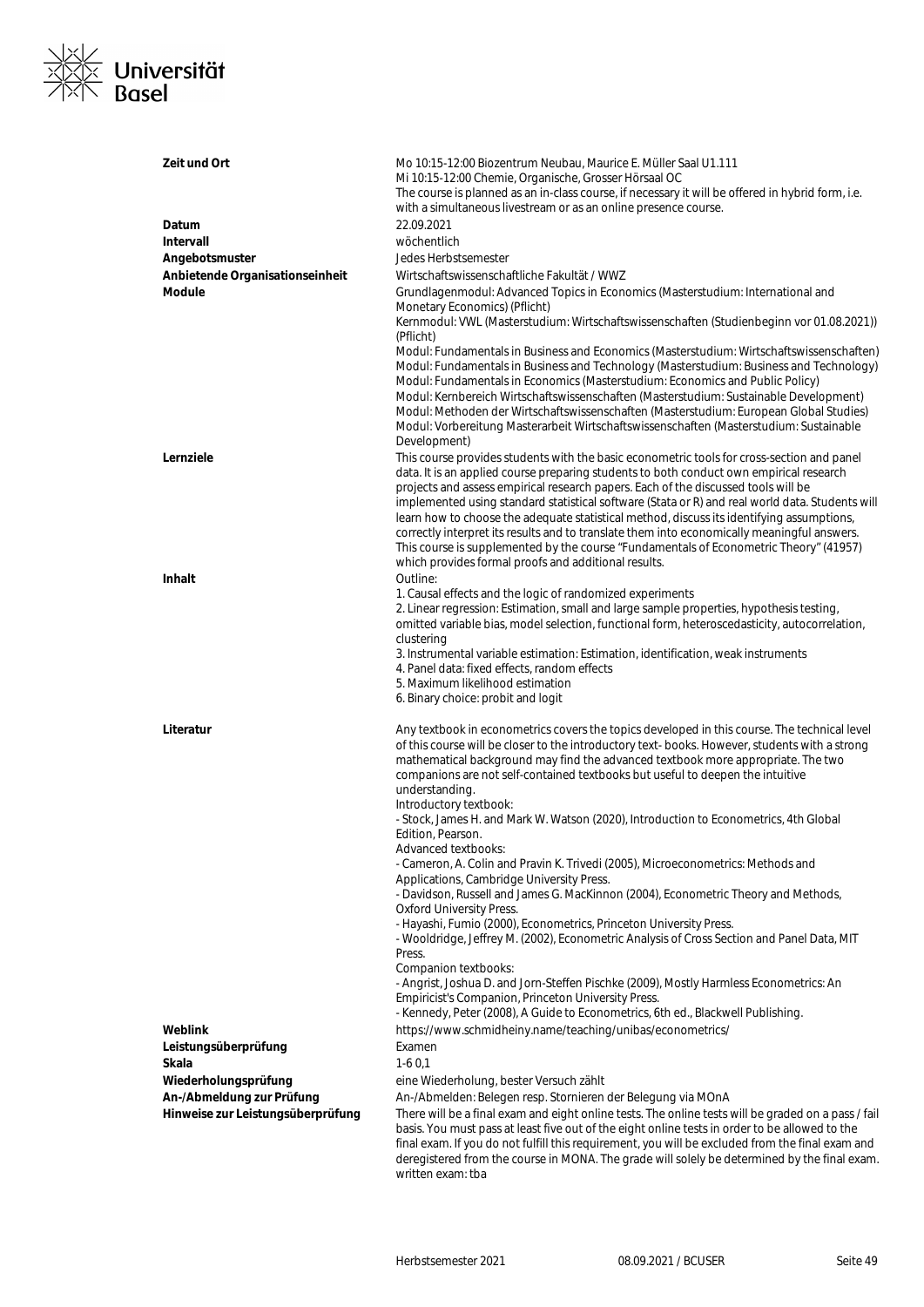

|          | Belegen bei Nichtbestehen<br>Einsatz digitaler Medien<br>Unterrichtssprache<br>Teilnahmevoraussetzungen | einmal wiederholbar<br>kein spezifischer Einsatz<br>Englisch<br>Prerequisites:<br>Completed BA in Business and Economics and basic knowledge in statistics, particularly the<br>linear regression model                                                                                                                                                                                                                                                                                                                                                                                                                                                                                                                                                                                                                                                                                                                                                                                                                                                                                                                                                                                                                                                                                                                                                                                                                                                       |
|----------|---------------------------------------------------------------------------------------------------------|---------------------------------------------------------------------------------------------------------------------------------------------------------------------------------------------------------------------------------------------------------------------------------------------------------------------------------------------------------------------------------------------------------------------------------------------------------------------------------------------------------------------------------------------------------------------------------------------------------------------------------------------------------------------------------------------------------------------------------------------------------------------------------------------------------------------------------------------------------------------------------------------------------------------------------------------------------------------------------------------------------------------------------------------------------------------------------------------------------------------------------------------------------------------------------------------------------------------------------------------------------------------------------------------------------------------------------------------------------------------------------------------------------------------------------------------------------------|
|          | Anmeldung zur Lehrveranstaltung                                                                         | Registration: Please enrol in MOnA. EUCOR-Students and students of other Swiss Universities<br>have to enrol at the students administration office (studseksupport1@unibas.ch) within the<br>official enrolment period. Enrolment = Registration for the exam!                                                                                                                                                                                                                                                                                                                                                                                                                                                                                                                                                                                                                                                                                                                                                                                                                                                                                                                                                                                                                                                                                                                                                                                                |
|          | Bemerkungen                                                                                             | Students who plan to take other courses in econometrics (Microeconometrics I and II, Time<br>Series Analysis I and II) should follow the course "Fundamentals of Econometric<br>Theory" (41957) along with "Econometrics" (12036).<br>Students studying under the expiring study regulation will be admitted to the exam, even if<br>the system should give the feedback that this is no longer possible.                                                                                                                                                                                                                                                                                                                                                                                                                                                                                                                                                                                                                                                                                                                                                                                                                                                                                                                                                                                                                                                     |
| 14255-01 | Vorlesung: Environmental Economics                                                                      | 3 KP                                                                                                                                                                                                                                                                                                                                                                                                                                                                                                                                                                                                                                                                                                                                                                                                                                                                                                                                                                                                                                                                                                                                                                                                                                                                                                                                                                                                                                                          |
|          | <b>Dozierende</b>                                                                                       | Frank Christian Krysiak                                                                                                                                                                                                                                                                                                                                                                                                                                                                                                                                                                                                                                                                                                                                                                                                                                                                                                                                                                                                                                                                                                                                                                                                                                                                                                                                                                                                                                       |
|          | Zeit und Ort                                                                                            | Fr 10:15-12:00 Wirtschaftswissenschaftliche Fakultät, Seminarraum S15 HG.31<br>The course is planned as an in-class course, if necessary it will be offered in hybrid form, i.e.<br>with a simultaneous livestream or as an online presence course.                                                                                                                                                                                                                                                                                                                                                                                                                                                                                                                                                                                                                                                                                                                                                                                                                                                                                                                                                                                                                                                                                                                                                                                                           |
|          | Datum                                                                                                   | 24.09.2021                                                                                                                                                                                                                                                                                                                                                                                                                                                                                                                                                                                                                                                                                                                                                                                                                                                                                                                                                                                                                                                                                                                                                                                                                                                                                                                                                                                                                                                    |
|          | Intervall                                                                                               | wöchentlich                                                                                                                                                                                                                                                                                                                                                                                                                                                                                                                                                                                                                                                                                                                                                                                                                                                                                                                                                                                                                                                                                                                                                                                                                                                                                                                                                                                                                                                   |
|          | Angebotsmuster                                                                                          | Jedes Herbstsemester                                                                                                                                                                                                                                                                                                                                                                                                                                                                                                                                                                                                                                                                                                                                                                                                                                                                                                                                                                                                                                                                                                                                                                                                                                                                                                                                                                                                                                          |
|          | Anbietende Organisationseinheit                                                                         | Wirtschaftswissenschaftliche Fakultät / WWZ                                                                                                                                                                                                                                                                                                                                                                                                                                                                                                                                                                                                                                                                                                                                                                                                                                                                                                                                                                                                                                                                                                                                                                                                                                                                                                                                                                                                                   |
|          | <b>Module</b><br>Lernziele                                                                              | Modul: Core Courses in International Trade, Growth and the Environment (Masterstudium:<br>Wirtschaftswissenschaften)<br>Modul: Field Electives in Economics and Public Policy (Masterstudium: Economics and Public<br>Policy)<br>Modul: Kernbereich Wirtschaftswissenschaften (Masterstudium: Sustainable Development)<br>Modul: Policy Field: Environment and Energy (Masterstudium: Economics and Public Policy)<br>Modul: Specific Electives in Business and Economics (Masterstudium:<br>Wirtschaftswissenschaften)<br>Modul: Specific Electives in International Trade, Growth and the Environment (Masterstudium:<br>Wirtschaftswissenschaften)<br>Modul: Vorbereitung Masterarbeit Wirtschaftswissenschaften (Masterstudium: Sustainable<br>Development)<br>Vertiefungsmodul Global Europe: Umwelt und Nachhaltigkeit (Masterstudium: European<br><b>Global Studies)</b><br>Vertiefungsmodul: International Trade, Growth and the Environment (Masterstudium:<br>Wirtschaftswissenschaften (Studienbeginn vor 01.08.2021))<br>The course will provide<br>-) an overview over central topics in environmental economics and environmental policy;<br>-) training in how to set up, analyze and interpret environmental economic models;<br>-) the necessary concepts and tools to read and understand current research papers in<br>environmental economics;<br>-) competences for assessing current environmental policy and appreciating the problems |
|          | Inhalt                                                                                                  | raised by complications, such as missing cost/benefit information or strategic firm behavior.<br>This course addresses topics from current research in environmental economics. The focus is<br>on designing environmental policy with applications to climate and energy policy.<br>The course will cover three important elements of designing environmental policy:<br>1) The ability to cope with complications in the short run, such as missing information about<br>costs and benefits, market power or imperfect compliance;<br>2) The influence of policy on technological change in the long run;<br>3) The evaluation of policy targets: How to set policy targets under uncertainty about costs<br>and benefits.<br>The course will commence with simple problems, as they are discussed in a typical BA course<br>on environmental economics, and will progress to more complex settings found in many<br>applications. We will discuss a range of policy instruments used in climate and energy policy<br>and investigate how they need to be adjusted for being able to cope with real-world<br>complexities.                                                                                                                                                                                                                                                                                                                                  |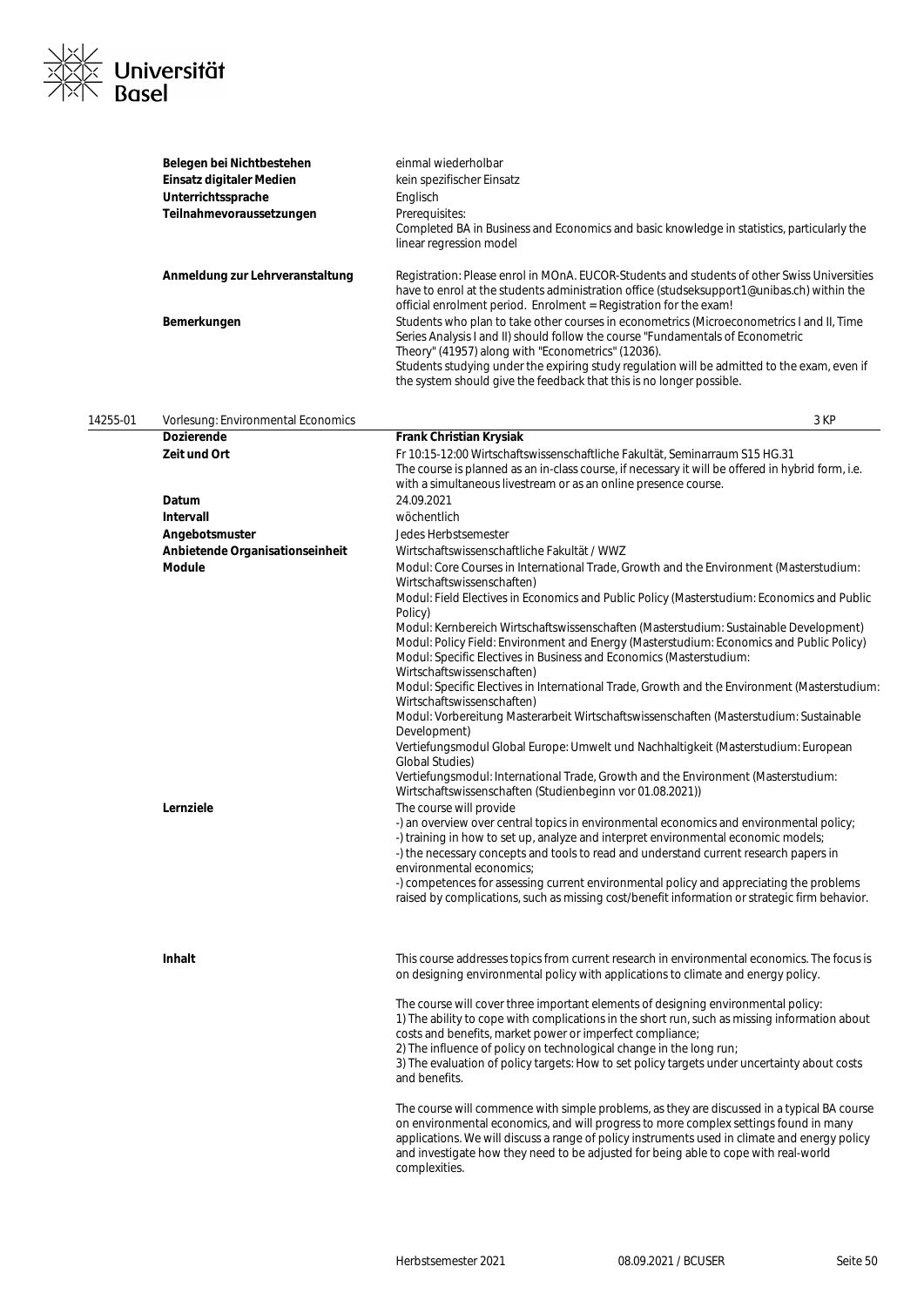

|          |                                                   | Most parts of the course will be based on environmental economic theory, that is, we will<br>capture the essence of an environmental problem in a model and investigate potential<br>solutions in this context. In addition, we will discuss several current Swiss and European issues<br>of environmental policy.                    |
|----------|---------------------------------------------------|---------------------------------------------------------------------------------------------------------------------------------------------------------------------------------------------------------------------------------------------------------------------------------------------------------------------------------------|
|          |                                                   | In this course, active participation is essential. Students are expected to read one paper<br>before each lecture and we will discuss the main argument made in the paper as well as<br>applications and extensions in class.                                                                                                         |
|          |                                                   | The course is complemented by an online course (MOOC), where we discuss environmental<br>and energy economic modeling and where students build and analyze their own model. It is<br>recommended (but not required) to enrol in both courses.                                                                                         |
|          | Literatur                                         | The course is based mostly on research papers. A reading list will be distributed at the start of<br>the term. Students are required to read about one paper per week.                                                                                                                                                                |
|          |                                                   | In addition, we will use some (minor) parts of the text book A. Xepapadeas (1997), "Advanced<br>Principles in Environmental Policy", Edward Elgar. (The book is available in the library; due to<br>its price, I do not recommend to buy it.)                                                                                         |
|          |                                                   | Students who are not yet familiar with basic concepts of environmental economics, might<br>benefit from preparing for this course by studying the environmental economics part of R.<br>Perman, Y. Ma, J. McGilvray und M. Common (2003), "Natural Resource and Environmental<br>Economics", 3rd oder 4th Edition, Pearson Education. |
|          | Weblink                                           | https://wwz.unibas.ch/de/umweltoekonomie/lehre/                                                                                                                                                                                                                                                                                       |
|          | Leistungsüberprüfung                              | Leistungsnachweis                                                                                                                                                                                                                                                                                                                     |
|          | Skala                                             | $1-60,1$                                                                                                                                                                                                                                                                                                                              |
|          | Wiederholungsprüfung<br>An-/Abmeldung zur Prüfung | keine Wiederholungsprüfung<br>An-/Abmelden: Belegen resp. Stornieren der Belegung via MOnA                                                                                                                                                                                                                                            |
|          | Hinweise zur Leistungsüberprüfung                 | Performance will be assessed via a written exam at the end of the term.<br>Exam: tba                                                                                                                                                                                                                                                  |
|          | Belegen bei Nichtbestehen                         | beliebig wiederholbar                                                                                                                                                                                                                                                                                                                 |
|          | Einsatz digitaler Medien                          | kein spezifischer Einsatz                                                                                                                                                                                                                                                                                                             |
|          | Unterrichtssprache                                | Englisch                                                                                                                                                                                                                                                                                                                              |
|          | Teilnahmevoraussetzungen                          | Advanced students from other programs are admitted, if they have sufficient training in<br>microeconomics and mathematics. Some background in environmental economics is<br>recommended but not required.                                                                                                                             |
|          | Anmeldung zur Lehrveranstaltung                   | Registration: Please enrol in MOnA. EUCOR-Students and students of other Swiss Universities<br>have to enrol at the students administration office (studseksupport1@unibas.ch) within the<br>official enrolment period. Enrolment = Registration for the exam!                                                                        |
| 10637-01 | Vorlesung: Internationale Politische Ökonomie     | 3 KP                                                                                                                                                                                                                                                                                                                                  |
|          | Dozierende                                        | <b>Carsten Hefeker</b>                                                                                                                                                                                                                                                                                                                |
|          | Zeit und Ort                                      | Mo 09:00-17:30 Wirtschaftswissenschaftliche Fakultät, Auditorium<br>Die Veranstaltung ist als Präsenzveranstaltung geplant, falls nötig wird sie in hybrider Form, d.<br>h. mit gleichzeitigem Livestream oder im Online-Präsenz-Format angeboten.                                                                                    |
|          | Datum                                             | 13.09.2021                                                                                                                                                                                                                                                                                                                            |
|          | <b>Intervall</b>                                  | <b>Block</b>                                                                                                                                                                                                                                                                                                                          |
|          | Angebotsmuster                                    | Jedes Herbstsemester                                                                                                                                                                                                                                                                                                                  |
|          | Anbietende Organisationseinheit                   | Wirtschaftswissenschaftliche Fakultät / WWZ                                                                                                                                                                                                                                                                                           |
|          | <b>Module</b>                                     | Modul: Core Courses in International Trade, Growth and the Environment (Masterstudium:<br>Wirtschaftswissenschaften)                                                                                                                                                                                                                  |
|          |                                                   | Modul: Field Electives in Economics and Public Policy (Masterstudium: Economics and Public<br>Policy)                                                                                                                                                                                                                                 |
|          |                                                   | Modul: Specific Electives in Business and Economics (Masterstudium:                                                                                                                                                                                                                                                                   |
|          |                                                   | Wirtschaftswissenschaften)<br>Modul: Specific Electives in International Trade, Growth and the Environment (Masterstudium:                                                                                                                                                                                                            |
|          |                                                   | Wirtschaftswissenschaften)<br>Modul: Vorbereitung Masterarbeit Wirtschaftswissenschaften (Masterstudium: Sustainable<br>Development)                                                                                                                                                                                                  |
|          |                                                   | Vertiefungsmodul Global Europe: Handel und Unternehmen in der Globalisierung                                                                                                                                                                                                                                                          |